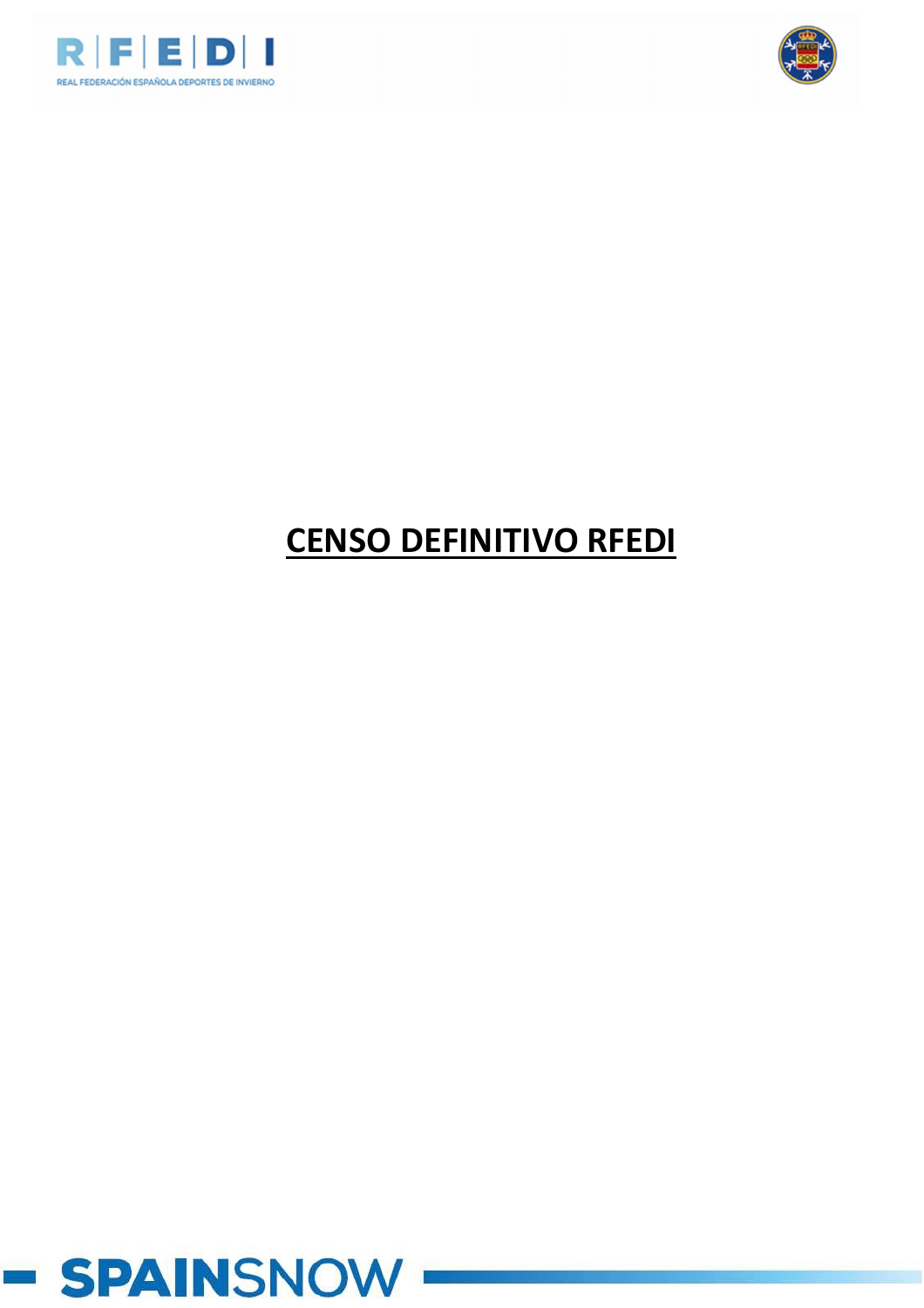



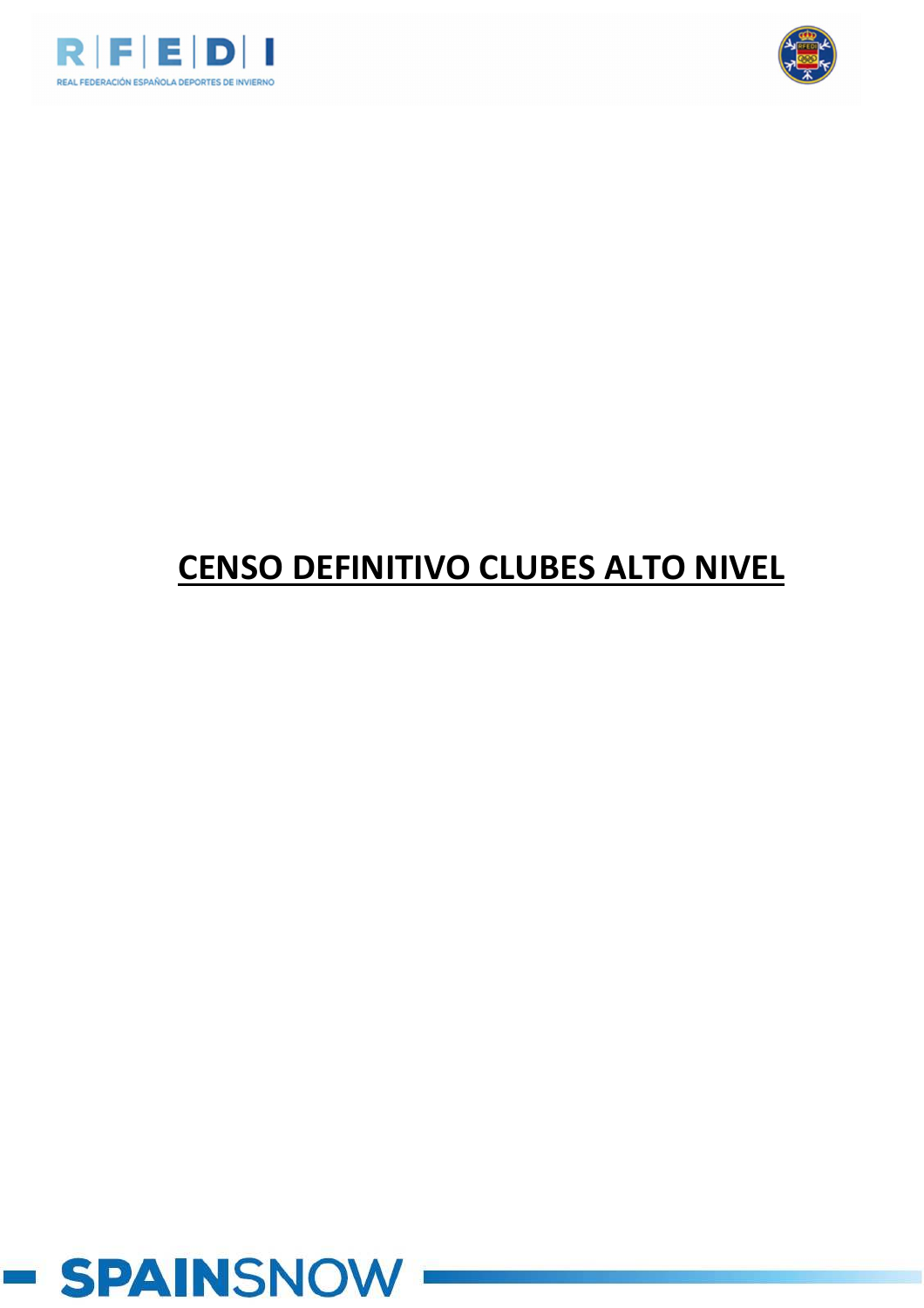



|                | Club                                                      |            |  |  |  |
|----------------|-----------------------------------------------------------|------------|--|--|--|
| $\mathbf{1}$   | C.D. ESQUI NAZARI                                         | <b>ANZ</b> |  |  |  |
| $\overline{2}$ | CLUB CAJA RURAL DE GRANADA                                |            |  |  |  |
| 3              | CLUB ESQUI MONACHIL SIERRA NEVADA                         | <b>ANZ</b> |  |  |  |
| 4              | WHITE CAMPS SKI CLUB                                      | <b>ANZ</b> |  |  |  |
| 5              | <b>CLUB ESQUI JACA</b>                                    | <b>ARA</b> |  |  |  |
| 6              | <b>CLUB PIRINEISTA MAYENCOS</b>                           | <b>ARA</b> |  |  |  |
| $\overline{7}$ | EQUIPO MILITAR DE ESQUI Y MONTAÑA                         | <b>ARA</b> |  |  |  |
| 8              | <b>FORMIGAL ESQUI CLUB</b>                                | <b>ARA</b> |  |  |  |
| 9              | PANTICOSA ESQUI CLUB                                      | <b>ARA</b> |  |  |  |
| 10             | CLUB UNIVERSITARIO DEPORTE BLANCO                         | <b>AST</b> |  |  |  |
| 11             | CLUB ALPI NURIA MASELLA - CERDANYA                        | <b>CAT</b> |  |  |  |
| 12             | <b>CLUB ARANES ESPORTS D'IUERN</b>                        | CAT        |  |  |  |
| 13             | <b>COPOS SKI CLUB</b>                                     | CAT        |  |  |  |
| 14             | CLUB DE ESQUI VAL D'ARAN                                  | <b>CAT</b> |  |  |  |
| 15             | CLUB ESQUI FONS URGELLET I CERDANYA                       | <b>CAT</b> |  |  |  |
| 16             | CLUB ESQUI NORDIC DE L'ARP                                | CAT        |  |  |  |
| 17             | LA MOLINA CLUB D'ESPORTS                                  | <b>CAT</b> |  |  |  |
| 18             | MLEC ESQUI CLUB                                           | <b>CAT</b> |  |  |  |
| 19             | <b>MONTANHA ARAN CLUB</b>                                 | <b>CAT</b> |  |  |  |
| 20             | CLUB D'ESQUI LLIVIA                                       | <b>CAT</b> |  |  |  |
| 21             | <b>ALCUDIA SKI</b>                                        | <b>MAD</b> |  |  |  |
| 22             | <b>C.D.E. MITICO CLUB</b>                                 | <b>MAD</b> |  |  |  |
| 23             | <b>CLUB IRRINTZI SKI</b>                                  | <b>NAV</b> |  |  |  |
| 24             | CLUB PIRINEOS DEL RONCAL / ERRONKARIKO PIRINIOAK ELKARTEA | <b>NAV</b> |  |  |  |
| 25             | <b>SKI FONDO UHARTE</b>                                   | <b>NAV</b> |  |  |  |
| 26             | UZTURRE CLUB ALPINO                                       | <b>VAS</b> |  |  |  |

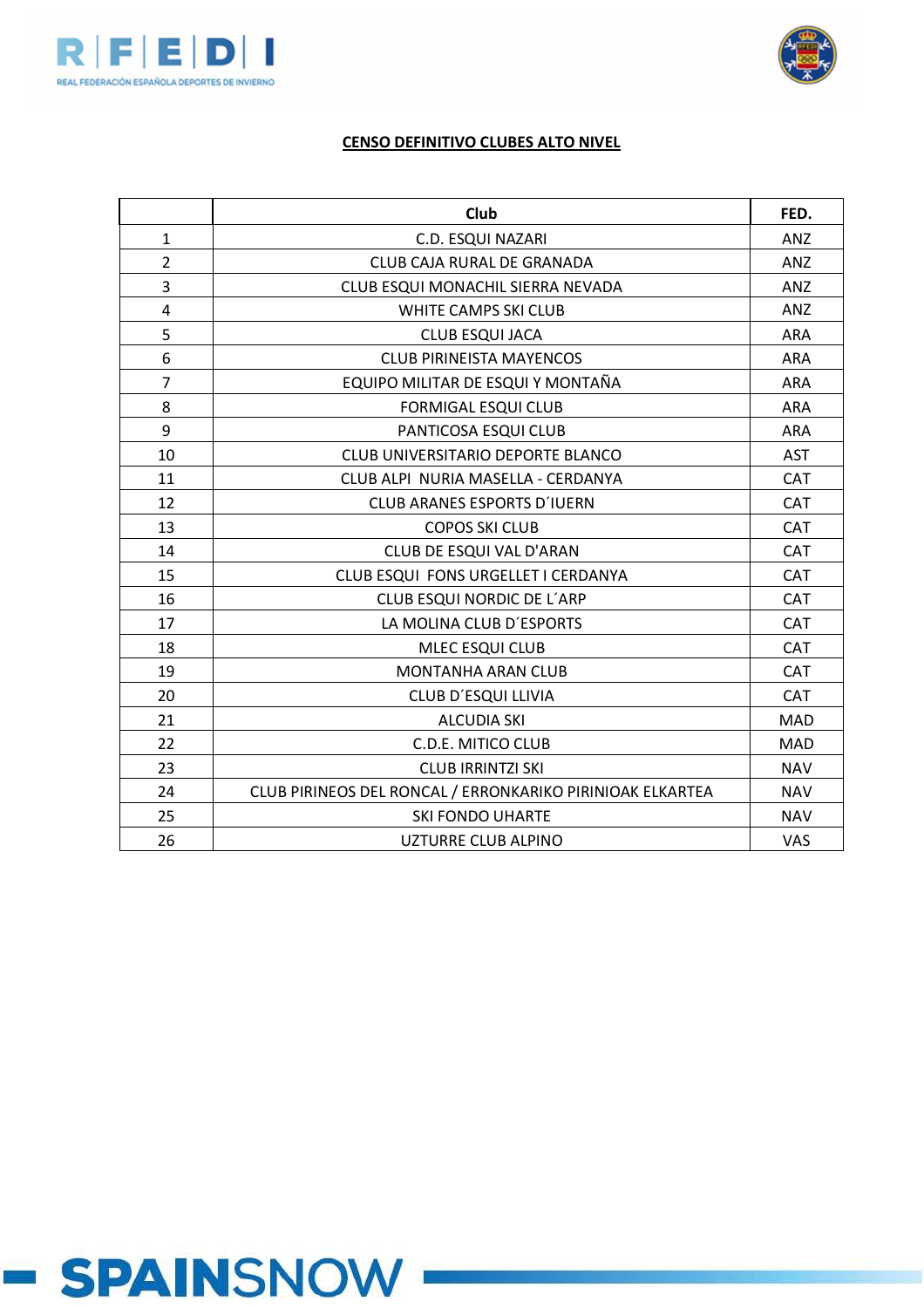



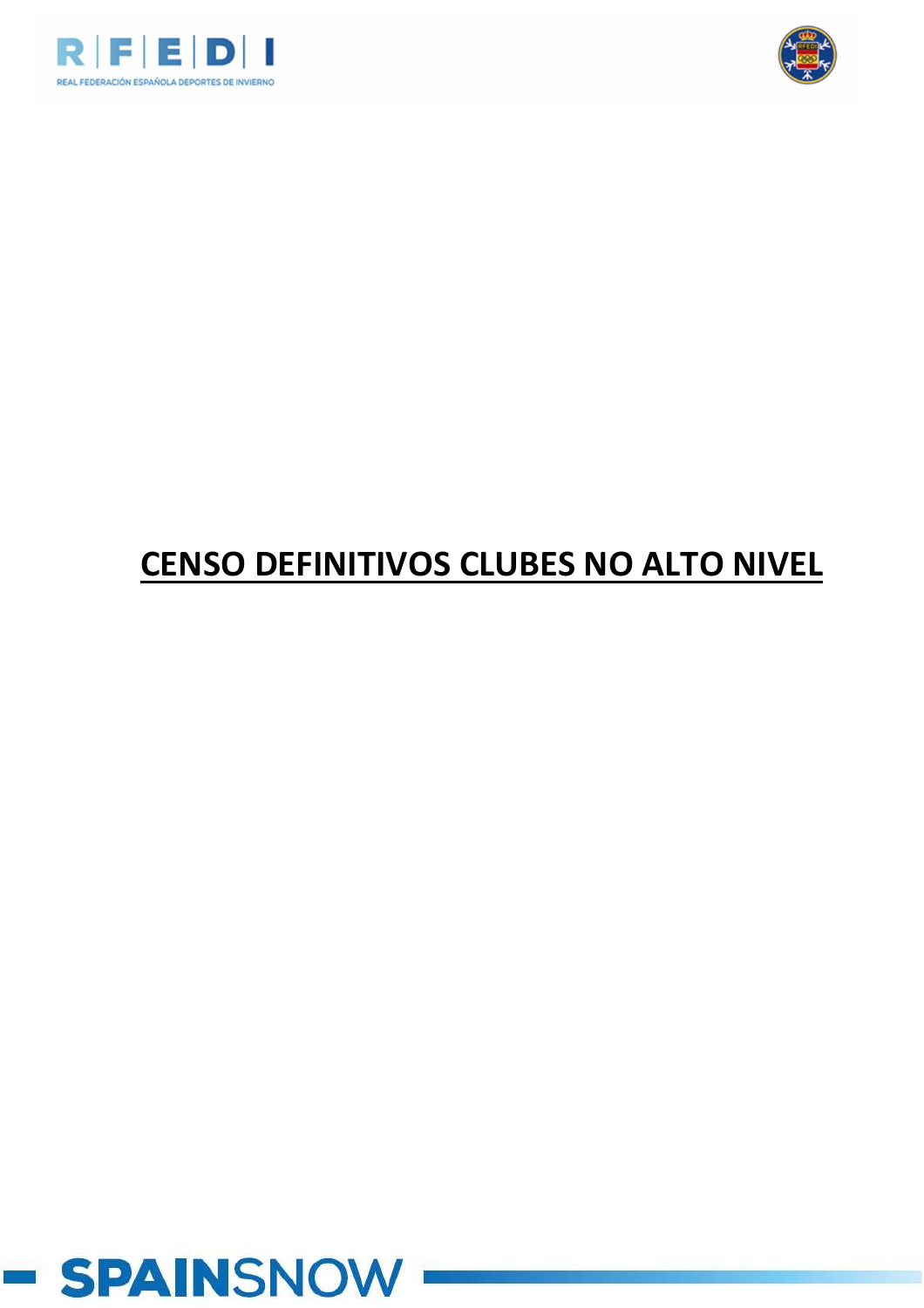



|                | <b>Club</b>                           | Fed.       |
|----------------|---------------------------------------|------------|
| 1              | C.D. BE ABLE 360                      | ANZ        |
| $\overline{2}$ | CLUB DEPORTIVO SOCIEDAD SIERRA NEVADA | ANZ        |
| 3              | C.D. DUNHUELLAS MUSHING CLUB          | ANZ        |
| 4              | C.D. CANICROSS/ BIKEJORING CADIZ      | ANZ        |
| 5              | <b>C.D. DE SNOWTERS</b>               | ANZ        |
| 6              | C.D. ESQUI MARBELLA                   | ANZ        |
| $\overline{7}$ | <b>C.D. GLOBAL RACING</b>             | ANZ        |
| 8              | C.D. PIRATAS CLUB DE ESQUI            | ANZ        |
| 9              | C.D. TARSIS MUSHING TEAM              | ANZ        |
| 10             | <b>C.D.SKI CLUB GRANADA</b>           | ANZ        |
| 11             | CD NEVADA SPORT CLUB                  | ANZ        |
| 12             | <b>CD SNOWTRACKS</b>                  | ANZ        |
| 13             | C.D. SABIKA                           | ANZ        |
| 14             | CANDANCHU ESQUI CLUB                  | <b>ARA</b> |
| 15             | CLUB DE ESQUÍ TERUEL MUDEJAR          | <b>ARA</b> |
| 16             | CLUB ESQUI VALLE DE BENASQUE          | <b>ARA</b> |
| 17             | CLUB MONTAÑA GUARDIA CIVIL            | <b>ARA</b> |
| 18             | A.D. HOSPITAL DE BENASQUE 2000        | ARA        |
| 19             | <b>ESQUI CLUB CERLER ANETO</b>        | <b>ARA</b> |
| 20             | RIBAGORZA SNOWBOARD                   | <b>ARA</b> |
| 21             | SKI-VA                                | <b>ARA</b> |
| 22             | STADIUM CASABLANCA                    | <b>ARA</b> |
| 23             | <b>MUSHING MONCAYO</b>                | <b>ARA</b> |
| 24             | <b>ALLER ESQUI CLUB</b>               | <b>AST</b> |
| 25             | CLUB CENTRO ASTURIANO DE OVIEDO       | <b>AST</b> |
| 26             | <b>CELTASTUR MUSHING TEAM</b>         | <b>AST</b> |
| 27             | CLUB ALPINO PEÑAUBIÑA                 | <b>AST</b> |
| 28             | <b>CLUB CAMPOSKI</b>                  | <b>AST</b> |
| 29             | <b>CLUB COPO SKI</b>                  | <b>AST</b> |
| 30             | CLUB REAL GRUPO CULTURA COVADONGA     | <b>AST</b> |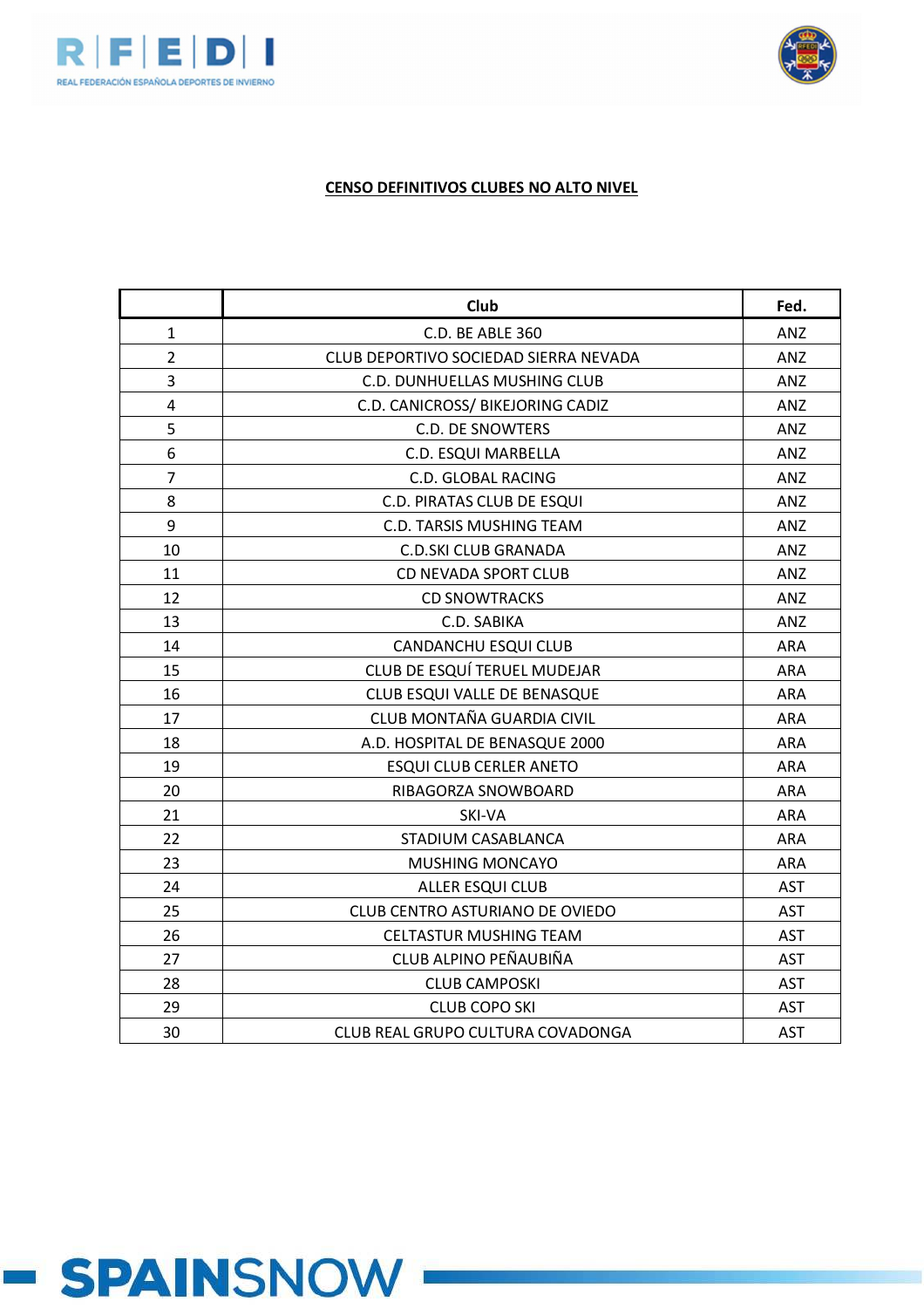



|    | Club                                       |            |  |  |  |
|----|--------------------------------------------|------------|--|--|--|
| 31 | CLUB UNIVERSIDAD DE OVIEDO                 | <b>AST</b> |  |  |  |
| 32 | <b>CLUB CUITU NEGRU</b>                    |            |  |  |  |
| 33 | PAJARES SKI CLUB                           | <b>AST</b> |  |  |  |
| 34 | <b>SKI CLUB ELIT MIRIOS</b>                | <b>AST</b> |  |  |  |
| 35 | SKI CLUB LA CERRA                          | <b>AST</b> |  |  |  |
| 36 | VALGRANDE PICAROTA ESQUI CLUB              | <b>AST</b> |  |  |  |
| 37 | <b>CLUB ALPINO TAJAHIERRO</b>              | CAB        |  |  |  |
| 38 | CLUB DE ESQUI GRUPO SIDENOR                | CAB        |  |  |  |
| 39 | CLUB DE ESQUI Y MONTAÑA SOLVAY             | CAB        |  |  |  |
| 40 | CLUB DEPORTIVO ELEMENTAL AVALANCHA         | CAB        |  |  |  |
| 41 | <b>CLUB MUSHING COMILLAS</b>               | CAB        |  |  |  |
| 42 | <b>RODY SKI CLUB</b>                       | CAB        |  |  |  |
| 43 | <b>SKANDY VIP SKI CLUB</b>                 | CAB        |  |  |  |
| 44 | AINHOA IBARRA SKI CLUB                     | <b>CAT</b> |  |  |  |
| 45 | ARAN NORDIC ESQUI CLUB                     | CAT        |  |  |  |
| 46 | ASSOCIACIÓ ESPORTIVA PALLARS               | CAT        |  |  |  |
| 47 | <b>BARCELONA SHORT TRACK</b>               | CAT        |  |  |  |
| 48 | CENTRE EXCURSIONISTA DE CATALUNYA          | CAT        |  |  |  |
| 49 | CENTRE EXCURSIONISTA DE TERRASSA           | CAT        |  |  |  |
| 50 | CLUB D'ESQUI ALPI CERETA                   | CAT        |  |  |  |
| 51 | CLUB D'ESQUÍ ALPÍ PIRINEUS                 | CAT        |  |  |  |
| 52 | CLUB D'ESQUI BERGUEDA                      | CAT        |  |  |  |
| 53 | CLUB D'ESQUI SOLSONA                       | CAT        |  |  |  |
| 54 | CLUB D'ESQUI VIC                           | CAT        |  |  |  |
| 55 | CLUB ESQUÍ FAMILIAR CERDANYA               | CAT        |  |  |  |
| 56 | Club Esquí Lúdic i Tècnic Cerdanya Masella | CAT        |  |  |  |
| 57 | ESPOT ESQUI CLUB VALL D'ANEU               | CAT        |  |  |  |
| 58 | <b>ESQUI CLUB MEGA NEU</b>                 | CAT        |  |  |  |
| 59 | SKI CLUB CAMPRODON                         | CAT        |  |  |  |
| 60 | ASOCIACION ESPAÑOLA DE MUSHERS             | CAT        |  |  |  |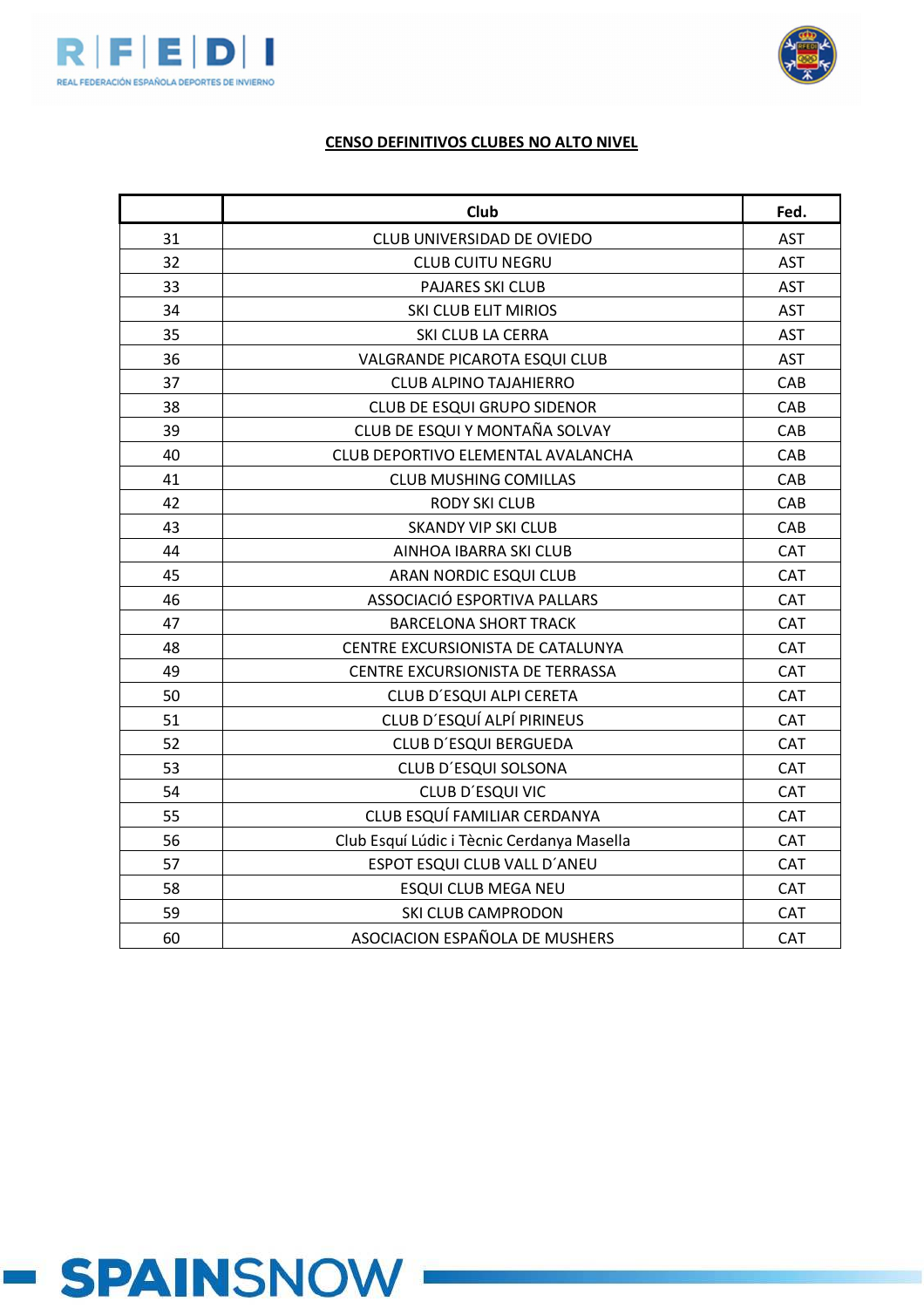



|    | Club                                            |            |  |  |  |
|----|-------------------------------------------------|------------|--|--|--|
| 61 | <b>CLUB CANICROSS GOSESPORT CATALUNYA</b>       | <b>CAT</b> |  |  |  |
| 62 | <b>CLUB CANICROSS LES FRANQUESES</b>            |            |  |  |  |
| 63 | CLUB D'ESQUI PUIGCERDA                          | <b>CAT</b> |  |  |  |
| 64 | CLUB ESPORTIU GRANUEC equip de competició       | CAT        |  |  |  |
| 65 | <b>CLUB ESQUÍ BELLVER</b>                       | CAT        |  |  |  |
| 66 | CLUB SNOWBOARD & FREESKI CERDANYA               | CAT        |  |  |  |
| 67 | <b>CLUB DE ESQUI CONTY</b>                      | <b>CYL</b> |  |  |  |
| 68 | CLUB DEPORTIVO MUSHING LEON                     | <b>CYL</b> |  |  |  |
| 69 | <b>CLUB DEPORTIVO BAJOCERO</b>                  | <b>CYL</b> |  |  |  |
| 70 | <b>CLUB DEPORTIVO BURGOS EVOLUCION</b>          | <b>CYL</b> |  |  |  |
| 71 | CLUB DEPORTIVO DE ESQUI LA COVATILLA            | <b>CYL</b> |  |  |  |
| 72 | <b>CLUB DEPORTIVO LEITARIEGOS</b>               | <b>CYL</b> |  |  |  |
| 73 | Club Deportivo Leon Club de Esqui               | <b>CYL</b> |  |  |  |
| 74 | CLUB DEPORTIVO MUSHING ATLETISMO ARROYO         | <b>CYL</b> |  |  |  |
| 75 | CLUB DEPORTIVO MUSHING MONTAÑA ORIENTAL DE LEON | <b>CYL</b> |  |  |  |
| 76 | CLUB DEPORTIVO PICAROTA ESQUI CLUB              | <b>CYL</b> |  |  |  |
| 77 | <b>CLUB DEPORTIVO TEAM HUSSE MUSHING</b>        | <b>CYL</b> |  |  |  |
| 78 | MAF.com ESQUI CLUB                              | <b>CYL</b> |  |  |  |
| 79 | PEÑANEVARES ESQUI CLUB                          | <b>CYL</b> |  |  |  |
| 80 | <b>CLUB DEPORTIVO CANICROSS BURGOS</b>          | <b>CYL</b> |  |  |  |
| 81 | ACADE - ASOCIACIÓN DE CANS DEPORTISTAS          | GAL        |  |  |  |
| 82 | <b>CLUB ALEJANDRO GOMEZ</b>                     | GAL        |  |  |  |
| 83 | <b>KENNEL DEN (Deporte Espazos Naturais)</b>    | GAL        |  |  |  |
| 84 | <b>C.D.E MUSSUK TEAM</b>                        | <b>MAD</b> |  |  |  |
| 85 | C.D.E. CLUB ESQUI KOMBI                         | <b>MAD</b> |  |  |  |
| 86 | C.D.E. EEE LA PINILLA                           | <b>MAD</b> |  |  |  |
| 87 | C.D.E. ESQUI NOROESTE                           | <b>MAD</b> |  |  |  |
| 88 | C.D.E. FREEXKI                                  | <b>MAD</b> |  |  |  |
| 89 | C.D.E. TECNICA ALPINA TECALP                    | <b>MAD</b> |  |  |  |
| 90 | C.D.E. VETERANOS ESQUIADORES DE MADRID          | <b>MAD</b> |  |  |  |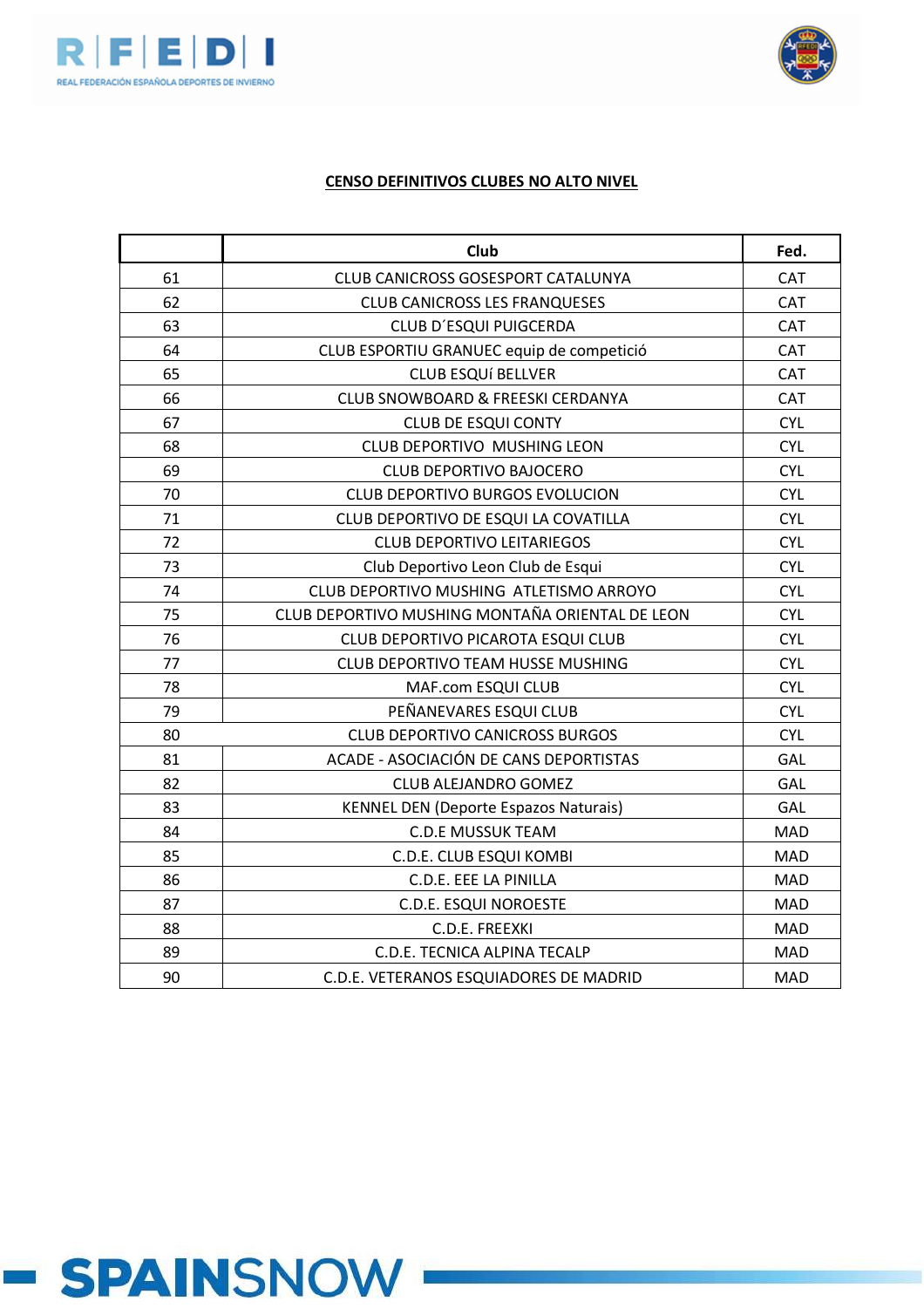



|     | Club                                                     | Fed.       |
|-----|----------------------------------------------------------|------------|
| 91  | CDE MUNDO NÓRDICO                                        | <b>MAD</b> |
| 92  | <b>CLUB AMISTAD</b>                                      | <b>MAD</b> |
| 93  | CLUB C.D.E. MONTAVENTURA                                 | MAD        |
| 94  | <b>CLUB ESQUI COLMENAR</b>                               | <b>MAD</b> |
| 95  | SECCION ACCION DEPORTIVA LEALCAN                         | <b>MAD</b> |
| 96  | ZIMAS ESQUI CLUB                                         | MAD        |
| 97  | C.D.E. CANICROSS CROSSMADRID                             | <b>MAD</b> |
| 98  | <b>CLUB DEPORTIVO MUSHING DOG</b>                        | <b>NAV</b> |
| 99  | <b>CLUB ESQUI NAVARRA</b>                                | <b>NAV</b> |
| 100 | <b>CLUB NAVARMUSHING</b>                                 | <b>NAV</b> |
| 101 | <b>EZCARAY SPORT CLUB</b>                                | <b>RIO</b> |
| 102 | CLUB DE ESQUÍ SIERRA DE GUDAR VALENCIA                   | VAL        |
| 103 | CLUB DEPORTES INVIERNO MUSCOVA                           | VAL        |
| 104 | CLUB DEPORTES INVIERNO TOGOMUSHING NOVELDA               | <b>VAL</b> |
| 105 | <b>ASOCIACION HOTZA</b>                                  | VAS        |
| 106 | <b>C.D. EUSKANIKROSS</b>                                 | VAS        |
| 107 | <b>C.D.I. NORTHKAMP ADVENTURE</b>                        | VAS        |
| 108 | <b>CLUB DALTON</b>                                       | VAS        |
| 109 | CLUB DE DEPORTES DE INVIERNO Y MONTAÑA AMAROK TXAKURKROS | VAS        |
| 110 | CLUB DE ESQUI LOMA VERDE                                 | VAS        |
| 111 | <b>CLUB DE MONTAÑA GASTEIZ</b>                           | VAS        |
| 112 | CLUB DEPORTIVO AMIGOS DE ASTUN                           | <b>VAS</b> |
| 113 | <b>CLUB DEPORTIVO CESVA</b>                              | <b>VAS</b> |
| 114 | <b>CLUB DEPORTIVO EIBAR</b>                              | VAS        |
| 115 | <b>CLUB ELECNOR</b>                                      | VAS        |
| 116 | <b>CLUB IRUNGO MENDIZALEAK</b>                           | <b>VAS</b> |
| 117 | <b>COTA 2000</b>                                         | VAS        |
| 118 | EURO-SKI CLUB DEPORTES DE INVIERNO                       | VAS        |
| 119 | <b>GETARIAKO KETA F.T.</b>                               | VAS        |
| 120 | IRIMO ESKI KIROL KLUBA                                   | <b>VAS</b> |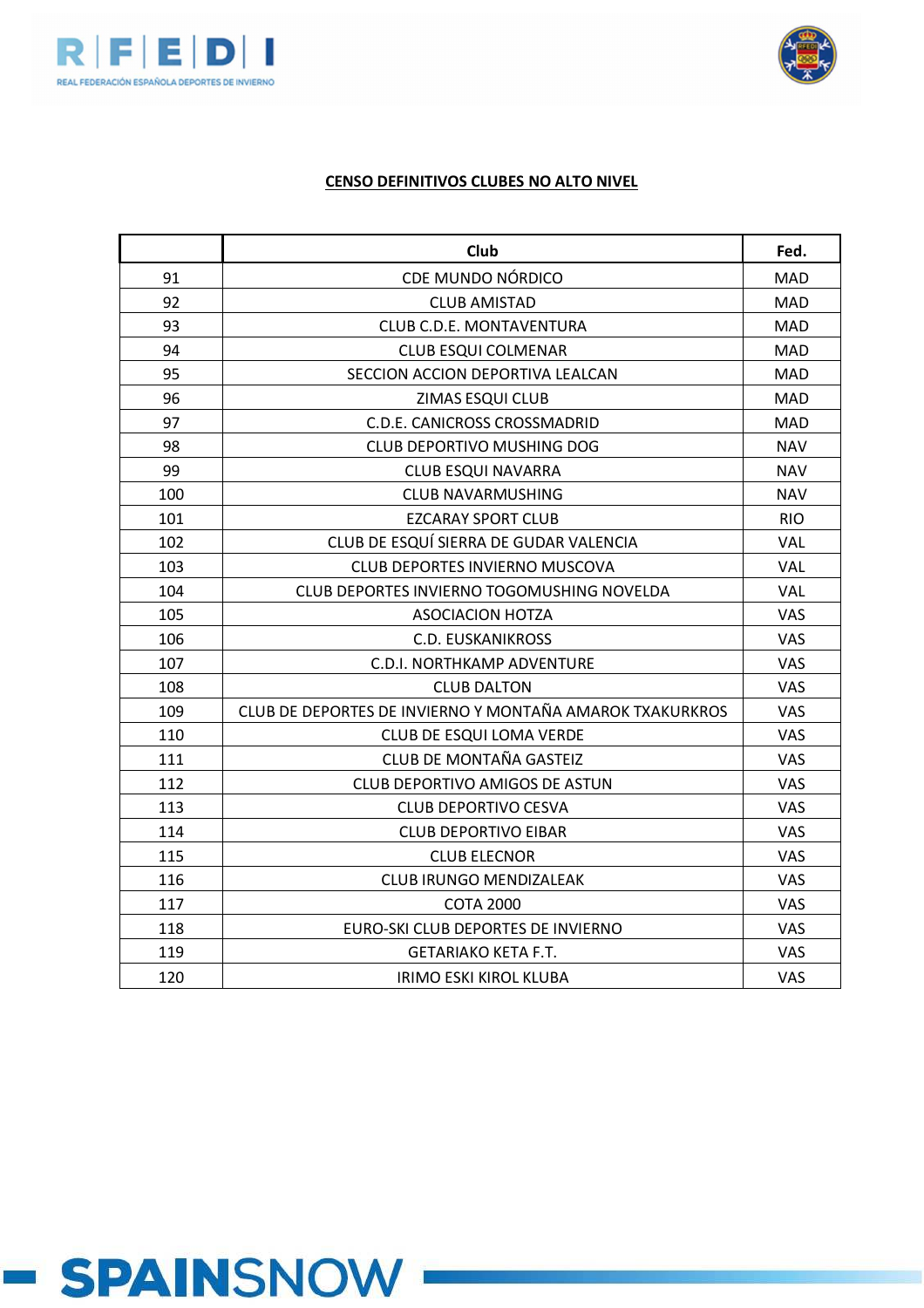



|     | <b>Club</b>                 | Fed. |
|-----|-----------------------------|------|
| 121 | OIARMENDI KIROL KLUBA       | VAS  |
| 122 | POL-POL GRUPO DE MONTAÑA    | VAS  |
| 123 | URDABURU GRUPO DE MONTAÑA   | VAS  |
| 124 | <b>ZAZPI LAGUN</b>          | VAS  |
| 125 | ZUZEN ADVENTURE KIROL KLUBA | VAS  |

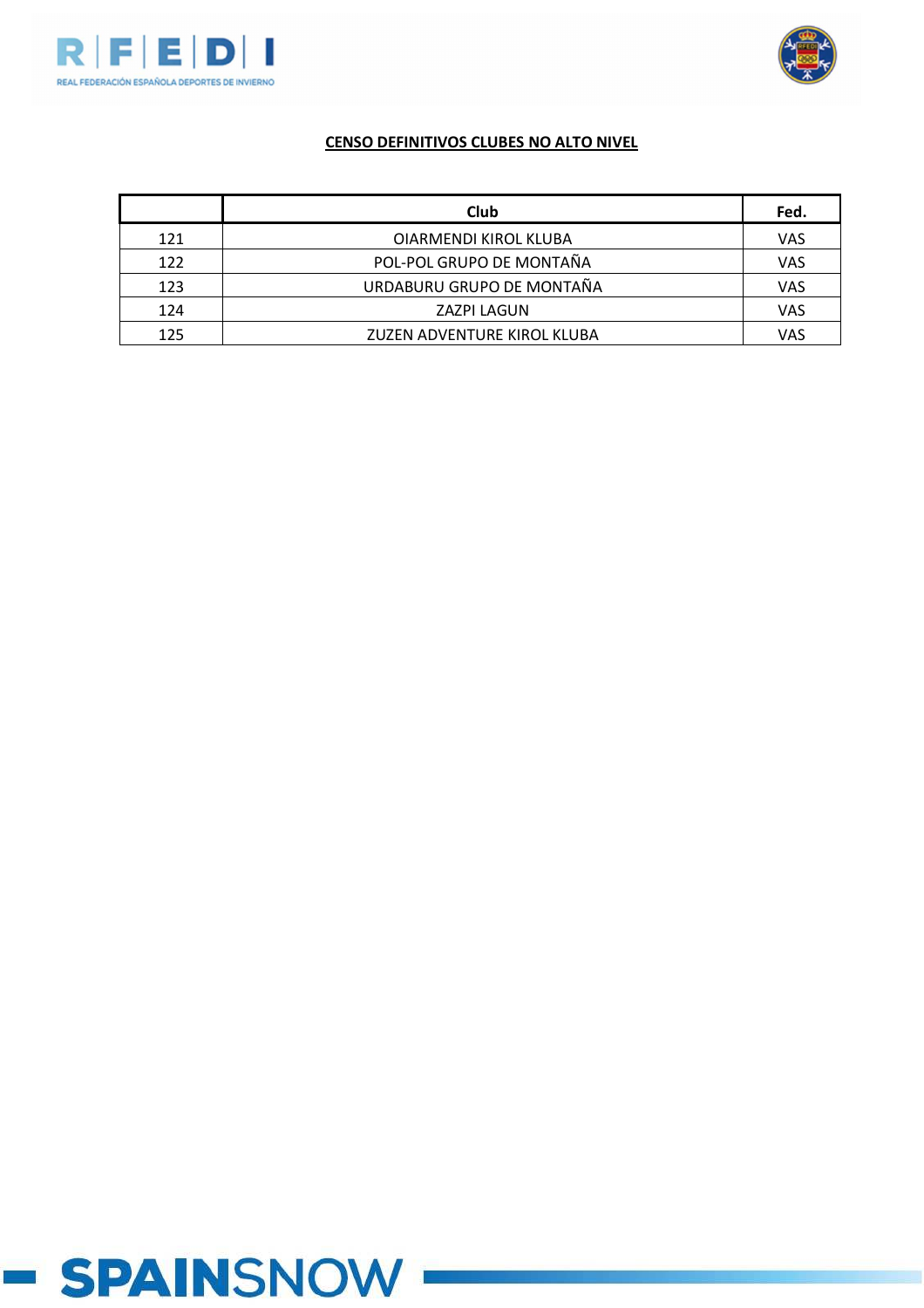



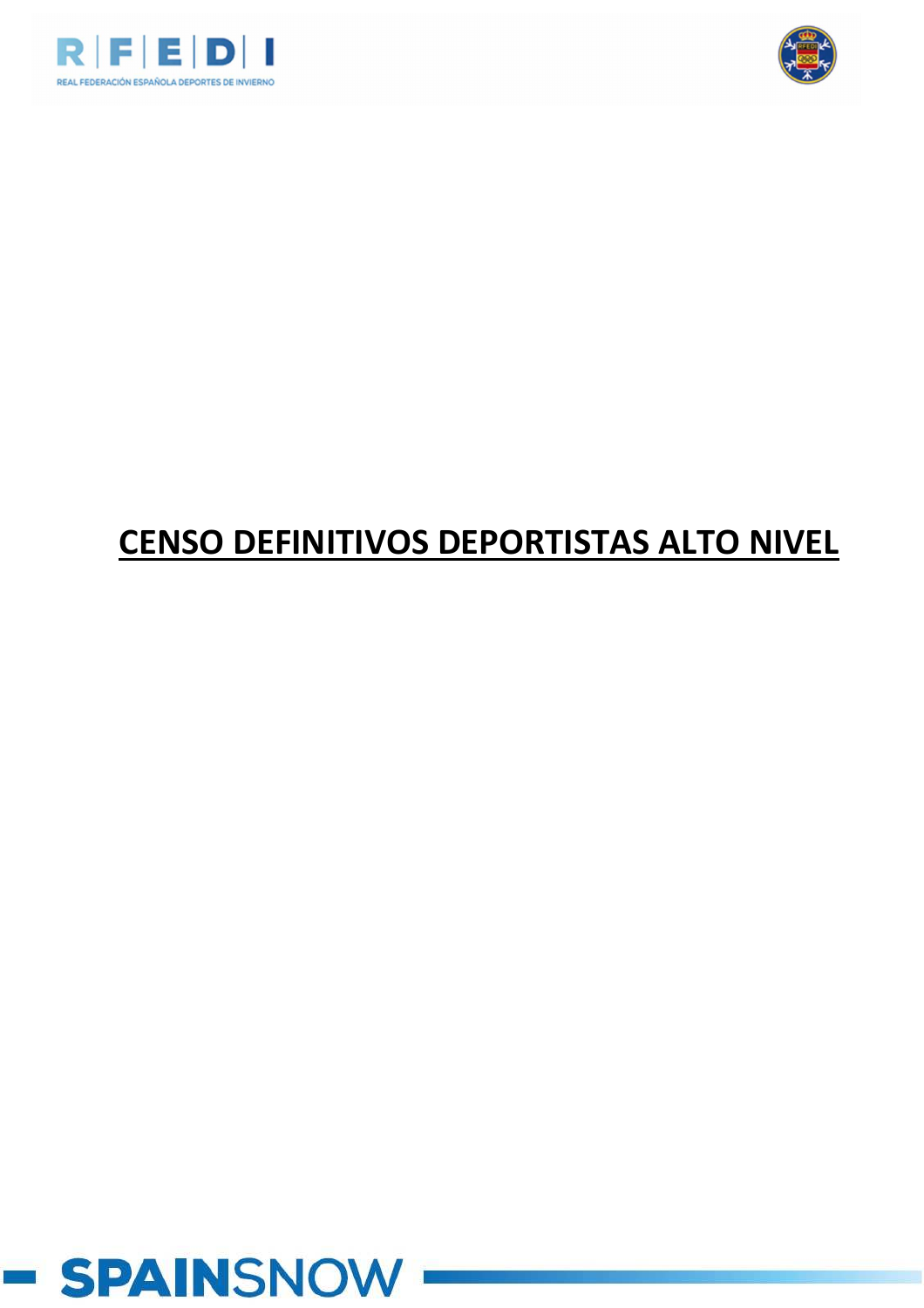



# **CENSO DEFINITIVOS DEPORTISTAS ALTO NIVEL**

| <b>APELLIDO 1</b> | <b>APELLIDO 2</b> | <b>NOMBRE</b>   | <b>FEDERACIÓN</b> | <b>CLUB</b>                                            | <b>MODALIDAD</b>             |
|-------------------|-------------------|-----------------|-------------------|--------------------------------------------------------|------------------------------|
| <b>ALVAREZ</b>    | <b>RUBIO</b>      | <b>OLGA</b>     | <b>CAT</b>        | <b>ASOCIACION</b><br>ESPAÑOLA DE<br><b>MUSHERS</b>     | <b>MUSHING</b>               |
| CARRASCO          | CARRERO           | <b>VICTOR</b>   | <b>CAT</b>        | <b>ASOCIACION</b><br>ESPAÑOLA DE<br><b>MUSHERS</b>     | <b>MUSHING</b>               |
| <b>CASTELLET</b>  | <b>IBAÑEZ</b>     | QUERALT         | <b>CAT</b>        | <b>CLUB ESPORTIU</b><br><b>MASELLA TEAM</b>            | SNOWBOARD                    |
| <b>CORNELL</b>    | <b>PATO</b>       | <b>NORA</b>     | <b>CAT</b>        | <b>CLUB SNOWBOARD &amp;</b><br><b>FREESKI CERDANYA</b> | SNOWBOARD                    |
| <b>EGUIBAR</b>    | <b>BRETON</b>     | <b>LUCAS</b>    | <b>VAS</b>        | <b>CLUB DALTON</b>                                     | SNOWBOARD                    |
| <b>ETXABE</b>     | <b>ALBAREZ</b>    | <b>KIMETZ</b>   | <b>VAS</b>        | <b>POL-POL GRUPO DE</b><br>MONTAÑA                     | <b>MUSHING</b>               |
| <b>GUILERA</b>    | <b>AGUSTÍN</b>    | <b>LUIS</b>     | <b>CAT</b>        | <b>CLUB CANICROSS</b><br><b>GOSESPORT</b><br>CATALUNYA | <b>MUSHING</b>               |
| <b>HERNANDEZ</b>  | <b>MARTIN</b>     | <b>REGINO</b>   | <b>ANZ</b>        | <b>C.D. DE SNOWTERS</b>                                | SNOWBOARD                    |
| <b>HIDALGO</b>    | <b>PERLAS</b>     | <b>MARIA</b>    | <b>CAT</b>        | <b>CLUB ESPORTIU</b><br><b>MASELLA TEAM</b>            | SNOWBOARD                    |
| <b>LLISO</b>      | <b>RECARTE</b>    | <b>JAVIER</b>   | <b>MAD</b>        | <b>CLUB ESQUI</b><br>COLMENAR                          | <b>FREESKI&amp;FREESTYLE</b> |
| <b>MAGNIN</b>     |                   | <b>THIBAULT</b> | <b>RFEDI</b>      | <b>RFEDI</b>                                           | <b>FREESKI&amp;FREESTYLE</b> |

# **- SPAINSNOW**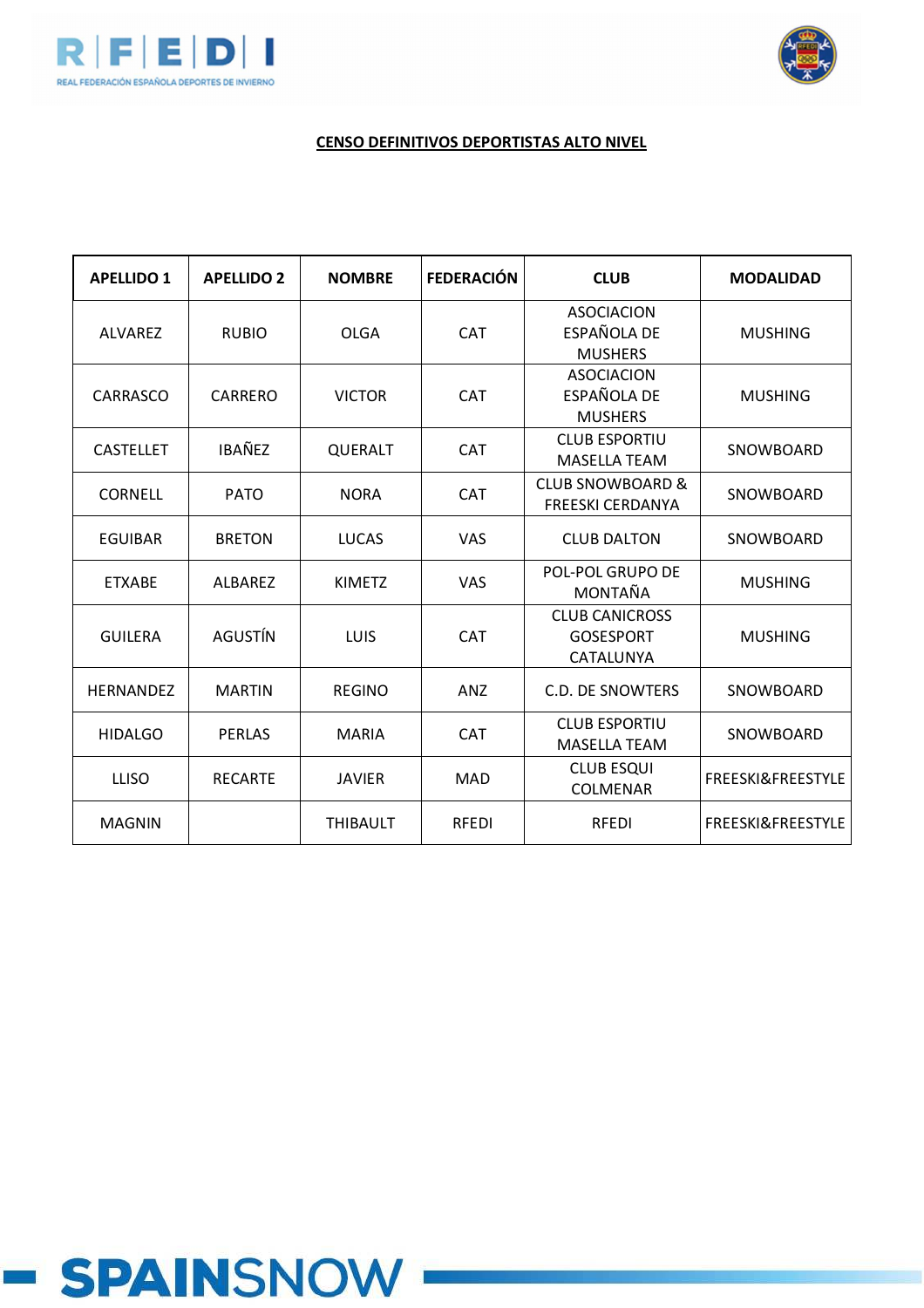



#### **CENSO DEFINITIVOS DEPORTISTAS ALTO NIVEL**

| <b>APELLIDO 1</b> | <b>APELLIDO 2</b> | <b>NOMBRE</b>  | <b>FEDERACIÓN</b>                                                   | <b>CLUB</b>                                     | <b>MODALIDAD</b> |
|-------------------|-------------------|----------------|---------------------------------------------------------------------|-------------------------------------------------|------------------|
| ORTEGA            | <b>FORNESA</b>    | <b>ALBERT</b>  | <b>CAT</b>                                                          | LA MOLINA CLUB<br>D'ESPORTS                     |                  |
| <b>OZKOIDI</b>    | <b>GARCIA</b>     | <b>IKER</b>    | <b>NAV</b>                                                          | <b>BEREEDNA MUSHING</b>                         | <b>MUSHING</b>   |
| PIÑEIRO           | <b>PEREZ</b>      | <b>OSCAR</b>   | GAL                                                                 | <b>KENNEL DEN (Deporte</b><br>Espazos Naturais) |                  |
| <b>ROJO</b>       | <b>GARCIA</b>     | <b>IMANOL</b>  | <b>VAS</b>                                                          | UZTURRE CLUB ALPINO                             | <b>FONDO</b>     |
| <b>ROMERO</b>     | VILLANUEVA        | <b>ALVARO</b>  | <b>VAS</b>                                                          | <b>CLUB DALTON</b>                              | SNOWBOARD        |
| <b>SAEZ</b>       | <b>FERRIZ</b>     | <b>IKER</b>    | <b>CAT</b>                                                          | CLUB D'ESQUI BERGUEDA                           | <b>MUSHING</b>   |
| SORRON            | <b>IBARRA</b>     | LARRAITZ       | <b>VAS</b>                                                          | <b>ASOCIACION HOTZA</b>                         | <b>MUSHING</b>   |
| <b>TOURIÑO</b>    | <b>FERREIROS</b>  | <b>MONICA</b>  | GAL                                                                 | <b>KENNEL DEN (Deporte</b><br>Espazos Naturais) | <b>MUSHING</b>   |
| <b>VILCHEZ</b>    | <b>MADRID</b>     | <b>ENRIQUE</b> | <b>FEDERACIÓ</b><br>CATALANA<br><b>D'ESPORTS</b><br><b>D'HIVERN</b> | ASOCIACION ESPAÑOLA<br><b>DE MUSHERS</b>        | <b>MUSHING</b>   |

*"La publicación del presente censo, por razones de privacidad, ha sido reducida en su contenido de datos personales. La información completa de dichos datos personales del censo, conforme a la Orden Ministerial, estará disponible para cualquier solicitante que acredite interés legítimo en cualquiera de los canales de atención de la RFEDI."*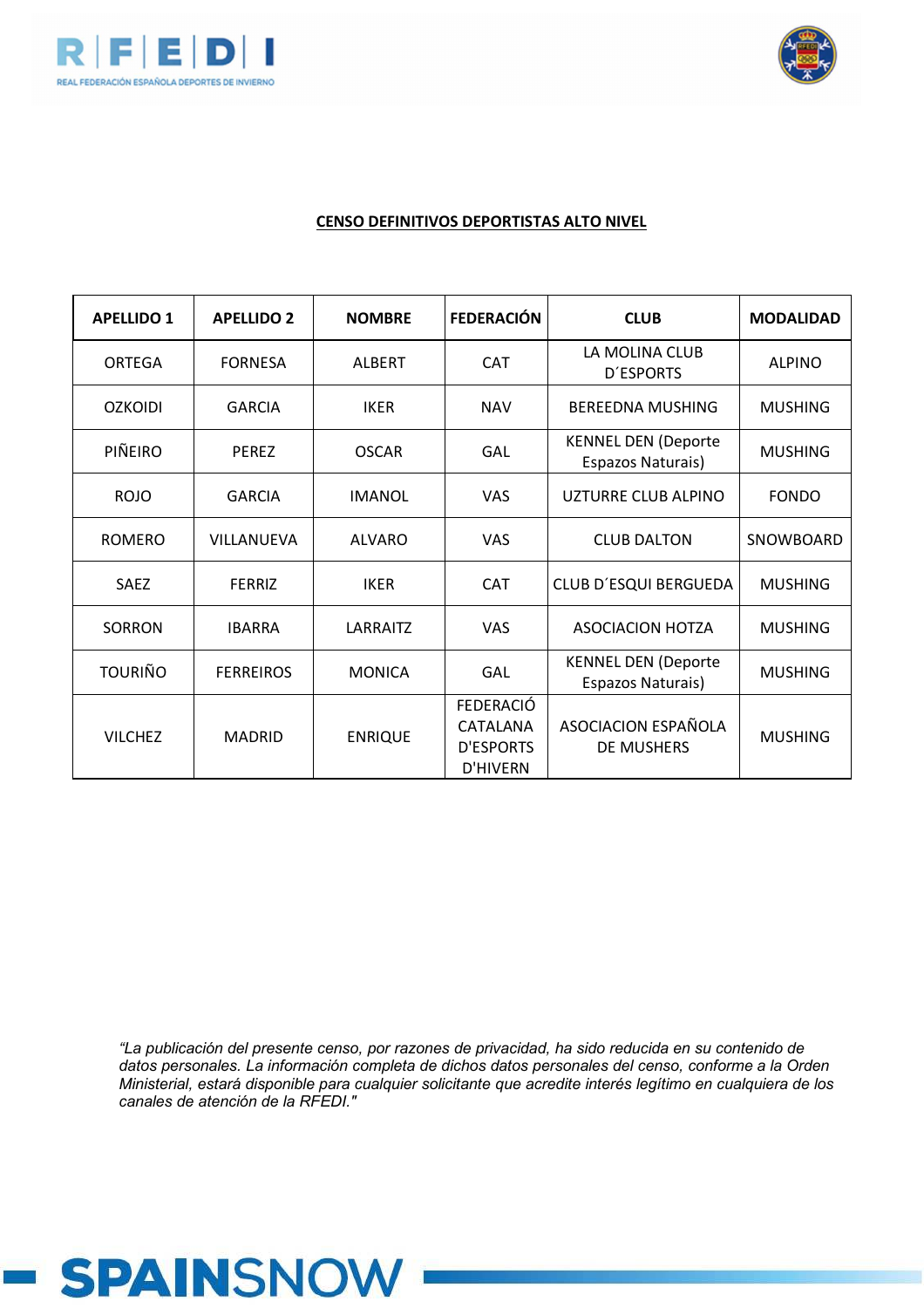



# **CENSO DEFINITIVOS DEPORTISTAS**

# **NO ALTO NIVEL**

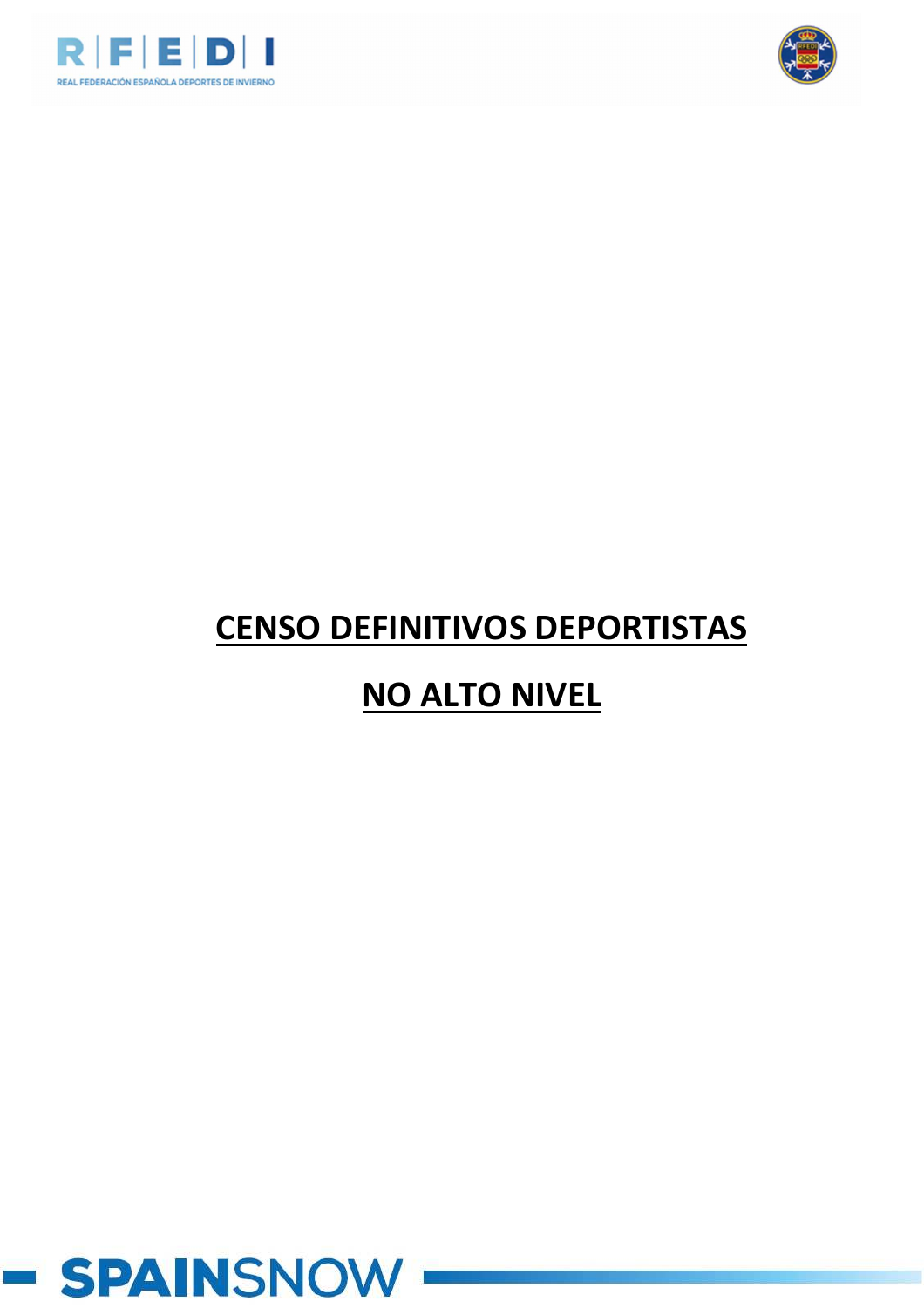



| <b>APELLIDO 1</b> | <b>APELLIDO 2</b> | <b>NOMBRE</b>  | <b>FEDERACIÓN</b> | <b>CLUB</b>                                                                    | <b>MODALIDAD</b>      |
|-------------------|-------------------|----------------|-------------------|--------------------------------------------------------------------------------|-----------------------|
| ABAD              | <b>RODRIGUEZ</b>  | <b>CELIA</b>   | <b>ARA</b>        | CLUB PEÑA<br><b>GUARA</b>                                                      | <b>ALPINO</b>         |
| <b>ABAJO</b>      | <b>MASTRAL</b>    | <b>JAIME</b>   | <b>ARA</b>        | <b>FORMIGAL</b><br><b>ESQUI CLUB</b>                                           | <b>ALPINO</b>         |
| ABBADINI          |                   | <b>MAURO</b>   | <b>MAD</b>        | C.D.E. TECNICA<br><b>ALPINA TECALP</b>                                         | <b>ALPINO</b>         |
| ABBADINI          | <b>FERNANDEZ</b>  | ANDREA         | MAD               | C.D.E. TECNICA<br><b>ALPINA TECALP</b>                                         | <b>ALPINO</b>         |
| ABELLA            | <b>JORDA</b>      | ORIOL          | <b>CAT</b>        | <b>CLUB ESPORTIU</b><br><b>GRANUEC</b><br><b>EQUIP DE</b><br><b>COMPETICIÓ</b> | <b>ALPINO</b>         |
| <b>ACEDO</b>      | <b>DORADO</b>     | <b>ENRIQUE</b> | <b>MAD</b>        | <b>CLUB AMISTAD</b>                                                            | <b>ALPINO</b>         |
| <b>ADALIA</b>     | SANZ              | <b>OSCAR</b>   | <b>MAD</b>        | C.D.E.<br><b>CANICROSS</b><br>CROSSMADRID                                      | <b>MUSHING</b>        |
| ADARRAGA          | <b>SCHMID</b>     | <b>RICARDO</b> | ARG               | <b>ESCUELA ESQUI</b><br>CANDANCHU                                              | ESQUÍ DE<br>VELOCIDAD |
| <b>AGRIMI</b>     | <b>MATHEu</b>     | <b>TELMO</b>   | <b>MAD</b>        | C.D.E. TECNICA<br><b>ALPINA TECALP</b>                                         | <b>ALPINO</b>         |
| <b>AGUILA</b>     | LLAGOSTERA        | <b>POL</b>     | CAT               | <b>CLUB ALPI</b><br><b>NURIA MASELLA</b><br>- CERDANYA                         | <b>ALPINO</b>         |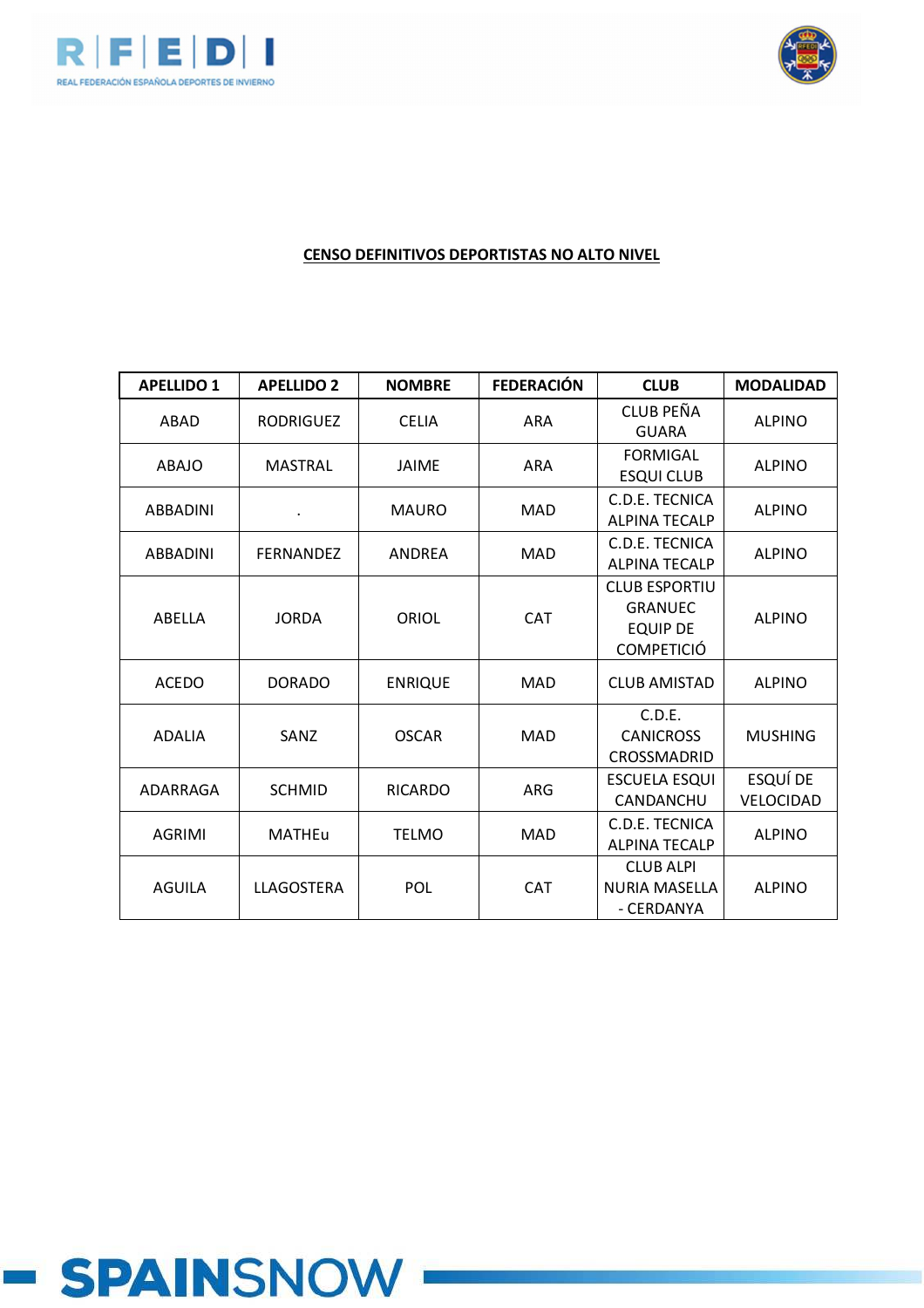



| <b>APELLIDO 1</b> | <b>APELLIDO 2</b>    | <b>NOMBRE</b>    | <b>FEDERACIÓN</b> | <b>CLUB</b>                                                            | <b>MODALIDAD</b> |
|-------------------|----------------------|------------------|-------------------|------------------------------------------------------------------------|------------------|
| <b>AGUILAR</b>    | CLAPES-<br>SAGAÑOLES | <b>VIRGINIA</b>  | ANZ               | C.D.<br><b>DUNHUELLAS</b><br><b>MUSHING</b><br><b>CLUB</b>             | <b>MUSHING</b>   |
| <b>AGUILERA</b>   | <b>RUIZ</b>          | POL              | <b>CAT</b>        | <b>CLUB D'ESQUI</b><br>LLIVIA                                          | <b>ALPINO</b>    |
| <b>AGUIRRE</b>    | <b>BRIONES</b>       | <b>FELIPE</b>    | <b>MAD</b>        | <b>CLUB ESQUI</b><br>COLMENAR                                          | <b>ALPINO</b>    |
| <b>AGULLO</b>     | LAGUNA               | <b>JOSE LUIS</b> | <b>MAD</b>        | C.D.E.<br><b>VETERANOS</b><br><b>ESQUIADORES</b><br>DE MADRID          | <b>ALPINO</b>    |
| <b>AIZPURUA</b>   | <b>IBAÑEZ</b>        | <b>HARKAITZ</b>  | <b>CYL</b>        | <b>CLUB</b><br><b>DEPORTIVO</b><br><b>TEAM HUSSE</b><br><b>MUSHING</b> | <b>MUSHING</b>   |
| <b>ALBA</b>       | <b>PRASKA</b>        | <b>JUAN</b>      | <b>MAD</b>        | C.D.E. MITICO<br><b>CLUB</b>                                           | <b>ALPINO</b>    |
| <b>ALBERTIN</b>   | <b>RUBIO</b>         | <b>ANA BELEN</b> | <b>ARA</b>        | <b>CLUB</b><br>PIRINEISTA<br><b>MAYENCOS</b>                           | <b>ALPINO</b>    |
| <b>ALBERTIN</b>   | <b>RUBIO</b>         | PABLO            | <b>ARA</b>        | <b>CLUB</b><br>PIRINEISTA<br><b>MAYENCOS</b>                           | <b>ALPINO</b>    |
| <b>ALBERTIN</b>   | PEÑA                 | <b>GALA</b>      | <b>ARA</b>        | <b>CLUB</b><br><b>PIRINEISTA</b><br><b>MAYENCOS</b>                    | <b>FONDO</b>     |
| <b>ALCAIDE</b>    | <b>CUENCA</b>        | <b>CARLOS</b>    | ANZ               | C.D.<br><b>DUNHUELLAS</b><br><b>MUSHING</b><br><b>CLUB</b>             | <b>MUSHING</b>   |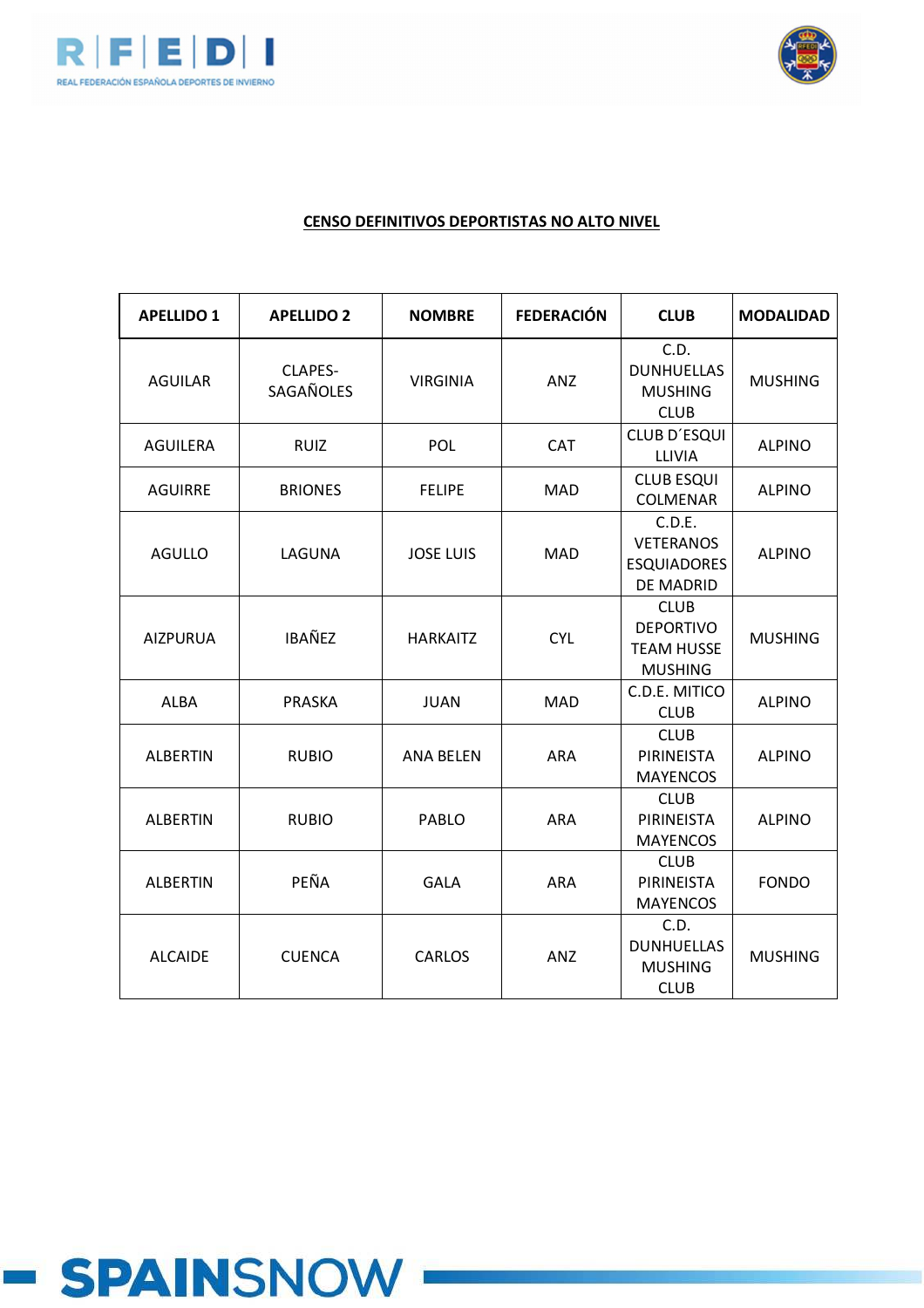



| <b>APELLIDO 1</b> | <b>APELLIDO 2</b> | <b>NOMBRE</b>       | <b>FEDERACIÓN</b> | <b>CLUB</b>                                                                                       | <b>MODALIDAD</b>  |
|-------------------|-------------------|---------------------|-------------------|---------------------------------------------------------------------------------------------------|-------------------|
| <b>ALDAZ</b>      | <b>OROZ</b>       | IÑIGO               | <b>NAV</b>        | <b>CLUB</b><br>PIRINEOS DEL<br><b>RONCAL</b>                                                      | <b>FONDO</b>      |
| ALEMANNO          | SANCHEZ           | <b>FCJAVIER</b>     | <b>NAV</b>        | <b>CLUB</b><br><b>DEPORTIVO</b><br><b>MUSHING</b><br><b>DOG</b>                                   | <b>MUSHING</b>    |
| ALEMANNO          | <b>VILLOSLADA</b> | <b>AINARA</b>       | <b>NAV</b>        | <b>CLUB</b><br><b>DEPORTIVO</b><br><b>MUSHING</b><br><b>DOG</b>                                   | <b>MUSHING</b>    |
| ALMAGRO*          | <b>CUADROS</b>    | ALVARO              | <b>ANZ</b>        | <b>CD GRANADA</b><br><b>SPORT CLUB</b><br>2013                                                    | <b>ALPINO</b>     |
| ALMAGRO*          | <b>CUADROS</b>    | <b>ALVARO</b>       | <b>ANZ</b>        | <b>CD GRANADA</b><br><b>SPORT CLUB</b><br>2013                                                    | FREESKI&FREESTYLE |
| <b>ALMAGRO</b>    | <b>LOPEZ</b>      | <b>JOSE IGNACIO</b> | <b>MAD</b>        | C.D.E.<br><b>CANICROSS</b><br>CROSSMADRID                                                         | <b>MUSHING</b>    |
| ALMAZAN           | LEDESMA           | <b>BAKARNE</b>      | <b>CYL</b>        | <b>CLUB</b><br><b>DEPORTIVO</b><br><b>MUSHING</b><br>MONTAÑA<br><b>ORIENTAL DE</b><br><b>LEON</b> | <b>MUSHING</b>    |
| <b>ALONSO</b>     | <b>MATEO</b>      | <b>MARC</b>         | <b>CAT</b>        | <b>ASOCIACION</b><br>ESPAÑOLA DE<br><b>MUSHERS</b>                                                | <b>MUSHING</b>    |
| <b>ALONSO</b>     | <b>MATEOS</b>     | <b>NURIA</b>        | <b>CYL</b>        | <b>CLUB DE</b><br><b>ESQUI CONTY</b>                                                              | <b>ALPINO</b>     |
| <b>ALONSO</b>     | <b>PEDROSA</b>    | <b>ROBERTO</b>      | <b>CYL</b>        | <b>CLUB</b><br><b>DEPORTIVO</b><br><b>CANICROSS</b><br><b>BURGOS</b>                              | <b>MUSHING</b>    |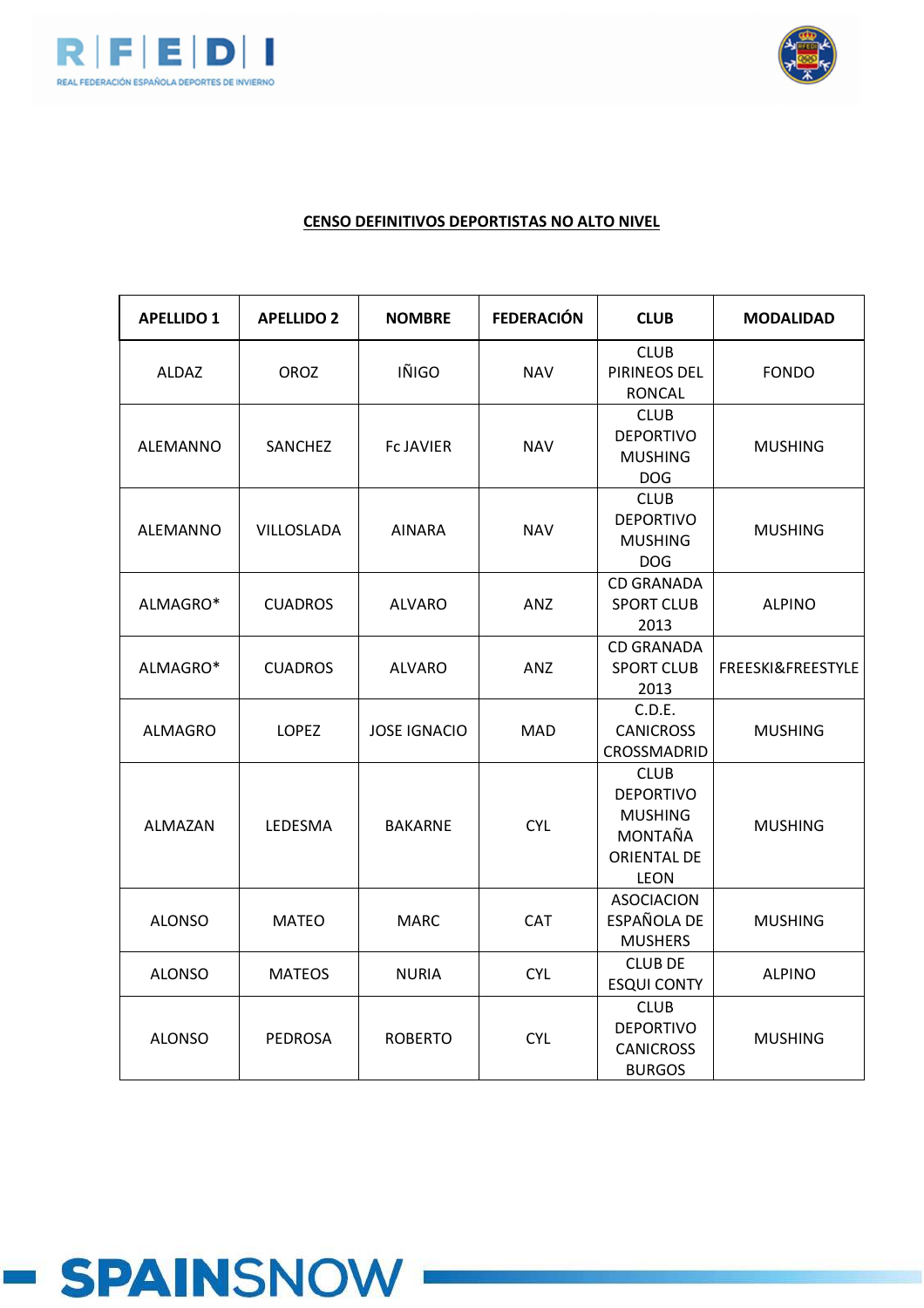



| <b>APELLIDO 1</b> | <b>APELLIDO 2</b> | <b>NOMBRE</b>              | <b>FEDERACIÓN</b> | <b>CLUB</b>                                                            | <b>MODALIDAD</b>  |
|-------------------|-------------------|----------------------------|-------------------|------------------------------------------------------------------------|-------------------|
| <b>ALONSO</b>     | <b>ROCA</b>       | <b>MARC</b>                | CAT               | <b>CLUB ESQUI</b><br><b>FONS</b><br><b>URGELLET I</b><br>CERDANYA      | <b>FONDO</b>      |
| <b>ALONSO</b>     | SEDANO            | <b>RODRIGO</b>             | <b>CYL</b>        | <b>CLUB</b><br><b>DEPORTIVO</b><br><b>BURGOS</b><br><b>EVOLUCION</b>   | <b>MUSHING</b>    |
| ALVAREZ           | <b>ALVAREZ</b>    | <b>INES</b>                | <b>CYL</b>        | PEÑANEVARES<br><b>ESQUI CLUB</b>                                       | <b>ALPINO</b>     |
| ALVAREZ           | AURRECOECHEA      | <b>LUCAS</b>               | ARA               | <b>FORMIGAL</b><br><b>ESQUI CLUB</b>                                   | FREESKI&FREESTYLE |
| ALVAREZ           | CALVO             | <b>PATRICIA</b>            | <b>CYL</b>        | <b>CLUB</b><br><b>DEPORTIVO</b><br><b>CANICROSS</b><br><b>BURGOS</b>   | <b>MUSHING</b>    |
| ALVAREZ           | <b>FERNANDEZ</b>  | <b>FRANCISCO JAVIER</b>    | <b>ANZ</b>        | C.D.<br>CANICROSS/<br><b>BIKEJORING</b><br>CADIZ                       | <b>MUSHING</b>    |
| ALVAREZ           | <b>FERNANDEZ</b>  | <b>MANUEL JOSE</b>         | <b>AST</b>        | <b>CLUB</b><br><b>UNIVERSITARIO</b><br><b>DEPORTE</b><br><b>BLANCO</b> | <b>FONDO</b>      |
| ALVAREZ           | <b>IGLESIAS</b>   | LAIA                       | CAT               | <b>CLUB</b><br><b>CANICROSS LES</b><br><b>FRANQUESES</b>               | <b>MUSHING</b>    |
| ALVAREZ           | LOSADA            | <b>MANUELA</b>             | <b>ARA</b>        | <b>CLUB</b><br>PIRINEISTA<br><b>MAYENCOS</b>                           | <b>ALPINO</b>     |
| ALVAREZ           | LOZANO            | <b>MARIA DEL</b><br>CARMEN | <b>ANZ</b>        | <b>C.D.SKI CLUB</b><br><b>GRANADA</b>                                  | <b>ALPINO</b>     |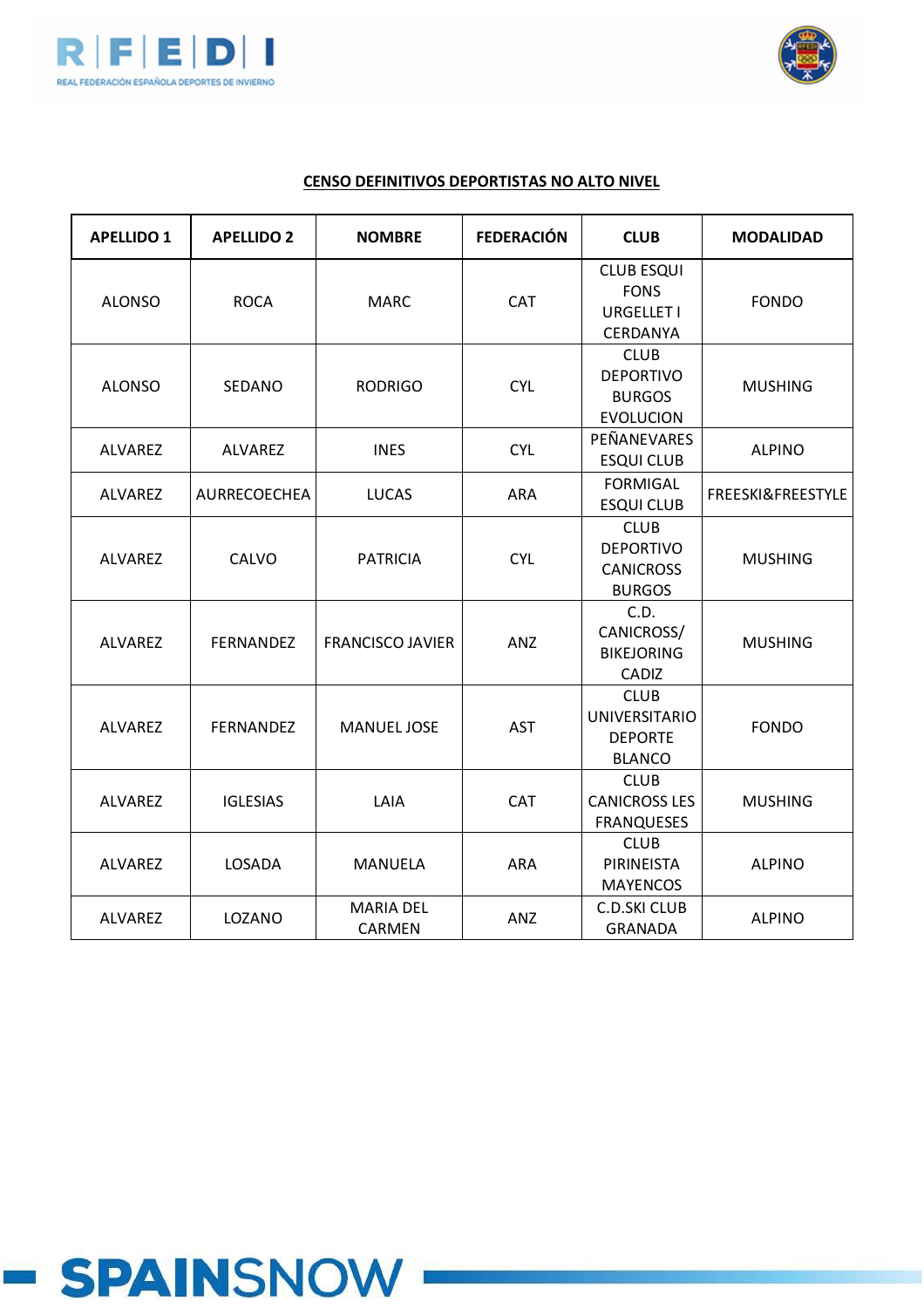



| <b>APELLIDO 1</b> | <b>APELLIDO 2</b> | <b>NOMBRE</b>  | <b>FEDERACIÓN</b> | <b>CLUB</b>                                                       | <b>MODALIDAD</b> |
|-------------------|-------------------|----------------|-------------------|-------------------------------------------------------------------|------------------|
| <b>ALVAREZ</b>    | VIÑUELA           | <b>JORGE</b>   | <b>CYL</b>        | <b>CLUB DE ESQUI</b><br><b>CONTY</b>                              | <b>ALPINO</b>    |
| <b>AMANTEGI</b>   | LARREA            | <b>IRENE</b>   | <b>VAS</b>        | <b>UZTURRE CLUB</b><br><b>ALPINO</b>                              | <b>FONDO</b>     |
| <b>AMANTEGI</b>   | LARREA            | <b>NAROA</b>   | VAS               | <b>UZTURRE CLUB</b><br><b>ALPINO</b>                              | <b>FONDO</b>     |
| <b>AMORRORTU</b>  | DE MESONES        | <b>RODOLFO</b> | <b>AST</b>        | <b>CLUB</b><br><b>UNIVERSITARIO</b><br><b>DEPORTE BLANCO</b>      | <b>FONDO</b>     |
| ANGULO            | <b>PEÑUELAS</b>   | <b>LUIS</b>    | <b>MAD</b>        | <b>C.D.E. VETERANOS</b><br><b>ESQUIADORES DE</b><br><b>MADRID</b> | <b>ALPINO</b>    |
| <b>ANGULO</b>     | VALLEJO           | <b>IBAN</b>    | <b>CYL</b>        | <b>CLUB DEPORTIVO</b><br><b>CANICROSS</b><br><b>BURGOS</b>        | <b>MUSHING</b>   |
| <b>ANTUNEZ</b>    | <b>GUERRI</b>     | <b>PALOMA</b>  | <b>ARA</b>        | <b>ESQUI CLUB</b><br><b>CERLER ANETO</b>                          | <b>ALPINO</b>    |
| AÑARBE            | SIGÜENZA          | PEIO           | <b>VAS</b>        | <b>CLUB DE</b><br>MONTAÑA<br><b>GASTEIZ</b>                       | <b>FONDO</b>     |
| APESTEGUIA        | <b>DIAZ</b>       | <b>JUAN</b>    | <b>AST</b>        | <b>CLUB REAL GRUPO</b><br><b>CULTURA</b><br>COVADONGA             | <b>ALPINO</b>    |
| <b>APRAIZ</b>     | EGAÑA             | <b>JESUS</b>   | <b>VAS</b>        | <b>CLUB DEPORTIVO</b><br><b>AMIGOS DE</b><br><b>ASTUN</b>         | <b>ALPINO</b>    |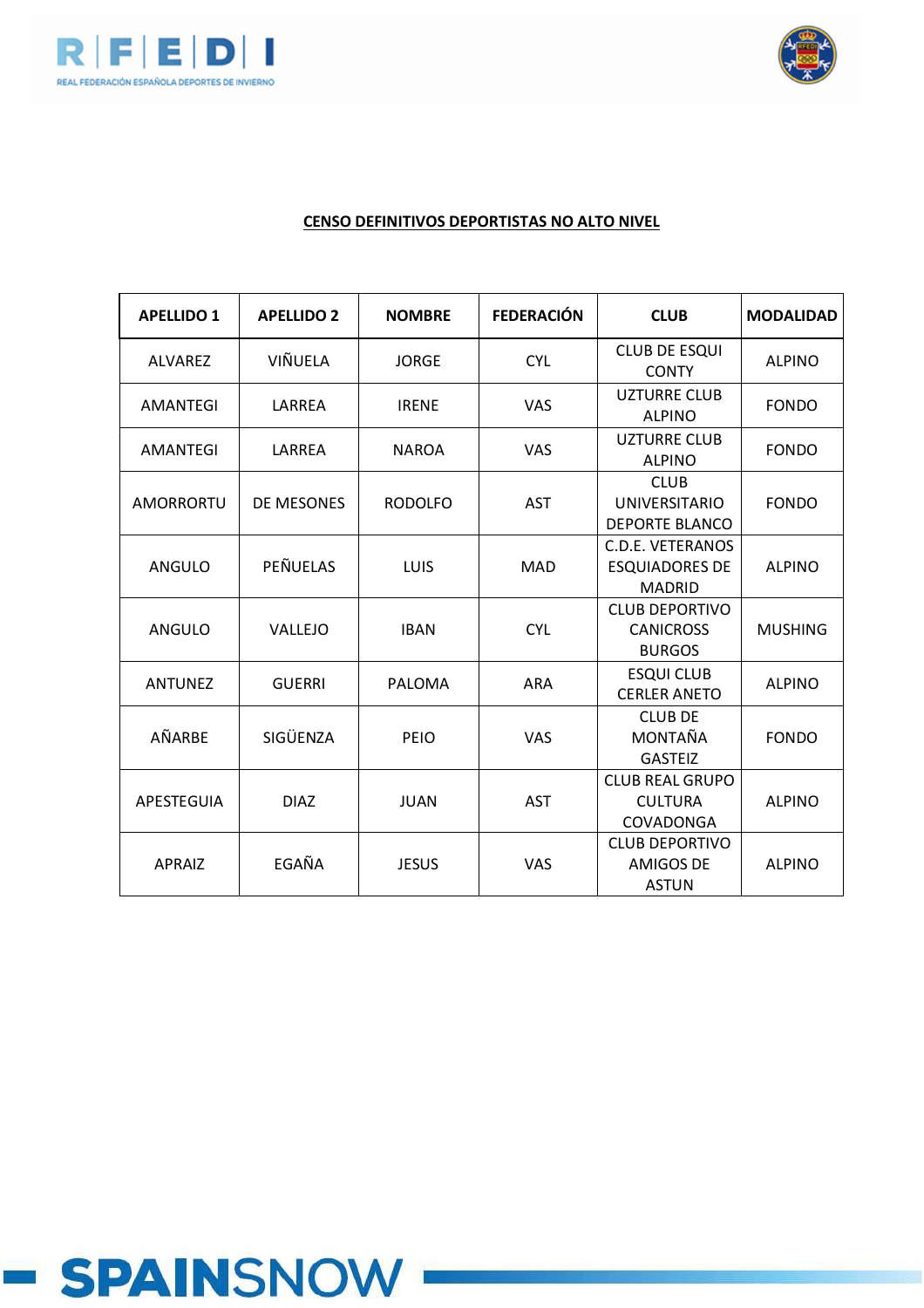



# **CENSO DEFINITIVOS DEPORTISTAS NO ALTO NIVEL**

| <b>APELLIDO 1</b>    | <b>APELLIDO 2</b> | <b>NOMBRE</b>       | <b>FEDERACIÓN</b> | <b>CLUB</b>                                     | <b>MODALIDAD</b>      |
|----------------------|-------------------|---------------------|-------------------|-------------------------------------------------|-----------------------|
| ARAGON               | SALGUERO          | <b>JOSE ANTONIO</b> | <b>ANZ</b>        | $C.D.$ $DF$<br><b>SNOWTERS</b>                  | SNOWBOARD             |
| ARAKAMA              | <b>GUTIERREZ</b>  | LAIA                | <b>VAS</b>        | <b>UZTURRE</b><br><b>CLUB ALPINO</b>            | <b>FONDO</b>          |
| ARAMENDIA            | LEJARCEGUI        | <b>NAIA</b>         | <b>VAS</b>        | <b>CLUB</b><br><b>DALTON</b>                    | SNOWBOARD             |
| ARANDA               | <b>GOMEZ</b>      | <b>DIEGO</b>        | <b>ARA</b>        | <b>PANTICOSA</b><br><b>ESQUI CLUB</b>           | <b>ALPINO</b>         |
| ARANGO               | LASAOSA           | <b>AFRICA</b>       | <b>ANZ</b>        | <b>WHITE</b><br><b>CAMPS SKI</b><br><b>CLUB</b> | <b>ALPINO</b>         |
| ARAUJO               | <b>GOICOECHEA</b> | <b>INES</b>         | <b>ARA</b>        | <b>FORMIGAL</b><br><b>ESQUI CLUB</b>            | <b>ALPINO</b>         |
| AREVALO              | <b>NIETO</b>      | GONZALO             | <b>MAD</b>        | <b>ALCUDIA SKI</b>                              | FREESKI&FREESTYL<br>E |
| <b>ARIAS</b>         | <b>ILINCHETA</b>  | <b>MAITE</b>        | <b>NAV</b>        | <b>CLUB</b><br>PIRINEOS DEL<br><b>RONCAL</b>    | <b>FONDO</b>          |
| <b>ARIZNAVARRETA</b> | <b>ALZA</b>       | <b>SONIA</b>        | <b>AST</b>        | <b>CLUB</b><br><b>UNIVERSIDA</b><br>D DE OVIEDO | <b>ALPINO</b>         |
| ARMENGOL             | CASTILLEJO        | JAN                 | <b>CAT</b>        | <b>MLEC ESQUI</b><br><b>CLUB</b>                | <b>ALPINO</b>         |

# **- SPAINSNOW**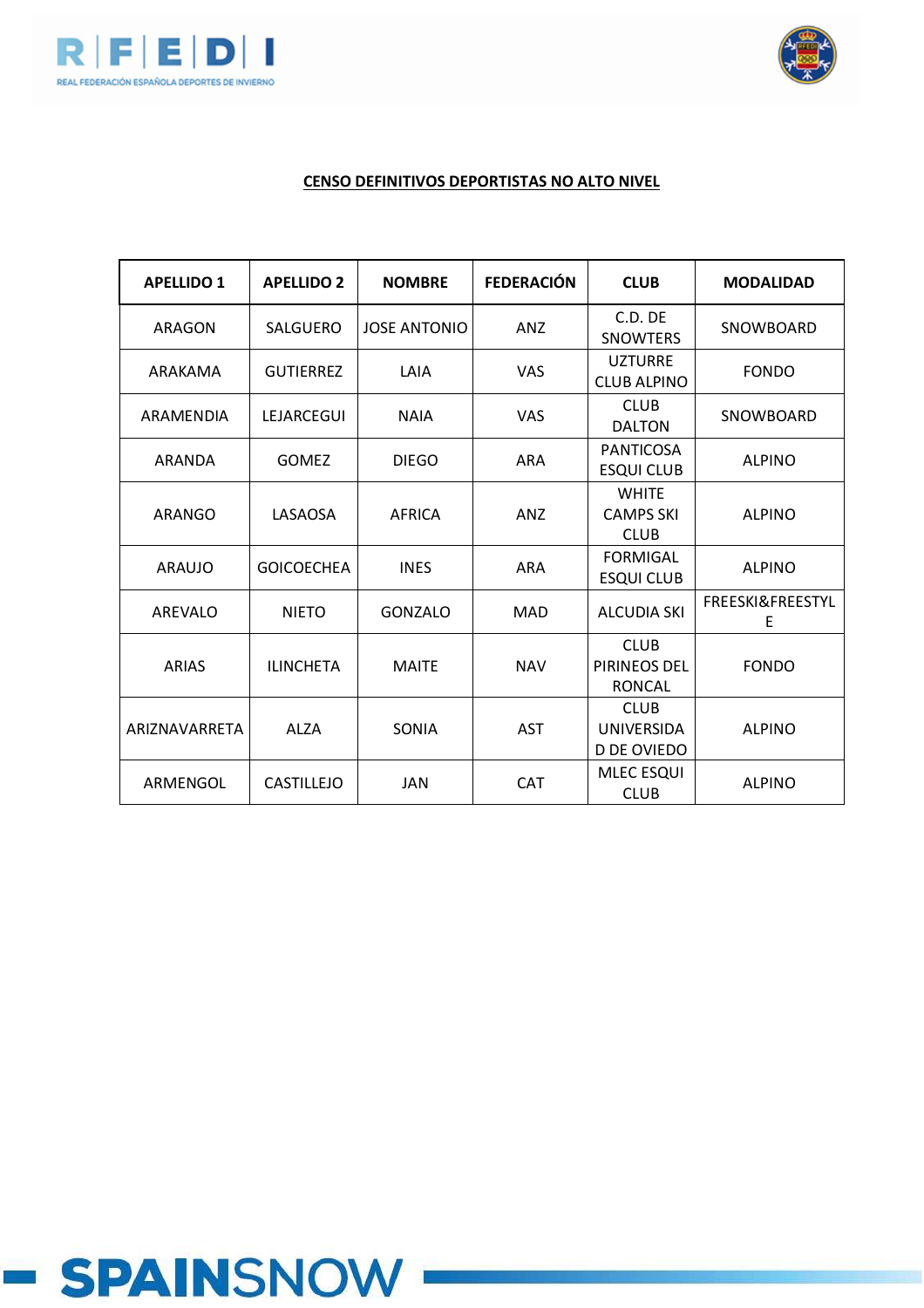



#### **CENSO DEFINITIVOS DEPORTISTAS NO ALTO NIVEL**

| <b>APELLIDO 1</b> | <b>APELLIDO 2</b> | <b>NOMBRE</b>    | <b>FEDERACIÓN</b> | <b>CLUB</b>                                                                | <b>MODALIDAD</b>              |
|-------------------|-------------------|------------------|-------------------|----------------------------------------------------------------------------|-------------------------------|
| <b>ARRUEBO</b>    | LAMENCA           | <b>GUILLERMO</b> | <b>ARA</b>        | <b>FORMIGAL ESQUI</b><br><b>CLUB</b>                                       | <b>ALPINO</b>                 |
| <b>ARRUEBO</b>    | LAMENCA           | <b>ALEJANDRO</b> | <b>ARA</b>        | <b>FORMIGAL ESQUI</b><br><b>CLUB</b>                                       | <b>ALPINO</b>                 |
| <b>ARTERO</b>     | <b>VILA</b>       | <b>DANIEL</b>    | <b>CAT</b>        | <b>CLUB CANICROSS</b><br><b>LES FRANQUESES</b>                             | <b>MUSHING</b>                |
| <b>ARTIACH</b>    | <b>URRUTIA</b>    | <b>JAVIER</b>    | <b>NAV</b>        | <b>CLUB ESQUI</b><br><b>NAVARRA</b>                                        | <b>ALPINO</b>                 |
| <b>AUBERT</b>     | SERRACANTA        | <b>ALEIX</b>     | <b>CAT</b>        | LA MOLINA CLUB<br><b>D'ESPORTS</b>                                         | ESQUÍ<br><b>ALPINO</b>        |
| <b>AUTILLO</b>    | GARRO             | <b>IELTXU</b>    | <b>VAS</b>        | <b>ASOCIACION</b><br><b>HOTZA</b>                                          | <b>MUSHING</b>                |
| AVIÑO             | <b>GARCIA</b>     | <b>MAX</b>       | <b>CAT</b>        | <b>CLUB</b><br><b>SNOWBOARD &amp;</b><br><b>FREESKI</b><br><b>CERDANYA</b> | SNOWBOARD                     |
| <b>AYORA</b>      | MORANTE*          | <b>IGNACIO</b>   | <b>ARA</b>        | <b>CLUB PIRINEISTA</b><br><b>MAYENCOS</b>                                  | <b>BIATLON</b>                |
| <b>AYORA</b>      | MORANTE*          | <b>IGNACIO</b>   | <b>ARA</b>        | <b>CLUB PIRINEISTA</b><br><b>MAYENCOS</b>                                  | <b>FONDO</b>                  |
| <b>AYTES</b>      | <b>TARTERA</b>    | <b>JANA</b>      | CAT               | <b>ASSOCIACIÓ</b><br><b>ESPORTIVA</b><br><b>PALLARS</b>                    | <b>ESQUÍ</b><br><b>ALPINO</b> |

\*LOS DEPORTISTAS CON ASTERISCO CONSTAN EN DOS ESPECIALIDADES, POR LO QUE EN EL MOMENTO DE LLEVAR A CABO LA VOTACIÓN SOLO PODRAN LLEVARLA A CABO EN UNA DE LAS ESPECIALIDADES CENSADOS, DE ACUERDO AL ART.8 PARRAFO 7 DE LA ORDEN ECD/2764/2015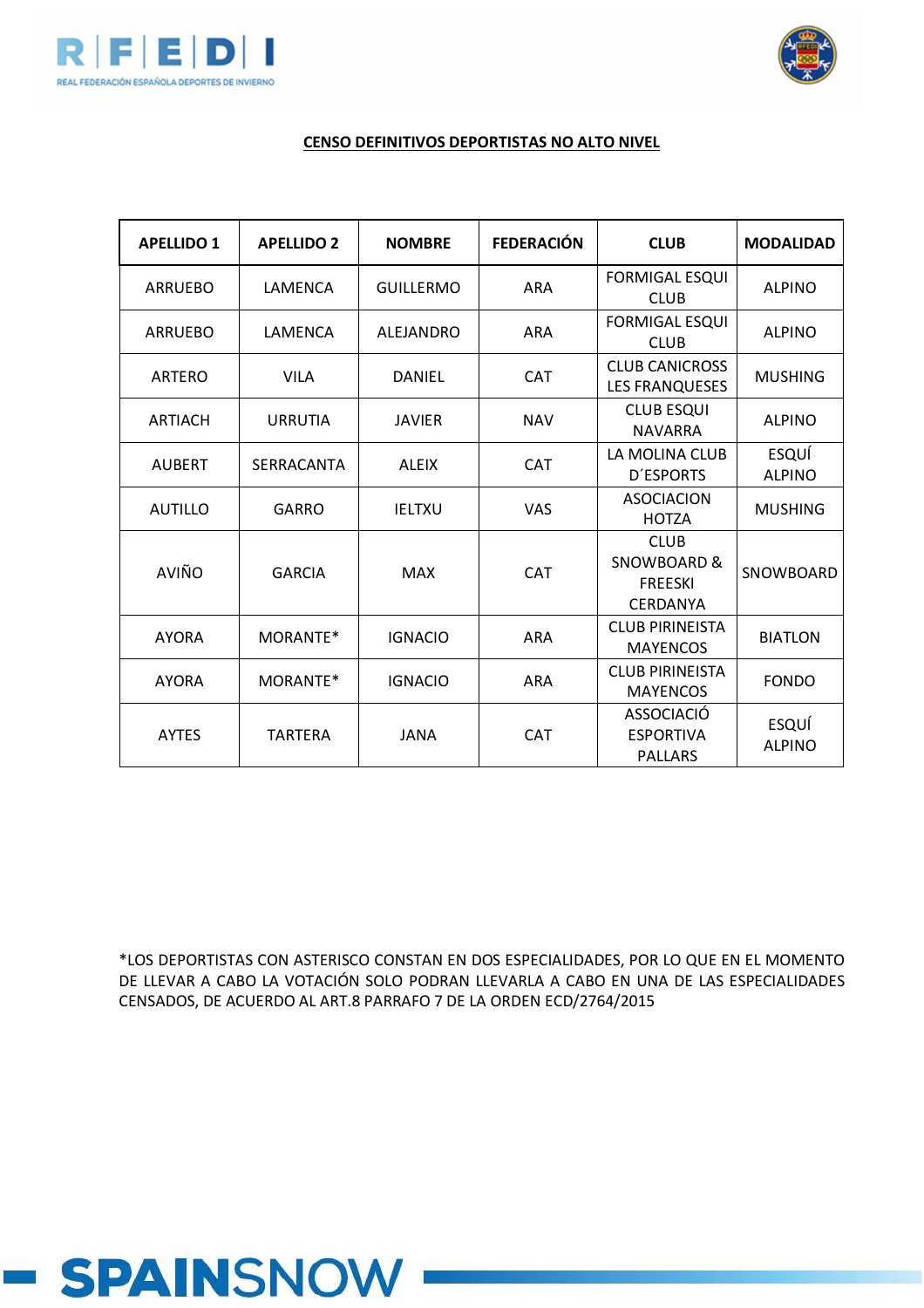



| <b>APELLIDO 1</b>  | <b>APELLIDO 2</b> | <b>NOMBRE</b>  | <b>FEDERACIÓN</b> | <b>CLUB</b>                                             | <b>MODALIDAD</b> |
|--------------------|-------------------|----------------|-------------------|---------------------------------------------------------|------------------|
| <b>AZABAL</b>      | <b>ESTAUN</b>     | <b>RODRIGO</b> | <b>ARA</b>        | <b>CLUB PIRINEISTA</b><br><b>MAYENCOS</b>               | <b>FONDO</b>     |
| <b>AZNAREZ</b>     | <b>BOJ</b>        | MIKEL XABIER   | <b>NAV</b>        | <b>CLUB PIRINEOS</b><br><b>DEL RONCAL</b>               | <b>FONDO</b>     |
| <b>BADIAS</b>      | <b>ALBERT</b>     | <b>ALFONSO</b> | ANZ               | <b>WHITE CAMPS SKI</b><br><b>CLUB</b>                   | <b>ALPINO</b>    |
| <b>BAGARIA</b>     | <b>BELTRAN</b>    | <b>BLANCA</b>  | <b>CAT</b>        | LA MOLINA CLUB<br><b>D'ESPORTS</b>                      | <b>ALPINO</b>    |
| <b>BAINES</b>      | <b>ARREGUI</b>    | <b>MARKEL</b>  | <b>NAV</b>        | <b>CLUB PIRINEOS</b><br><b>DEL RONCAL</b>               | <b>FONDO</b>     |
| <b>BAJONA</b>      | ORTEGA            | <b>MARIONA</b> | <b>CAT</b>        | <b>CLUB ESQUI</b><br><b>NORDIC DE L'ARP</b>             | <b>FONDO</b>     |
| <b>BALCELLS</b>    | <b>VILASECA</b>   | <b>BIEL</b>    | <b>CAT</b>        | <b>CLUB ESQUI FONS</b><br>URGELLET I<br><b>CERDANYA</b> | <b>FONDO</b>     |
| <b>BALLESTER</b>   | <b>MASSAGUE</b>   | <b>SANTI</b>   | <b>CAT</b>        | CLUB ESQUI LUDIC<br>I TECNIC CERDAÑA<br><b>MASELLA</b>  | <b>ALPINO</b>    |
| <b>BALLESTEROS</b> | <b>TORRES</b>     | <b>DANIEL</b>  | <b>CAT</b>        | <b>CLUB ESQUI LUDIC</b><br>I TECNIC CERDAÑA<br>MASELLA  | <b>ALPINO</b>    |
| <b>BARATA</b>      | <b>BLAZQUEZ</b>   | <b>CARLOS</b>  | CAT               | <b>CLUB DE ESQUI</b><br><b>VAL D'ARAN</b>               | <b>ALPINO</b>    |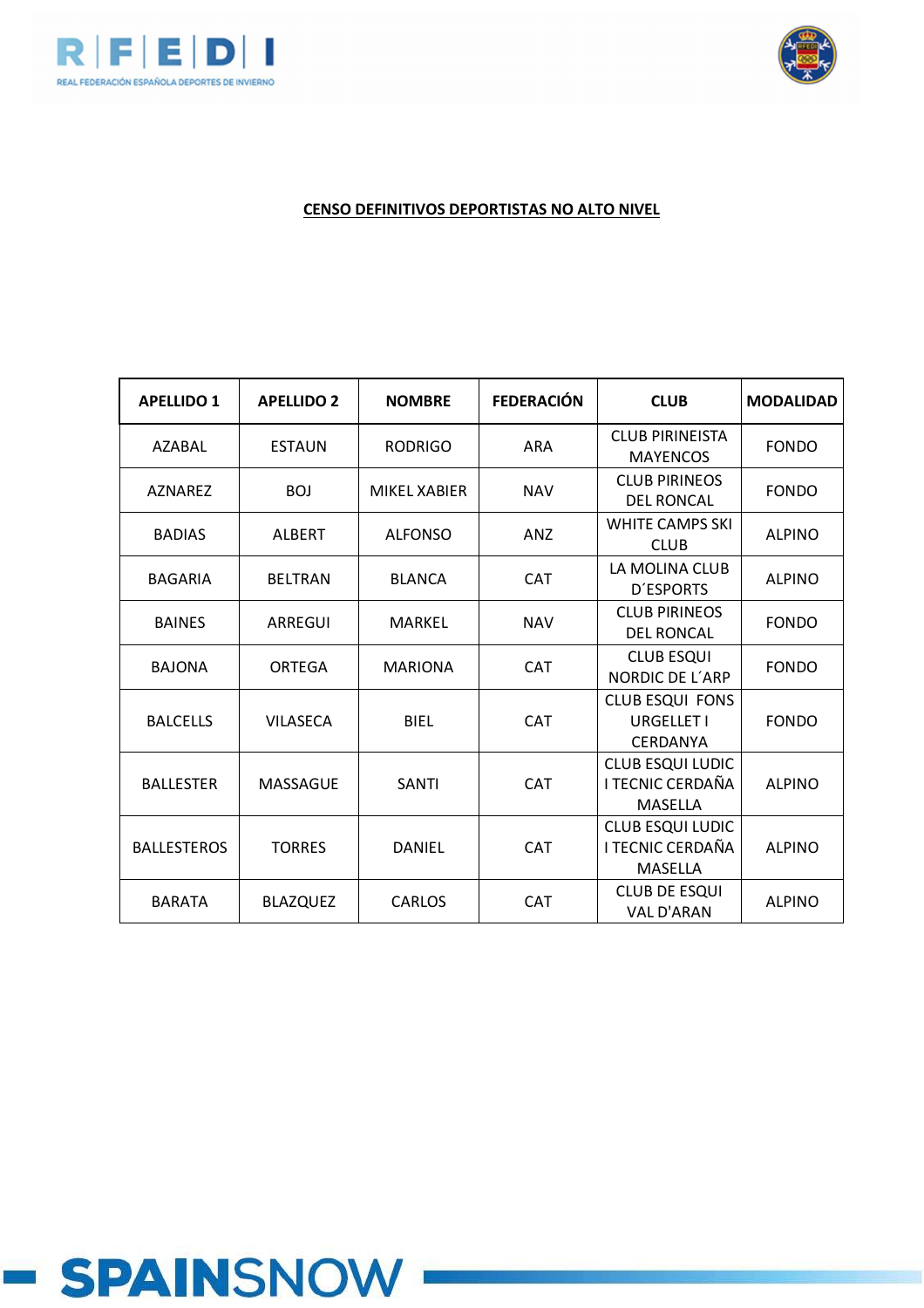



| <b>APELLIDO 1</b>  | <b>APELLIDO 2</b> | <b>NOMBRE</b>       | <b>FEDERACIÓN</b> | <b>CLUB</b>                                                 | <b>MODALIDAD</b>  |
|--------------------|-------------------|---------------------|-------------------|-------------------------------------------------------------|-------------------|
| <b>BARATA</b>      | <b>MERCADAL</b>   | CARLA               | <b>CAT</b>        | <b>CLUB DE ESQUI</b><br><b>VAL D'ARAN</b>                   | <b>ALPINO</b>     |
| <b>BARATA</b>      | MERCADAL          | <b>TOMAS</b>        | <b>CAT</b>        | <b>CLUB DE ESQUI</b><br><b>VAL D'ARAN</b>                   | <b>ALPINO</b>     |
| <b>BARCELO</b>     | <b>CASTELLET</b>  | <b>ROGER</b>        | <b>CAT</b>        | <b>CLUB ALPI</b><br><b>NURIA</b><br>MASELLA -<br>CERDANYA   | <b>ALPINO</b>     |
| <b>BARCELONA</b>   | <b>AMADO</b>      | <b>JUAN IGNACIO</b> | ANZ               | <b>CLUB CAJA</b><br><b>RURAL DE</b><br><b>GRANADA</b>       | FREESKI&FREESTYLE |
| <b>BARRIOS</b>     | <b>HIDALGO</b>    | <b>JOSE CARLOS</b>  | ANZ               | C.D.<br><b>DUNHUELLAS</b><br><b>MUSHING CLUB</b>            | <b>MUSHING</b>    |
| <b>BARRUFET</b>    | <b>ALEMANY</b>    | <b>MARTA</b>        | <b>CAT</b>        | <b>CLUB</b><br><b>CANICROSS LES</b><br><b>FRANQUESES</b>    | <b>MUSHING</b>    |
| <b>BATLLE</b>      | <b>ARBOIX</b>     | <b>XAVIER</b>       | <b>CAT</b>        | <b>CENTRE</b><br><b>EXCURSIONISTA</b><br><b>DE TERRASSA</b> | <b>ALPINO</b>     |
| <b>BEASCOECHEA</b> | <b>ESTRAGUES</b>  | <b>JORDI</b>        | <b>CAT</b>        | LA MOLINA<br><b>CLUB</b><br><b>D'ESPORTS</b>                | <b>ALPINO</b>     |
| <b>BEIRO</b>       | <b>COSTA</b>      | <b>MIGUEL</b>       | <b>GAL</b>        | <b>CLUB</b><br>ALEJANDRO<br><b>GOMEZ</b>                    | <b>MUSHING</b>    |
| <b>BELLVIS</b>     | <b>ALVO</b>       | <b>JUAN</b>         | <b>ARA</b>        | <b>PANTICOSA</b><br><b>ESQUI CLUB</b>                       | <b>ALPINO</b>     |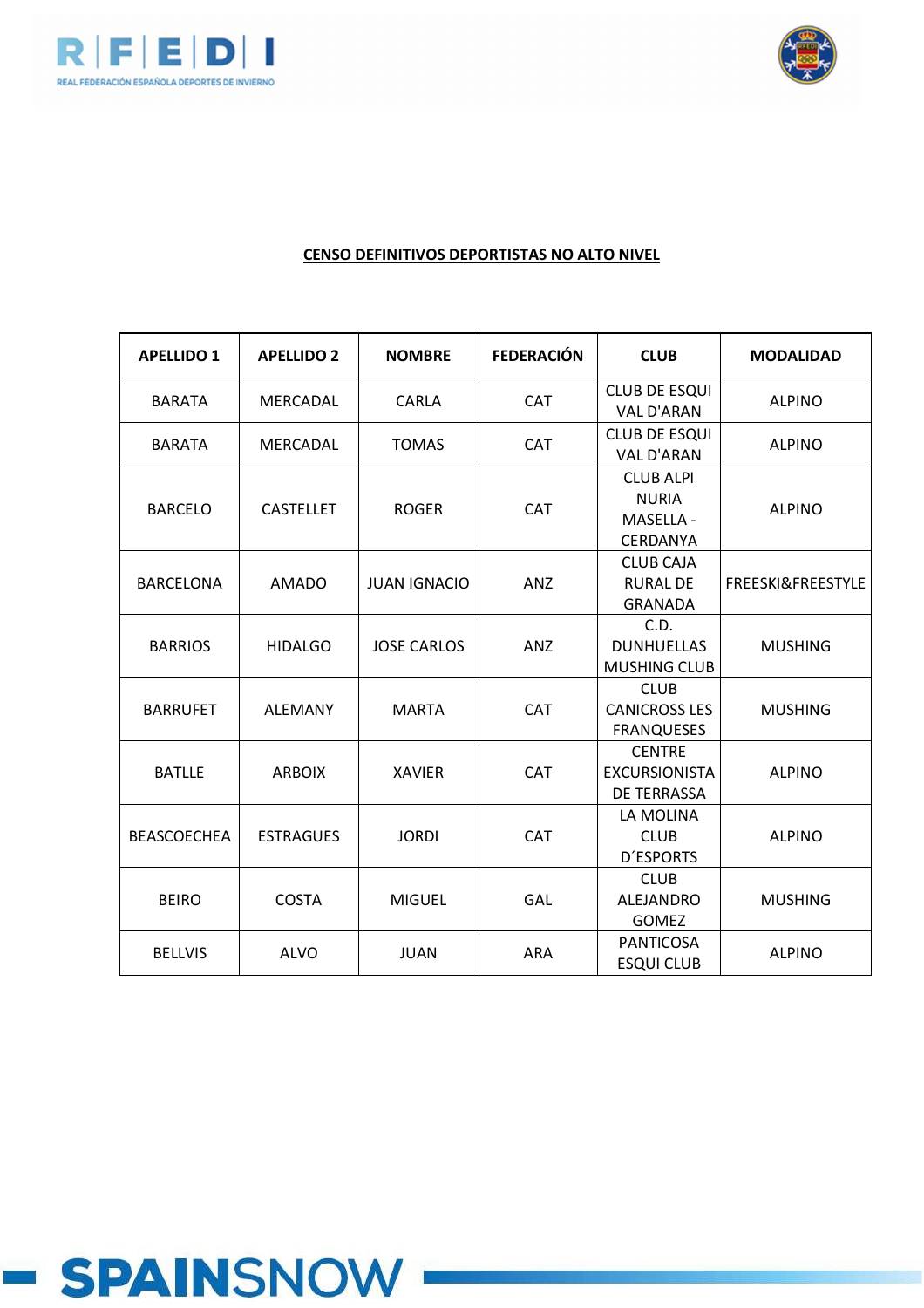



| <b>APELLIDO 1</b>                   | <b>APELLIDO 2</b>                   | <b>NOMBRE</b>                   | <b>FEDERACIÓN</b> | <b>CLUB</b>                                                                     | <b>MODALIDAD</b>             |
|-------------------------------------|-------------------------------------|---------------------------------|-------------------|---------------------------------------------------------------------------------|------------------------------|
| <b>BELTRAN DE</b><br><b>LUBIANO</b> | <b>GONZALEZ DE</b><br><b>DURANA</b> | <b>JESUS</b>                    | <b>NAV</b>        | <b>SKI FONDO</b><br><b>UHARTE</b>                                               | <b>FONDO</b>                 |
| <b>BENDIG</b>                       | <b>SÁNCHEZ</b>                      | SANDRA                          | CAT               | <b>CLUB CANICROSS</b><br><b>LES FRANQUESES</b>                                  | <b>MUSHING</b>               |
| <b>BENEDI</b>                       | <b>MARTIN</b>                       | <b>DANIEL</b>                   | <b>ARA</b>        | <b>CLUB ESQUI</b><br><b>VALLE DE</b><br><b>BENASQUE</b>                         | <b>FREESKI&amp;FREESTYLE</b> |
| <b>BENITEZ</b>                      | <b>CAÑELLES</b>                     | <b>ALEX</b>                     | <b>ANZ</b>        | <b>CLUB CAJA RURAL</b><br><b>DE GRANADA</b>                                     | <b>FREESKI&amp;FREESTYLE</b> |
| <b>BENÍTEZ</b>                      | <b>MORGADO</b>                      | JOSÉ                            | ANZ               | <b>C.D. DUNHUELLAS</b><br><b>MUSHING CLUB</b>                                   | <b>MUSHING</b>               |
| <b>BENITO</b>                       | <b>ACEDO</b>                        | <b>NICOLAS</b>                  | <b>ARA</b>        | CANDANCHU<br><b>ESQUI CLUB</b>                                                  | <b>ALPINO</b>                |
| <b>BERENGUER</b>                    | <b>VICEDO</b>                       | <b>TERESA</b><br><b>BETSABE</b> | <b>VAL</b>        | <b>CLUB DEPORTES</b><br><b>INVIERNO</b><br><b>TOGOMUSHING</b><br><b>NOVELDA</b> | <b>MUSHING</b>               |
| <b>BERNEY</b>                       | <b>MAURELL</b>                      | <b>JOAN</b>                     | CAT               | <b>CLUB ALPI NURIA</b><br>MASELLA -<br>CERDANYA                                 | <b>ALPINO</b>                |
| <b>BERTRAN</b>                      | <b>BRAVO</b>                        | <b>CLARA</b>                    | <b>CAT</b>        | <b>CLUB ALPI NURIA</b><br><b>MASELLA -</b><br>CERDANYA                          | <b>ALPINO</b>                |
| <b>BESCOS</b>                       | <b>MONGAY</b>                       | <b>BRUNO</b>                    | <b>ARA</b>        | <b>CLUB PIRINEISTA</b><br><b>MAYENCOS</b>                                       | <b>FONDO</b>                 |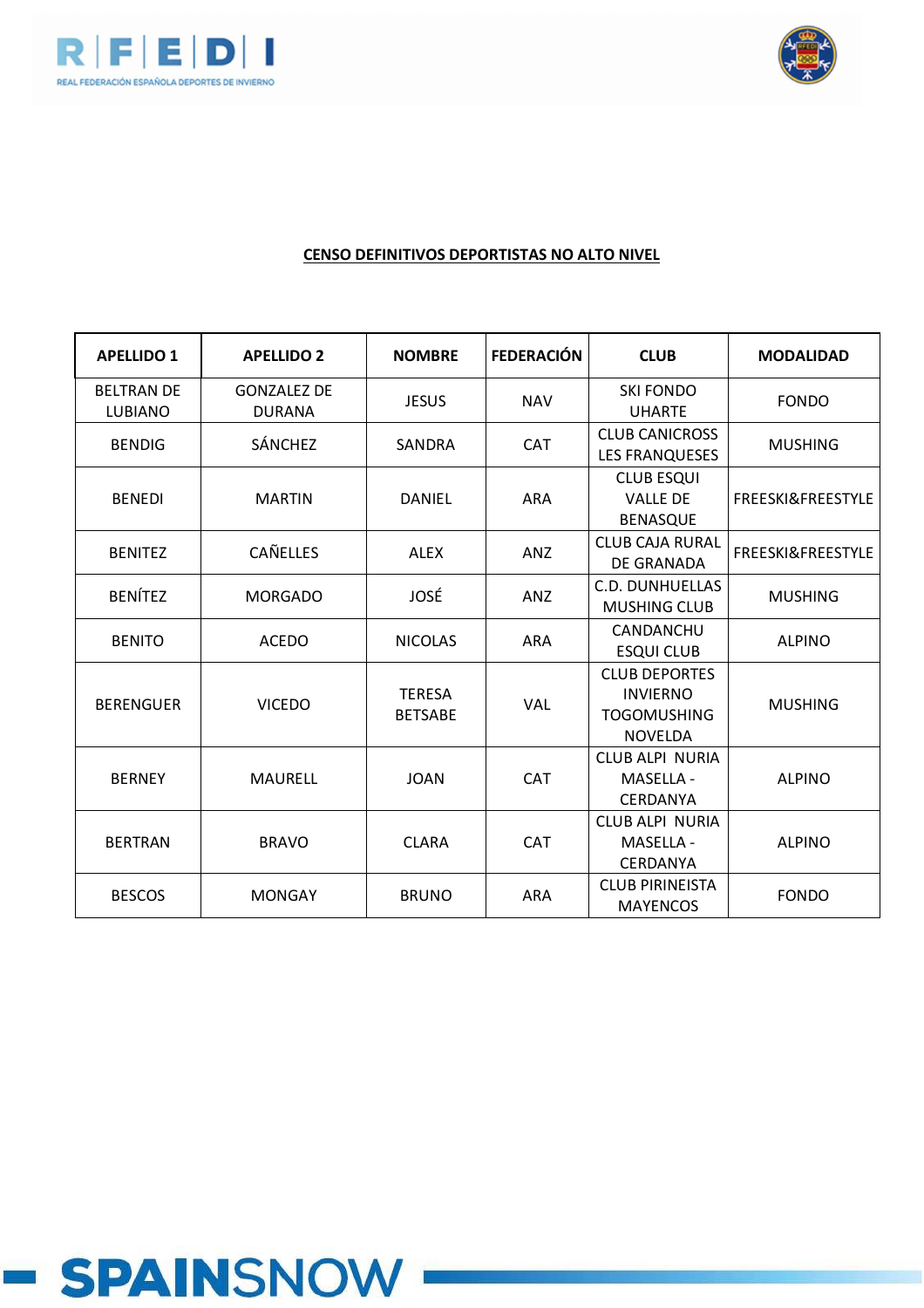



| <b>APELLIDO 1</b> | <b>APELLIDO 2</b> | <b>NOMBRE</b>  | <b>FEDERACIÓN</b> | <b>CLUB</b>                                                            | <b>MODALIDAD</b>      |
|-------------------|-------------------|----------------|-------------------|------------------------------------------------------------------------|-----------------------|
| <b>BESO</b>       | <b>GODOY</b>      | <b>JARA</b>    | CAT               | <b>CLUB ARANES</b><br><b>ESPORTS</b><br><b>D'IUERN</b>                 | <b>ALPINO</b>         |
| <b>BESO</b>       | <b>GODOY</b>      | SAMUEL         | <b>CAT</b>        | <b>CLUB ARANES</b><br><b>ESPORTS</b><br><b>D'IUERN</b>                 | <b>ALPINO</b>         |
| <b>BETRIU</b>     | <b>BOIX</b>       | <b>SADURNI</b> | CAT               | <b>CLUB ESQUI</b><br><b>FONS</b><br><b>URGELLET I</b><br>CERDANYA      | <b>FONDO</b>          |
| <b>BEUNZA</b>     | <b>GOÑI</b>       | <b>MARIA</b>   | <b>NAV</b>        | <b>CLUB ESQUI</b><br><b>NAVARRA</b>                                    | <b>ALPINO</b>         |
| <b>BLANCO</b>     | <b>RUBIO</b>      | <b>MANUEL</b>  | <b>MAD</b>        | C.D.E.<br><b>VETERANOS</b><br><b>ESQUIADORE</b><br><b>S DE MADRID</b>  | <b>ALPINO</b>         |
| <b>BLANCO</b>     | <b>SALARICH</b>   | <b>CLAUDIA</b> | CAT               | LA MOLINA<br><b>CLUB</b><br><b>D'ESPORTS</b>                           | <b>ALPINO</b>         |
| <b>BLANCO</b>     | <b>SALARICH</b>   | <b>EMMA</b>    | CAT               | LA MOLINA<br><b>CLUB</b><br><b>D'ESPORTS</b>                           | <b>ALPINO</b>         |
| <b>BLASCO</b>     | <b>LONGAS</b>     | <b>MANUEL</b>  | <b>CYL</b>        | <b>CLUB</b><br><b>DEPORTIVO</b><br><b>TEAM HUSSE</b><br><b>MUSHING</b> | <b>MUSHING</b>        |
| <b>BLAZQUEZ</b>   | <b>FRANCES</b>    | <b>DANIEL</b>  | <b>ARA</b>        | <b>CLUB ESQUI</b><br><b>VALLE DE</b><br><b>BENASQUE</b>                | FREESKI&FREESTYL<br>E |
| <b>BOLEA</b>      | <b>SERRANO</b>    | <b>JORGE</b>   | <b>ARA</b>        | <b>MUSHING</b><br><b>MONCAYO</b>                                       | <b>MUSHING</b>        |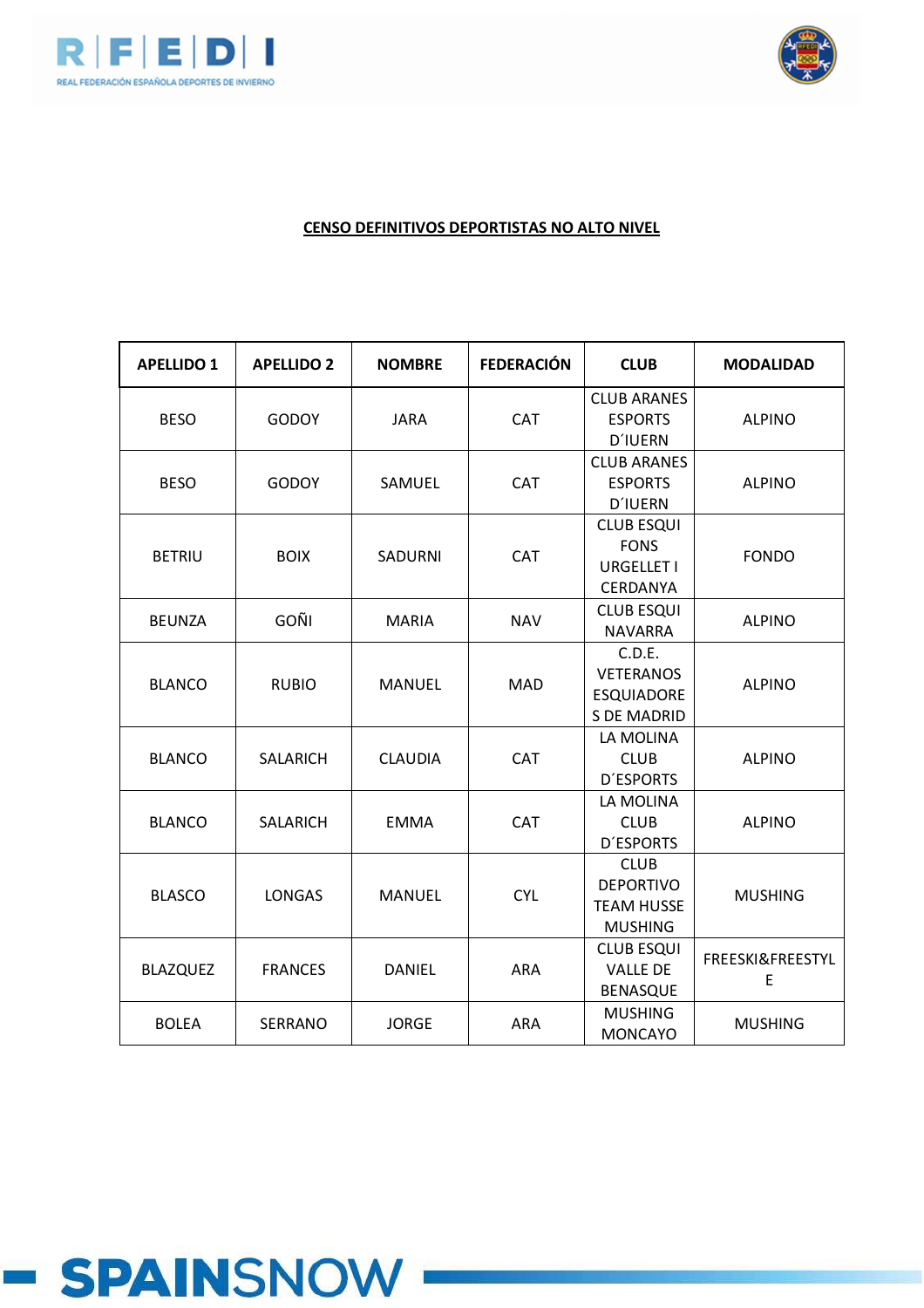



| <b>APELLIDO 1</b> | <b>APELLIDO 2</b> | <b>NOMBRE</b>  | <b>FEDERACIÓN</b> | <b>CLUB</b>                                                   | <b>MODALIDAD</b> |
|-------------------|-------------------|----------------|-------------------|---------------------------------------------------------------|------------------|
| <b>BOLLAIN</b>    | DE LA VEGA        | <b>JAVIER</b>  | <b>MAD</b>        | ZIMAS ESQUI CLUB                                              | <b>ALPINO</b>    |
| <b>BONALS</b>     | DE JUAN           | <b>NIL</b>     | <b>CAT</b>        | CLUB ALPI NURIA<br><b>MASELLA -</b><br><b>CERDANYA</b>        | <b>ALPINO</b>    |
| <b>BORCHERS</b>   | <b>GARATE</b>     | ALEJANDRO      | <b>VAS</b>        | <b>CLUB DEPORTIVO</b><br>AMIGOS DE<br><b>ASTUN</b>            | <b>ALPINO</b>    |
| <b>BORCHERS</b>   | <b>GARATE</b>     | CARLOS         | <b>VAS</b>        | <b>CLUB DEPORTIVO</b><br><b>AMIGOS DE</b><br><b>ASTUN</b>     | <b>ALPINO</b>    |
| <b>BOREN</b>      | <b>MEDINA</b>     | POL            | <b>CAT</b>        | <b>CLUB ESQUI LUDIC</b><br><b>I TECNIC CERDAÑA</b><br>MASELLA | <b>ALPINO</b>    |
| <b>BORRAS</b>     | SOLSONA           | <b>ANNA</b>    | <b>CAT</b>        | <b>MLEC ESQUI CLUB</b>                                        | <b>ALPINO</b>    |
| <b>BORRAS</b>     | SOLSONA           | <b>MARTA</b>   | <b>CAT</b>        | MLEC ESQUI CLUB                                               | <b>ALPINO</b>    |
| <b>BORRELL</b>    | CASALS            | <b>ANIOL</b>   | <b>CAT</b>        | <b>CLUB D'ESQUI</b><br><b>PUIGCERDA</b>                       | <b>FONDO</b>     |
| <b>BOSCH</b>      | <b>MALE</b>       | <b>MARTA</b>   | <b>CAT</b>        | <b>CLUB CANICROSS</b><br><b>LES FRANQUESES</b>                | <b>MUSHING</b>   |
| <b>BOSCH</b>      | <b>GUERRERO</b>   | <b>GUILLEM</b> | <b>CAT</b>        | <b>SKI CLUB</b><br>CAMPRODON                                  | <b>ALPINO</b>    |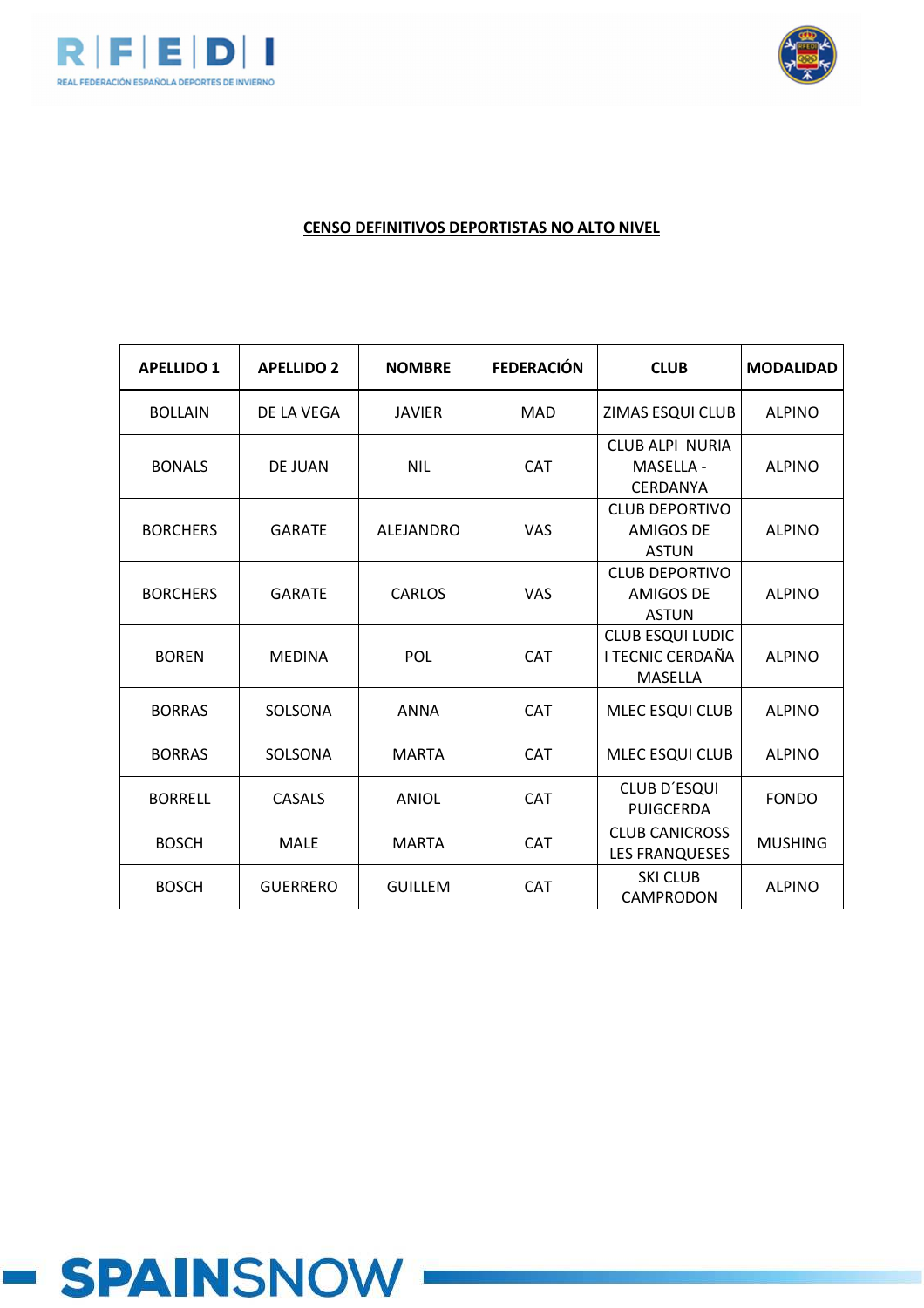



| <b>APELLIDO 1</b> | <b>APELLIDO 2</b> | <b>NOMBRE</b>    | <b>FEDERACIÓN</b> | <b>CLUB</b>                                               | <b>MODALIDAD</b> |
|-------------------|-------------------|------------------|-------------------|-----------------------------------------------------------|------------------|
| <b>BOLLAIN</b>    | DE LA VEGA        | <b>JAVIER</b>    | <b>MAD</b>        | ZIMAS ESQUI CLUB                                          | <b>ALPINO</b>    |
| <b>BONALS</b>     | <b>DE JUAN</b>    | <b>NIL</b>       | <b>CAT</b>        | <b>CLUB ALPI NURIA</b><br>MASELLA -<br>CERDANYA           | <b>ALPINO</b>    |
| <b>BORCHERS</b>   | <b>GARATE</b>     | <b>ALEJANDRO</b> | <b>VAS</b>        | <b>CLUB DEPORTIVO</b><br><b>AMIGOS DE</b><br><b>ASTUN</b> | <b>ALPINO</b>    |
| <b>BORCHERS</b>   | <b>GARATE</b>     | CARLOS           | <b>VAS</b>        | CLUB DEPORTIVO<br>AMIGOS DE<br><b>ASTUN</b>               | <b>ALPINO</b>    |
| <b>BOREN</b>      | <b>MEDINA</b>     | POL              | <b>CAT</b>        | <b>CLUB ESQUI LUDIC</b><br>I TECNIC CERDAÑA<br>MASELLA    | <b>ALPINO</b>    |
| <b>BORRAS</b>     | SOLSONA           | <b>ANNA</b>      | <b>CAT</b>        | MLEC ESQUI CLUB                                           | <b>ALPINO</b>    |
| <b>BORRAS</b>     | SOLSONA           | <b>MARTA</b>     | <b>CAT</b>        | <b>MLEC ESQUI CLUB</b>                                    | <b>ALPINO</b>    |
| <b>BORRELL</b>    | <b>CASALS</b>     | <b>ANIOL</b>     | <b>CAT</b>        | <b>CLUB D'ESQUI</b><br>PUIGCERDA                          | <b>FONDO</b>     |
| <b>BOSCH</b>      | <b>MALE</b>       | <b>MARTA</b>     | <b>CAT</b>        | <b>CLUB CANICROSS</b><br><b>LES FRANQUESES</b>            | <b>MUSHING</b>   |
| <b>BOSCH</b>      | <b>GUERRERO</b>   | <b>GUILLEM</b>   | <b>CAT</b>        | <b>SKI CLUB</b><br>CAMPRODON                              | <b>ALPINO</b>    |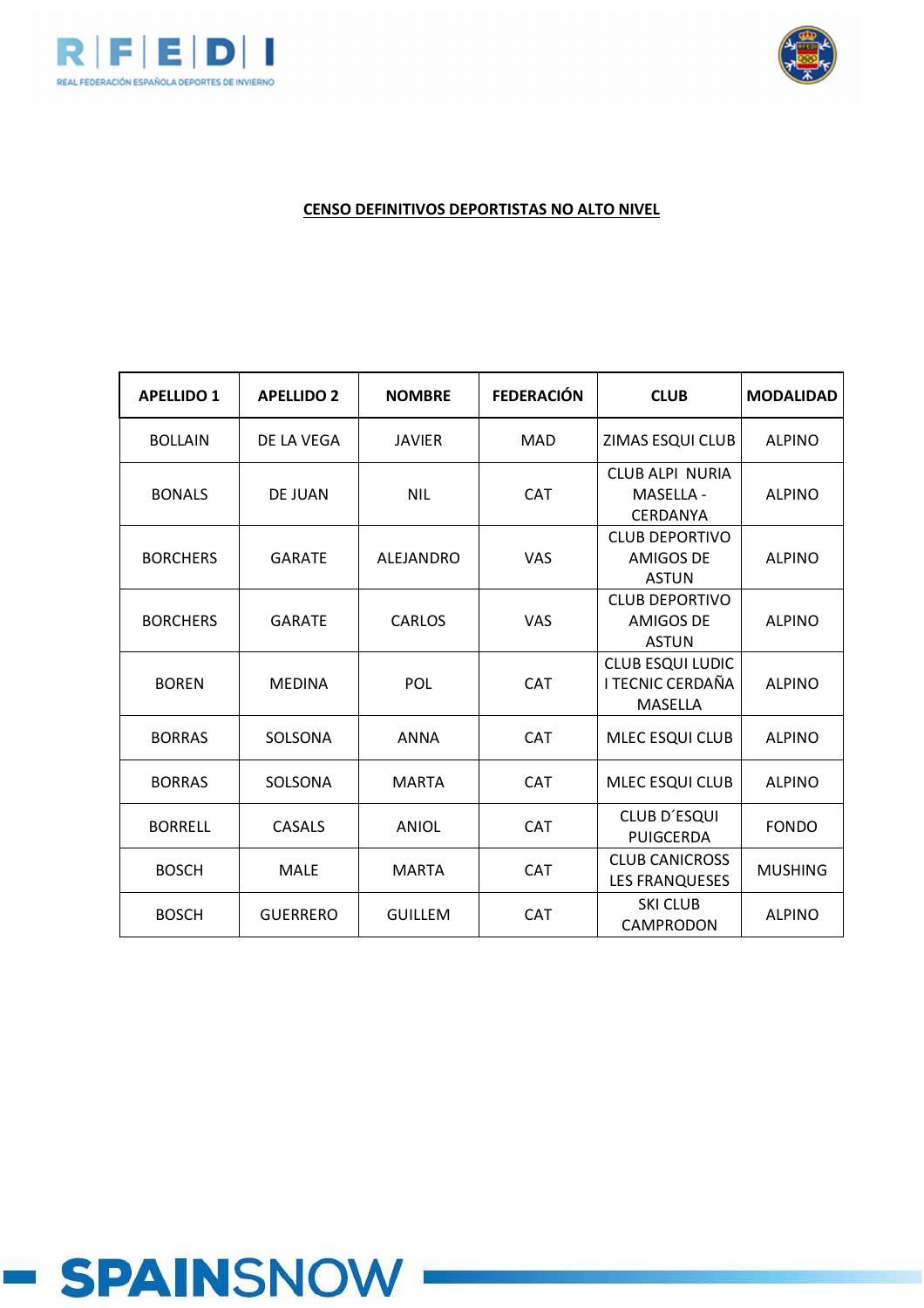



| <b>APELLIDO 1</b> | <b>APELLIDO 2</b> | <b>NOMBRE</b>    | <b>FEDERACIÓN</b> | <b>CLUB</b>                                                                       | <b>MODALIDAD</b>              |
|-------------------|-------------------|------------------|-------------------|-----------------------------------------------------------------------------------|-------------------------------|
| <b>BRAVO</b>      | <b>MORENO</b>     | <b>ALEJANDRO</b> | <b>CAT</b>        | <b>CLUB ARANES</b><br><b>ESPORTS D'IUERN</b>                                      | <b>ALPINO</b>                 |
| <b>BRAVO</b>      | <b>MORENO</b>     | <b>CARLOTA</b>   | CAT               | <b>CLUB ARANES</b><br><b>ESPORTS D'IUERN</b>                                      | <b>ALPINO</b>                 |
| <b>BREA</b>       | <b>GOMEZ</b>      | IÑAQUI           | <b>CYL</b>        | <b>CLUB DE ESQUI</b><br><b>CONTY</b>                                              | <b>ALPINO</b>                 |
| <b>BREITFUSS</b>  | ARDERIU           | <b>HEIDI</b>     | CAT               | LA MOLINA CLUB<br><b>D'ESPORTS</b>                                                | <b>ALPINO</b>                 |
| <b>BRUSAU</b>     | <b>EXPOSITO</b>   | <b>ARES</b>      | CAT               | <b>ASSOCIACIÓ</b><br><b>ESPORTIVA</b><br><b>PALLARS</b>                           | <b>ALPINO</b>                 |
| <b>BULTO</b>      | <b>SAGNIER</b>    | <b>FRANCISCO</b> | CAT               | <b>CLUB DE ESQUI</b><br><b>VAL D'ARAN</b>                                         | <b>ALPINO</b>                 |
| <b>BURGOS</b>     | LORENZO           | <b>IGNACIO</b>   | <b>CAT</b>        | <b>COPOS SKI CLUB</b>                                                             | <b>ESQUÍ</b><br><b>ALPINO</b> |
| <b>BUSCH</b>      | VARGAS            | <b>MÓNICA</b>    | <b>MAD</b>        | <b>C.D.E MUSSUK</b><br><b>TEAM</b>                                                | <b>MUSHING</b>                |
| <b>BUYUKBAY</b>   | <b>ENDER</b>      | ada              | <b>CAT</b>        | <b>CLUB CLUB CLUB</b><br><b>ESPORTIU</b><br><b>GRANUEC EQUIP</b><br>DE COMPETICIÓ | <b>ALPINO</b>                 |
| CABA              | <b>GALINSOGA</b>  | <b>CRISTINA</b>  | CAT               | <b>CLUB ALPI NURIA</b><br>MASELLA -<br>CERDANYA                                   | <b>ESQUÍ</b><br><b>ALPINO</b> |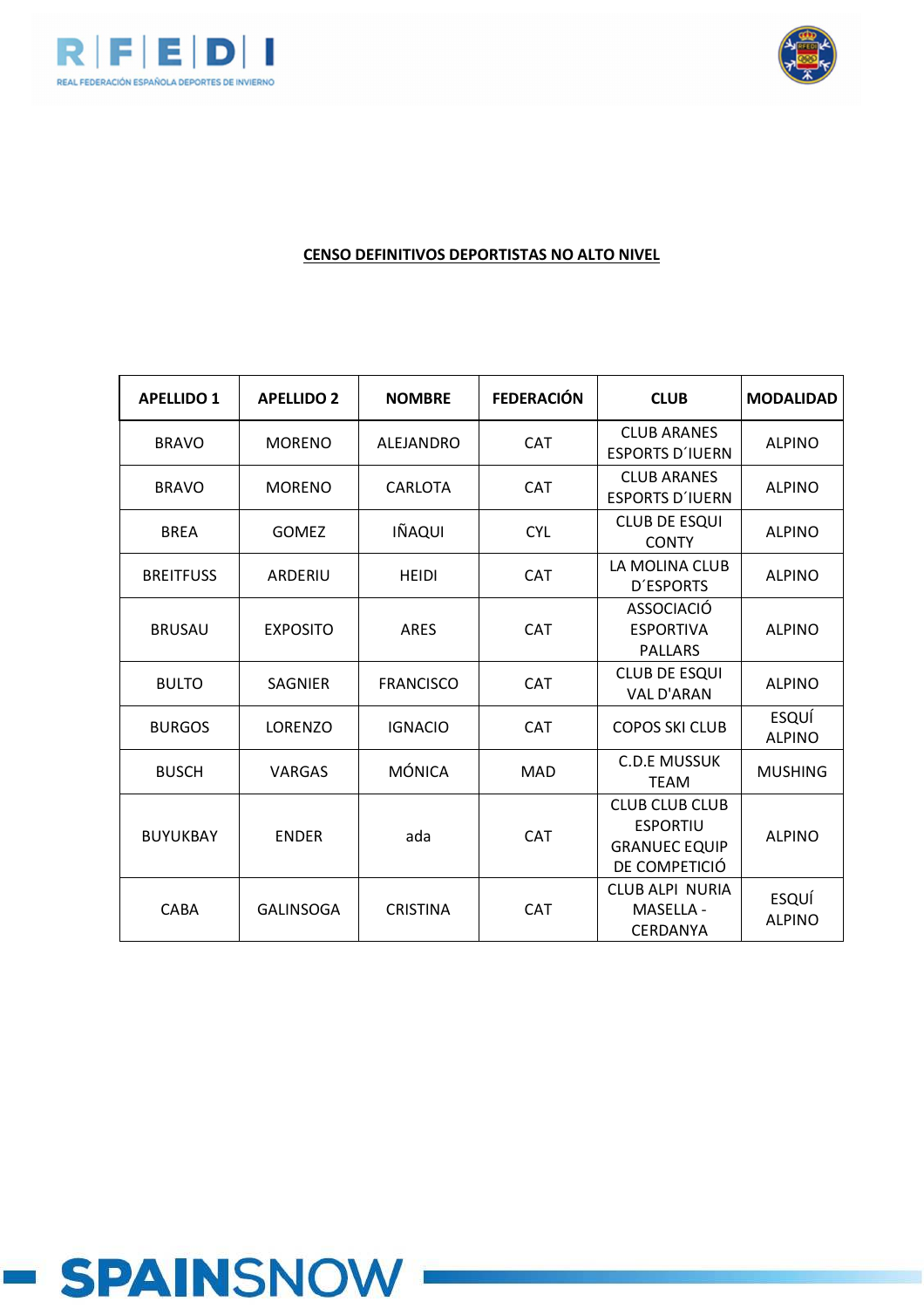



| <b>APELLIDO 1</b> | <b>APELLIDO 2</b> | <b>NOMBRE</b>    | <b>FEDERACIÓN</b> | <b>CLUB</b>                                                            | <b>MODALIDAD</b>             |
|-------------------|-------------------|------------------|-------------------|------------------------------------------------------------------------|------------------------------|
| CABAL             | <b>GARCIA</b>     | PELAYO           | <b>AST</b>        | SKI CLUB ELIT<br><b>MIRIOS</b>                                         | <b>ALPINO</b>                |
| <b>CABRERA</b>    | LÓPEZ-VILLAR      | <b>RAMON</b>     | ANZ               | C.D. ESQUI<br><b>NAZARI</b>                                            | <b>FREESKI&amp;FREESTYLE</b> |
| <b>CABRERO</b>    | <b>PERRINO</b>    | LORENA           | <b>CYL</b>        | <b>CLUB</b><br><b>DEPORTIVO</b><br>VALLADOLID<br><b>MUSHING</b>        | <b>MUSHING</b>               |
| <b>CADENAS</b>    | <b>GARCIA</b>     | <b>CRISTINA</b>  | ANZ               | C.D.<br>CANICROSS/<br><b>BIKEJORING</b><br>CADIZ                       | <b>MUSHING</b>               |
| <b>CALAF</b>      | <b>BADOSA</b>     | <b>TEO</b>       | <b>CAT</b>        | <b>COPOS SKI</b><br><b>CLUB</b>                                        | ESQUÍ ALPINO                 |
| CALDERON          | SANCHEZ           | ALEJANDRO        | <b>MAD</b>        | C.D.E.<br><b>CANICROSS</b><br>CROSSMADRID                              | <b>MUSHING</b>               |
| <b>CALISTI</b>    | <b>CALISTI</b>    | <b>ANNARITA</b>  | ANZ               | <b>C.D.SKI CLUB</b><br><b>GRANADA</b>                                  | <b>ALPINO</b>                |
| CALVO             | <b>LLORENTE</b>   | <b>CHRISTIAN</b> | <b>CYL</b>        | <b>CLUB</b><br><b>DEPORTIVO</b><br><b>TEAM HUSSE</b><br><b>MUSHING</b> | <b>MUSHING</b>               |
| CALVO             | <b>CABELLO</b>    | <b>EDUARDO</b>   | <b>MAD</b>        | C.D.E.<br><b>VETERANOS</b><br><b>ESQUIADORES</b><br>DE MADRID          | <b>ALPINO</b>                |
| CALZADO           | <b>PUJOL</b>      | <b>CRISTOBAL</b> | <b>CAT</b>        | <b>CLUB ARANES</b><br><b>ESPORTS</b><br><b>D'IUERN</b>                 | <b>ALPINO</b>                |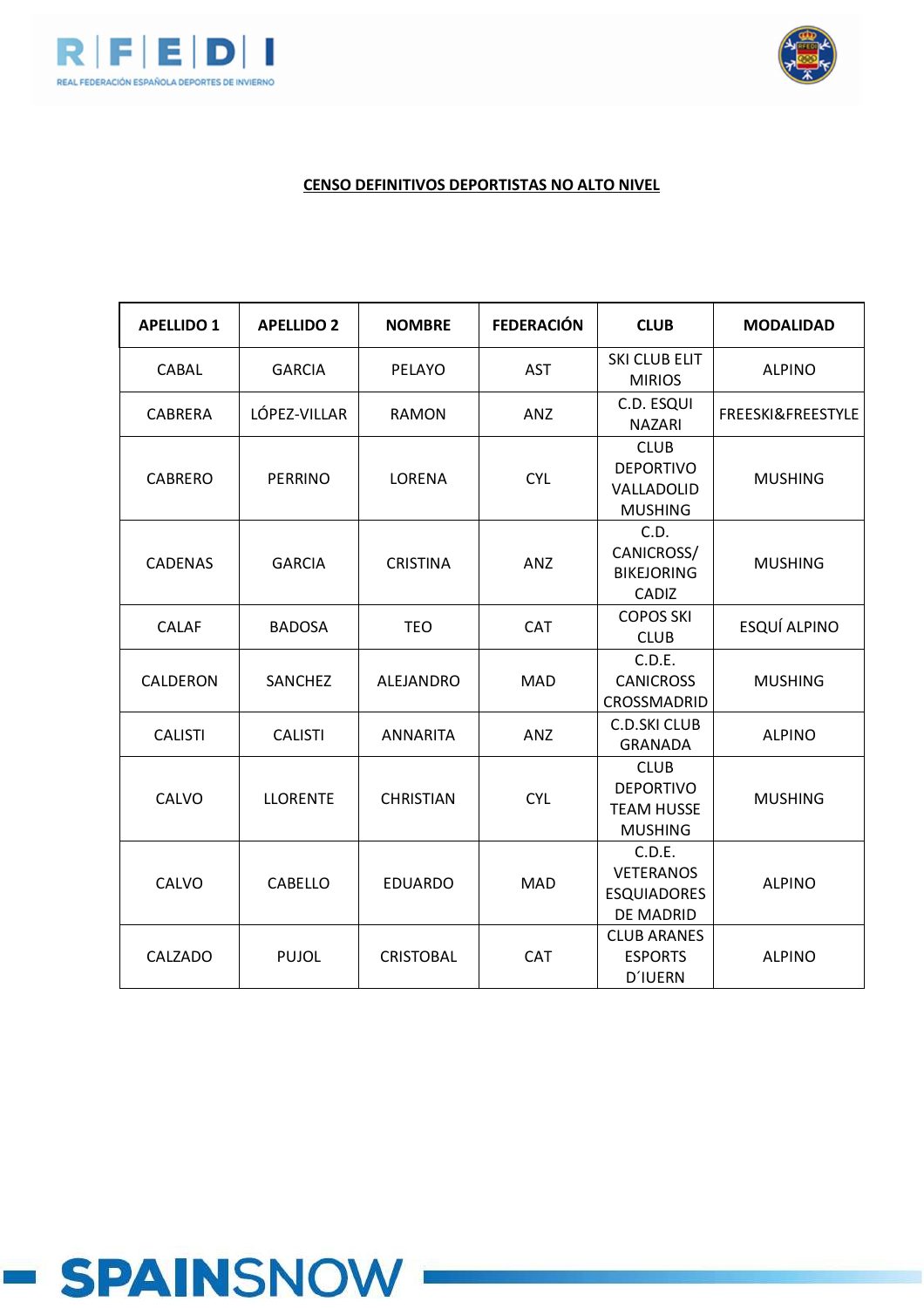



| <b>APELLIDO 1</b> | <b>APELLIDO 2</b> | <b>NOMBRE</b>  | <b>FEDERACIÓN</b> | <b>CLUB</b>                                                                     | <b>MODALIDAD</b>              |
|-------------------|-------------------|----------------|-------------------|---------------------------------------------------------------------------------|-------------------------------|
| <b>CAMPOY</b>     | <b>LOPEZ</b>      | <b>ROBERTA</b> | <b>ANZ</b>        | <b>CLUB ESQUI</b><br><b>MONACHIL SIERRA</b><br><b>NEVADA</b>                    | <b>ALPINO</b>                 |
| <b>CAMPS</b>      | <b>DORADO</b>     | <b>NATALIA</b> | <b>CAT</b>        | <b>CLUB CANICROSS</b><br><b>GOSESPORT</b><br>CATALUNYA                          | <b>MUSHING</b>                |
| CANO              | <b>CUEVAS</b>     | <b>ALBERTO</b> | <b>CYL</b>        | <b>CLUB DEPORTIVO</b><br><b>TEAM HUSSE</b><br><b>MUSHING</b>                    | <b>MUSHING</b>                |
| CARBAJAL          | GONZALEZ          | <b>ROCIO</b>   | <b>AST</b>        | <b>CLUB CENTRO</b><br><b>ASTURIANO DE</b><br><b>OVIEDO</b>                      | <b>ESQUÍ</b><br><b>ALPINO</b> |
| CARBAJO           | <b>FARTO</b>      | <b>MARIA</b>   | <b>CYL</b>        | PEÑANEVARES<br><b>ESQUI CLUB</b>                                                | <b>ALPINO</b>                 |
| CARDEÑA           | <b>VILA</b>       | <b>ARNAU</b>   | CAT               | <b>CLUB D'ESQUI</b><br>LLIVIA                                                   | <b>ESQUÍ</b><br><b>ALPINO</b> |
| CARDEÑA           | <b>VILA</b>       | MARTÍ          | <b>CAT</b>        | <b>CLUB D'ESQUI</b><br>LLIVIA                                                   | ESQUÍ<br><b>ALPINO</b>        |
| CARDONA           | <b>MORENO</b>     | <b>NIL</b>     | <b>CAT</b>        | <b>CLUB ESQUI FONS</b><br>URGELLET I<br>CERDANYA                                | <b>FONDO</b>                  |
| CARO              | <b>PRATS</b>      | <b>XISCO</b>   | <b>CAT</b>        | <b>CLUB ALPI NURIA</b><br>MASELLA -<br>CERDANYA                                 | <b>ALPINO</b>                 |
| CARPETANO         | <b>ELULL</b>      | <b>VICTOR</b>  | VAL               | <b>CLUB DEPORTES</b><br><b>INVIERNO</b><br><b>TOGOMUSHING</b><br><b>NOVELDA</b> | <b>MUSHING</b>                |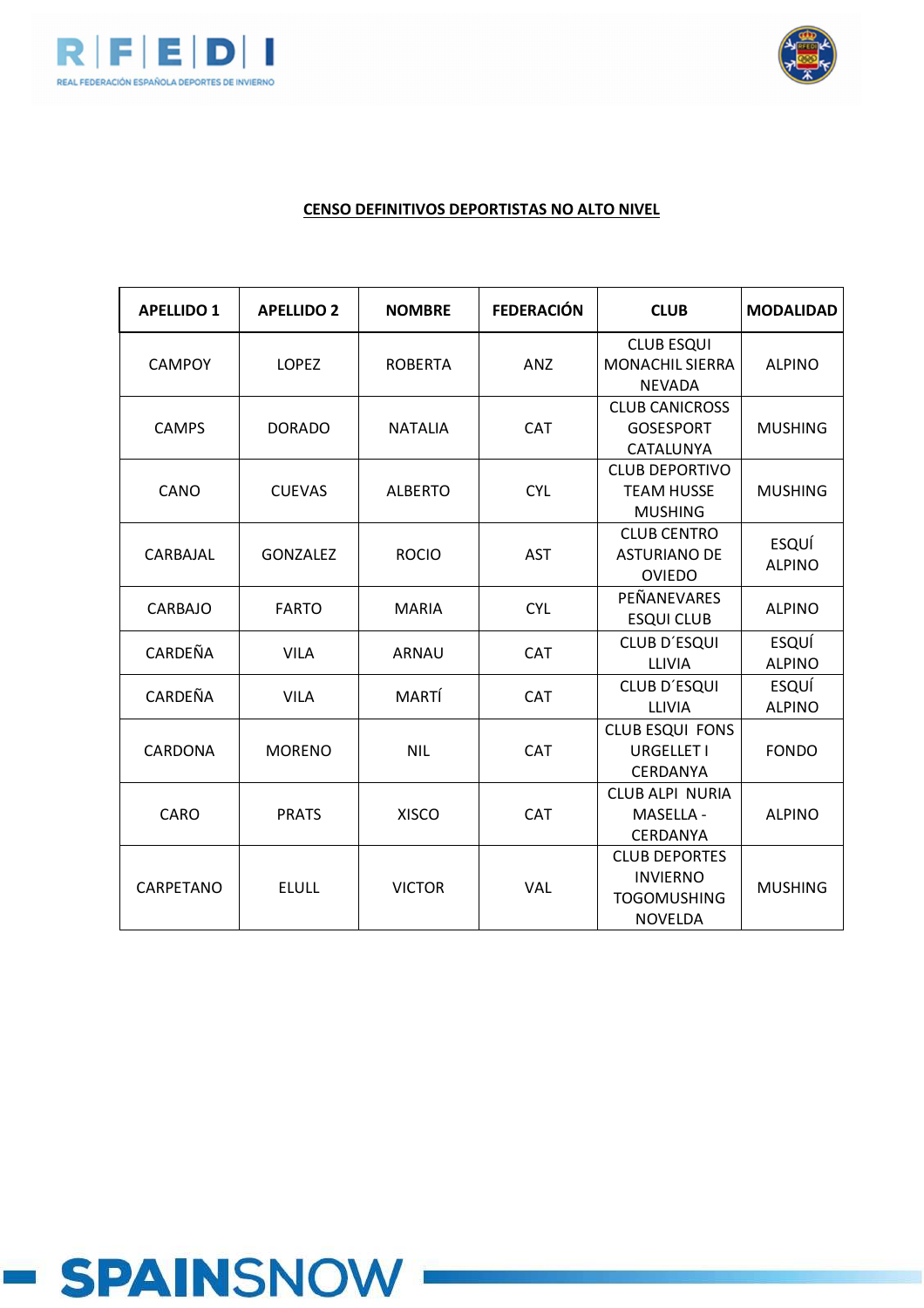



# **CENSO DEFINITIVOS DEPORTISTAS NO ALTO NIVEL**

| <b>APELLIDO 1</b> | <b>APELLIDO 2</b> | <b>NOMBRE</b>       | <b>FEDERACIÓN</b> | <b>CLUB</b>                                                | <b>MODALIDAD</b> |
|-------------------|-------------------|---------------------|-------------------|------------------------------------------------------------|------------------|
| CARRASCO          | <b>REINOSA</b>    | <b>MIGUEL</b>       | MAD               | C.D.E. VETERANOS<br><b>ESQUIADORES DE</b><br><b>MADRID</b> | <b>ALPINO</b>    |
| CARRO             | <b>BLANCO</b>     | LAURA               | <b>CYL</b>        | CLUB DEPORTIVO<br><b>LEITARIEGOS</b>                       | <b>ALPINO</b>    |
| CARRO             | TAGARRO           | <b>JOSE MANUEL</b>  | AST               | <b>ALLER ESQUI CLUB</b>                                    | <b>ALPINO</b>    |
| CARVAJAL          | <b>RODRIGUEZ</b>  | <b>ESTHER</b>       | <b>ANZ</b>        | C.D. SABIKA                                                | <b>FONDO</b>     |
| CARVAIAL          | <b>RODRIGUEZ</b>  | <b>MIGUEL ANGEL</b> | ANZ               | C.D. SABIKA                                                | <b>FONDO</b>     |
| CASADO            | <b>MORENO</b>     | <b>DAVID</b>        | <b>MAD</b>        | C.D.E. CANICROSS<br><b>GUADALAJARA</b>                     | <b>MUSHING</b>   |
| CASADO            | <b>RUIZ</b>       | <b>NAIARA</b>       | MAD               | <b>C.D.E. CANICROSS</b><br><b>GUADALAJARA</b>              | <b>MUSHING</b>   |
| CASAS             | <b>AINOZA</b>     | <b>VICTOR</b>       | <b>ARA</b>        | <b>FORMIGAL ESQUI</b><br><b>CLUB</b>                       | <b>ALPINO</b>    |
| <b>CASASUS</b>    | CALVO             | <b>CELIA</b>        | <b>ARA</b>        | <b>FORMIGAL ESQUI</b><br><b>CLUB</b>                       | <b>ALPINO</b>    |
| <b>CASASUS</b>    | CALVO             | <b>JOAQUIN</b>      | <b>ARA</b>        | <b>FORMIGAL ESQUI</b><br><b>CLUB</b>                       | <b>ALPINO</b>    |

# **- SPAINSNOW**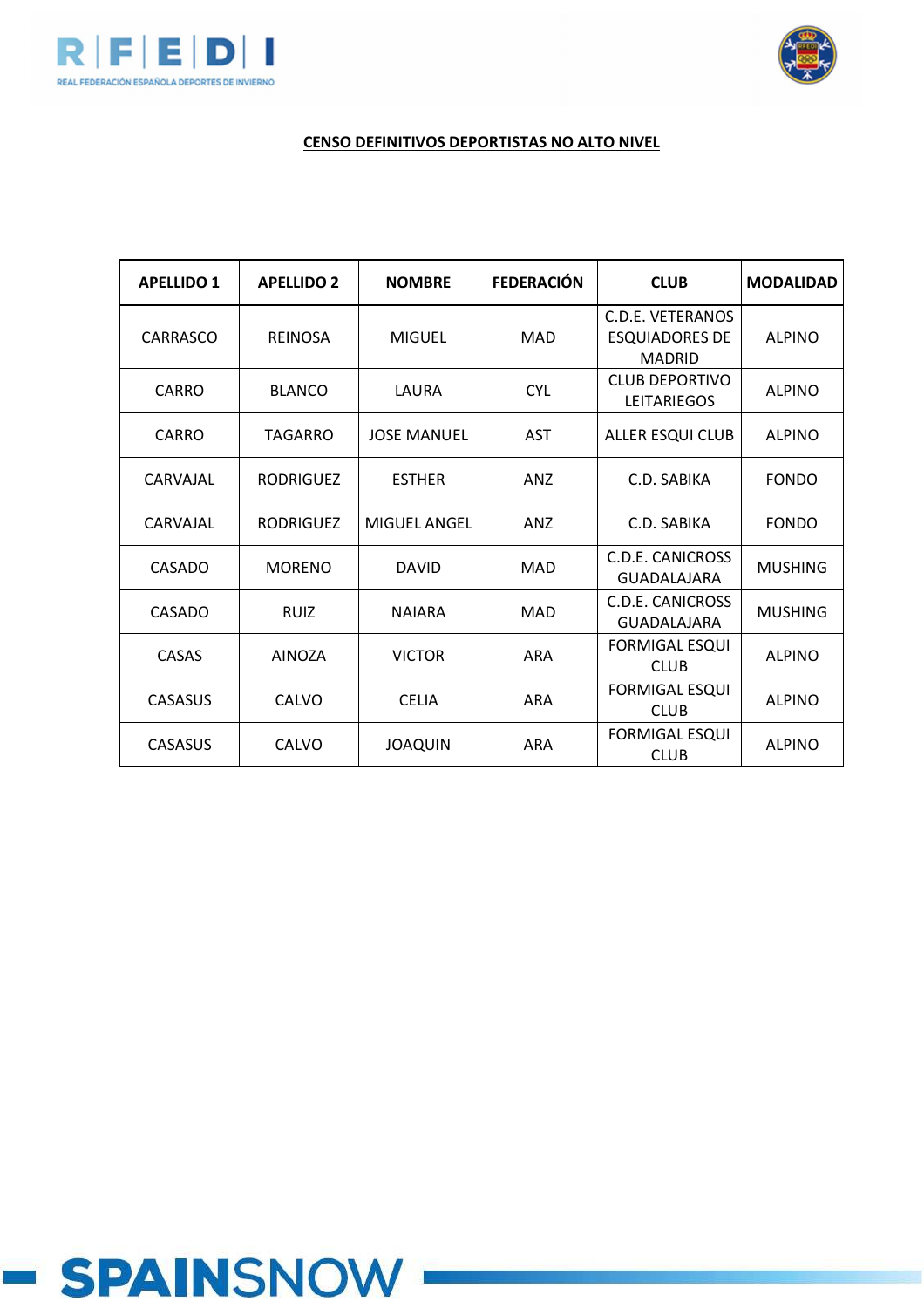



| <b>APELLIDO 1</b> | <b>APELLIDO 2</b> | <b>NOMBRE</b>       | <b>FEDERACIÓN</b> | <b>CLUB</b>                                                                               | <b>MODALIDAD</b>  |
|-------------------|-------------------|---------------------|-------------------|-------------------------------------------------------------------------------------------|-------------------|
| <b>CASTELL</b>    | <b>GAJA</b>       | <b>MARTI</b>        | CAT               | LA MOLINA<br><b>CLUB</b><br><b>D'ESPORTS</b>                                              | <b>ALPINO</b>     |
| <b>CASTELLVI</b>  | <b>BERINI</b>     | <b>MANEL</b>        | <b>CAT</b>        | <b>CLUB ALPI</b><br><b>NURIA</b><br>MASELLA -<br>CERDANYA                                 | <b>ALPINO</b>     |
| <b>CASTILLO</b>   | <b>RODRIGUEZ</b>  | <b>ROBERTO</b>      | ANZ               | <b>WHITE CAMPS</b><br><b>SKI CLUB</b>                                                     | <b>ALPINO</b>     |
| <b>CASTRO</b>     | <b>BORRELL</b>    | <b>IGNASI</b>       | <b>CAT</b>        | LA MOLINA<br><b>CLUB</b><br><b>D'ESPORTS</b>                                              | <b>ALPINO</b>     |
| <b>CASTRO</b>     | <b>LOPEZ</b>      | <b>JOSE ANTONIO</b> | GAL               | <b>KENNEL DEN</b><br>(Deporte<br>Espazos<br>Naturais)                                     | <b>MUSHING</b>    |
| <b>CASTRO</b>     | <b>PASTOR</b>     | <b>MARTIN</b>       | <b>ANZ</b>        | <b>CLUB CAJA</b><br><b>RURAL DE</b><br><b>GRANADA</b>                                     | FREESKI&FREESTYLE |
| <b>CASTRO</b>     | PELEGRINA         | <b>JAIME</b>        | ANZ               | <b>CLUB SURFIN</b><br>SNOWBOARD                                                           | SNOWBOARD         |
| <b>CASTRO</b>     | <b>URANGA</b>     | <b>FABIAN</b>       | CAB               | <b>CLUB MUSHING</b><br><b>COMILLAS</b>                                                    | <b>MUSHING</b>    |
| <b>CATURLA</b>    | <b>GOMEZ</b>      | <b>PATRICIA</b>     | VAL               | <b>CLUB</b><br><b>DEPORTES</b><br><b>INVIERNO</b><br><b>TOGOMUSHING</b><br><b>NOVELDA</b> | <b>MUSHING</b>    |
| <b>CERRUDO</b>    | <b>GARCIA</b>     | <b>PAOLA</b>        | ANZ               | <b>WHITE CAMPS</b><br><b>SKI CLUB</b>                                                     | <b>ALPINO</b>     |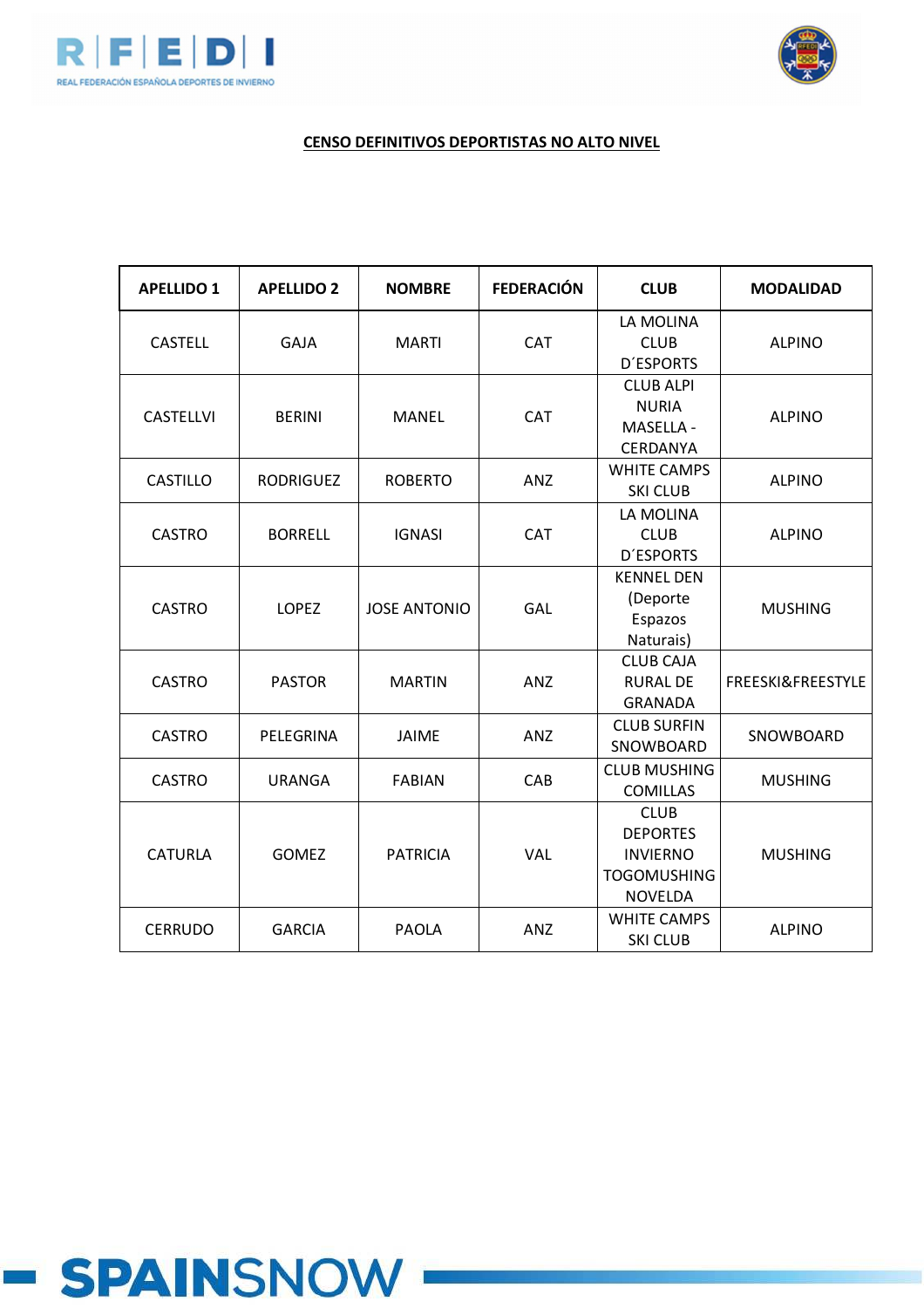



| <b>APELLIDO 1</b> | <b>APELLIDO 2</b>                 | <b>NOMBRE</b>   | <b>FEDERACIÓN</b> | <b>CLUB</b>                                                             | <b>MODALIDAD</b>  |
|-------------------|-----------------------------------|-----------------|-------------------|-------------------------------------------------------------------------|-------------------|
| <b>CERRUDO</b>    | <b>RUIZ DE LA</b><br><b>TORRE</b> | <b>MARIO</b>    | <b>ANZ</b>        | C.D. ESQUI<br>MARBELLA                                                  | <b>ALPINO</b>     |
| <b>CESTER</b>     | <b>FARRE</b>                      | <b>MARTA</b>    | <b>CAT</b>        | <b>CLUB ARANES</b><br><b>ESPORTS</b><br><b>D'IUERN</b>                  | <b>FONDO</b>      |
| <b>CHAMORRO</b>   | <b>OLIVERAS</b>                   | <b>SAGAR</b>    | <b>CAT</b>        | <b>CLUB ALPI</b><br><b>NURIA</b><br><b>MASELLA -</b><br><b>CERDANYA</b> | <b>ALPINO</b>     |
| <b>CHEVALIER</b>  | <b>CHEVALIER</b>                  | <b>MAYLIS</b>   | <b>MAD</b>        | C.D.E. TECNICA<br><b>ALPINA TECALP</b>                                  | <b>ALPINO</b>     |
| <b>COBOS</b>      | GARCÍA                            | <b>ELENA</b>    | <b>ARA</b>        | <b>MUSHING</b><br><b>MONCAYO</b>                                        | <b>MUSHING</b>    |
| <b>COBOS</b>      | <b>PERALTO</b>                    | <b>FERNANDO</b> | VAS               | POL-POL<br><b>GRUPO DE</b><br>MONTAÑA                                   | <b>MUSHING</b>    |
| <b>COLELL</b>     | <b>PANTEBRE</b>                   | <b>MARC</b>     | <b>CAT</b>        | <b>CLUB ESQUI</b><br><b>FONS URGELLET</b><br>I CERDANYA                 | <b>FONDO</b>      |
| <b>COLOMA</b>     | <b>BARRERA</b>                    | <b>MARIA</b>    | <b>AST</b>        | <b>ALLER ESQUI</b><br><b>CLUB</b>                                       | <b>ALPINO</b>     |
| CONCEJO           | <b>MARTINEZ</b>                   | <b>RUBEN</b>    | <b>AST</b>        | <b>CLUB</b><br>UNIVERSIDAD<br>DE OVIEDO                                 | <b>ALPINO</b>     |
| CONDE             | <b>RIENDA</b>                     | <b>TOMAS</b>    | <b>ANZ</b>        | <b>CD</b><br><b>SNOWTRACKS</b>                                          | FREESKI&FREESTYLE |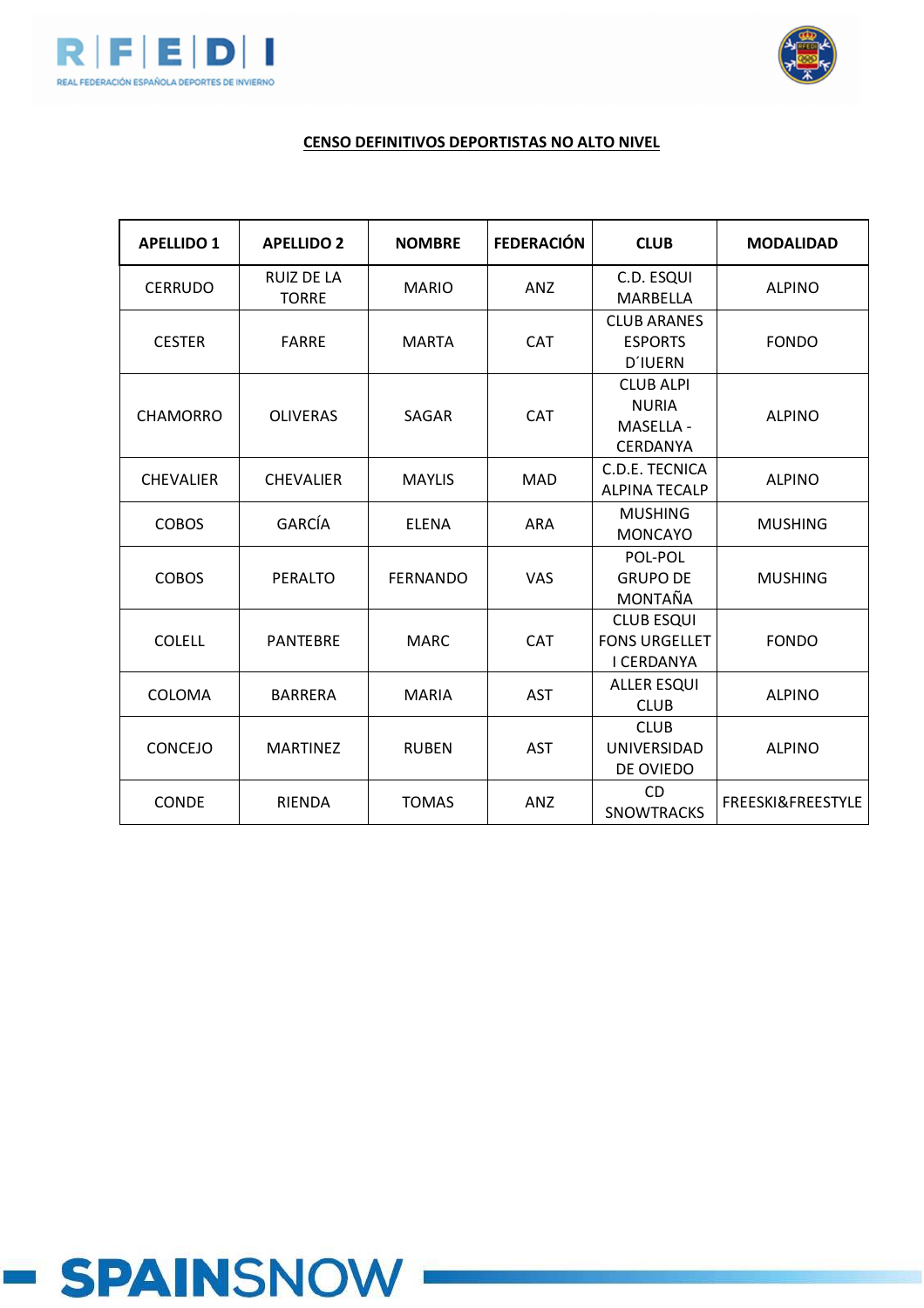



# **CENSO DEFINITIVOS DEPORTISTAS NO ALTO NIVEL**

| <b>APELLIDO 1</b> | <b>APELLIDO 2</b> | <b>NOMBRE</b>       | <b>FEDERACIÓN</b> | <b>CLUB</b>                                                       | <b>MODALIDAD</b> |
|-------------------|-------------------|---------------------|-------------------|-------------------------------------------------------------------|------------------|
| CONDE             | <b>GARCIA</b>     | <b>ALBERTO</b>      | <b>CYL</b>        | <b>CLUB DEPORTIVO</b><br>DE ESQUI LA<br><b>COVATILLA</b>          | <b>ALPINO</b>    |
| <b>CONDOMINES</b> | <b>ROIG</b>       | <b>ALEJO</b>        | <b>CAT</b>        | <b>CLUB ALPI NURIA</b><br>MASELLA -<br><b>CERDANYA</b>            | <b>ALPINO</b>    |
| <b>CONTRERAS</b>  | <b>PARES</b>      | <b>ELOI</b>         | <b>CAT</b>        | <b>CLUB D'ESQUI</b><br><b>BERGUEDA</b>                            | <b>MUSHING</b>   |
| <b>CORBACHO</b>   | <b>ZAMIS</b>      | <b>JACOBO</b>       | GAL               | ACADE -<br>ASOCIACIÓN DE<br>CANS<br><b>DEPORTISTAS</b>            | <b>MUSHING</b>   |
| CORONADO          | <b>MATEU</b>      | <b>AURA</b>         | <b>CAT</b>        | MLEC ESQUI CLUB                                                   | <b>ALPINO</b>    |
| <b>CORREA</b>     | <b>FERNANDEZ</b>  | <b>JOSE IGNACIO</b> | <b>MAD</b>        | <b>C.D.E. VETERANOS</b><br><b>ESQUIADORES DE</b><br><b>MADRID</b> | <b>ALPINO</b>    |
| <b>CORREIG</b>    | <b>RODRÍGUEZ</b>  | LEIRE               | <b>CAT</b>        | LA MOLINA CLUB<br><b>D'ESPORTS</b>                                | <b>ALPINO</b>    |
| <b>COSTA</b>      | <b>ESTEBAN</b>    | <b>FERNANDO</b>     | <b>MAD</b>        | <b>CLUB AMISTAD</b>                                               |                  |
| <b>COSTA</b>      | <b>TORRECILLA</b> | <b>JORDI</b>        | <b>CAT</b>        | <b>CLUB ALPI NURIA</b><br>MASELLA -<br>CERDANYA                   | <b>ALPINO</b>    |
| <b>COSTE</b>      | <b>SALVANS</b>    | <b>MIQUEL</b>       | <b>CAT</b>        | LA MOLINA CLUB<br><b>D'ESPORTS</b>                                | <b>ALPINO</b>    |

# **- SPAINSNOW**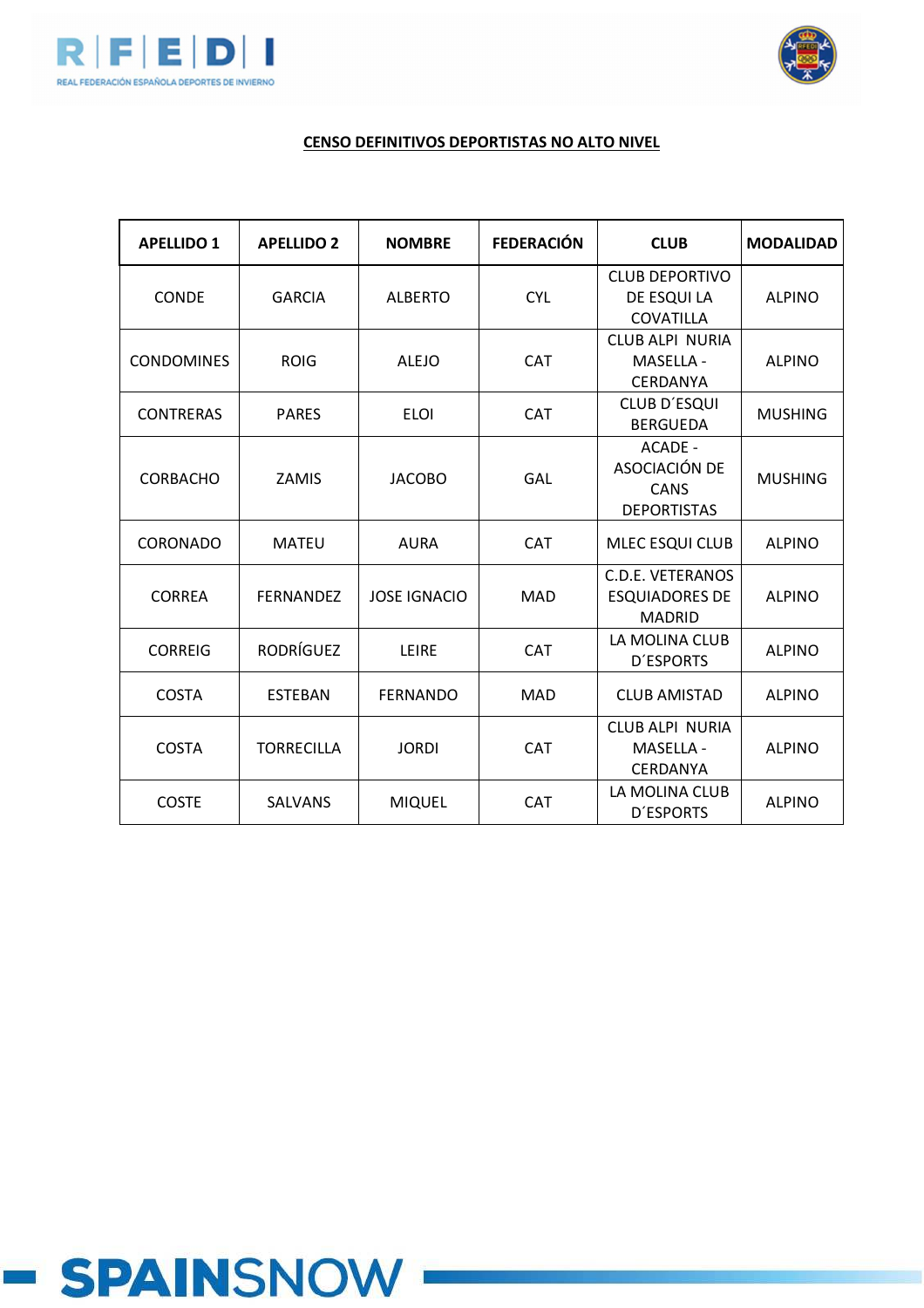



#### **CENSO DEFINITIVOS DEPORTISTAS NO ALTO NIVEL**

| <b>APELLIDO 1</b>  | <b>APELLIDO 2</b> | <b>NOMBRE</b>    | <b>FEDERACIÓN</b> | <b>CLUB</b>                                                                                       | <b>MODALIDAD</b>  |
|--------------------|-------------------|------------------|-------------------|---------------------------------------------------------------------------------------------------|-------------------|
| COTO               | <b>FERNANDEZ</b>  | <b>SUSANA</b>    | <b>AST</b>        | <b>CLUB</b><br><b>UNIVERSITARIO</b><br><b>DEPORTE</b><br><b>BLANCO</b>                            | <b>FONDO</b>      |
| <b>CRIADO</b>      | <b>FERNANDEZ</b>  | <b>FRANCISCO</b> | <b>CYL</b>        | <b>CLUB</b><br><b>DEPORTIVO</b><br><b>MUSHING</b><br>MONTAÑA<br><b>ORIENTAL DE</b><br><b>LEON</b> | <b>MUSHING</b>    |
| <b>CRISTINA</b>    | <b>RABAYEN</b>    | <b>MARA</b>      | ANZ               | <b>WHITE CAMPS</b><br><b>SKI CLUB</b>                                                             | SNOWBOARD         |
| <b>CUADRA</b>      | <b>RODRIGUEZ</b>  | <b>ANTONIO</b>   | <b>MAD</b>        | <b>SECCION</b><br><b>ACCION</b><br><b>DEPORTIVA</b><br><b>LEALCAN</b>                             | <b>MUSHING</b>    |
| <b>CUADRADO</b>    | <b>NOAIN</b>      | <b>IRATI</b>     | <b>NAV</b>        | <b>CLUB IRRINTZI</b><br>SKI                                                                       | <b>FONDO</b>      |
| <b>CUATRECASES</b> | <b>VALLS</b>      | LAURA            | CAT               | <b>CLUB</b><br><b>CANICROSS LES</b><br><b>FRANQUESES</b>                                          | <b>MUSHING</b>    |
| <b>CUBILLO</b>     | GARCIA*           | <b>HUGO</b>      | ANZ               | <b>CLUB ESQUI</b><br><b>MONACHIL</b><br><b>SIERRA</b><br><b>NEVADA</b>                            | <b>ALPINO</b>     |
| <b>CUBILLO</b>     | GARCIA*           | <b>HUGO</b>      | ANZ               | <b>CLUB ESQUI</b><br><b>MONACHIL</b><br><b>SIERRA</b><br><b>NEVADA</b>                            | FREESKI&FREESTYLE |
| <b>CUBILLO</b>     | <b>GOYTRE</b>     | <b>ALFONSO</b>   | <b>CAT</b>        | <b>CLUB DE ESQUI</b><br>VAL D'ARAN                                                                | <b>ALPINO</b>     |
| <b>CUBILLO</b>     | <b>GOYTRE</b>     | <b>NICOLAS</b>   | <b>CAT</b>        | <b>CLUB DE ESQUI</b><br>VAL D'ARAN                                                                | <b>ALPINO</b>     |

\*LOS DEPORTISTAS CON ASTERISCO CONSTAN EN DOS ESPECIALIDADES, POR LO QUE EN EL MOMENTO DE LLEVAR A CABO LA VOTACIÓN SOLO PODRAN LLEVARLA A CABO EN UNA DE LAS ESPECIALIDADES CENSADOS, DE ACUERDO AL ART.8 PARRAFO 7 DE LA ORDEN ECD/2764/2015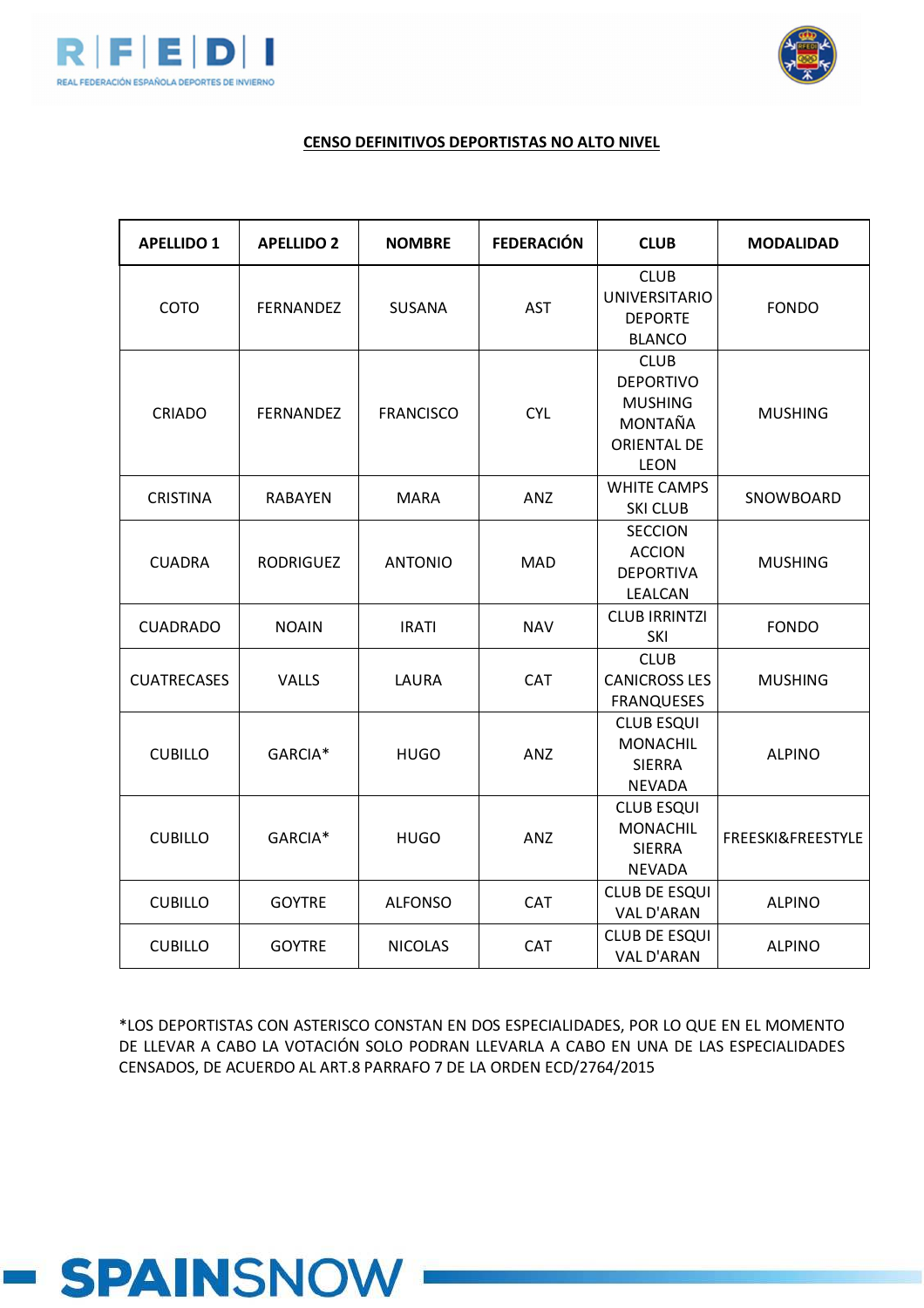



| <b>APELLIDO 1</b>   | <b>APELLIDO 2</b> | <b>NOMBRE</b>   | <b>FEDERACIÓN</b> | <b>CLUB</b>                                                                            | <b>MODALIDA</b><br>D          |
|---------------------|-------------------|-----------------|-------------------|----------------------------------------------------------------------------------------|-------------------------------|
| <b>CUBIÑÀ</b>       | <b>LÓPEZ</b>      | <b>VICTORIA</b> | <b>CAT</b>        | <b>CLUB CLUB CLUB</b><br><b>CLUB ESPORTIU</b><br><b>GRANUEC EQUIP</b><br>DE COMPETICIÓ | <b>ESQUÍ</b><br><b>ALPINO</b> |
| <b>CUELLO</b>       | <b>GONZALEZ</b>   | <b>ELISABET</b> | <b>CAT</b>        | <b>CLUB ALPI</b><br><b>NURIA MASELLA</b><br>- CERDANYA                                 | <b>ALPINO</b>                 |
| <b>DALMAU</b>       | <b>TAULES</b>     | MERITXELL       | CAT               | <b>CLUB ALPI</b><br><b>NURIA MASELLA</b><br>- CERDANYA                                 | <b>ALPINO</b>                 |
| DE<br>CASTELLARNAU  | RABELLA           | <b>LLUC</b>     | <b>CAT</b>        | <b>CLUB ARANES</b><br><b>ESPORTS</b><br><b>D'IUERN</b>                                 | <b>ALPINO</b>                 |
| DE CASTRO           | <b>MARTINEZ</b>   | <b>ANTONIO</b>  | GAL               | <b>KENNEL DEN</b><br>(Deporte Espazos<br>Naturais)                                     | <b>MUSHING</b>                |
| <b>DE GRACIA</b>    | <b>GARCIA</b>     | PAULA           | <b>MAD</b>        | CLUB C.D.E.<br><b>MONTAVENTUR</b><br>A                                                 | <b>ALPINO</b>                 |
| <b>DE IZAGUIRRE</b> | GARCÍA            | ÍÑIGO           | <b>MAD</b>        | <b>CLUB AMISTAD</b>                                                                    | <b>ALPINO</b>                 |
| DE JUAN             | <b>POLO</b>       | <b>MANUELA</b>  | <b>MAD</b>        | C.D.E. TECNICA<br><b>ALPINA TECALP</b>                                                 | <b>ALPINO</b>                 |
| DE JUAN             | <b>MARTINEZ</b>   | <b>ALBERTO</b>  | <b>MAD</b>        | C.D.E. TECNICA<br><b>ALPINA TECALP</b>                                                 | <b>ALPINO</b>                 |
| DE LA CRUZ          | <b>BILBAO</b>     | <b>LUCIA</b>    | <b>CAT</b>        | <b>AINHOA IBARRA</b><br><b>SKI CLUB</b>                                                | <b>ALPINO</b>                 |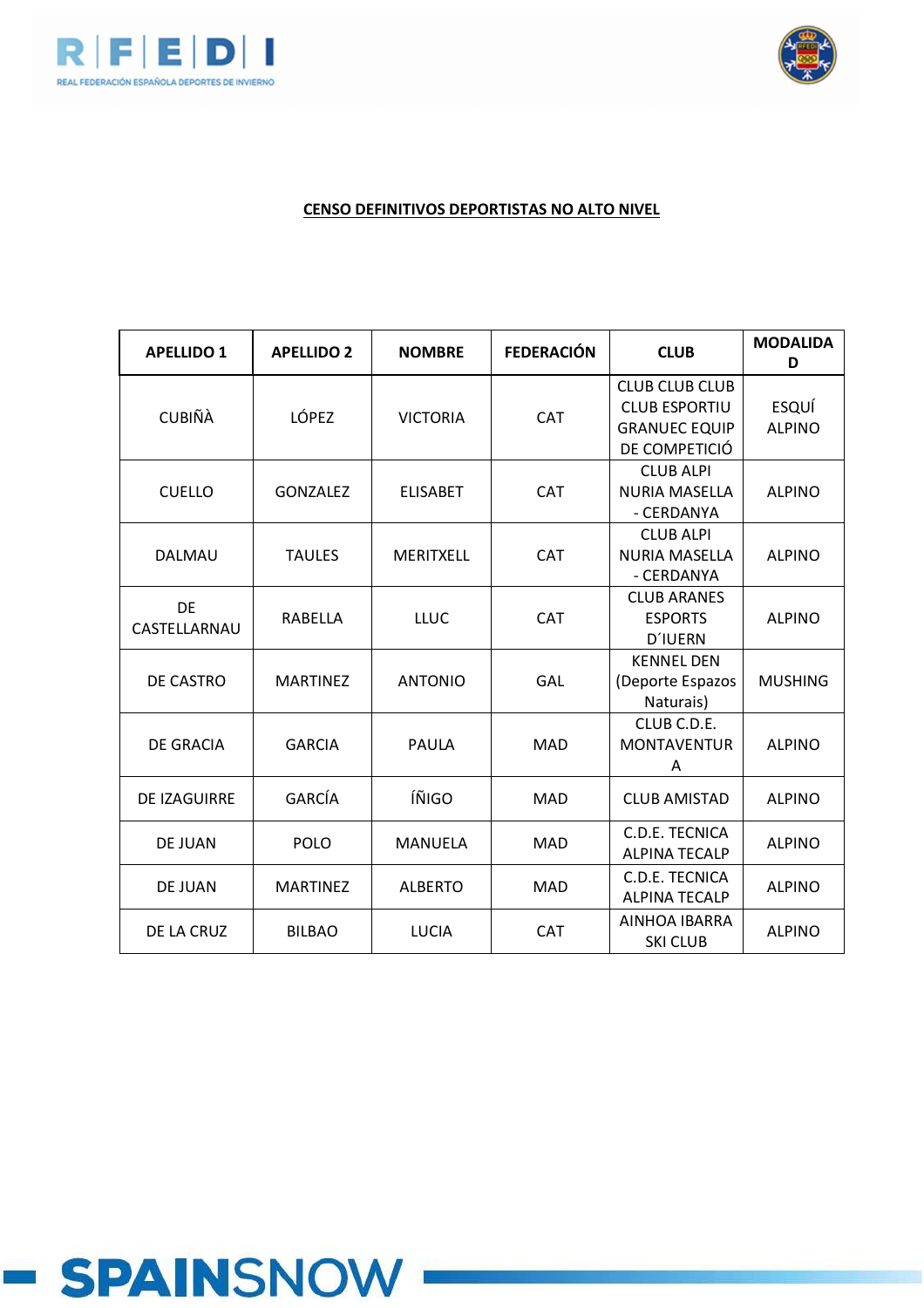



| <b>APELLIDO 1</b> | <b>APELLIDO 2</b> | <b>NOMBRE</b>                 | <b>FEDERACIÓN</b> | <b>CLUB</b>                                                      | <b>MODALIDAD</b>                 |
|-------------------|-------------------|-------------------------------|-------------------|------------------------------------------------------------------|----------------------------------|
| DE LA CRUZ        | <b>ORIA</b>       | <b>SANTIAGO</b>               | <b>MAD</b>        | C.D.E.<br><b>MITICO CLUB</b>                                     | <b>ALPINO</b>                    |
| DE LA FUENTE      | <b>BALMORI</b>    | IÑIGO                         | <b>AST</b>        | <b>ALLER ESQUI</b><br><b>CLUB</b>                                | <b>ALPINO</b>                    |
| DE LA PEÑA        | LLERENA           | ANGEL                         | <b>CAT</b>        | <b>CLUB</b><br><b>SNOWBOAR</b><br>D & FREESKI<br><b>CERDANYA</b> | SNOWBOARD                        |
| DE LA PLAZA       | <b>MAS</b>        | <b>LUCIA</b>                  | <b>MAD</b>        | <b>ALCUDIA SKI</b>                                               | FREESKI&FREESTYL<br>E            |
| DE LA VIEIA       | <b>LAFUENTE</b>   | <b>SOFIA</b>                  | <b>ANZ</b>        | <b>CD NEVADA</b><br><b>SPORT CLUB</b>                            | <b>FREESKI&amp;FREESTYL</b><br>E |
| <b>DE MIGUEL</b>  | <b>GOIENETXE</b>  | <b>MARKEL</b>                 | <b>NAV</b>        | <b>CLUB</b><br><b>PIRINEOS</b><br><b>DEL RONCAL</b>              | <b>FONDO</b>                     |
| DE OBESO          | CASANOVA          | ANGELA                        | CAB               | <b>SKANDY VIP</b><br><b>SKI CLUB</b>                             | <b>ALPINO</b>                    |
| DE OLAZABAL       | <b>FERNANDEZ</b>  | <b>JUAN</b>                   | <b>NAV</b>        | <b>CLUB ESQUI</b><br><b>NAVARRA</b>                              | <b>ALPINO</b>                    |
| DE OLAZABAL       | <b>FERNANDEZ</b>  | <b>RODRIGO</b>                | <b>NAV</b>        | <b>CLUB ESQUI</b><br><b>NAVARRA</b>                              | <b>ALPINO</b>                    |
| <b>DE REGIL</b>   | CANTERO           | <b>JUAN</b><br><b>ANTONIO</b> | <b>VAS</b>        | <b>CLUB</b><br><b>ELECNOR</b>                                    | <b>ALPINO</b>                    |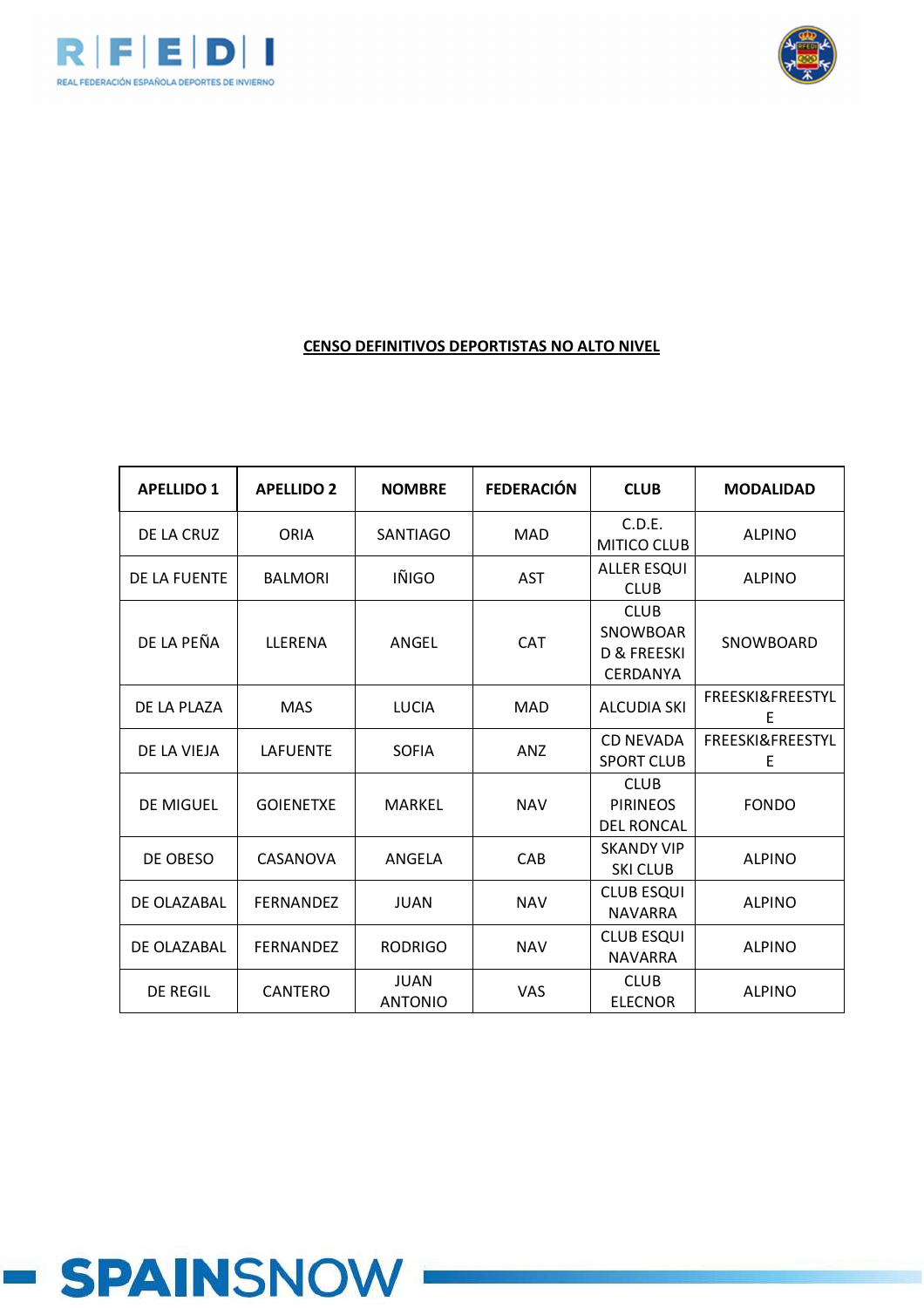



| <b>APELLIDO 1</b> | <b>APELLIDO 2</b> | <b>NOMBRE</b>   | <b>FEDERACIÓN</b> | <b>CLUB</b>                                                            | <b>MODALIDAD</b>  |
|-------------------|-------------------|-----------------|-------------------|------------------------------------------------------------------------|-------------------|
| DE ROJAS          | ANAYA             | <b>JOAQUIN</b>  | <b>ANZ</b>        | <b>WHITE CAMPS</b><br><b>SKI CLUB</b>                                  | <b>ALPINO</b>     |
| DE ROJAS          | <b>REICHOW</b>    | LILIAN          | <b>ANZ</b>        | <b>WHITE CAMPS</b><br><b>SKI CLUB</b>                                  | <b>ALPINO</b>     |
| DE ROJAS          | <b>REICHOW</b>    | <b>LUCIA</b>    | ANZ               | <b>WHITE CAMPS</b><br><b>SKI CLUB</b>                                  | <b>ALPINO</b>     |
| DEL CAMPO         | <b>HERNANDEZ</b>  | <b>JUAN</b>     | <b>VAS</b>        | <b>EURO-SKI CLUB</b><br><b>DEPORTES DE</b><br><b>INVIERNO</b>          | <b>ALPINO</b>     |
| <b>DEL PINO</b>   | CABALLERO         | SONIA           | ANZ               | <b>WHITE CAMPS</b><br><b>SKI CLUB</b>                                  | FREESKI&FREESTYLE |
| <b>DEL RINCON</b> | RIBERA            | <b>JOAQUIN</b>  | <b>ARA</b>        | <b>FORMIGAL</b><br><b>ESQUI CLUB</b>                                   | <b>ALPINO</b>     |
| <b>DEL RIO</b>    | MUÑOZ             | <b>JAVIER</b>   | ANZ               | C.D. TARSIS<br><b>MUSHING</b><br><b>TEAM</b>                           | <b>MUSHING</b>    |
| <b>DIAZ</b>       | DE ANTONIO        | <b>KRISTINA</b> | <b>ARA</b>        | <b>PANTICOSA</b><br><b>ESQUI CLUB</b>                                  | <b>ALPINO</b>     |
| <b>DIAZ</b>       | <b>GARRIDO</b>    | <b>DANIEL</b>   | VAS               | ZUZEN<br><b>ADVENTURE</b><br><b>KIROL KLUBA</b>                        | <b>MUSHING</b>    |
| <b>DIAZ</b>       | <b>GONZALEZ</b>   | <b>GREGORIO</b> | <b>AST</b>        | <b>CLUB</b><br><b>UNIVERSITARIO</b><br><b>DEPORTE</b><br><b>BLANCO</b> | <b>FONDO</b>      |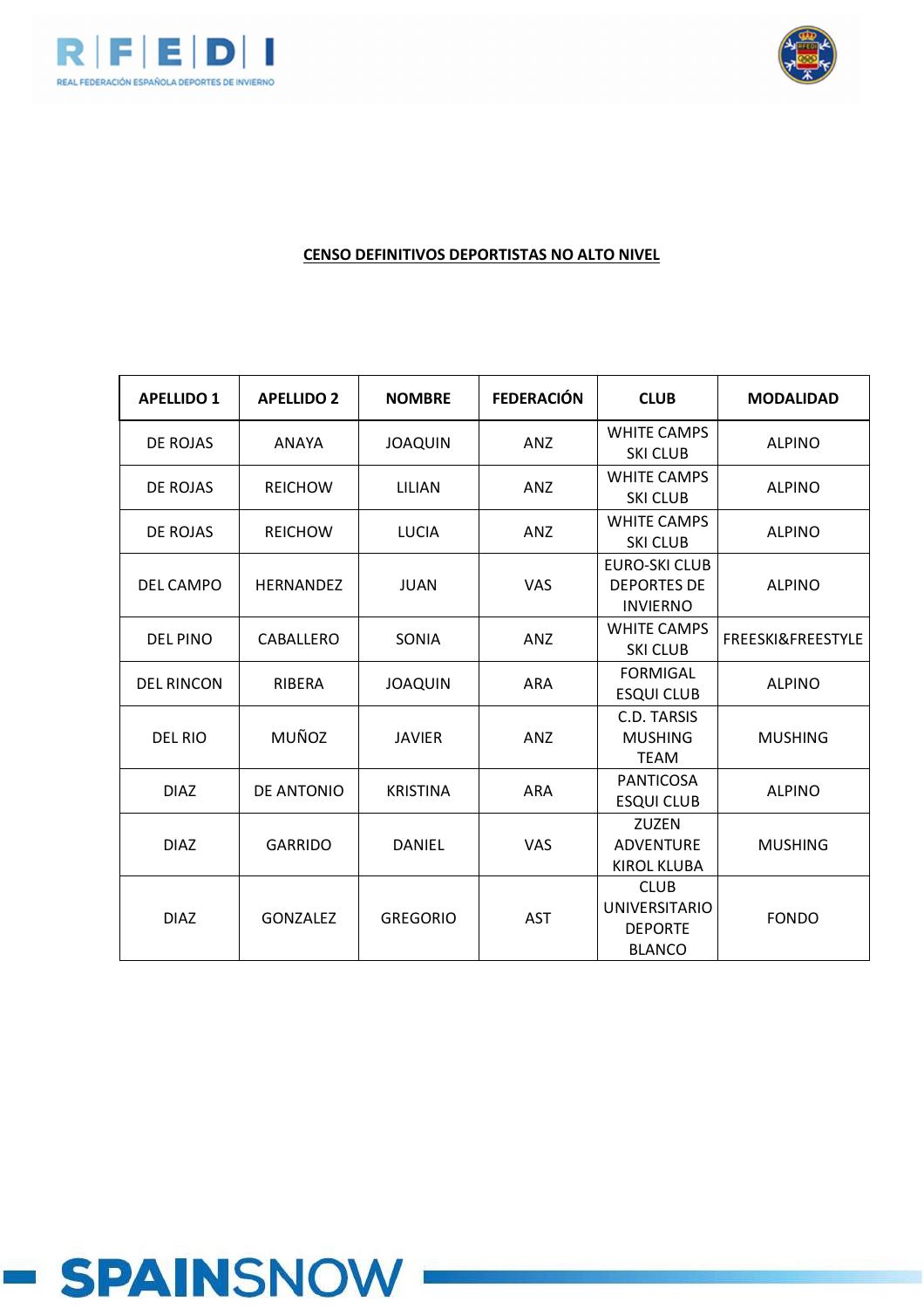



| <b>APELLIDO 1</b> | <b>APELLIDO 2</b> | <b>NOMBRE</b>   | <b>FEDERACIÓN</b> | <b>CLUB</b>                                                  | <b>MODALIDAD</b> |
|-------------------|-------------------|-----------------|-------------------|--------------------------------------------------------------|------------------|
| <b>DIAZ</b>       | <b>HERRERA</b>    | <b>RAFAEL</b>   | <b>ANZ</b>        | <b>CD NEVADA SPORT</b><br><b>CLUB</b>                        | <b>ALPINO</b>    |
| <b>DIEZ</b>       | <b>BERISTAIN</b>  | PABLO           | <b>NAV</b>        | <b>CLUB ESQUI</b><br><b>NAVARRA</b>                          | <b>ALPINO</b>    |
| <b>DOLADO</b>     | CASTILLO          | <b>IVAN</b>     | <b>ANZ</b>        | <b>CD GRANADA</b><br><b>SPORT CLUB 2013</b>                  | <b>ALPINO</b>    |
| <b>DOLIWA</b>     | ANSORENA          | <b>ERIK</b>     | <b>ARA</b>        | <b>CLUB PIRINEISTA</b><br><b>MAYENCOS</b>                    | <b>ALPINO</b>    |
| <b>DONKOV</b>     | <b>MITEV</b>      | <b>VELISLAV</b> | MAD               | <b>CDE MUNDO</b><br><b>NÓRDICO</b>                           | <b>FONDO</b>     |
| <b>DRUILLE</b>    | <b>GOMEZ</b>      | <b>JIMENA</b>   | <b>MAD</b>        | C.D.E. TECNICA<br><b>ALPINA TECALP</b>                       | <b>ALPINO</b>    |
| <b>DUCH</b>       | <b>PLANAS</b>     | <b>BERTA</b>    | <b>CAT</b>        | <b>CLUB ALPI NURIA</b><br>MASELLA -<br>CERDANYA              | <b>ALPINO</b>    |
| <b>EGOCHEAGA</b>  | <b>RODRIGUEZ</b>  | <b>JORGE</b>    | <b>AST</b>        | <b>CLUB</b><br><b>UNIVERSITARIO</b><br><b>DEPORTE BLANCO</b> | <b>FONDO</b>     |
| <b>EGUIGUREN</b>  | GARRO             | LAKORA          | <b>NAV</b>        | <b>CLUB PIRINEOS</b><br><b>DEL RONCAL</b>                    | <b>FONDO</b>     |
| <b>EGUILUZ</b>    | <b>FERNANDEZ</b>  | <b>JAVIER</b>   | <b>AST</b>        | <b>ALLER ESQUI CLUB</b>                                      | <b>ALPINO</b>    |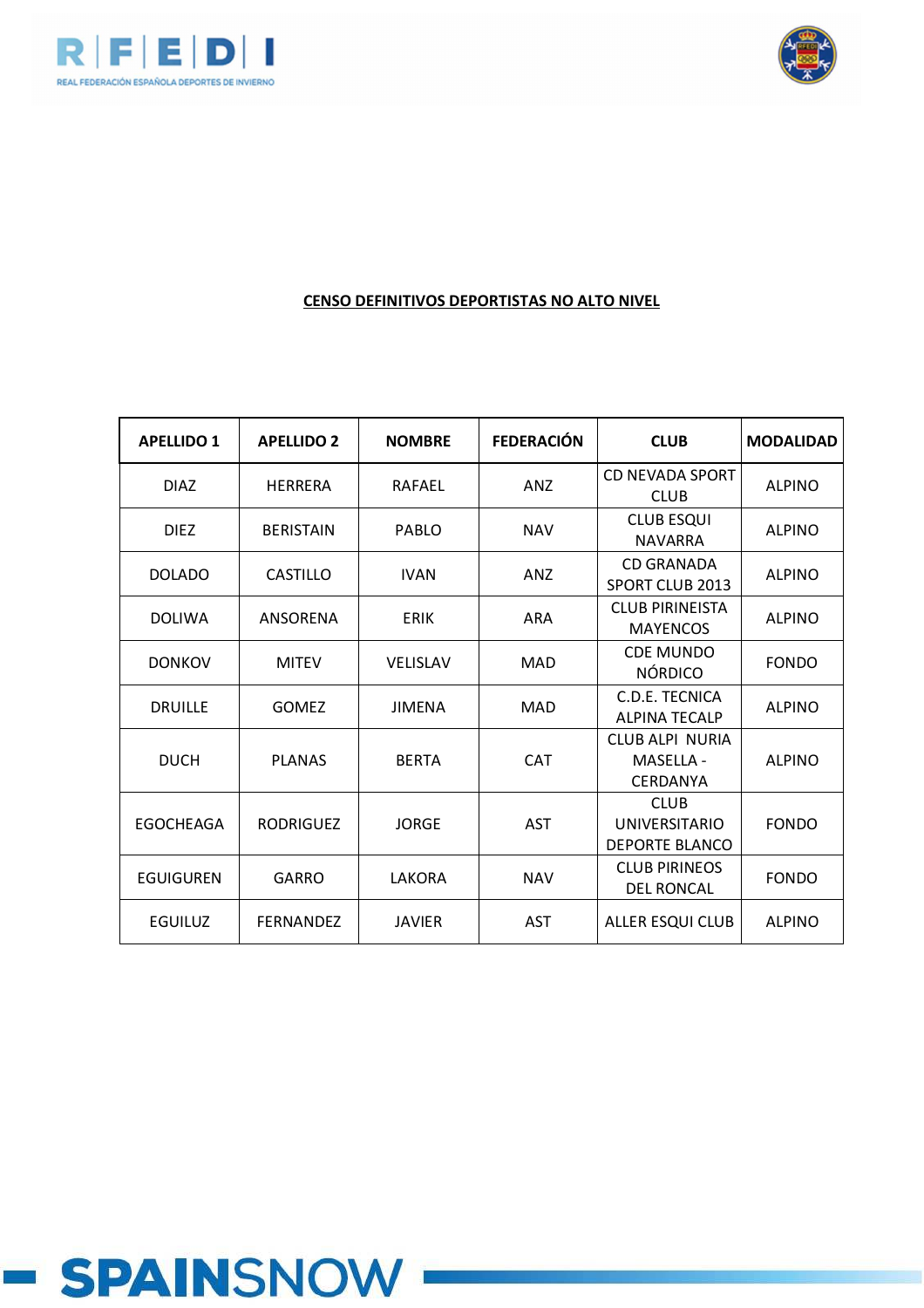



| <b>APELLIDO 1</b> | <b>APELLIDO 2</b> | <b>NOMBRE</b> | <b>FEDERACIÓN</b> | <b>CLUB</b>                                  | <b>MODALIDAD</b> |
|-------------------|-------------------|---------------|-------------------|----------------------------------------------|------------------|
| <b>EGUILUZ</b>    | <b>SALAS</b>      | <b>MIGUEL</b> | <b>AST</b>        | ALLER ESQUI CLUB                             | <b>ALPINO</b>    |
| <b>ELORDI</b>     | <b>SERRANO</b>    | LUKA          | <b>ARA</b>        | CLUB ESQUI JACA                              | <b>ALPINO</b>    |
| <b>ERAUSKIN</b>   | LANDA             | <b>EKAITZ</b> | <b>VAS</b>        | C.D.<br><b>EUSKANIKROSS</b>                  | <b>MUSHING</b>   |
| ERDOZAIN          | <b>BARBER</b>     | PABLO         | <b>NAV</b>        | <b>CLUB ESQUI</b><br><b>NAVARRA</b>          | <b>ALPINO</b>    |
| ERGÜIN            | <b>GARCIA</b>     | <b>MIKEL</b>  | <b>ARA</b>        | <b>FORMIGAL ESQUI</b><br><b>CLUB</b>         | <b>ALPINO</b>    |
| <b>ESCRIBANO</b>  | <b>GUERRA</b>     | <b>SERGIO</b> | <b>AST</b>        | <b>CELTASTUR</b><br>MUSHING TEAM             | <b>MUSHING</b>   |
| <b>ESCUDERO</b>   | CASAJUS           | <b>HUGO</b>   | <b>ARA</b>        | <b>CLUB PIRINEISTA</b><br><b>MAYENCOS</b>    | <b>FONDO</b>     |
| <b>ESCUDERO</b>   | <b>GONZALEZ</b>   | <b>MATIAS</b> | <b>NAV</b>        | <b>CLUB ESQUI</b><br><b>NAVARRA</b>          | <b>ALPINO</b>    |
| <b>ESPAÑA</b>     | <b>HERRERA</b>    | ARI           | <b>CAT</b>        | <b>CLUB ARANES</b><br><b>ESPORTS D'IUERN</b> | <b>ALPINO</b>    |
| <b>ESPIN</b>      | <b>ALVAREZ</b>    | LUNA          | <b>ANZ</b>        | <b>CD GRANADA</b><br><b>SPORT CLUB 2013</b>  | <b>ALPINO</b>    |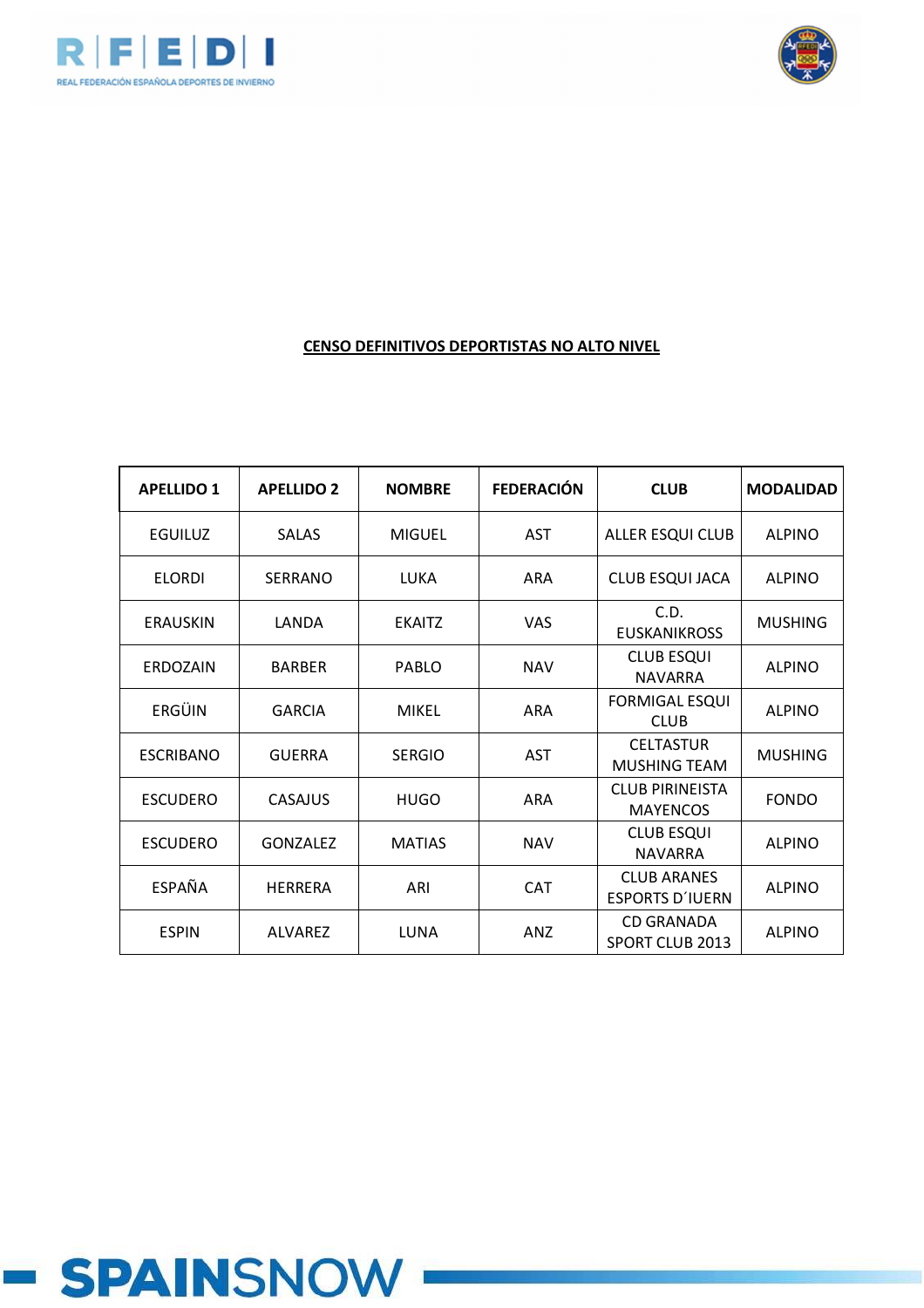



#### **CENSO DEFINITIVOS DEPORTISTAS NO ALTO NIVEL**

| <b>APELLIDO 1</b> | <b>APELLIDO 2</b> | <b>NOMBRE</b>   | <b>FEDERACIÓN</b> | <b>CLUB</b>                                                           | <b>MODALIDAD</b>      |
|-------------------|-------------------|-----------------|-------------------|-----------------------------------------------------------------------|-----------------------|
| <b>ESPINA</b>     | PEREZ*            | PABLO           | <b>ANZ</b>        | <b>CD GRANADA</b><br><b>SPORT CLUB</b><br>2013                        | <b>ALPINO</b>         |
| <b>ESPINA</b>     | PEREZ*            | <b>PABLO</b>    | <b>ANZ</b>        | <b>CD GRANADA</b><br><b>SPORT CLUB</b><br>2013                        | FREESKI&FREESTYL<br>E |
| <b>ESPINOS</b>    | <b>LOPEZ</b>      | <b>JACOBO</b>   | <b>MAD</b>        | C.D.E.<br><b>VETERANOS</b><br><b>ESQUIADORE</b><br>S DE MADRID        | <b>ALPINO</b>         |
| <b>ESPINOS</b>    | <b>RUIZ</b>       | <b>JAVIER</b>   | <b>MAD</b>        | C.D.E.<br><b>VETERANOS</b><br><b>ESQUIADORE</b><br><b>S DE MADRID</b> | <b>ALPINO</b>         |
| <b>ESTEBAN</b>    | ESPARZA*          | <b>PERU</b>     | <b>NAV</b>        | <b>SKI FONDO</b><br><b>UHARTE</b>                                     | <b>BIATLON</b>        |
| <b>ESTEBAN</b>    | ESPARZA*          | PERU            | <b>NAV</b>        | <b>SKI FONDO</b><br><b>UHARTE</b>                                     | <b>FONDO</b>          |
| <b>ESTEBAN</b>    | UÑA               | <b>MIGUEL</b>   | <b>MAD</b>        | C.D.E.<br><b>TECNICA</b><br><b>ALPINA</b><br><b>TECALP</b>            | <b>ALPINO</b>         |
| <b>ESTEFANELL</b> | <b>JARA</b>       | <b>VALENTIN</b> | CAT               | LA MOLINA<br><b>CLUB</b><br><b>D'ESPORTS</b>                          | <b>ALPINO</b>         |
| <b>ESTEVE</b>     | <b>BIETO</b>      | <b>ANA</b>      | CAT               | <b>CLUB DE</b><br><b>ESQUI VAL</b><br>D'ARAN                          | <b>ALPINO</b>         |
| <b>ESTIVARIZ</b>  | <b>CASTAÑOS</b>   | ALEJANDRO       | <b>ARA</b>        | <b>FORMIGAL</b><br><b>ESQUI CLUB</b>                                  | FREESKI&FREESTYL<br>E |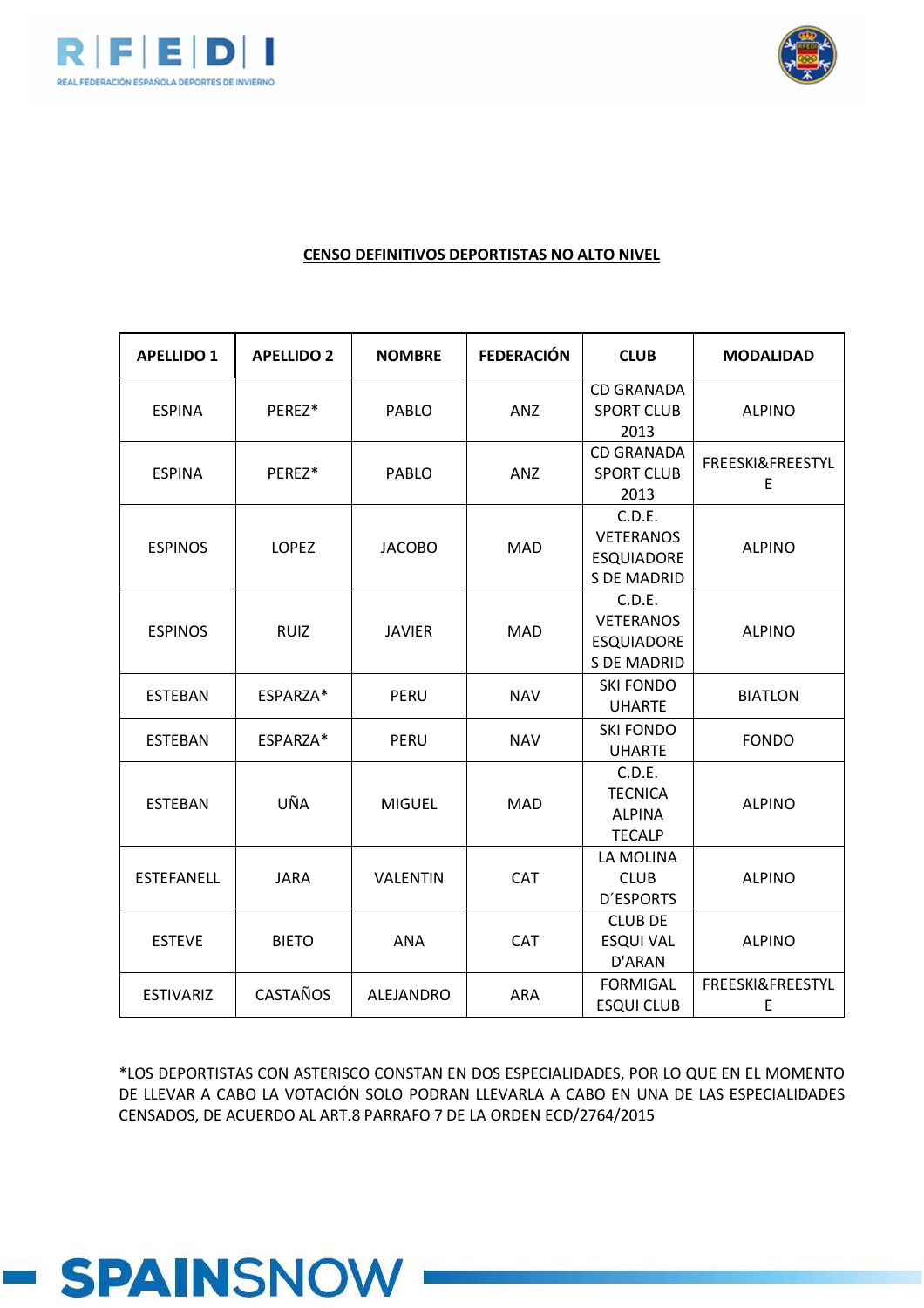



#### **CENSO DEFINITIVOS DEPORTISTAS NO ALTO NIVEL**

| <b>APELLIDO 1</b> | <b>APELLIDO 2</b> | <b>NOMBRE</b>       | <b>FEDERACIÓN</b> | <b>CLUB</b>                                                                 | <b>MODALIDAD</b>  |
|-------------------|-------------------|---------------------|-------------------|-----------------------------------------------------------------------------|-------------------|
| <b>ETXEBERRIA</b> | <b>URBIETA</b>    | <b>PEDRO</b>        | VAS               | POL-POL<br><b>GRUPO DE</b><br>MONTAÑA                                       | <b>MUSHING</b>    |
| <b>ETXEBERRIA</b> | <b>URKIA</b>      | <b>HAIZEA</b>       | <b>NAV</b>        | <b>CLUB</b><br>PIRINEOS DEL<br><b>RONCAL</b>                                | <b>BIATLON</b>    |
| <b>ETXEBERRIA</b> | <b>URKIA</b>      | <b>HENAR</b>        | <b>NAV</b>        | <b>CLUB</b><br>PIRINEOS DEL<br><b>RONCAL</b>                                | <b>BIATLON</b>    |
| ETXEZARRETA       | <b>REZOLA</b>     | <b>ADUR</b>         | <b>NAV</b>        | <b>CLUB ESQUI</b><br><b>NAVARRA</b>                                         | <b>ALPINO</b>     |
| FDEZ-COPPEL       | GARCÍA            | <b>ANTONIO</b>      | <b>MAD</b>        | <b>CLUB</b><br><b>AMISTAD</b>                                               | <b>ALPINO</b>     |
| FDEZ-COPPEL       | <b>GARCÍA</b>     | JAIME               | <b>MAD</b>        | <b>CLUB</b><br><b>AMISTAD</b>                                               | <b>ALPINO</b>     |
| <b>FELIPE</b>     | <b>BAJO</b>       | <b>JOSE ANTONIO</b> | <b>MAD</b>        | C.D.E.<br><b>CANICROSS</b><br>GUADALAJARA                                   | <b>MUSHING</b>    |
| <b>FEMENIAS</b>   | AGUIRRE*          | <b>PABLO</b>        | <b>VAL</b>        | <b>CLUB DE</b><br><b>ESQUÍ SIERRA</b><br><b>DE GUDAR</b><br><b>VALENCIA</b> | <b>ALPINO</b>     |
| <b>FEMENIAS</b>   | AGUIRRE*          | <b>PABLO</b>        | VAL               | <b>CLUB DE</b><br><b>ESQUÍ SIERRA</b><br><b>DE GUDAR</b><br><b>VALENCIA</b> | FREESKI&FREESTYLE |
| <b>FERNANDEZ</b>  | <b>ACEBAL</b>     | <b>CESAR</b>        | <b>AST</b>        | <b>ALLER ESQUI</b><br><b>CLUB</b>                                           | <b>ALPINO</b>     |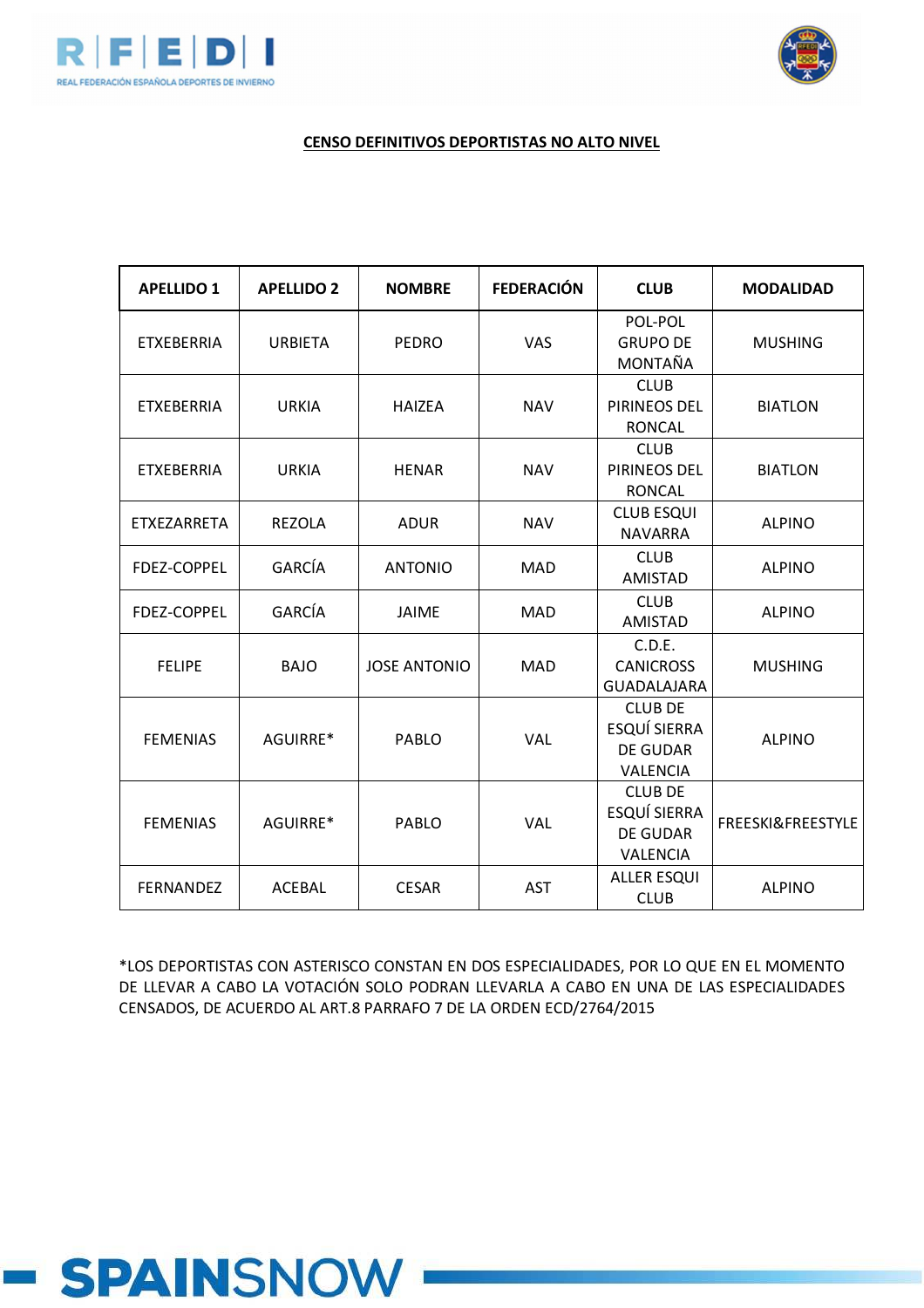



#### **CENSO DEFINITIVOS DEPORTISTAS NO ALTO NIVEL**

| <b>APELLIDO 1</b>                      | <b>APELLIDO 2</b> | <b>NOMBRE</b>                   | <b>FEDERACIÓN</b> | <b>CLUB</b>                                                                                | <b>MODALI</b><br><b>DAD</b> |
|----------------------------------------|-------------------|---------------------------------|-------------------|--------------------------------------------------------------------------------------------|-----------------------------|
| FERNANDEZ                              | <b>AGUAYO</b>     | <b>ASUNCION</b>                 | <b>MAD</b>        | C.D.E. TECNICA<br><b>ALPINA TECALP</b>                                                     | <b>ALPINO</b>               |
| FERNANDEZ                              | ALVAREZ           | <b>MANUEL</b>                   | <b>AST</b>        | <b>ALLER ESQUI</b><br><b>CLUB</b>                                                          | <b>ALPINO</b>               |
| <b>FERNANDEZ COPPEL</b>                | RIESTRA           | <b>BEATRIZ</b>                  | <b>MAD</b>        | C.D.E. CLUB<br><b>ESQUI KOMBI</b>                                                          | <b>ALPINO</b>               |
| <b>FERNANDEZ DE</b><br><b>TROCONIZ</b> | <b>GARRIDO</b>    | IÑAKI                           | <b>ARA</b>        | SKI-VA                                                                                     | <b>ALPINO</b>               |
| FERNANDEZ                              | <b>FERNANDEZ</b>  | <b>CARLOS</b>                   | <b>MAD</b>        | <b>SECCION</b><br><b>ACCION</b><br><b>DEPORTIVA</b><br>LEALCAN                             | <b>MUSHIN</b><br>G          |
| FERNANDEZ                              | FERNANDEZ*        | <b>CARLOS</b>                   | <b>ARA</b>        | <b>EQUIPO</b><br><b>MILITAR DE</b><br><b>ESQUIY</b><br>MONTAÑA                             | <b>BIATLON</b>              |
| FERNANDEZ                              | FERNANDEZ*        | <b>CARLOS</b>                   | <b>ARA</b>        | <b>EQUIPO</b><br><b>MILITAR DE</b><br><b>ESQUIY</b><br>MONTAÑA                             | <b>FONDO</b>                |
| <b>FERNANDEZ</b>                       | <b>FRANCA</b>     | <b>PILAR</b>                    | <b>CYL</b>        | <b>CLUB</b><br><b>DEPORTIVO</b><br><b>MUSHING</b><br>MONTAÑA<br><b>ORIENTAL DE</b><br>LEON | <b>MUSHIN</b><br>G          |
| FERNANDEZ                              | <b>GUTIERREZ</b>  | <b>ALVARO</b>                   | <b>MAD</b>        | C.D.E. MITICO<br><b>CLUB</b>                                                               | <b>ALPINO</b>               |
| FERNANDEZ                              | <b>MATA</b>       | <b>CARLOS</b><br><b>ALBERTO</b> | <b>MAD</b>        | ZIMAS ESQUI<br><b>CLUB</b>                                                                 | <b>ALPINO</b>               |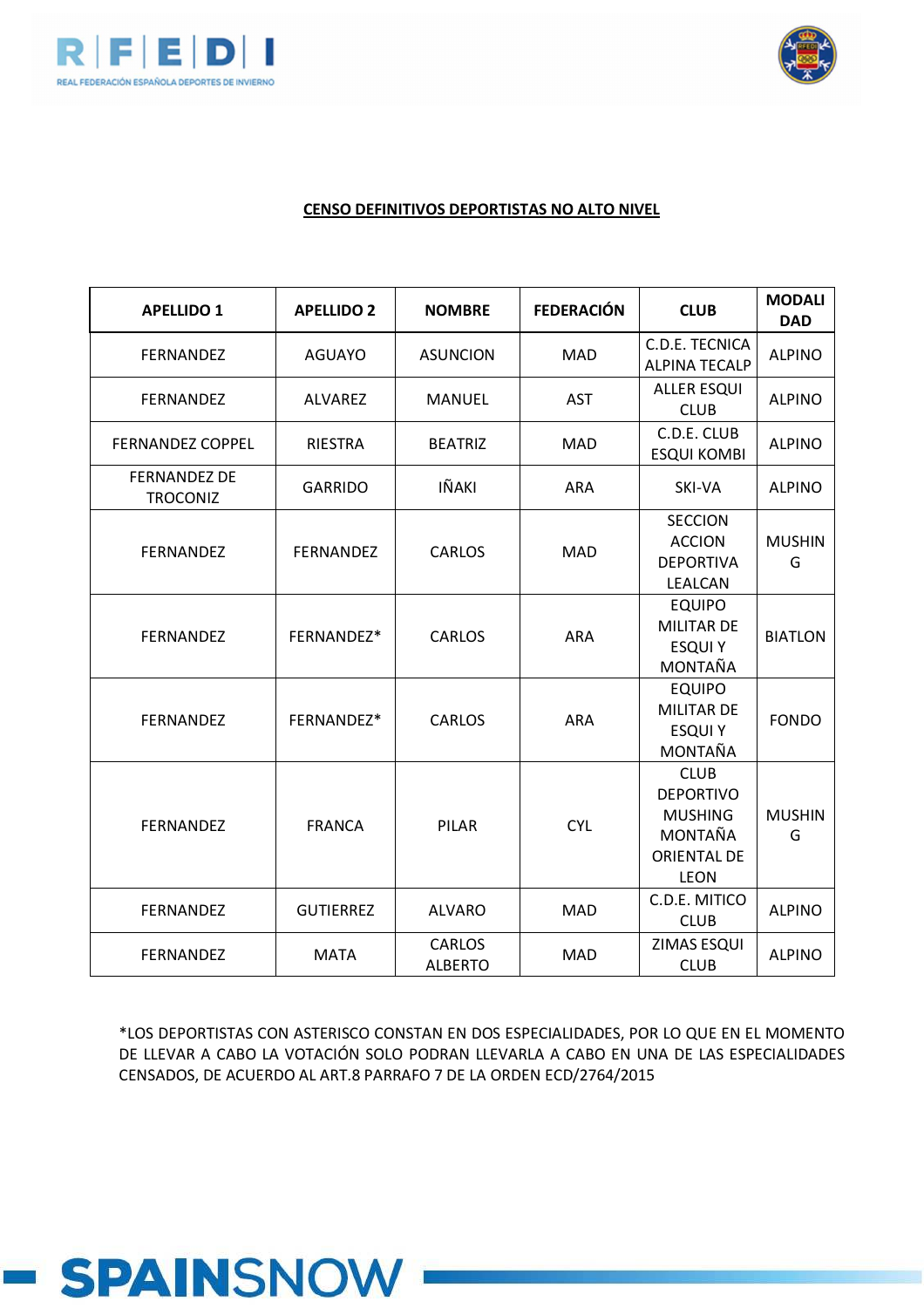



| <b>APELLIDO 1</b>          | <b>APELLIDO 2</b> | <b>NOMBRE</b>   | <b>FEDERACIÓN</b> | <b>CLUB</b>                                                             | <b>MODALIDAD</b>  |
|----------------------------|-------------------|-----------------|-------------------|-------------------------------------------------------------------------|-------------------|
| FERNANDEZ                  | <b>NAVARRO</b>    | <b>IGNACIO</b>  | <b>ANZ</b>        | <b>CLUB ESQUI</b><br><b>MONACHIL</b><br><b>SIERRA</b><br><b>NEVADA</b>  | <b>ALPINO</b>     |
| <b>FERNANDEZ</b>           | <b>NOGUERAS</b>   | <b>VICTOR</b>   | <b>ANZ</b>        | <b>CD NEVADA</b><br><b>SPORT CLUB</b>                                   | <b>ALPINO</b>     |
| <b>FERNANDEZ</b>           | <b>PEREZ</b>      | <b>CRISTINA</b> | <b>AST</b>        | <b>CELTASTUR</b><br><b>MUSHING</b><br><b>TEAM</b>                       | <b>MUSHING</b>    |
| <b>FERNANDEZ</b>           | <b>SAJERAS</b>    | <b>IBAN</b>     | <b>VAS</b>        | <b>COTA 2000</b>                                                        | <b>ALPINO</b>     |
| <b>FERNANDEZ</b>           | <b>VALENTI</b>    | MAGDALENA       | <b>MAD</b>        | <b>CLUB ESQUI</b><br><b>COLMENAR</b>                                    | <b>ALPINO</b>     |
| FERNANDEZ                  | <b>ZUDAIRE</b>    | <b>IZAN</b>     | <b>VAS</b>        | <b>CLUB</b><br><b>DALTON</b>                                            | SNOWBOARD         |
| FERNANDEZ-<br><b>GAYOL</b> | <b>GALLEGO</b>    | <b>MARTA</b>    | <b>AST</b>        | <b>ALLER ESQUI</b><br><b>CLUB</b>                                       | <b>ALPINO</b>     |
| <b>FERRER</b>              | <b>PILATO</b>     | <b>JORGE</b>    | <b>VAL</b>        | <b>CLUB DE</b><br>ESQUÍ<br><b>SIERRA DE</b><br><b>GUDAR</b><br>VALENCIA | FREESKI&FREESTYLE |
| <b>FERRERA</b>             | <b>MAÑAS</b>      | <b>ALBERTO</b>  | <b>AST</b>        | <b>CELTASTUR</b><br><b>MUSHING</b><br><b>TEAM</b>                       | <b>MUSHING</b>    |
| <b>FILLÓ</b>               | <b>PUJOL</b>      | ANA MARÍA       | <b>ARA</b>        | A.D.<br><b>HOSPITAL</b><br><b>DE</b><br><b>BENASQUE</b><br>2000         | <b>FONDO</b>      |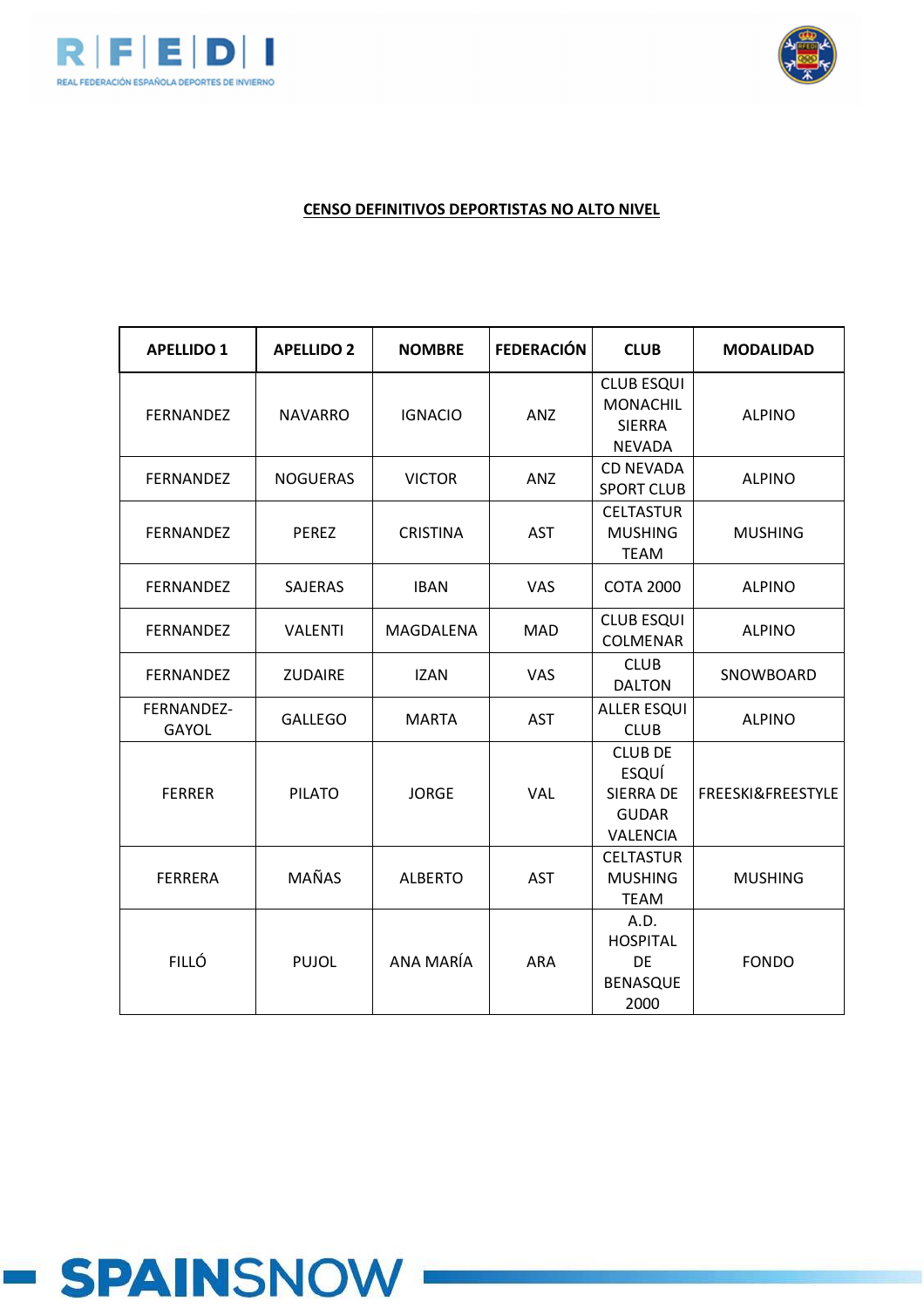



#### **CENSO DEFINITIVOS DEPORTISTAS NO ALTO NIVEL**

| <b>APELLIDO 1</b> | <b>APELLIDO 2</b> | <b>NOMBRE</b>  | <b>FEDERACIÓN</b> | <b>CLUB</b>                                            | <b>MODALIDAD</b> |
|-------------------|-------------------|----------------|-------------------|--------------------------------------------------------|------------------|
| <b>FLETA</b>      | <b>HOSPITAL</b>   | <b>OSCAR</b>   | <b>CAT</b>        | CLUB ALPI NURIA<br><b>MASELLA -</b><br><b>CERDANYA</b> | <b>ALPINO</b>    |
| <b>FLORES</b>     | <b>PRAT</b>       | <b>MANEX</b>   | <b>ARA</b>        | PANTICOSA ESQUI<br><b>CLUB</b>                         | <b>ALPINO</b>    |
| <b>FORNE</b>      | <b>CAPDEVILA</b>  | <b>ALBA</b>    | <b>CAT</b>        | LA MOLINA CLUB<br><b>D'ESPORTS</b>                     | <b>ALPINO</b>    |
| <b>FORNESA</b>    | ARTAMENDI         | <b>ALBERTA</b> | <b>CAT</b>        | LA MOLINA CLUB<br><b>D'ESPORTS</b>                     | <b>ALPINO</b>    |
| <b>FORNESA</b>    | <b>BALSELLS</b>   | <b>CARLOTA</b> | <b>CAT</b>        | <b>CLUB D'ESQUI</b><br><b>ALPI CERETA</b>              | <b>ALPINO</b>    |
| <b>FORNESA</b>    | <b>BALSELLS</b>   | <b>DIONIS</b>  | <b>CAT</b>        | LA MOLINA CLUB<br><b>D'ESPORTS</b>                     | <b>ALPINO</b>    |
| <b>FUCALE</b>     | <b>FREGONESE</b>  | <b>ALBERTO</b> | <b>CAT</b>        | CLUB ALPI NURIA<br>MASELLA -<br>CERDANYA               | <b>ALPINO</b>    |
| <b>FUENTES</b>    | <b>BORRAS</b>     | CANDELA        | AN <sub>Z</sub>   | <b>CLUB CAJA RURAL</b><br>DE GRANADA                   | SNOWBOARD        |
| <b>FUSTER</b>     | <b>CRUZ</b>       | <b>ALEXIS</b>  | <b>MAD</b>        | C.D.E. CANICROSS<br>CROSSMADRID                        | <b>MUSHING</b>   |
| <b>GABARRO</b>    | <b>GRASET</b>     | MARÇAL         | <b>CAT</b>        | <b>CLUB ESQUI</b><br>NORDIC DE L'ARP                   | <b>FONDO</b>     |

# **- SPAINSNOW**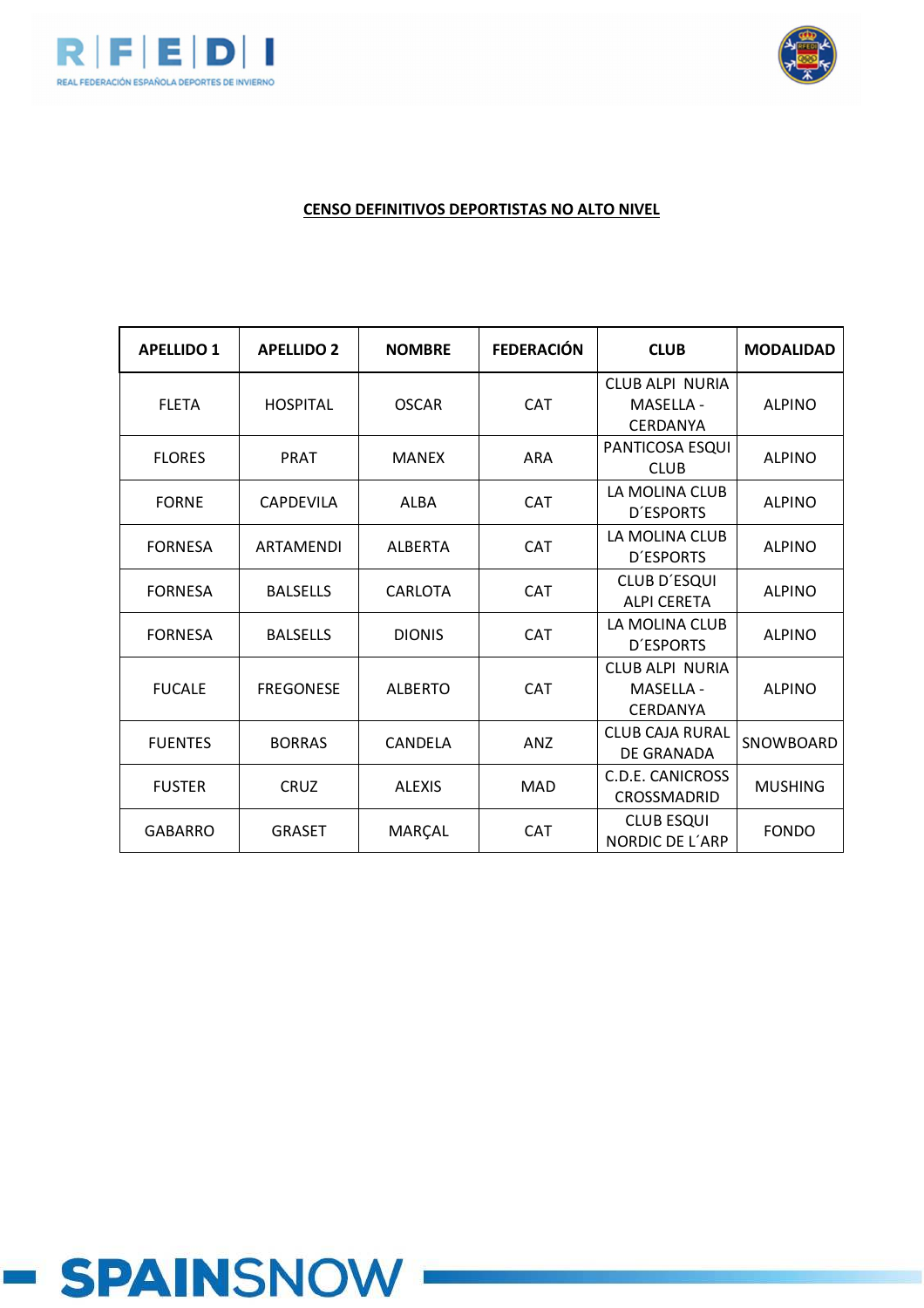



# **CENSO DEFINITIVOS DEPORTISTAS NO ALTO NIVEL**

| <b>APELLIDO 1</b> | <b>APELLIDO 2</b> | <b>NOMBRE</b>  | <b>FEDERACIÓN</b> | <b>CLUB</b>                                                  | <b>MODALIDAD</b> |
|-------------------|-------------------|----------------|-------------------|--------------------------------------------------------------|------------------|
| <b>GAJATE</b>     | GONZÁLEZ          | <b>ANA</b>     | <b>MAD</b>        | <b>C.D.E MUSSUK</b><br>TEAM                                  | <b>MUSHING</b>   |
| <b>GAMEZ</b>      | MAGAN             | <b>SARA</b>    | <b>MAD</b>        | C.D.E. ESQUI<br><b>NOROESTE</b>                              | <b>ALPINO</b>    |
| GARAY             | <b>FERNANDEZ</b>  | AINGERU        | <b>VAS</b>        | <b>CLUB DE ESQUI</b><br><b>LOMA VERDE</b>                    | <b>ALPINO</b>    |
| <b>GARCIA</b>     | <b>MIGUEL</b>     | <b>ANDRES</b>  | <b>ARA</b>        | <b>CLUB PIRINEISTA</b><br><b>MAYENCOS</b>                    | <b>ALPINO</b>    |
| <b>GARCIA</b>     | <b>ALVAREZ</b>    | SORAYA         | <b>AST</b>        | <b>CLUB</b><br><b>UNIVERSITARIO</b><br><b>DEPORTE BLANCO</b> | <b>FONDO</b>     |
| GARCÍA            | <b>BELTRÁN</b>    | JOSÉ           | <b>MAD</b>        | <b>C.D.E. CANICROSS</b><br><b>GUADALAJARA</b>                | <b>MUSHING</b>   |
| <b>GARCIA</b>     | <b>CASILLAS</b>   | <b>REGULO</b>  | <b>ARA</b>        | <b>CLUB PIRINEISTA</b><br><b>MAYENCOS</b>                    | <b>FONDO</b>     |
| <b>GARCIA</b>     | DE LA CRUZ        | SONIA          | <b>MAD</b>        | C.D.E. CANICROSS<br><b>GUADALAJARA</b>                       | <b>MUSHING</b>   |
| <b>GARCIA</b>     | <b>ESCALADA</b>   | <b>GADEA</b>   | <b>MAD</b>        | C.D.E. CLUB ESQUI<br><b>KOMBI</b>                            | <b>ALPINO</b>    |
| <b>GARCIA</b>     | <b>FEHSE</b>      | <b>BARBARA</b> | <b>ANZ</b>        | C.D. ESQUI<br>MARBELLA                                       | <b>ALPINO</b>    |

# **- SPAINSNOW**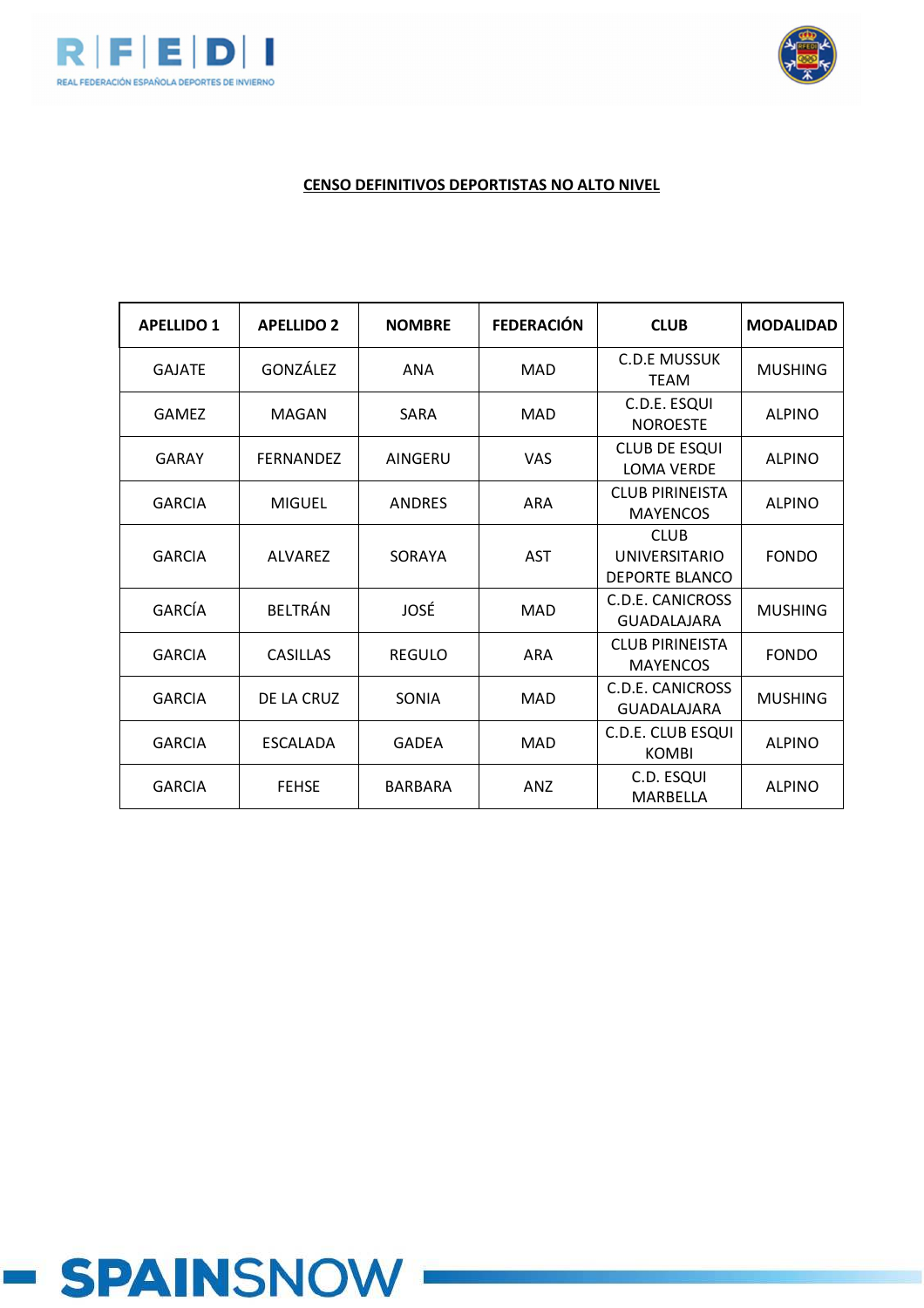



| <b>APELLIDO 1</b> | <b>APELLIDO 2</b> | <b>NOMBRE</b>  | <b>FEDERACIÓN</b> | <b>CLUB</b>                                                            | <b>MODALIDAD</b>                         |
|-------------------|-------------------|----------------|-------------------|------------------------------------------------------------------------|------------------------------------------|
| <b>GARCIA</b>     | <b>GOMEZ</b>      | <b>JULIO</b>   | <b>MAD</b>        | C.D.E.<br><b>CANICROSS</b><br>CROSSMADRID                              | <b>MUSHING</b>                           |
| <b>GARCIA</b>     | <b>GONZALEZ</b>   | <b>ALVARO</b>  | MAD               | C.D.E. MITICO<br><b>CLUB</b>                                           | <b>ALPINO</b>                            |
| GARCÍA            | <b>IBAÑEZ</b>     | ALEJANDRO      | MAD               | C.D.E. CLUB<br><b>ESQUI KOMBI</b>                                      | <b>ALPINO</b>                            |
| <b>GARCIA</b>     | <b>MARTINEZ</b>   | <b>JAVIER</b>  | MAD               | <b>ALCUDIA SKI</b>                                                     | <b>FREESKI&amp;FREESTYLE</b>             |
| <b>GARCIA</b>     | <b>MEDINA</b>     | <b>ALBERTO</b> | <b>ANZ</b>        | C.D.SKI CLUB<br><b>GRANADA</b>                                         | <b>FREESKI &amp;</b><br><b>FREESTYLE</b> |
| <b>GARCIA</b>     | ORELLANA          | ARIADNA        | <b>MAD</b>        | C.D.E. MITICO<br><b>CLUB</b>                                           | <b>ALPINO</b>                            |
| <b>GARCIA</b>     | <b>ROCA</b>       | ANGEL          | <b>ANZ</b>        | <b>CD NEVADA</b><br><b>SPORT CLUB</b>                                  | <b>ALPINO</b>                            |
| <b>GARCIA</b>     | SALAZAR           | <b>ANTONIO</b> | <b>ANZ</b>        | <b>WHITE CAMPS</b><br><b>SKI CLUB</b>                                  | <b>ALPINO</b>                            |
| <b>GARCIA</b>     | SANZ              | <b>JORGE</b>   | <b>CYL</b>        | <b>CLUB</b><br><b>DEPORTIVO</b><br><b>TEAM HUSSE</b><br><b>MUSHING</b> | <b>MUSHING</b>                           |
| <b>GARCIA</b>     | <b>VAL</b>        | <b>MARIA</b>   | <b>AST</b>        | SKI CLUB ELIT<br><b>MIRIOS</b>                                         | <b>ALPINO</b>                            |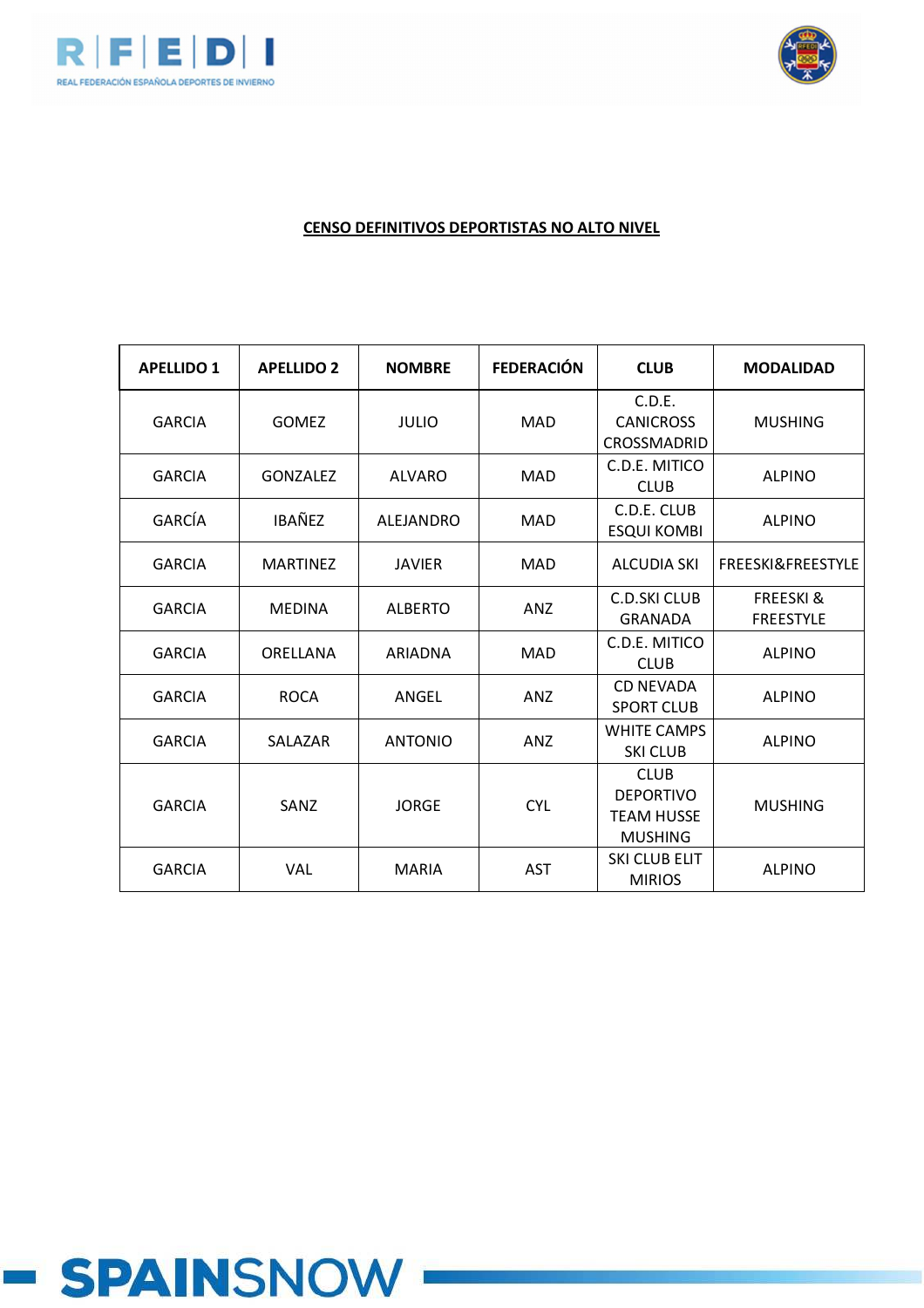



| <b>APELLIDO 1</b> | <b>APELLIDO 2</b>  | <b>NOMBRE</b>   | <b>FEDERACIÓN</b> | <b>CLUB</b>                                                            | <b>MODALIDAD</b>  |
|-------------------|--------------------|-----------------|-------------------|------------------------------------------------------------------------|-------------------|
| <b>GARCIANDIA</b> | <b>GOÑI</b>        | <b>BERNARDO</b> | <b>NAV</b>        | <b>SKI FONDO</b><br><b>UHARTE</b>                                      | <b>FONDO</b>      |
| <b>GARITANO</b>   | <b>IPARRAGIRRE</b> | <b>MIKEL</b>    | <b>VAS</b>        | <b>IRIMO ESKI</b><br><b>KIROL KLUBA</b>                                | <b>ALPINO</b>     |
| <b>GARITANO</b>   | <b>ITURBE</b>      | <b>JUNE</b>     | <b>VAS</b>        | <b>IRIMO ESKI</b><br><b>KIROL KLUBA</b>                                | <b>ALPINO</b>     |
| <b>GARJON</b>     | <b>ALASTUEY</b>    | <b>JULEN</b>    | <b>NAV</b>        | <b>CLUB</b><br>PIRINEOS DEL<br><b>RONCAL</b>                           | <b>BIATLON</b>    |
| <b>GARNICA</b>    | <b>PEREZ</b>       | <b>AURORA</b>   | <b>ANZ</b>        | <b>CD NEVADA</b><br><b>SPORT CLUB</b>                                  | <b>ALPINO</b>     |
| <b>GARRIDO</b>    | <b>WALTON</b>      | <b>GONZALO</b>  | ANZ               | <b>WHITE</b><br><b>CAMPS SKI</b><br><b>CLUB</b>                        | <b>ALPINO</b>     |
| <b>GASIENICA</b>  | <b>DEL RIO</b>     | <b>NOELIA</b>   | <b>ARA</b>        | <b>CLUB ESQUI</b><br><b>JACA</b>                                       | <b>ALPINO</b>     |
| GIL               | <b>REYES</b>       | ABRAHAM         | <b>CYL</b>        | <b>CLUB</b><br><b>DEPORTIVO</b><br><b>TEAM HUSSE</b><br><b>MUSHING</b> | <b>MUSHING</b>    |
| <b>GIMENO</b>     | <b>BLAS</b>        | <b>SERGIO</b>   | <b>ARA</b>        | <b>EQUIPO</b><br><b>MILITAR DE</b><br><b>ESQUIY</b><br>MONTAÑA         | <b>FONDO</b>      |
| <b>GIMENO</b>     | <b>JORDA</b>       | <b>RAFAEL</b>   | <b>VAL</b>        | <b>CLUB DE</b><br><b>ESQUÍ SIERRA</b><br><b>DE GUDAR</b><br>VALENCIA   | FREESKI&FREESTYLE |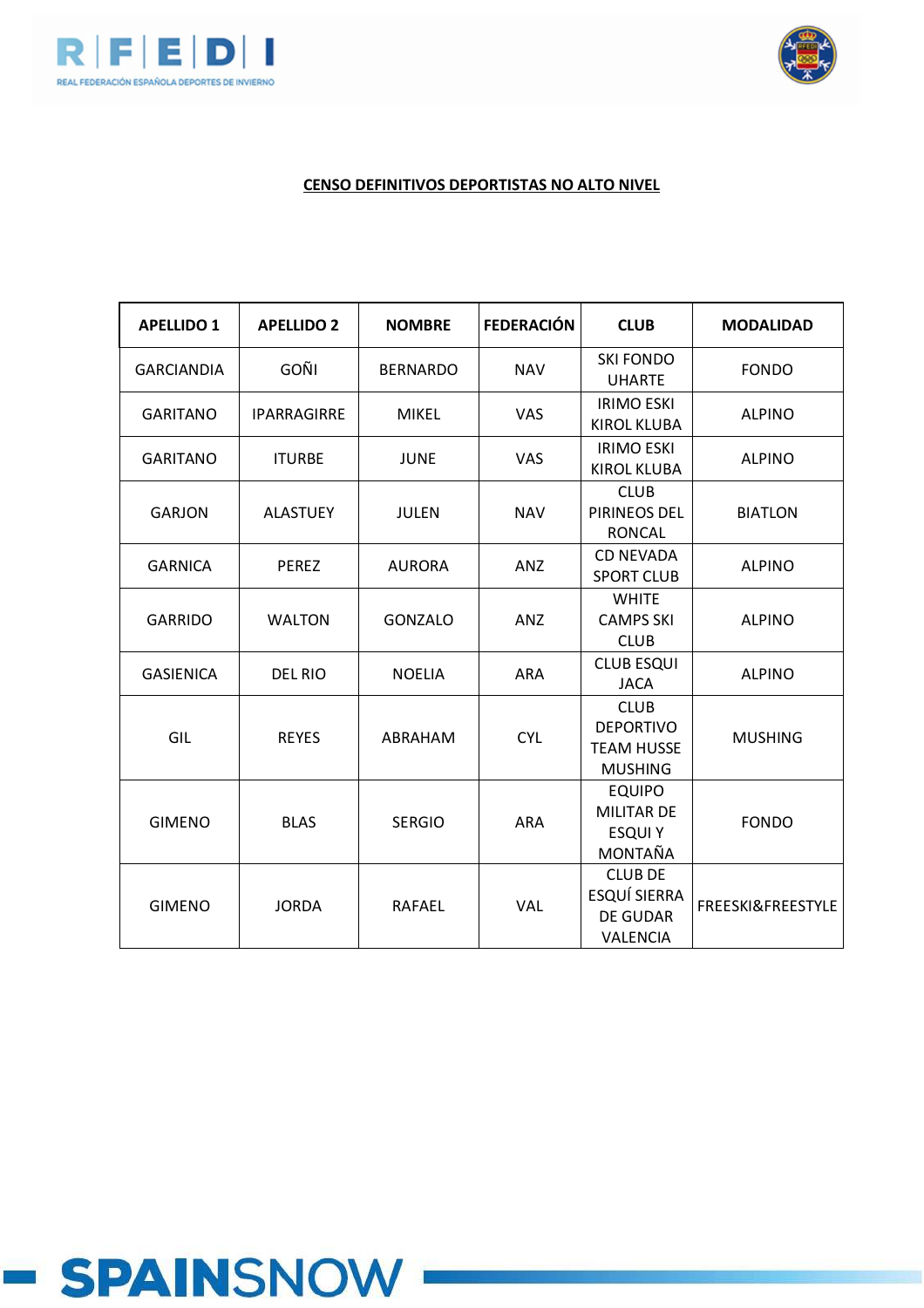



| <b>APELLIDO 1</b> | <b>APELLIDO 2</b> | <b>NOMBRE</b>   | <b>FEDERACIÓN</b> | <b>CLUB</b>                                                          | <b>MODALIDAD</b> |
|-------------------|-------------------|-----------------|-------------------|----------------------------------------------------------------------|------------------|
| <b>GOENAGA</b>    | CASASEMPERE       | <b>ANDER</b>    | <b>NAV</b>        | <b>CLUB PIRINEOS</b><br><b>DEL RONCAL</b>                            | <b>FONDO</b>     |
| <b>GOICOECHEA</b> | <b>GOMEZ</b>      | <b>IMANOL</b>   | <b>VAS</b>        | <b>GETARIAKO KETA</b><br>F.T.                                        | SNOWBOARD        |
| <b>GOMEZ</b>      | SANZ              | <b>ESTHER</b>   | <b>MAD</b>        | C.D.E.<br><b>VETERANOS</b><br><b>ESQUIADORES DE</b><br><b>MADRID</b> | <b>ALPINO</b>    |
| <b>GOMEZ</b>      | <b>AJENJO</b>     | <b>GRAU</b>     | <b>CAT</b>        | LA MOLINA CLUB<br><b>D'ESPORTS</b>                                   | <b>ALPINO</b>    |
| <b>GOMEZ</b>      | <b>BLANCO</b>     | <b>JORGE</b>    | <b>VAS</b>        | <b>ASOCIACION</b><br><b>HOTZA</b>                                    | <b>MUSHING</b>   |
| <b>GOMEZ</b>      | CARBALLO          | <b>ANA</b>      | <b>MAD</b>        | CLUB C.D.E.<br><b>MONTAVENTURA</b>                                   | <b>ALPINO</b>    |
| <b>GOMEZ</b>      | CASTILLO          | <b>PATRICIA</b> | <b>ANZ</b>        | <b>WHITE CAMPS SKI</b><br><b>CLUB</b>                                | <b>ALPINO</b>    |
| <b>GOMEZ</b>      | <b>CHICO</b>      | <b>ROSA</b>     | <b>MAD</b>        | C.D.E. TECNICA<br><b>ALPINA TECALP</b>                               | <b>ALPINO</b>    |
| <b>GOMEZ</b>      | <b>LOPEZ</b>      | CARLOTA         | <b>CYL</b>        | MAF.COM ESQUI<br><b>CLUB</b>                                         | <b>ALPINO</b>    |
| <b>GOMEZ</b>      | <b>LOPEZ</b>      | <b>MARCO</b>    | <b>CYL</b>        | MAF.COM ESQUI<br><b>CLUB</b>                                         | <b>ALPINO</b>    |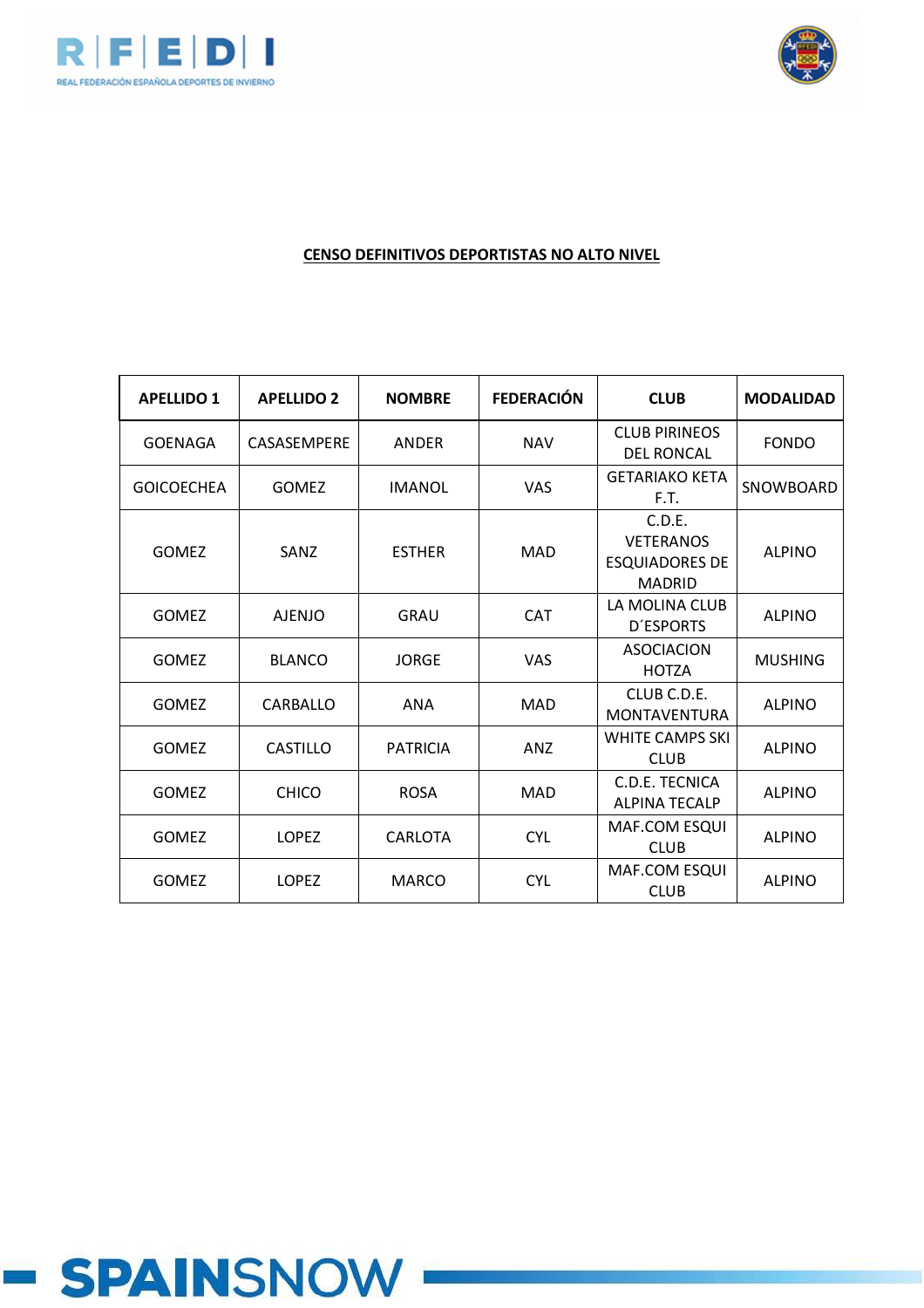



| <b>APELLIDO 1</b> | <b>APELLIDO 2</b> | <b>NOMBRE</b>                      | <b>FEDERACIÓN</b> | <b>CLUB</b>                                                            | <b>MODALIDAD</b>  |
|-------------------|-------------------|------------------------------------|-------------------|------------------------------------------------------------------------|-------------------|
| <b>GOMEZ</b>      | <b>NIETO</b>      | <b>JUAN</b>                        | <b>CYL</b>        | <b>CLUB</b><br><b>DEPORTIVO DE</b><br><b>ESQUI LA</b><br>COVATILLA     | <b>ALPINO</b>     |
| <b>GOMEZ</b>      | <b>NIETO</b>      | PABLO                              | <b>CYL</b>        | <b>CLUB</b><br><b>DEPORTIVO DE</b><br><b>ESQUI LA</b><br>COVATILLA     | <b>ALPINO</b>     |
| <b>GOMEZ</b>      | <b>PALMA</b>      | <b>FRANCISCO DE</b><br><b>ASIS</b> | ANZ               | <b>WHITE CAMPS</b><br><b>SKI CLUB</b>                                  | <b>ALPINO</b>     |
| <b>GOMEZ</b>      | SANCHEZ           | ANGELA                             | <b>CYL</b>        | <b>CLUB</b><br><b>DEPORTIVO DE</b><br><b>ESQUI LA</b><br>COVATILLA     | <b>ALPINO</b>     |
| <b>GOMEZ</b>      | <b>SANCHEZ</b>    | <b>PABLO</b>                       | <b>CYL</b>        | <b>CLUB</b><br><b>DEPORTIVO DE</b><br><b>ESQUI LA</b><br>COVATILLA     | <b>ALPINO</b>     |
| <b>GOMEZ</b>      | VAZQUEZ           | <b>ALEJANDRO</b>                   | <b>MAD</b>        | C.D.E. FREEXKI                                                         | FREESKI&FREESTYLE |
| GONZALEZ          | <b>ARIAS</b>      | LUIS                               | <b>MAD</b>        | <b>CLUB AMISTAD</b>                                                    | <b>ALPINO</b>     |
| <b>GONZALEZ</b>   | CARO              | LUIS                               | <b>MAD</b>        | C.D.E. EEE LA<br>PINILLA                                               | <b>ALPINO</b>     |
| <b>GONZALEZ</b>   | <b>ACERO</b>      | <b>MARIA JOSE</b>                  | <b>AST</b>        | <b>CLUB</b><br><b>UNIVERSITARIO</b><br><b>DEPORTE</b><br><b>BLANCO</b> | <b>FONDO</b>      |
| <b>GONZALEZ</b>   | <b>ALCON</b>      | <b>JUAN</b>                        | <b>CAT</b>        | <b>COPOS SKI</b><br><b>CLUB</b>                                        | <b>ALPINO</b>     |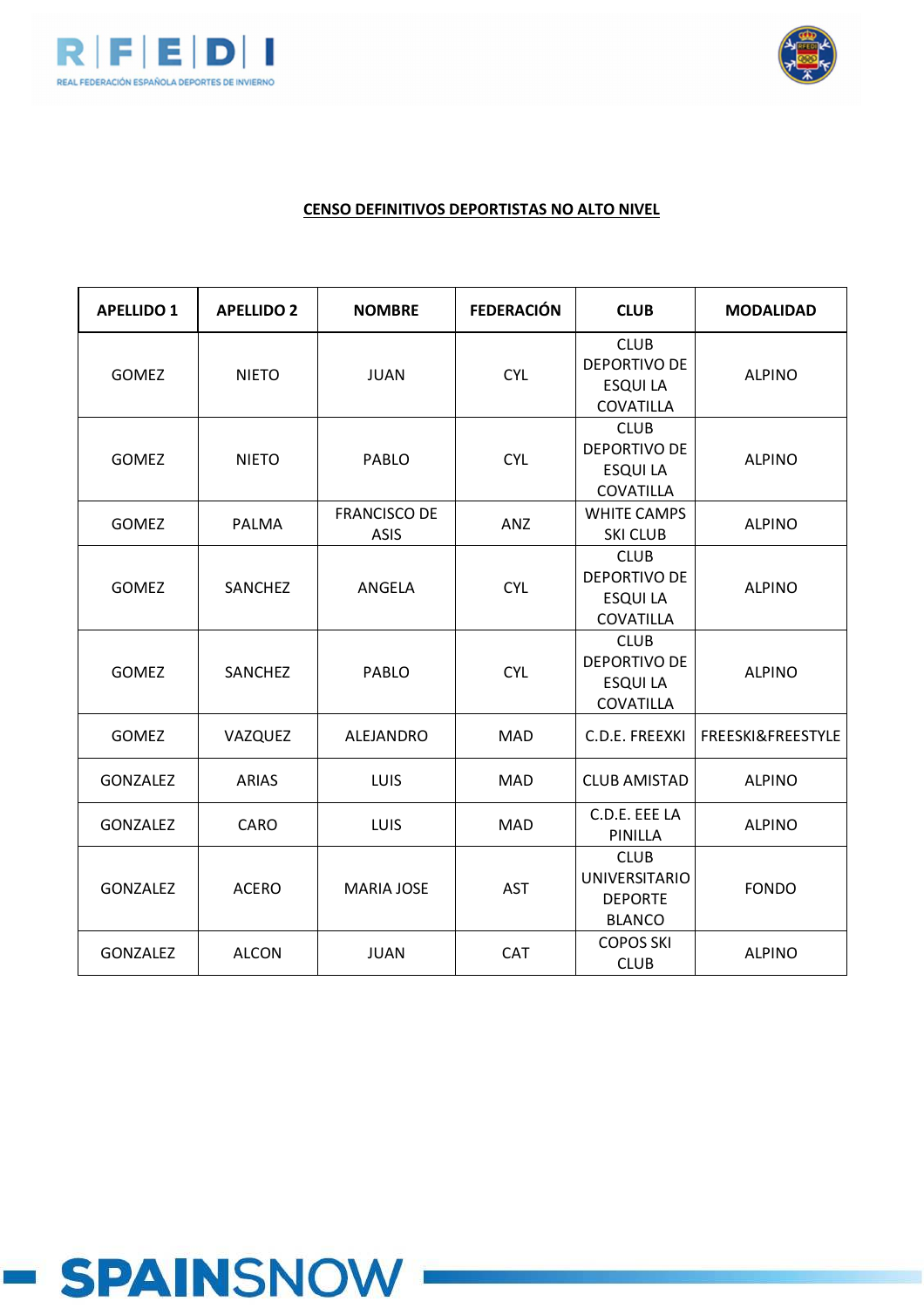



| <b>APELLIDO 1</b> | <b>APELLIDO 2</b> | <b>NOMBRE</b>                  | <b>FEDERACIÓN</b> | <b>CLUB</b>                                                             | <b>MODALIDAD</b>  |
|-------------------|-------------------|--------------------------------|-------------------|-------------------------------------------------------------------------|-------------------|
| GONZÁLEZ          | <b>COMPANY</b>    | <b>MARIONA</b>                 | <b>CAT</b>        | LA MOLINA<br><b>CLUB</b><br><b>D'ESPORTS</b>                            | <b>ALPINO</b>     |
| GONZALEZ          | <b>DIAZ</b>       | <b>MOAB</b><br><b>ANTONIO</b>  | GAL               | <b>CLUB</b><br>ALEJANDRO<br><b>GOMEZ</b>                                | <b>MUSHING</b>    |
| <b>GONZALEZ</b>   | <b>GARCIA</b>     | <b>EMILIO</b><br><b>MIGUEL</b> | CAB               | <b>CLUB</b><br><b>ALPINO</b><br><b>TAJAHIERRO</b>                       | <b>ALPINO</b>     |
| <b>GONZALEZ</b>   | <b>GARCIA</b>     | <b>JON</b>                     | <b>VAS</b>        | ZAZPI<br>LAGUN                                                          | <b>MUSHING</b>    |
| <b>GONZALEZ</b>   | <b>GARCIA</b>     | <b>JOSE LUIS</b>               | <b>ARA</b>        | <b>CLUB</b><br>PIRINEISTA<br><b>MAYENCOS</b>                            | <b>FONDO</b>      |
| <b>GONZALEZ</b>   | <b>GONZALO</b>    | <b>PEDRO</b>                   | <b>MAD</b>        | C.D.E.<br><b>TECNICA</b><br><b>ALPINA</b><br><b>TECALP</b>              | <b>ALPINO</b>     |
| <b>GONZALEZ</b>   | <b>GUTIERREZ</b>  | <b>DANIELA</b>                 | ANZ               | C.D.SKI<br><b>CLUB</b><br><b>GRANADA</b>                                | FREESKI&FREESTYLE |
| <b>GONZALEZ</b>   | <b>MARTIN</b>     | <b>MENCIA</b>                  | <b>MAD</b>        | C.D.E.<br><b>MITICO</b><br><b>CLUB</b>                                  | <b>ALPINO</b>     |
| <b>GONZALEZ</b>   | <b>RODRIGUEZ</b>  | <b>ROBERTO</b>                 | <b>CYL</b>        | <b>CLUB</b><br><b>DEPORTIVO</b><br><b>PICAROTA</b><br><b>ESQUI CLUB</b> | <b>ALPINO</b>     |
| <b>GONZALO</b>    | <b>MARTINEZ</b>   | <b>JORGE</b>                   | <b>CYL</b>        | <b>CLUB</b><br><b>DEPORTIVO</b><br><b>BURGOS</b><br><b>EVOLUCION</b>    | <b>MUSHING</b>    |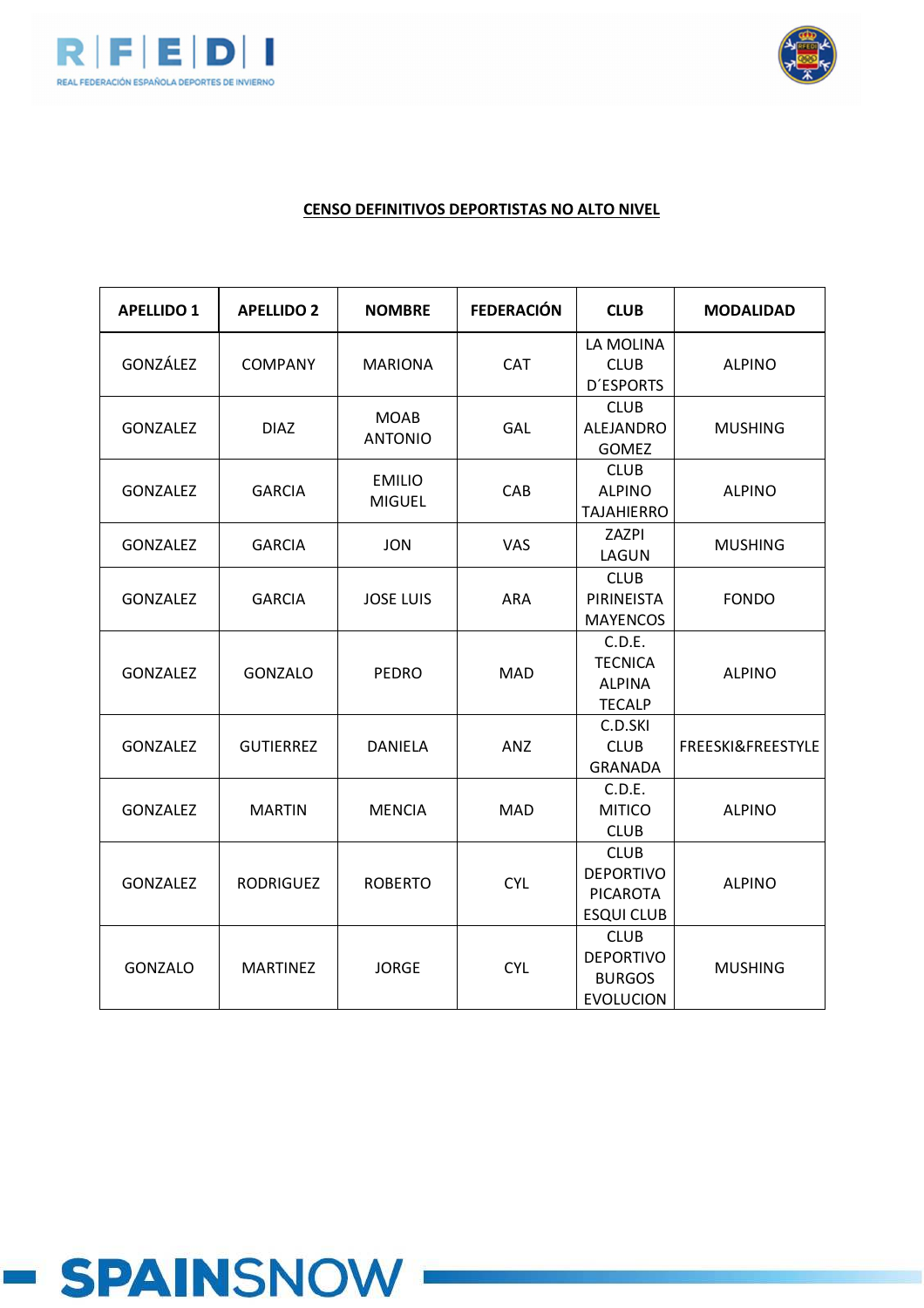



| <b>APELLIDO 1</b> | <b>APELLIDO 2</b> | <b>NOMBRE</b>   | <b>FEDERACIÓN</b> | <b>CLUB</b>                                                         | <b>MODALIDAD</b>  |
|-------------------|-------------------|-----------------|-------------------|---------------------------------------------------------------------|-------------------|
| GONZALVEZ         | <b>FERNANDEZ</b>  | <b>DANIEL</b>   | CAT               | <b>CLUB ALPI</b><br><b>NURIA</b><br>MASELLA -<br>CERDANYA           | <b>ALPINO</b>     |
| GOÑI              | <b>ROS</b>        | <b>URTZI</b>    | <b>NAV</b>        | <b>CLUB</b><br><b>IRRINTZI SKI</b>                                  | <b>FONDO</b>      |
| <b>GOULA</b>      | <b>BALLESTER</b>  | <b>CARLOTA</b>  | <b>CAT</b>        | LA MOLINA<br><b>CLUB</b><br><b>D'ESPORTS</b>                        | <b>ALPINO</b>     |
| <b>GOULA</b>      | <b>BALLESTER</b>  | <b>FRANCESC</b> | <b>CAT</b>        | LA MOLINA<br><b>CLUB</b><br><b>D'ESPORTS</b>                        | <b>ALPINO</b>     |
| <b>GRACIA</b>     | CALVO             | ALEJANDRA       | <b>MAD</b>        | C.D.E.<br><b>FREEXKI</b>                                            | FREESKI&FREESTYLE |
| <b>GREGORIO</b>   | <b>GABARRE</b>    | <b>LORENZO</b>  | <b>ARA</b>        | <b>CLUB</b><br>MONTAÑA<br><b>GUARDIA</b><br><b>CIVIL</b>            | <b>FONDO</b>      |
| <b>GUAL</b>       | ANDUJAR           | <b>MARCEL</b>   | CAT               | <b>ASOCIACION</b><br><b>ESPAÑOLA</b><br><b>DE MUSHERS</b>           | <b>MUSHING</b>    |
| <b>GUERRERO</b>   | <b>CUESTA</b>     | <b>PABLO</b>    | ANZ               | <b>C.D. PIRATAS</b><br><b>CLUB DE</b><br><b>ESQUI</b>               | FREESKI&FREESTYLE |
| <b>GUIJARRO</b>   | <b>RODRIGUEZ</b>  | LUIS GONZAGA    | ANZ               | C.D.<br><b>DUNHUELLAS</b><br><b>MUSHING</b><br><b>CLUB</b>          | <b>MUSHING</b>    |
| <b>GUILLAMON</b>  | <b>MINNE</b>      | PEDRO ANGEL     | <b>VAL</b>        | <b>CLUB</b><br><b>DEPORTES</b><br><b>INVIERNO</b><br><b>MUSCOVA</b> | <b>MUSHING</b>    |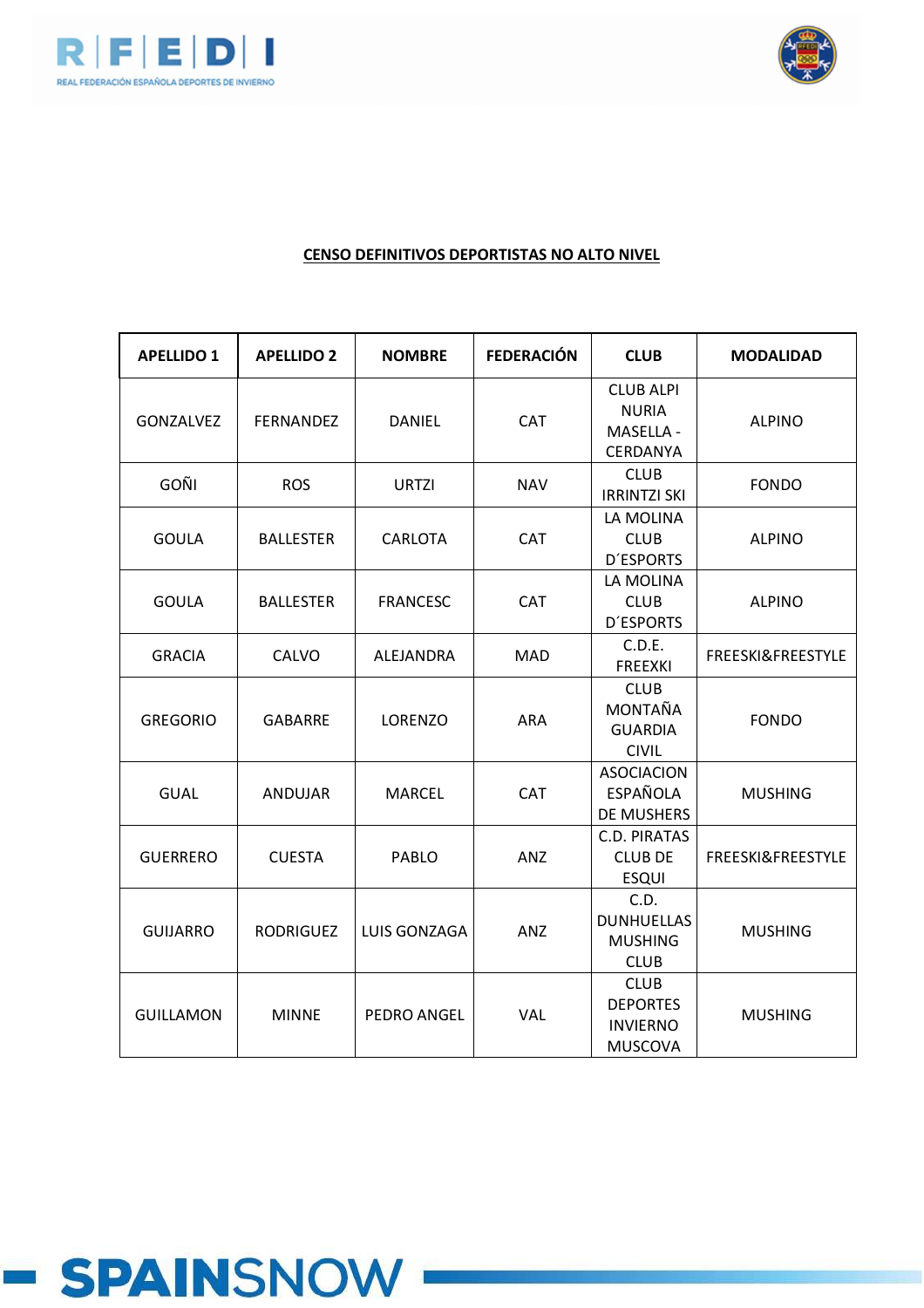



| <b>APELLIDO 1</b> | <b>APELLIDO 2</b> | <b>NOMBRE</b>                   | <b>FEDERACIÓN</b> | <b>CLUB</b>                                                       | <b>MODALIDAD</b>      |
|-------------------|-------------------|---------------------------------|-------------------|-------------------------------------------------------------------|-----------------------|
| <b>GUINEA</b>     | <b>SAGASTI</b>    | <b>AMAIA</b>                    | VAS               | ZAZPI<br>LAGUN                                                    | <b>MUSHING</b>        |
| <b>GUITART</b>    | <b>FORNELLS</b>   | <b>BERTA</b>                    | <b>CAT</b>        | <b>CLUB ESQUI</b><br><b>NORDIC DE</b><br>L'ARP                    | <b>FONDO</b>          |
| <b>GURIDI</b>     | <b>DIEGUEZ</b>    | <b>VALERIA</b><br><b>BATIRE</b> | GAL               | <b>CLUB</b><br>ALEJANDRO<br><b>GOMEZ</b>                          | <b>MUSHING</b>        |
| <b>GURREA</b>     | <b>IGLESIAS</b>   | <b>JOSE MARIA</b>               | <b>VAS</b>        | <b>ZUZEN</b><br><b>ADVENTUR</b><br><b>E KIROL</b><br><b>KLUBA</b> | <b>MUSHING</b>        |
| <b>GUTIERREZ</b>  | <b>AZA</b>        | <b>BERNARDO</b><br><b>FIDEL</b> | <b>AST</b>        | <b>CELTASTUR</b><br><b>MUSHING</b><br><b>TEAM</b>                 | <b>MUSHING</b>        |
| <b>GUTIÉRREZ</b>  | <b>GARCÍA</b>     | <b>IVAN</b>                     | <b>ANZ</b>        | C.D. ESQUI<br><b>NAZARI</b>                                       | FREESKI&FREESTYL<br>E |
| <b>GUTIERREZ</b>  | <b>GIMENEZ</b>    | <b>GABRIEL</b>                  | <b>CAT</b>        | <b>CLUB</b><br><b>ARANES</b><br><b>ESPORTS</b><br><b>D'IUERN</b>  | <b>ALPINO</b>         |
| <b>GUTIERREZ</b>  | <b>GONZALEZ</b>   | <b>ANTONIO JOSE</b>             | CAB               | <b>CLUB</b><br><b>ALPINO</b><br><b>TAJAHIERR</b><br>O             | <b>ALPINO</b>         |
| <b>GUTIERREZ</b>  | <b>PRIETO</b>     | PELAYO                          | <b>ARA</b>        | <b>FORMIGAL</b><br><b>ESQUI CLUB</b>                              | <b>ALPINO</b>         |
| <b>HERENCIA</b>   | <b>PADILLA</b>    | <b>OIHAN</b>                    | <b>ARA</b>        | <b>CLUB ESQUI</b><br><b>JACA</b>                                  | <b>ALPINO</b>         |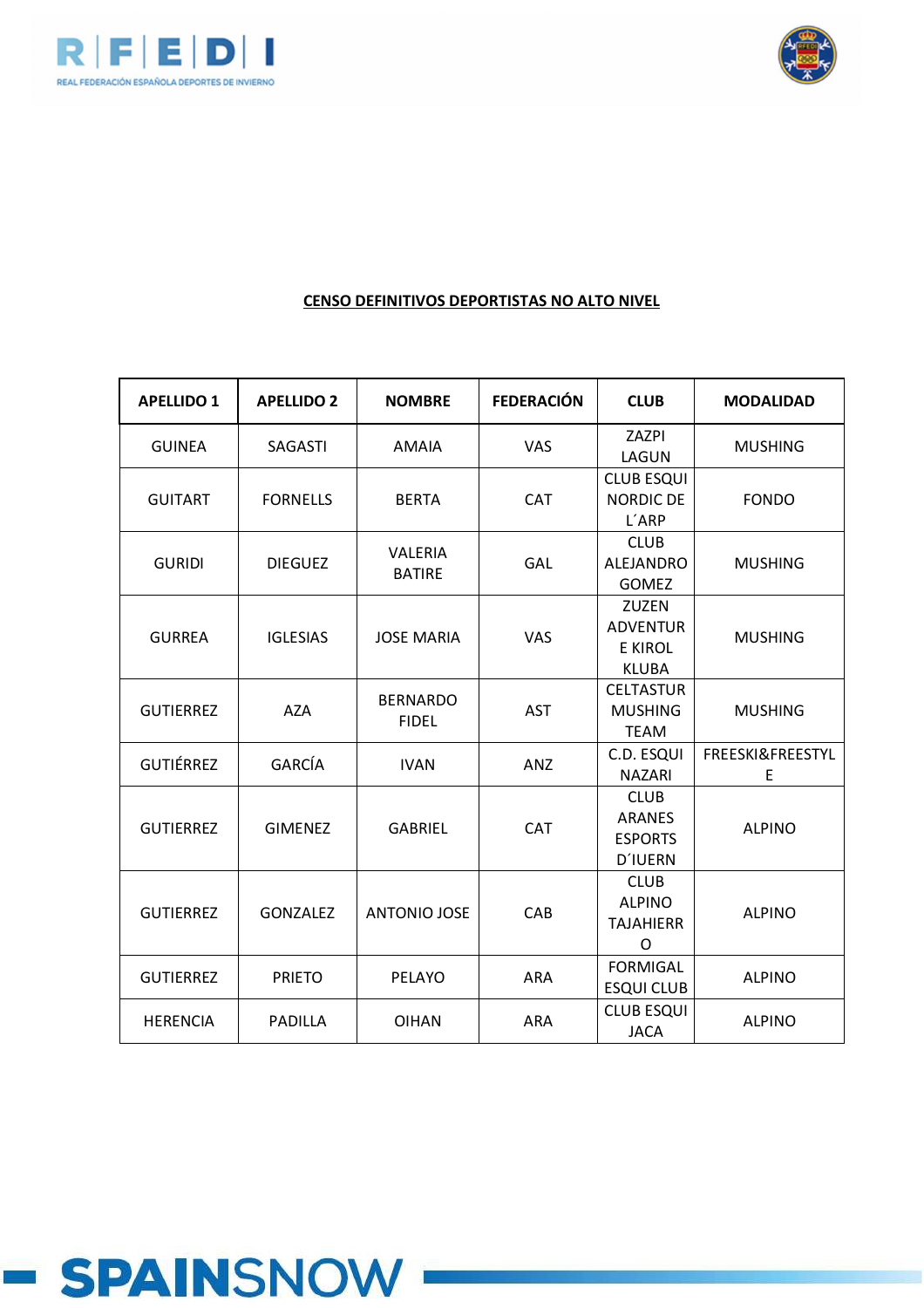



## **CENSO DEFINITIVOS DEPORTISTAS NO ALTO NIVEL**

| <b>APELLIDO 1</b> | <b>APELLIDO 2</b> | <b>NOMBRE</b>      | <b>FEDERACIÓN</b> | <b>CLUB</b>                                                | <b>MODALIDAD</b> |
|-------------------|-------------------|--------------------|-------------------|------------------------------------------------------------|------------------|
| <b>HERNAEZ</b>    | <b>AYMAT</b>      | <b>JOSE MARIA</b>  | <b>MAD</b>        | C.D.E. VETERANOS<br><b>ESQUIADORES DE</b><br><b>MADRID</b> | <b>ALPINO</b>    |
| <b>HERNANDEZ</b>  | <b>ALFONSO</b>    | PAULA              | GAL               | <b>CLUB ALEJANDRO</b><br><b>GOMEZ</b>                      | <b>MUSHING</b>   |
| <b>HERNANDEZ</b>  | GARVAYO           | <b>JUAN CARLOS</b> | <b>ANZ</b>        | C.D.SKI CLUB<br><b>GRANADA</b>                             | <b>ALPINO</b>    |
| <b>HERNANDEZ</b>  | GRISALEÑA         | <b>DIEGO</b>       | <b>ARA</b>        | CANDANCHU<br><b>ESQUI CLUB</b>                             | <b>ALPINO</b>    |
| <b>HERNANDEZ</b>  | <b>RAUDRANT</b>   | <b>JUAN CARLOS</b> | <b>ANZ</b>        | C.D.SKI CLUB<br><b>GRANADA</b>                             | <b>ALPINO</b>    |
| <b>HERNANDO</b>   | <b>MARTINEZ</b>   | <b>CARLOS</b>      | <b>ARA</b>        | <b>CLUB PIRINEISTA</b><br><b>MAYENCOS</b>                  | <b>FONDO</b>     |
| <b>HERNANDO</b>   | <b>RAGA</b>       | <b>JUAN</b>        | <b>MAD</b>        | <b>CLUB AMISTAD</b>                                        | <b>ALPINO</b>    |
| <b>HERNANDO</b>   | <b>SARACIBAR</b>  | <b>JOSE MIGUEL</b> | <b>CYL</b>        | <b>CLUB DEPORTIVO</b><br><b>CANICROSS</b><br><b>BURGOS</b> | <b>MUSHING</b>   |
| <b>HERREROS</b>   | CALVO             | <b>JORGE</b>       | <b>ARA</b>        | PANTICOSA ESQUI<br><b>CLUB</b>                             | <b>ALPINO</b>    |
| <b>HERVÁS</b>     | DE GRACIA         | PEDRO JOSÉ         | VAL               | <b>CLUB DEPORTES</b><br><b>INVIERNO</b><br><b>MUSCOVA</b>  | <b>MUSHING</b>   |

# **- SPAINSNOW**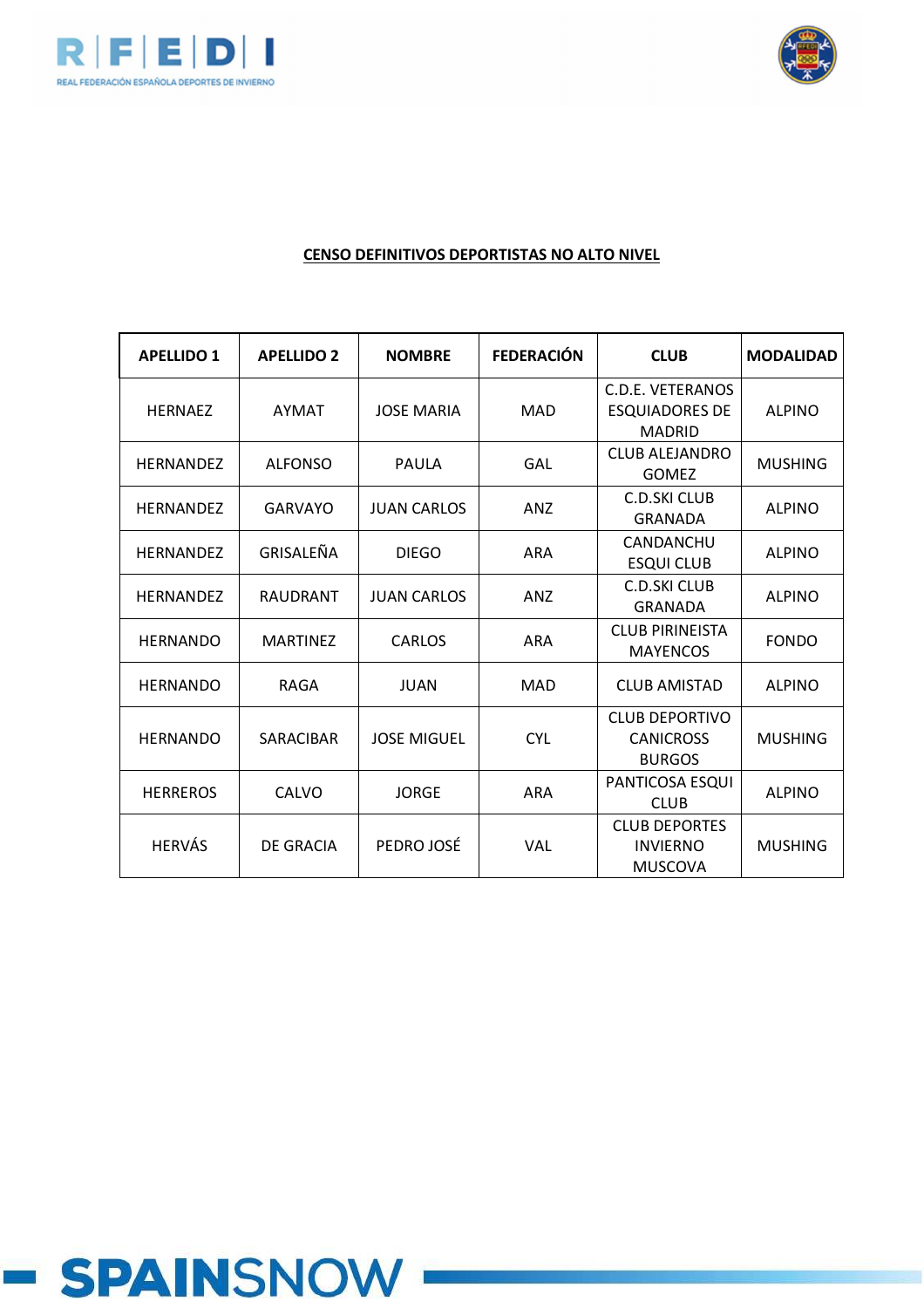



| <b>APELLIDO 1</b> | <b>APELLIDO 2</b> | <b>NOMBRE</b> | <b>FEDERACIÓN</b> | <b>CLUB</b>                                               | <b>MODALIDAD</b> |
|-------------------|-------------------|---------------|-------------------|-----------------------------------------------------------|------------------|
| <b>HIPOLA</b>     | <b>NAVAZO</b>     | <b>DAVID</b>  | <b>MAD</b>        | C.D.E. CANICROSS<br><b>GUADALAJARA</b>                    | <b>MUSHING</b>   |
| <b>HUETE</b>      | <b>GALLARDO</b>   | <b>RAFAEL</b> | ANZ               | <b>WHITE CAMPS SKI</b><br><b>CLUB</b>                     | <b>ALPINO</b>    |
| <b>HURTADO</b>    | <b>VELASCO</b>    | <b>OROSIO</b> | <b>CAT</b>        | <b>CLUB CANICROSS</b><br><b>GOSESPORT</b><br>CATALUNYA    | <b>MUSHING</b>   |
| <b>IBARRA</b>     | <b>CEARRA</b>     | <b>JAVIER</b> | <b>VAS</b>        | <b>CLUB DEPORTIVO</b><br><b>AMIGOS DE</b><br><b>ASTUN</b> | <b>ALPINO</b>    |
| <b>IGLESIAS</b>   | <b>BARES</b>      | <b>MARIA</b>  | <b>CAT</b>        | <b>ARAN NORDIC</b><br><b>ESQUI CLUB</b>                   | <b>FONDO</b>     |
| <b>INDIANO</b>    | CORNUDELLA        | PAU           | <b>CAT</b>        | <b>COPOS SKI CLUB</b>                                     | <b>ALPINO</b>    |
| <b>INFANTE</b>    | <b>JIMENEZ</b>    | <b>EVA</b>    | AN <sub>Z</sub>   | C.D. DUNHUELLAS<br><b>MUSHING CLUB</b>                    | <b>MUSHING</b>   |
| <b>IRAOLA</b>     | <b>LIZUNDIA</b>   | <b>KIMETZ</b> | <b>ARA</b>        | SKI-VA                                                    | <b>ALPINO</b>    |
| <b>IRIARTE</b>    | <b>PERFZ</b>      | <b>OSCAR</b>  | <b>VAS</b>        | <b>CLUB DEPORTIVO</b><br><b>AMIGOS DE</b><br><b>ASTUN</b> | <b>ALPINO</b>    |
| <b>IRIBARREN</b>  | YBARRA            | LUIS          | <b>ARA</b>        | <b>FORMIGAL ESQUI</b><br><b>CLUB</b>                      | <b>ALPINO</b>    |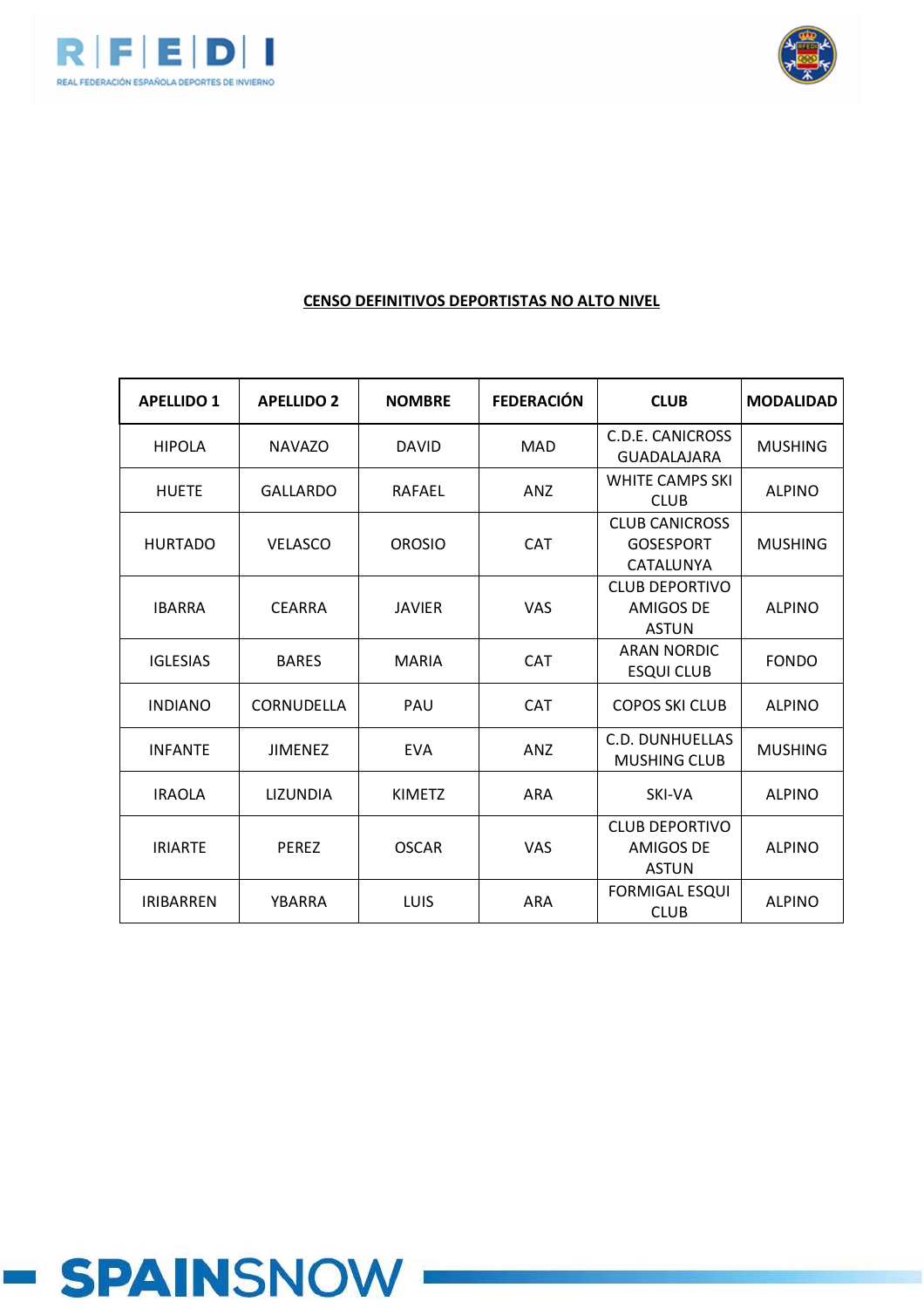



| <b>APELLIDO 1</b> | <b>APELLIDO 2</b>                | <b>NOMBRE</b>  | <b>FEDERACIÓN</b> | <b>CLUB</b>                                                  | <b>MODALIDAD</b> |
|-------------------|----------------------------------|----------------|-------------------|--------------------------------------------------------------|------------------|
| <b>IRURIETA</b>   | <b>ECHEVESTE</b>                 | <b>IBON</b>    | <b>VAS</b>        | <b>URDABURU</b><br><b>GRUPO DE</b><br>MONTAÑA                | <b>FONDO</b>     |
| <b>IRURIETA</b>   | <b>ECHEVESTE</b>                 | <b>JURGI</b>   | <b>VAS</b>        | <b>URDABURU</b><br><b>GRUPO DE</b><br>MONTAÑA                | <b>FONDO</b>     |
| <b>ISARRE</b>     | <b>GARCIA DE</b><br><b>JALON</b> | <b>SERGIO</b>  | <b>ARA</b>        | <b>MUSHING</b><br><b>MONEGROS</b>                            | <b>MUSHING</b>   |
| <b>ISERN</b>      | <b>CAPELLA</b>                   | <b>JAN</b>     | <b>CAT</b>        | LA MOLINA CLUB<br><b>D'ESPORTS</b>                           | <b>ALPINO</b>    |
| <b>ISERN</b>      | <b>CAPELLA</b>                   | <b>SANTI</b>   | <b>CAT</b>        | LA MOLINA CLUB<br><b>D'ESPORTS</b>                           | <b>ALPINO</b>    |
| <b>ISUSI</b>      | <b>SOBRINO</b>                   | <b>ANDONI</b>  | <b>CYL</b>        | <b>CLUB DEPORTIVO</b><br><b>TEAM HUSSE</b><br><b>MUSHING</b> | <b>MUSHING</b>   |
| <b>ITURRIA</b>    | <b>ESLAVA</b>                    | <b>NAHIA</b>   | <b>NAV</b>        | <b>SKI FONDO</b><br><b>UHARTE</b>                            | <b>FONDO</b>     |
| <b>IZQUIERDO</b>  | <b>AGUINACO</b>                  | <b>JAVIER</b>  | <b>MAD</b>        | <b>CLUB AMISTAD</b>                                          | <b>ALPINO</b>    |
| <b>IZQUIERDO</b>  | <b>AGUINACO</b>                  | <b>LUIS</b>    | <b>MAD</b>        | <b>CLUB AMISTAD</b>                                          | <b>ALPINO</b>    |
| <b>IZQUIERDO</b>  | <b>BERNIER</b>                   | <b>RICARDO</b> | <b>CYL</b>        | <b>CLUB DEPORTIVO</b><br><b>BAJOCERO</b>                     | <b>FONDO</b>     |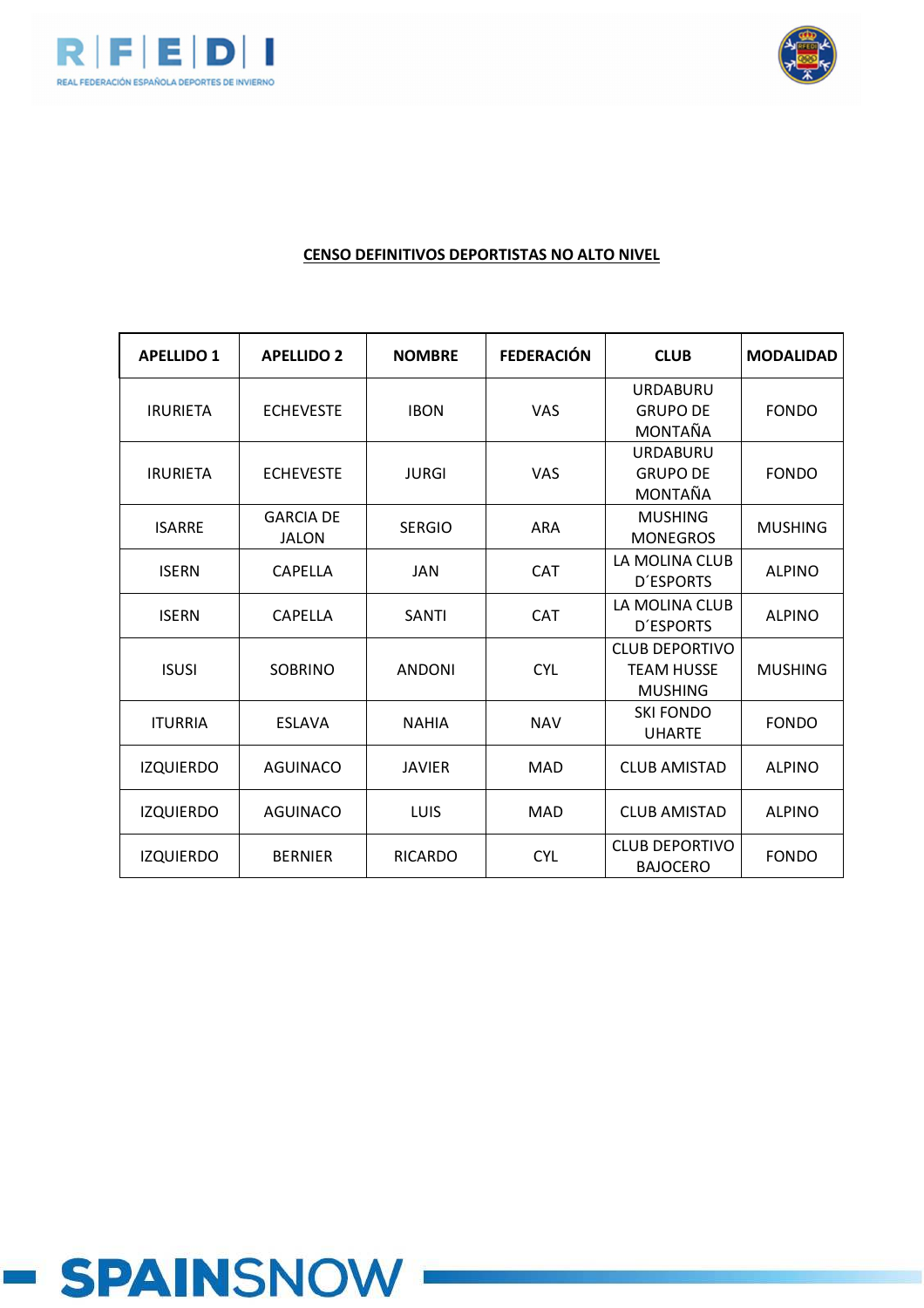



#### **CENSO DEFINITIVOS DEPORTISTAS NO ALTO NIVEL**

| <b>APELLIDO 1</b> | <b>APELLIDO 2</b> | <b>NOMBRE</b>                    | <b>FEDERACIÓN</b> | <b>CLUB</b>                                              | <b>MODALIDAD</b>      |
|-------------------|-------------------|----------------------------------|-------------------|----------------------------------------------------------|-----------------------|
| <b>JAEN</b>       | <b>IBAÑEZ</b>     | <b>FERRAN</b>                    | CAT               | LA MOLINA<br><b>CLUB</b><br><b>D'ESPORTS</b>             | <b>ALPINO</b>         |
| <b>JARAMILLO</b>  | <b>LOPEZ</b>      | <b>RODRIGO</b>                   | <b>MAD</b>        | <b>ALCUDIA</b><br>SKI                                    | FREESKI&FREESTYL<br>E |
| <b>JIMENEZ</b>    | ATIENZAR*         | <b>GUILLERMO</b>                 | <b>ARA</b>        | <b>EQUIPO</b><br><b>MILITAR</b><br>DE ESQUI Y<br>MONTAÑA | <b>BIATLON</b>        |
| <b>JIMENEZ</b>    | ATIENZAR*         | <b>GUILLERMO</b>                 | <b>ARA</b>        | <b>EQUIPO</b><br><b>MILITAR</b><br>DE ESQUI Y<br>MONTAÑA | <b>FONDO</b>          |
| <b>JIMENEZ</b>    | CALVO             | <b>HECTOR</b>                    | <b>ARA</b>        | <b>MUSHING</b><br><b>MONCAYO</b>                         | <b>MUSHING</b>        |
| <b>JIMENEZ</b>    | <b>JIMENEZ</b>    | <b>JOSE MANUEL</b>               | <b>ARA</b>        | <b>CLUB</b><br>PIRINEISTA<br><b>MAYENCO</b><br>S         | <b>FONDO</b>          |
| <b>JIMENEZ</b>    | <b>MUÑOZ</b>      | <b>LORENZO</b><br><b>FLORIAN</b> | ANZ               | <b>WHITE</b><br><b>CAMPS SKI</b><br><b>CLUB</b>          | SNOWBOARD             |
| <b>JIMENEZ</b>    | <b>REDONDO</b>    | <b>LUIS ALFONSO</b>              | ANZ               | C.D.SKI<br><b>CLUB</b><br><b>GRANADA</b>                 | <b>ALPINO</b>         |
| <b>JORGE</b>      | <b>BERGE</b>      | <b>JAN</b>                       | <b>CAT</b>        | <b>CLUB DE</b><br><b>ESQUI VAL</b><br>D'ARAN             | <b>ALPINO</b>         |
| <b>JUARISTI</b>   | <b>ETXABE</b>     | <b>ALAIA</b>                     | <b>VAS</b>        | <b>UZTURRE</b><br><b>CLUB</b><br><b>ALPINO</b>           | <b>FONDO</b>          |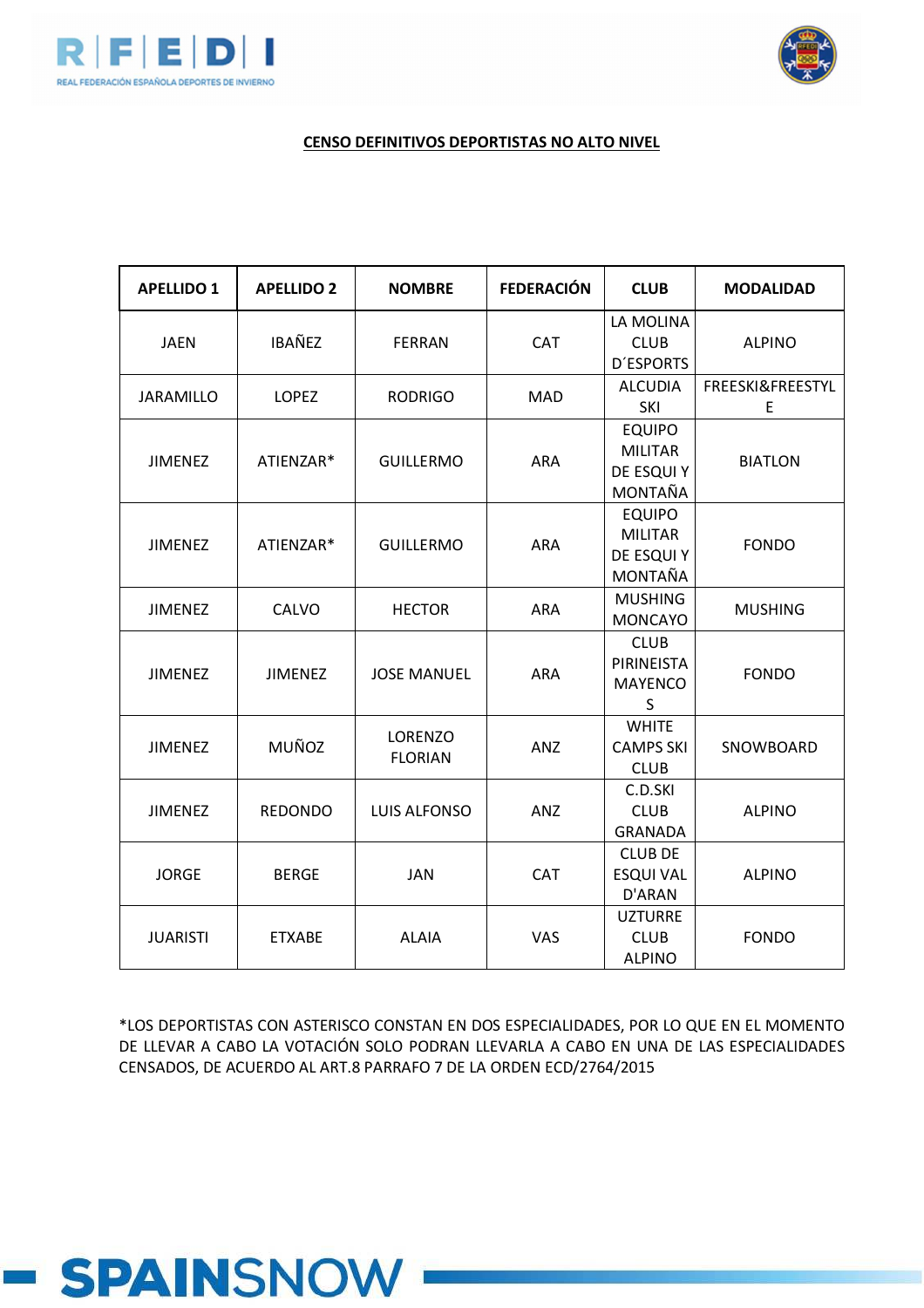



| <b>APELLIDO 1</b> | <b>APELLIDO 2</b> | <b>NOMBRE</b>    | <b>FEDERACIÓN</b> | <b>CLUB</b>                                               | <b>MODALIDAD</b>  |
|-------------------|-------------------|------------------|-------------------|-----------------------------------------------------------|-------------------|
| <b>JUSTICIA</b>   | <b>JUSTICIA</b>   | <b>FRANCISCO</b> | <b>CAT</b>        | <b>CLUB CANICROSS</b><br><b>LES FRANQUESES</b>            | <b>MUSHING</b>    |
| LACADENA          | <b>AZPEITIA</b>   | <b>FERNANDO</b>  | <b>VAS</b>        | <b>CLUB DEPORTIVO</b><br><b>AMIGOS DE</b><br><b>ASTUN</b> | <b>ALPINO</b>     |
| LACADENA          | PASCUAL           | <b>FERNANDO</b>  | <b>VAS</b>        | <b>CLUB DEPORTIVO</b><br><b>AMIGOS DE</b><br><b>ASTUN</b> | <b>ALPINO</b>     |
| LAKUNTZA          | ARSUAGA           | <b>AINARA</b>    | <b>VAS</b>        | <b>UZTURRE CLUB</b><br><b>ALPINO</b>                      | <b>FONDO</b>      |
| LASIERRA          | <b>LOPEZ</b>      | <b>FRANCHO</b>   | <b>ARA</b>        | RIBAGORZA<br>SNOWBOARD                                    | SNOWBOARD         |
| LAZARO            | LARRINAGA         | <b>ITZIAR</b>    | <b>MAD</b>        | CLUB C.D.E.<br><b>MONTAVENTURA</b>                        | <b>ALPINO</b>     |
| LAZARO            | LARRINAGA         | LANDER           | <b>MAD</b>        | CLUB C.D.E.<br><b>MONTAVENTURA</b>                        | <b>ALPINO</b>     |
| LEDESMA           | <b>MARTIN</b>     | <b>JOSE LUIS</b> | <b>ANZ</b>        | <b>CLUB ESQUI</b><br><b>MONACHIL</b><br>SIERRA NEVADA     | FREESKI&FREESTYLE |
| <b>LEYUN</b>      | <b>AZCOITI</b>    | <b>HUGO</b>      | <b>MAD</b>        | C.D.E. ESQUI<br><b>NOROESTE</b>                           | FREESKI&FREESTYLE |
| <b>LEYUN</b>      | <b>IZKO</b>       | <b>ENEKO</b>     | <b>NAV</b>        | <b>SKI FONDO</b><br><b>UHARTE</b>                         | <b>FONDO</b>      |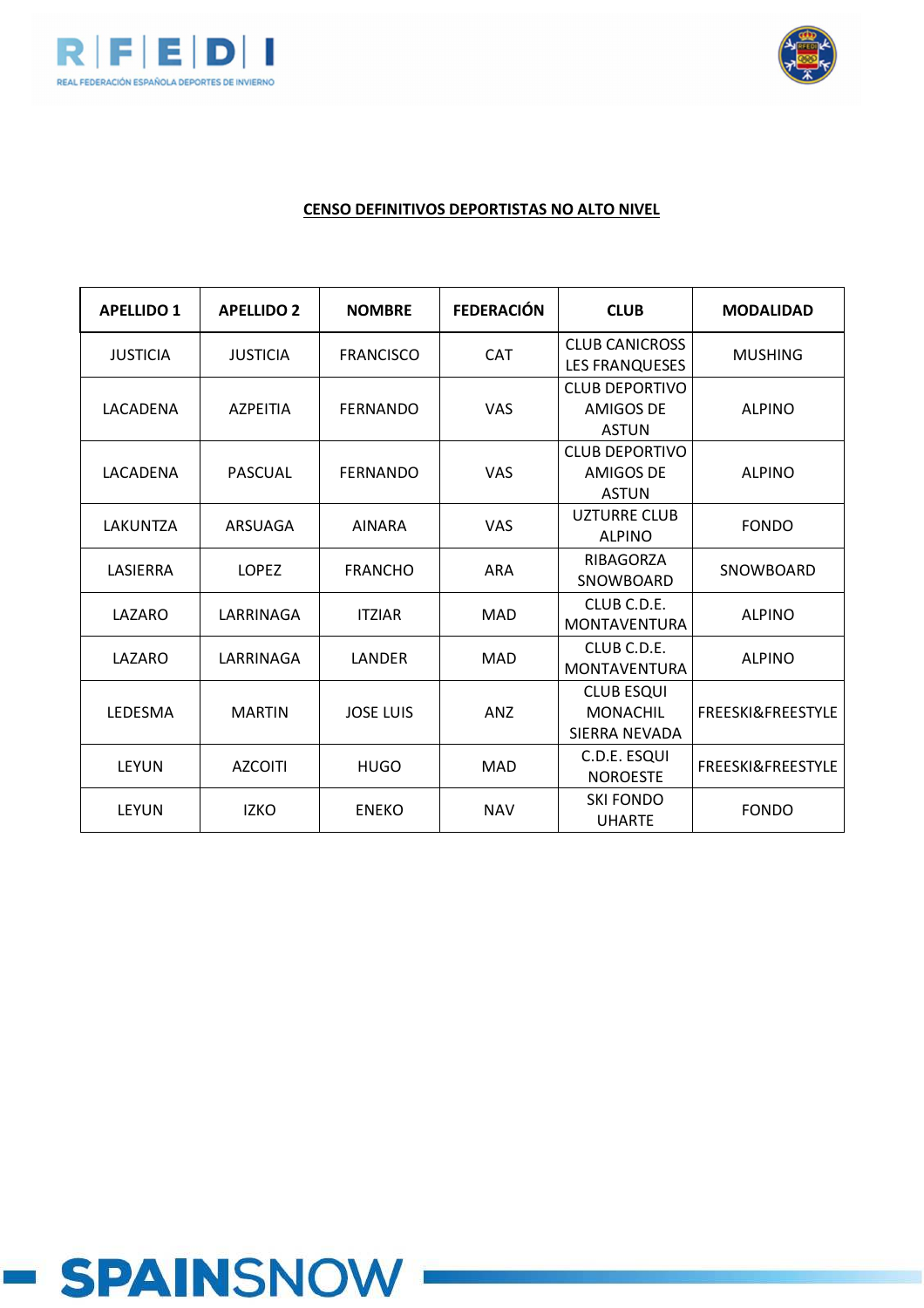



| <b>APELLIDO 1</b> | <b>APELLIDO 2</b> | <b>NOMBRE</b>                  | <b>FEDERACIÓN</b> | <b>CLUB</b>                                                          | <b>MODALIDAD</b> |
|-------------------|-------------------|--------------------------------|-------------------|----------------------------------------------------------------------|------------------|
| <b>LLOPIS</b>     | <b>ALCOVER</b>    | <b>JOSE VICENTE</b>            | <b>VAL</b>        | <b>CLUB DEPORTES</b><br><b>INVIERNO</b><br><b>MUSCOVA</b>            | <b>MUSHING</b>   |
| <b>LLORENS</b>    | <b>GARCIANDIA</b> | <b>MARTINA</b>                 | <b>CAT</b>        | <b>CLUB D'ESQUI</b><br>LLIVIA                                        | <b>ALPINO</b>    |
| <b>LLORENTE</b>   | <b>JIMENEZ</b>    | <b>JOSE A</b>                  | <b>MAD</b>        | C.D.E.<br><b>VETERANOS</b><br><b>ESQUIADORES DE</b><br><b>MADRID</b> | <b>ALPINO</b>    |
| <b>LOBATO</b>     | <b>VERDE</b>      | <b>CARLOS</b><br><b>MIGUEL</b> | <b>CYL</b>        | <b>CLUB DEPORTIVO</b><br><b>MUSHING LEON</b>                         | <b>MUSHING</b>   |
| <b>LOIDI</b>      | <b>CUENCA</b>     | <b>IBON</b>                    | <b>NAV</b>        | <b>CLUB ESQUI</b><br><b>NAVARRA</b>                                  | <b>ALPINO</b>    |
| <b>LOIDI</b>      | <b>CUENCA</b>     | <b>JONE</b>                    | <b>NAV</b>        | <b>CLUB ESQUI</b><br><b>NAVARRA</b>                                  | <b>ALPINO</b>    |
| LOMEÑA            | <b>SERRA</b>      | ARIADNA                        | <b>CAT</b>        | <b>CLUB CANICROSS</b><br><b>GOSESPORT</b><br>CATALUNYA               | <b>MUSHING</b>   |
| <b>LOPETEGUI</b>  | <b>PANISELLO</b>  | <b>ANNE</b>                    | <b>CAT</b>        | <b>ASSOCIACIÓ</b><br><b>ESPORTIVA</b><br><b>PALLARS</b>              | <b>ALPINO</b>    |
| <b>LOPEZ</b>      | <b>BARRAGAN</b>   | <b>ERIK</b>                    | <b>CYL</b>        | <b>CLUB DEPORTIVO</b><br>DE ESQUI LA<br>COVATILLA                    | SNOWBOARD        |
| <b>LOPEZ</b>      | <b>GARCIA</b>     | AMADEO                         | <b>MAD</b>        | <b>CLUB AMISTAD</b>                                                  | <b>ALPINO</b>    |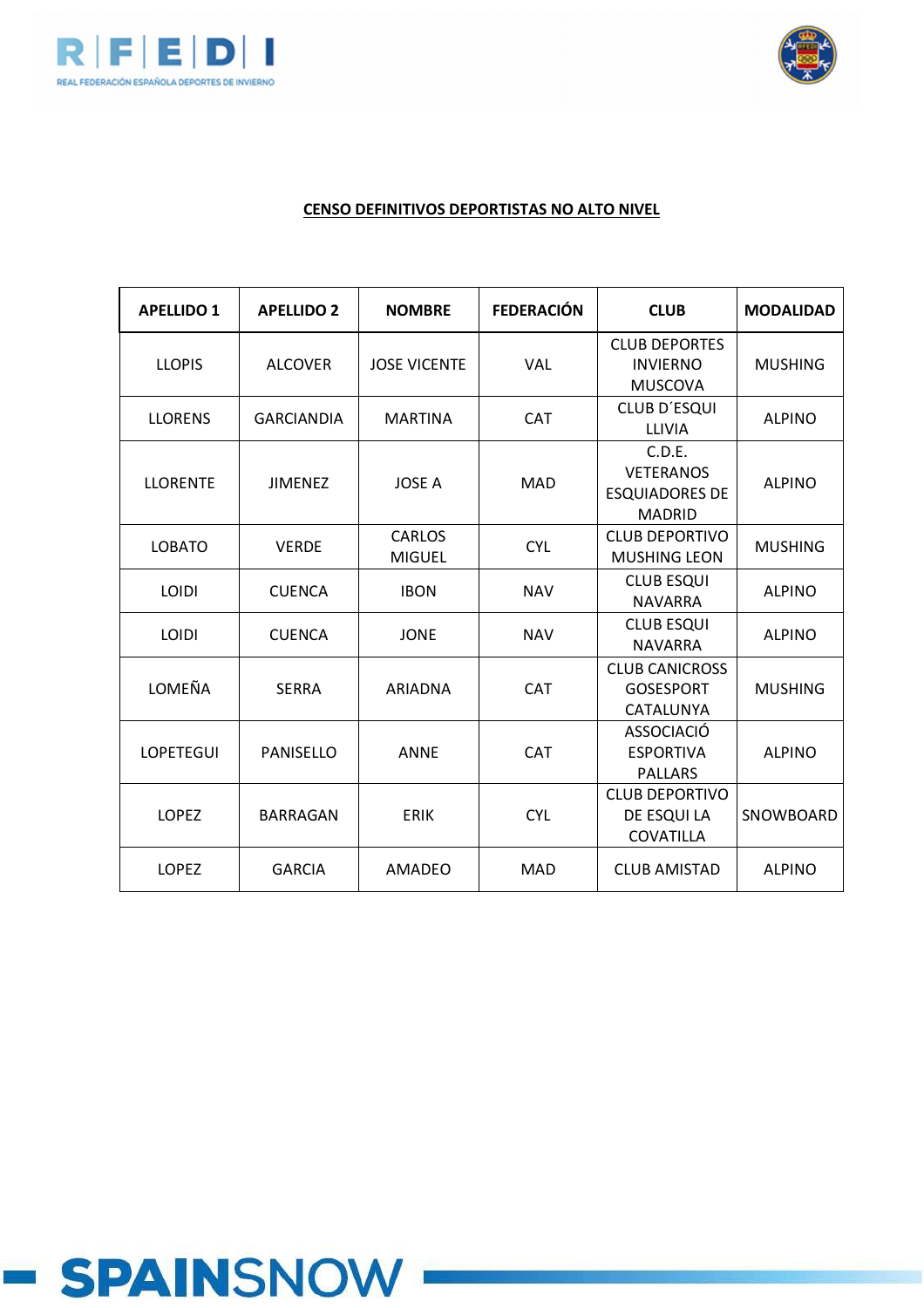



| <b>APELLIDO 1</b> | <b>APELLIDO 2</b>          | <b>NOMBRE</b>      | <b>FEDERACIÓN</b> | <b>CLUB</b>                                                | <b>MODALIDAD</b>  |
|-------------------|----------------------------|--------------------|-------------------|------------------------------------------------------------|-------------------|
| <b>LOPEZ</b>      | <b>IÑARRA</b>              | <b>MAIALEN</b>     | <b>VAS</b>        | <b>CLUB IRUNGO</b><br>MENDIZALEAK                          | <b>FONDO</b>      |
| <b>LOPEZ</b>      | <b>SAGALES</b>             | <b>XAVIER</b>      | <b>CAT</b>        | <b>CLUB ESQUÍ</b><br><b>BELLVER</b>                        | <b>FONDO</b>      |
| <b>LOPEZ</b>      | SANCHEZ-<br><b>MIRANDA</b> | <b>GUILLERMO</b>   | <b>MAD</b>        | C.D.E. CLUB<br><b>ESQUI KOMBI</b>                          | <b>ALPINO</b>     |
| <b>LOPEZ</b>      | SENTANDREU                 | CARLOTA            | <b>AST</b>        | VALGRANDE<br><b>PICAROTA</b><br><b>ESQUI CLUB</b>          | <b>ALPINO</b>     |
| <b>LOPEZ</b>      | <b>VEGA</b>                | <b>MARIA BELEN</b> | <b>MAD</b>        | <b>CLUB</b><br><b>AMISTAD</b>                              | <b>ALPINO</b>     |
| LOPEZ-ORTUM       | <b>COLLADO</b>             | SONIA              | <b>ANZ</b>        | <b>WHITE CAMPS</b><br><b>SKI CLUB</b>                      | <b>ALPINO</b>     |
| <b>LORENZO</b>    | AGUILAR-AMAT               | <b>CARMEN</b>      | <b>MAD</b>        | C.D.E.<br><b>TECNICA</b><br><b>ALPINA</b><br><b>TECALP</b> | <b>ALPINO</b>     |
| LORENZO           | <b>BERNAL</b>              | <b>IAN</b>         | <b>VAS</b>        | <b>CLUB DALTON</b>                                         | SNOWBOARD         |
| LOZANO            | <b>GARCIA</b>              | <b>DANIEL</b>      | <b>ANZ</b>        | <b>CLUB CAJA</b><br>RURAL DE<br><b>GRANADA</b>             | <b>ALPINO</b>     |
| LOZANO            | <b>GARCIA</b>              | <b>MANUEL</b>      | <b>ANZ</b>        | <b>CLUB CAJA</b><br><b>RURAL DE</b><br><b>GRANADA</b>      | FREESKI&FREESTYLE |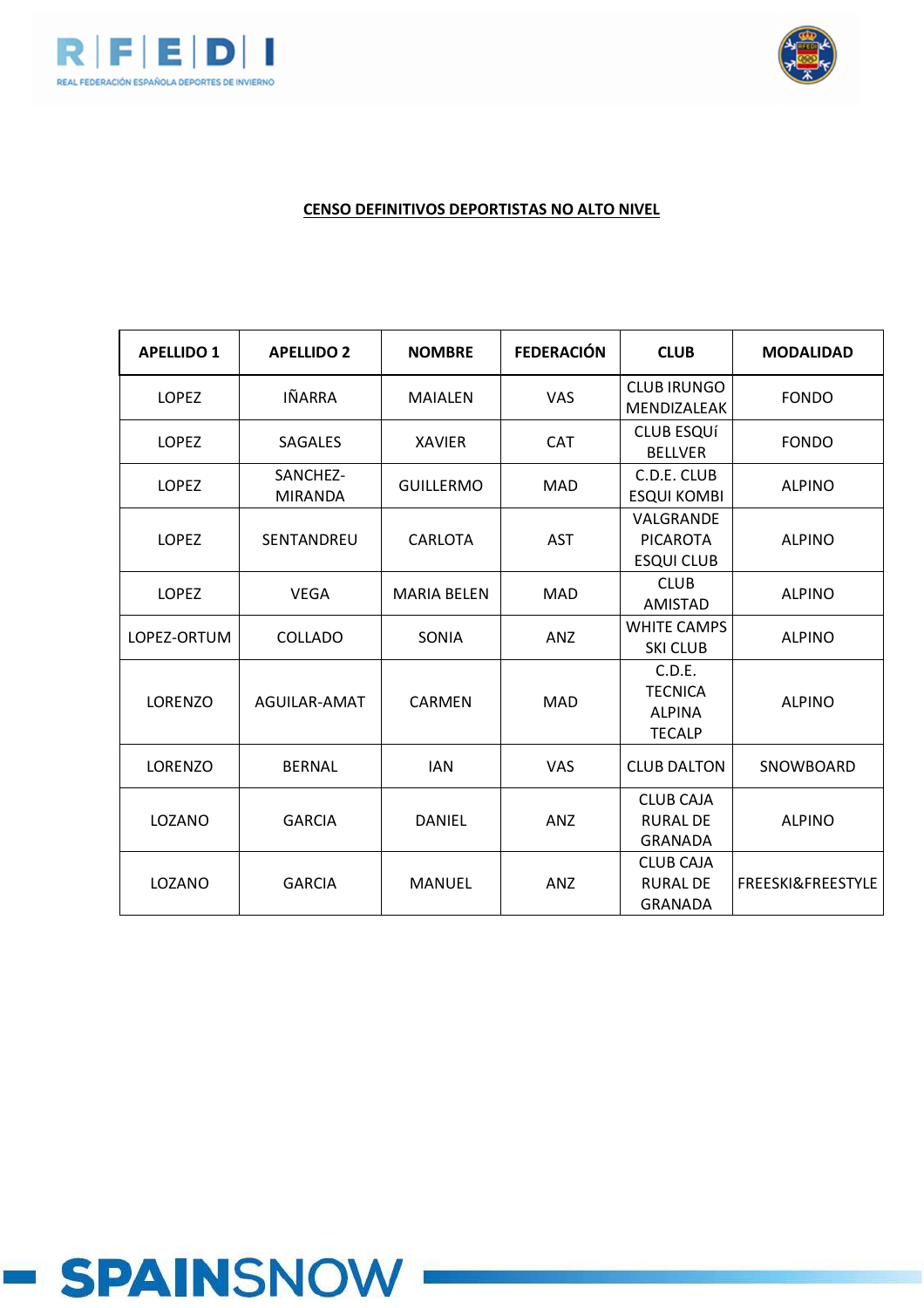



## **CENSO DEFINITIVOS DEPORTISTAS NO ALTO NIVEL**

| <b>APELLIDO 1</b> | <b>APELLIDO 2</b> | <b>NOMBRE</b>    | <b>FEDERACIÓN</b> | <b>CLUB</b>                                                         | <b>MODALIDAD</b>             |
|-------------------|-------------------|------------------|-------------------|---------------------------------------------------------------------|------------------------------|
| <b>LUCAS</b>      | <b>PUERTAS</b>    | <b>AITOR</b>     | <b>CAT</b>        | <b>MONTANHA</b><br><b>ARAN CLUB</b>                                 | FREESKI&FREESTYLE            |
| <b>LUCAS</b>      | <b>PUERTAS</b>    | MARÍA            | <b>CAT</b>        | <b>MONTANHA</b><br><b>ARAN CLUB</b>                                 | <b>FREESKI&amp;FREESTYLE</b> |
| LUCERON           | GARCÍA            | <b>EVA PILAR</b> | <b>MAD</b>        | C.D.E.<br><b>CANICROSS</b><br><b>GUADALAJARA</b>                    | <b>MUSHING</b>               |
| <b>LUMBRERAS</b>  | <b>LANCHAS</b>    | <b>RAQUEL</b>    | <b>VAS</b>        | <b>CLUB</b><br><b>DEPORTIVO</b><br><b>AMIGOS DE</b><br><b>ASTUN</b> | <b>ALPINO</b>                |
| MACALLAN          | DE BAGOTA         | <b>OSSIAN</b>    | <b>ANZ</b>        | <b>WHITE CAMPS</b><br><b>SKI CLUB</b>                               | SNOWBOARD                    |
| <b>MACIAS</b>     | <b>CIPRIAIN</b>   | <b>XABIER</b>    | <b>NAV</b>        | <b>SKI FONDO</b><br><b>UHARTE</b>                                   | <b>FONDO</b>                 |
| <b>MACIAS</b>     | <b>TOVAR</b>      | RAQUEL           | <b>VAS</b>        | <b>SUMENDI CD</b>                                                   | SNOWBOARD                    |
| <b>MAESTRO</b>    | <b>CUARTERO</b>   | CARLOTA          | <b>MAD</b>        | <b>CLUB</b><br>AMISTAD                                              | <b>ALPINO</b>                |
| <b>MANZANO</b>    | <b>HERRERA</b>    | <b>MARTA</b>     | <b>ARA</b>        | <b>FORMIGAL</b><br><b>ESQUI CLUB</b>                                | <b>ALPINO</b>                |

# **- SPAINSNOW**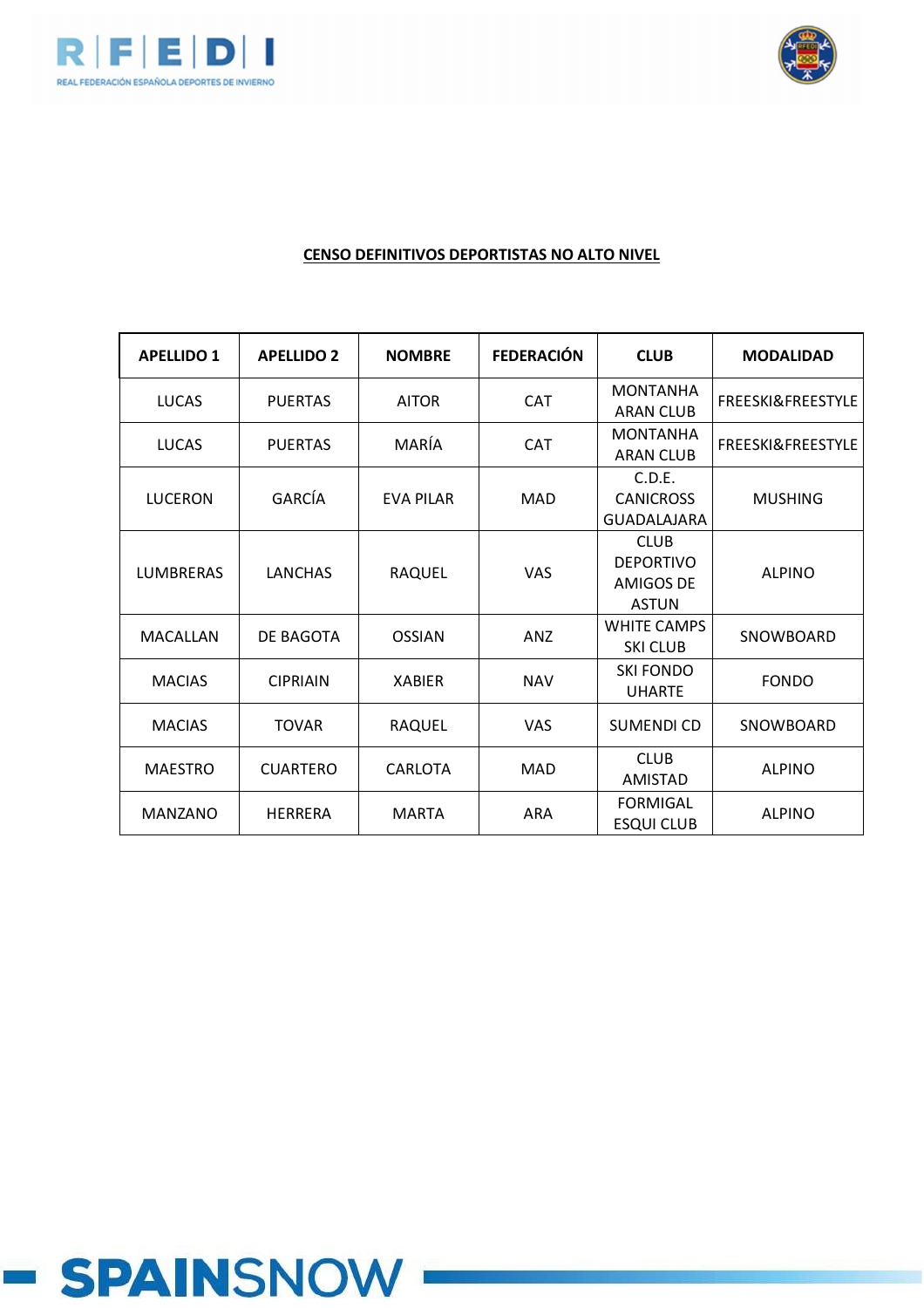



#### **CENSO DEFINITIVOS DEPORTISTAS NO ALTO NIVEL**

| <b>APELLIDO 1</b> | <b>APELLIDO 2</b>                | <b>NOMBRE</b>              | <b>FEDERACIÓN</b>                                         | <b>CLUB</b>                                                                            | <b>MODALIDAD</b>             |
|-------------------|----------------------------------|----------------------------|-----------------------------------------------------------|----------------------------------------------------------------------------------------|------------------------------|
| <b>MARCEN</b>     | CINCA*                           | <b>NOEL</b>                | <b>ARA</b>                                                | <b>CLUB PIRINEISTA</b><br><b>MAYENCOS</b>                                              | <b>BIATLON</b>               |
| <b>MARCEN</b>     | CINCA*                           | <b>NOEL</b>                | <b>ARA</b>                                                | <b>CLUB PIRINEISTA</b><br><b>MAYENCOS</b>                                              | <b>FONDO</b>                 |
| <b>MARCET</b>     | <b>MORAGAS</b>                   | <b>TOMY</b>                | <b>CAT</b>                                                | <b>CLUB ARANES</b><br><b>ESPORTS</b><br><b>D'IUERN</b>                                 | <b>ALPINO</b>                |
| <b>MARCHAL</b>    | DE LA IGLESIA                    | <b>SUSANA</b>              | C.D.E.<br><b>MAD</b><br><b>CANICROSS</b><br>CROSSMADRID   |                                                                                        | <b>MUSHING</b>               |
| <b>MARCO</b>      | <b>BAGUENA</b><br><b>ENRIQUE</b> | VAL                        | <b>CLUB DEPORTES</b><br><b>INVIERNO</b><br><b>MUSCOVA</b> | <b>MUSHING</b>                                                                         |                              |
| <b>MARCO</b>      | <b>PALACIO</b>                   | <b>JAIME</b>               |                                                           | <b>FORMIGAL</b><br><b>ESQUI CLUB</b>                                                   | <b>ALPINO</b>                |
| <b>MARCOS</b>     | <b>ARIAS</b>                     | <b>ROBERTO</b>             | <b>CYL</b>                                                | <b>CLUB</b><br><b>DEPORTIVO</b><br><b>MUSHING LEON</b>                                 | <b>MUSHING</b>               |
| <b>MARCOS</b>     | <b>ESCRIBANO</b>                 | <b>PAULA</b><br><b>MAD</b> |                                                           | C.D.E.<br><b>CANICROSS</b><br><b>GUADALAJARA</b>                                       | <b>MUSHING</b>               |
| <b>MARIN</b>      | <b>GONZALEZ</b>                  | LORENZO                    | <b>ANZ</b>                                                | <b>CLUB ESQUI</b><br><b>MONACHIL</b><br>SIERRA NEVADA                                  | <b>FREESKI&amp;FREESTYLE</b> |
| <b>MARIN</b>      | <b>CABEZUELO</b>                 | PEDRO JESUS                | <b>CYL</b>                                                | <b>CLUB</b><br><b>DEPORTIVO</b><br><b>MUSHING</b><br><b>ATLETISMO</b><br><b>ARROYO</b> | <b>MUSHING</b>               |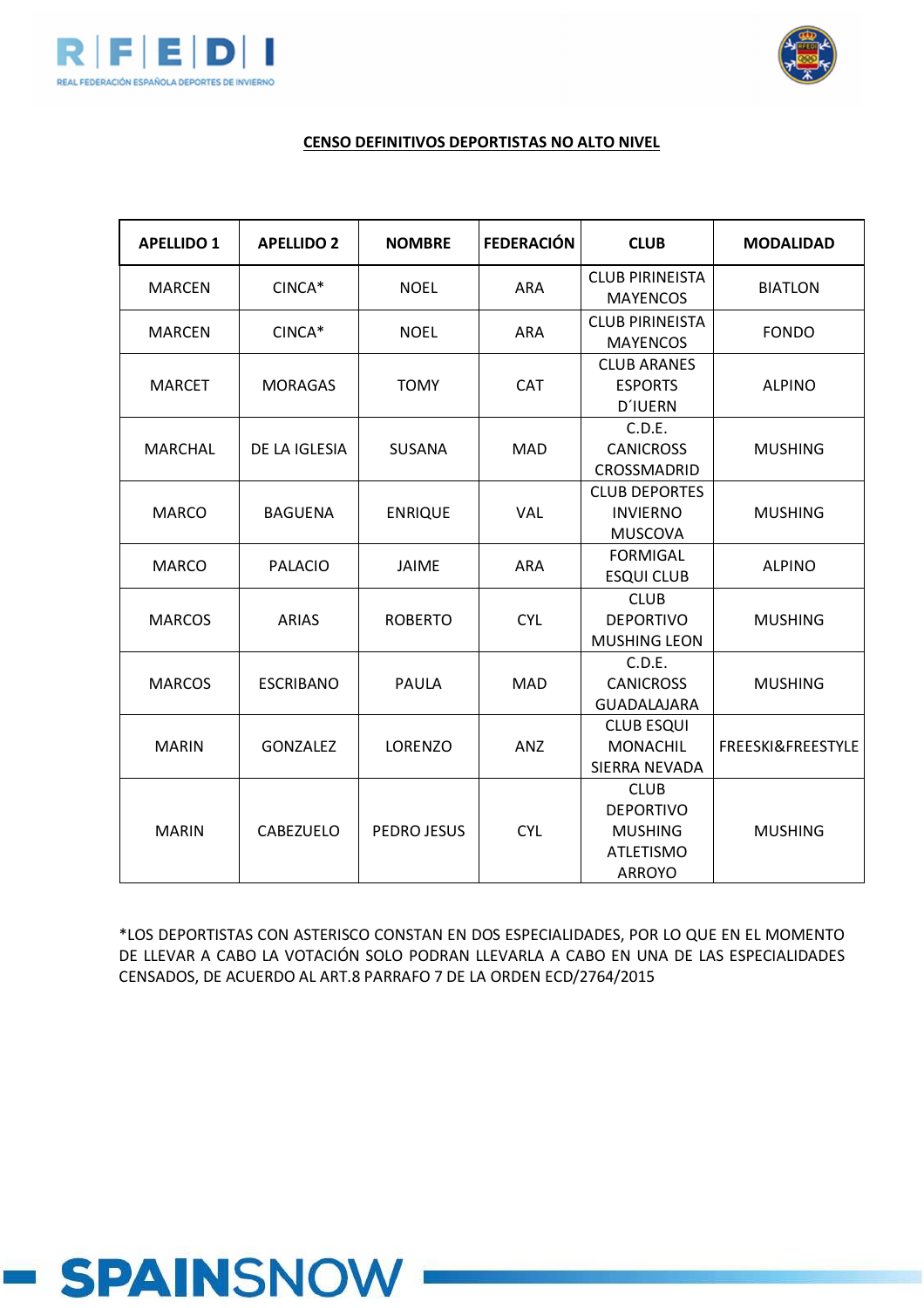



#### **CENSO DEFINITIVOS DEPORTISTAS NO ALTO NIVEL**

| <b>APELLIDO 1</b> | <b>APELLIDO 2</b> | <b>NOMBRE</b>                                          | <b>FEDERACIÓN</b>                                                                              | <b>CLUB</b>                                                | <b>MODALIDAD</b> |
|-------------------|-------------------|--------------------------------------------------------|------------------------------------------------------------------------------------------------|------------------------------------------------------------|------------------|
| <b>MARISTANY</b>  | <b>BRENDLE</b>    | <b>MARCOS</b>                                          | <b>CAT</b>                                                                                     | <b>CLUB ARANES</b><br><b>ESPORTS D'IUERN</b>               | <b>ALPINO</b>    |
| <b>MARSAL</b>     | <b>TORT</b>       | <b>MARTI</b>                                           | <b>CAT</b>                                                                                     | LA MOLINA CLUB<br><b>D'ESPORTS</b>                         | <b>ALPINO</b>    |
| <b>MARTIN</b>     | <b>BARRIO</b>     | <b>REBECA</b>                                          | <b>CYL</b>                                                                                     | MAF.COM ESQUI<br><b>CLUB</b>                               | <b>ALPINO</b>    |
| <b>MARTIN</b>     | <b>CASTILLO</b>   | <b>ELENA</b>                                           | C.D.E. CANICROSS<br><b>MAD</b><br><b>GUADALAJARA</b><br><b>CLUB IRRINTZI SKI</b><br><b>NAV</b> |                                                            | <b>MUSHING</b>   |
| <b>MARTÍN</b>     | <b>HERNÁNDEZ</b>  | LANDER                                                 |                                                                                                |                                                            | <b>FONDO</b>     |
| <b>MARTIN</b>     | <b>JIMENEZ</b>    | <b>EDUARDO</b>                                         | <b>CYL</b>                                                                                     | <b>CLUB DEPORTIVO</b><br><b>CANICROSS</b><br><b>BURGOS</b> | <b>MUSHING</b>   |
| <b>MARTIN</b>     | <b>LOPEZ</b>      | <b>JAVIER</b>                                          | <b>CYL</b>                                                                                     | <b>CLUB DEPORTIVO</b><br><b>CANICROSS</b><br><b>BURGOS</b> | <b>MUSHING</b>   |
| <b>MARTIN</b>     | <b>LUCAS</b>      | <b>MARIO</b>                                           | <b>MAD</b>                                                                                     | C.D.E. VETERANOS<br><b>ESQUIADORES DE</b><br><b>MADRID</b> |                  |
| <b>MARTIN</b>     | <b>MARIJUAN</b>   | <b>MARINA</b>                                          | <b>CLUB DEPORTIVO</b><br><b>CYL</b><br><b>CANICROSS</b><br><b>BURGOS</b>                       |                                                            | <b>MUSHING</b>   |
| <b>MARTIN</b>     | <b>MARTIN</b>     | <b>MUSHING</b><br><b>JUAN</b><br>ARA<br><b>MONCAYO</b> |                                                                                                | <b>MUSHING</b>                                             |                  |

# **- SPAINSNOW**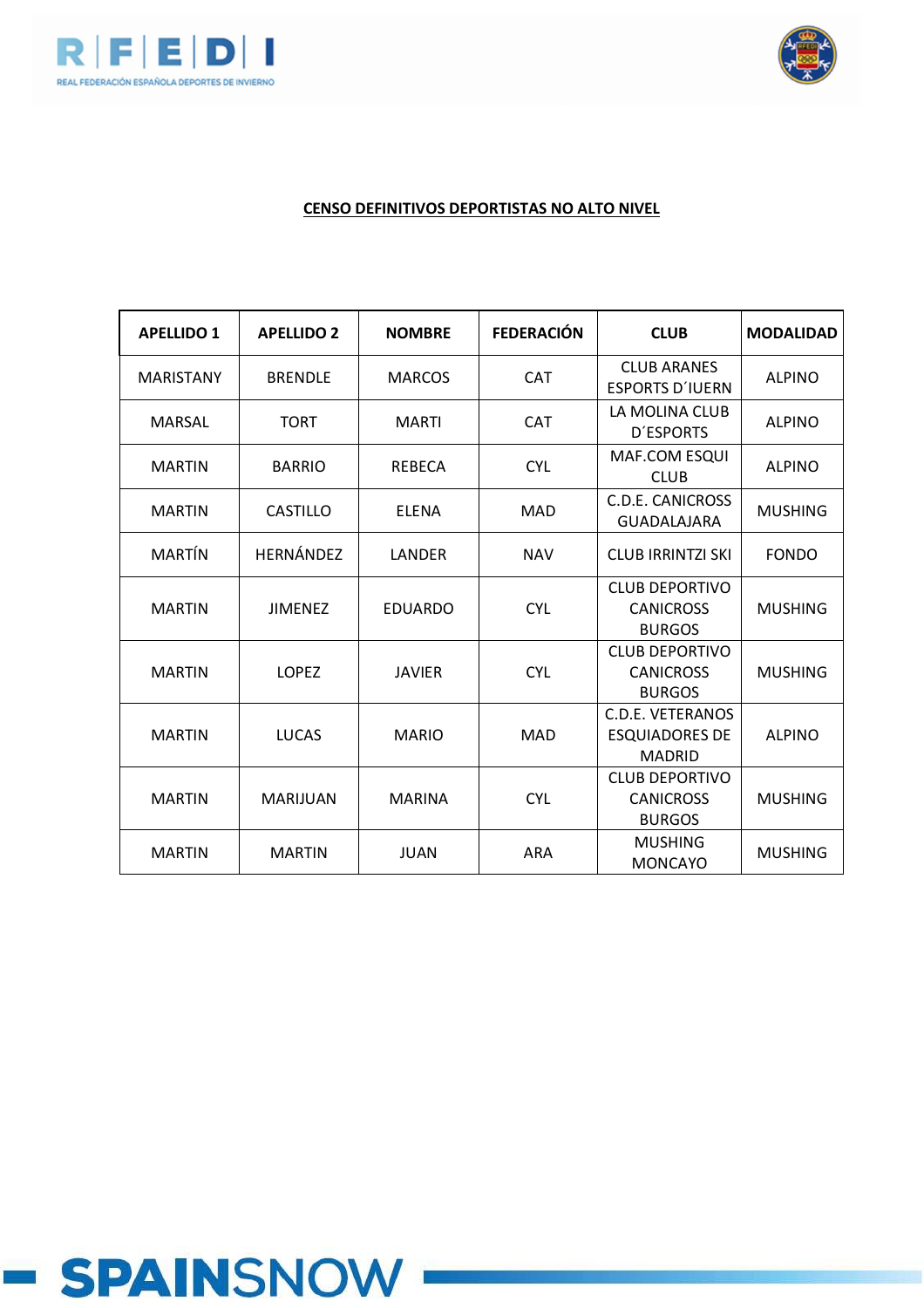



| <b>APELLIDO 1</b> | <b>APELLIDO 2</b> | <b>NOMBRE</b>                      | <b>FEDERACIÓN</b>                                               | <b>CLUB</b>                                                            | <b>MODALIDAD</b> |
|-------------------|-------------------|------------------------------------|-----------------------------------------------------------------|------------------------------------------------------------------------|------------------|
| <b>MARTIN</b>     | <b>OLIVA</b>      | <b>JUAN MANUEL</b>                 | ANZ                                                             | <b>C.D.SKI CLUB</b><br><b>GRANADA</b>                                  | <b>ALPINO</b>    |
| <b>MARTINEZ</b>   | <b>GONZALEZ</b>   | <b>JESUS</b>                       | CAB                                                             | <b>CLUB DE ESQUI</b><br><b>GRUPO</b><br><b>SIDENOR</b>                 | <b>MUSHING</b>   |
| <b>MARTINEZ</b>   | <b>IBERO</b>      | <b>CYNTHIA</b>                     | <b>NAV</b>                                                      | <b>CLUB IRRINTZI</b><br>SKI                                            | <b>FONDO</b>     |
| <b>MARTINEZ</b>   | <b>IBERO</b>      | DANIEL                             | <b>NAV</b>                                                      | <b>CLUB IRRINTZI</b><br><b>SKI</b>                                     | <b>FONDO</b>     |
| <b>MARTINEZ</b>   | PAÑEDA            | <b>MIGUEL</b>                      | <b>AST</b>                                                      | <b>CLUB</b><br><b>UNIVERSIDAD</b><br>DE OVIEDO                         | <b>ALPINO</b>    |
| <b>MARTINEZ</b>   | <b>CUEVA</b>      | <b>CELESTINO</b><br><b>LISARDO</b> | VALGRANDE<br><b>AST</b><br><b>PICAROTA</b><br><b>ESQUI CLUB</b> | <b>ALPINO</b>                                                          |                  |
| <b>MARTINEZ</b>   | <b>GARCIA</b>     | <b>JOSE MARIA</b>                  | <b>CYL</b>                                                      | <b>CLUB</b><br><b>DEPORTIVO</b><br><b>MUSHING</b><br><b>LEON</b>       | <b>MUSHING</b>   |
| <b>MARTINEZ</b>   | <b>MORAIZ</b>     | <b>JON</b>                         | CAT                                                             | <b>CLUB ARANES</b><br><b>ESPORTS</b><br><b>D'IUERN</b>                 | <b>ALPINO</b>    |
| <b>MARTINEZ</b>   | <b>MURIEL</b>     | <b>ALFREDO</b>                     | ANZ                                                             | <b>CLUB ESQUI</b><br><b>MONACHIL</b><br><b>SIERRA</b><br><b>NEVADA</b> | <b>ALPINO</b>    |
| <b>MARTINEZ</b>   | <b>PEREZ</b>      | <b>DAVID</b>                       | <b>AST</b>                                                      | <b>CLUB</b><br>UNIVERSIDAD<br>DE OVIEDO                                | <b>ALPINO</b>    |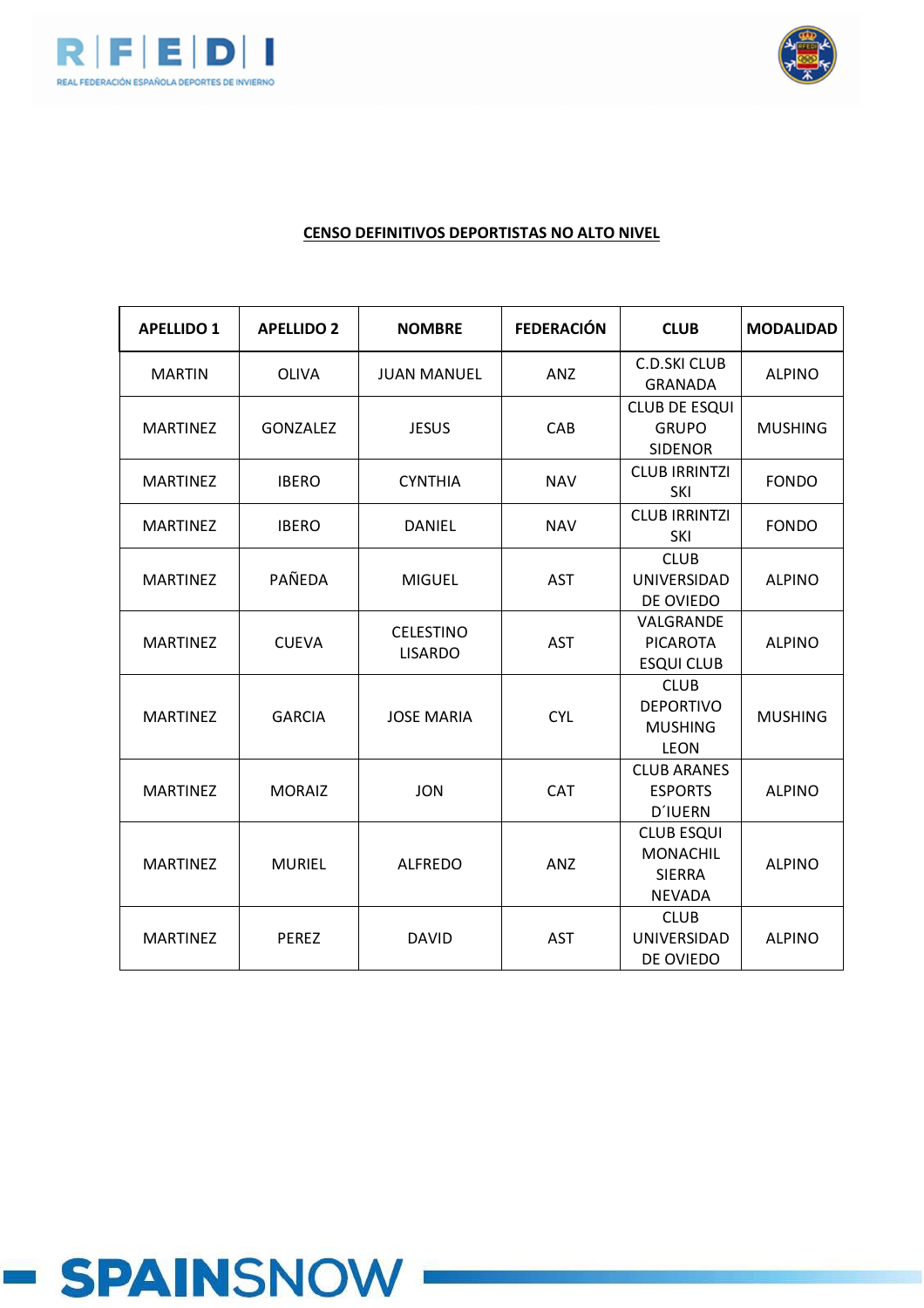



| <b>APELLIDO 1</b>                | <b>APELLIDO 2</b>                 | <b>NOMBRE</b>       | <b>FEDERACIÓN</b> | <b>CLUB</b>                                               | <b>MODALIDAD</b> |
|----------------------------------|-----------------------------------|---------------------|-------------------|-----------------------------------------------------------|------------------|
| <b>MARTINEZ</b>                  | QUESADA                           | <b>JULIO</b>        | ANZ               | <b>C.D.SKI CLUB</b><br><b>GRANADA</b>                     | <b>ALPINO</b>    |
| <b>MARTINEZ</b>                  | <b>REDONDO</b>                    | <b>GUMERSINDO</b>   | GAL               | <b>KENNEL DEN</b><br>(Deporte<br>Espazos<br>Naturais)     | <b>MUSHING</b>   |
| <b>MARTINEZ</b>                  | <b>RODRIGUEZ</b>                  | <b>J MANUEL</b>     | <b>CYL</b>        | <b>CLUB DE ESQUI</b><br><b>CONTY</b>                      | <b>ALPINO</b>    |
| <b>MARTINEZ</b>                  | <b>ROMEU</b><br><b>NINA</b>       |                     | CAT               | LA MOLINA<br><b>CLUB D'ESPORTS</b>                        | <b>ALPINO</b>    |
| <b>MARTINEZ</b>                  | SONSONA                           | LAZARO              | <b>CAT</b>        | <b>ASOCIACION</b><br><b>ESPAÑOLA DE</b><br><b>MUSHERS</b> | <b>MUSHING</b>   |
| <b>MARTINEZ</b>                  | <b>TORRES</b>                     | <b>LAURA ESTHER</b> | CAT               | <b>ASOCIACION</b><br>ESPAÑOLA DE<br><b>MUSHERS</b>        | <b>MUSHING</b>   |
| <b>MARTINEZ</b>                  | <b>VERDECCHIA</b>                 | <b>EMILIANO</b>     | ANZ               | <b>CLUB SURFIN</b><br>SNOWBOARD                           | SNOWBOARD        |
| <b>MARTIN-</b><br><b>GRANIZO</b> | <b>FERREIRO</b><br><b>CECILIA</b> |                     | <b>CYL</b>        | Club Deportivo<br>Leon Club de<br>Esqui                   | <b>ALPINO</b>    |
| <b>MARTIN-</b><br><b>GRANIZO</b> | <b>FERREIRO</b>                   | <b>MARIA</b>        | <b>CYL</b>        | Club Deportivo<br>Leon Club de<br>Esqui                   | <b>ALPINO</b>    |
| <b>MAS</b>                       | <b>GARCIA</b>                     | <b>JOSE</b>         | VAL               | <b>CLUB DEPORTES</b><br><b>INVIERNO</b><br><b>MUSCOVA</b> | <b>MUSHING</b>   |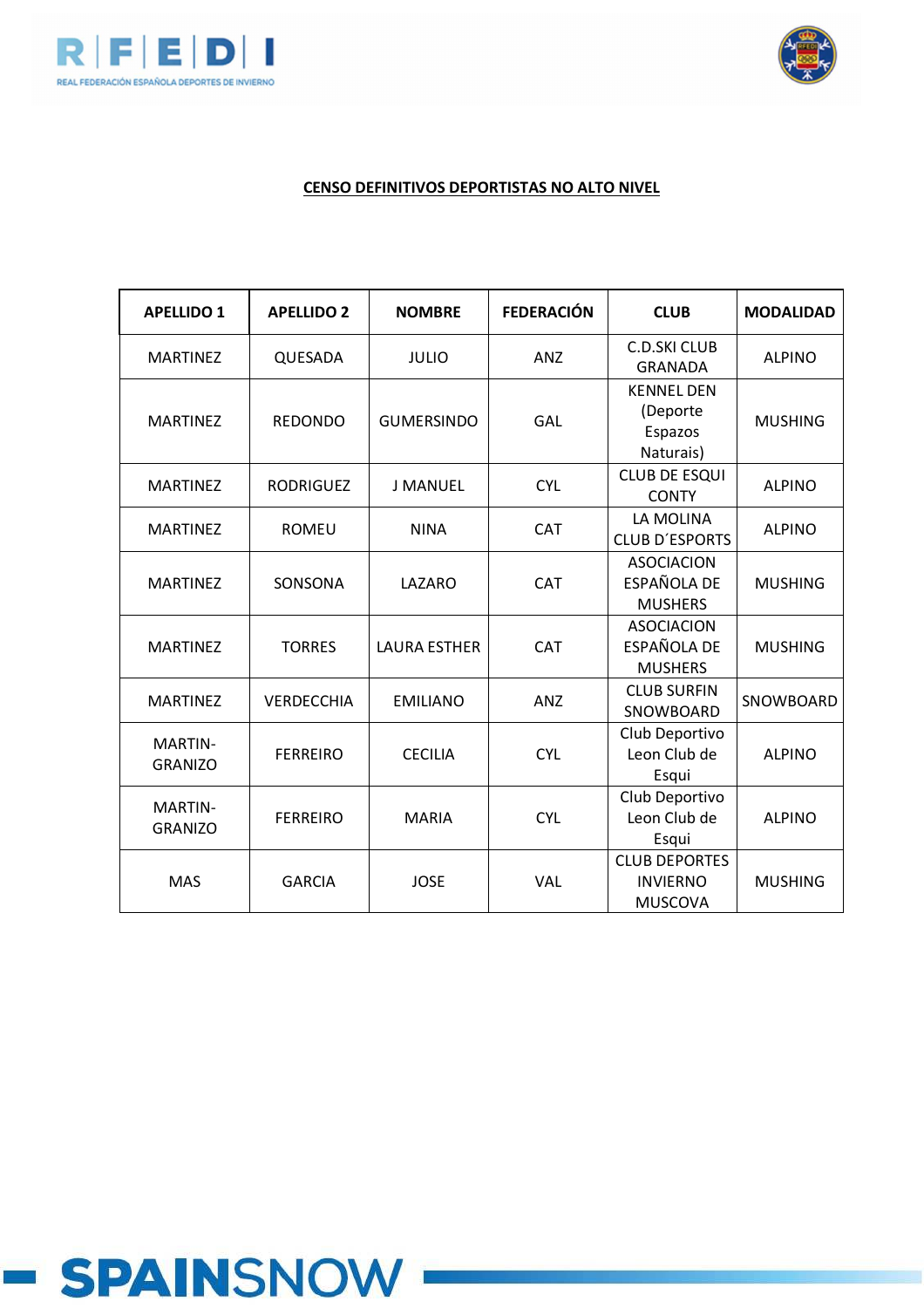



#### **CENSO DEFINITIVOS DEPORTISTAS NO ALTO NIVEL**

| <b>APELLIDO 1</b> | <b>APELLIDO 2</b>                 | <b>NOMBRE</b>      | <b>FEDERACIÓN</b> | <b>CLUB</b>                                                             | <b>MODALIDAD</b>      |
|-------------------|-----------------------------------|--------------------|-------------------|-------------------------------------------------------------------------|-----------------------|
| <b>MAS</b>        | <b>INNOCENTES</b>                 | <b>CARLA</b>       | <b>CAT</b>        | <b>CLUB</b><br>D'ESQUI VIC                                              | <b>MUSHING</b>        |
| <b>MASRIERA</b>   | ARNAU                             | LALI               | <b>CAT</b>        | <b>ASOCIACION</b><br><b>ESPAÑOLA</b><br><b>DE MUSHERS</b>               | <b>MUSHING</b>        |
| <b>MATEOS</b>     | <b>BENITEZ</b>                    | <b>RUBEN ANGEL</b> | <b>ANZ</b>        | C.D.<br><b>DUNHUELLA</b><br><b>S MUSHING</b><br><b>CLUB</b>             | <b>MUSHING</b>        |
| <b>MATEOS</b>     | <b>GONZALEZ</b>                   | <b>JORGE</b>       | ANZ               | <b>CLUB SURFIN</b><br>SNOWBOAR<br>D                                     | FREESKI&FREESTYL<br>E |
| <b>MAZA</b>       | PEREZ*                            | <b>ADRIAN</b>      | VAL               | <b>CLUB DE</b><br>ESQUÍ<br><b>SIERRA DE</b><br><b>GUDAR</b><br>VALENCIA | <b>ALPINO</b>         |
| <b>MAZA</b>       | PEREZ*                            | <b>ADRIAN</b>      | <b>VAL</b>        | <b>CLUB DE</b><br>ESQUÍ<br><b>SIERRA DE</b><br><b>GUDAR</b><br>VALENCIA | FREESKI&FREESTYL<br>F |
| MEDIAVILLA        | <b>GUTIERREZ</b>                  | <b>ISMAEL</b>      | <b>CYL</b>        | <b>CLUB</b><br><b>DEPORTIVO</b><br><b>CANICROSS</b><br><b>BURGOS</b>    | <b>MUSHING</b>        |
| <b>MEIRE</b>      | <b>GARCIA</b><br><b>GUILLERMO</b> |                    | <b>CAT</b>        | <b>CLUB DE</b><br><b>ESQUI VAL</b><br>D'ARAN                            | <b>ALPINO</b>         |
| <b>MEIRE</b>      | <b>GARCIA-BERRO</b>               | <b>NICOLAS</b>     | <b>CAT</b>        | <b>CLUB DE</b><br><b>ESQUI VAL</b><br>D'ARAN                            | <b>ALPINO</b>         |
| <b>MELGOSA</b>    | <b>RIUS</b>                       | Gal·la             | <b>CAT</b>        | <b>CLUB ESQUÍ</b><br><b>BELLVER</b>                                     | <b>FONDO</b>          |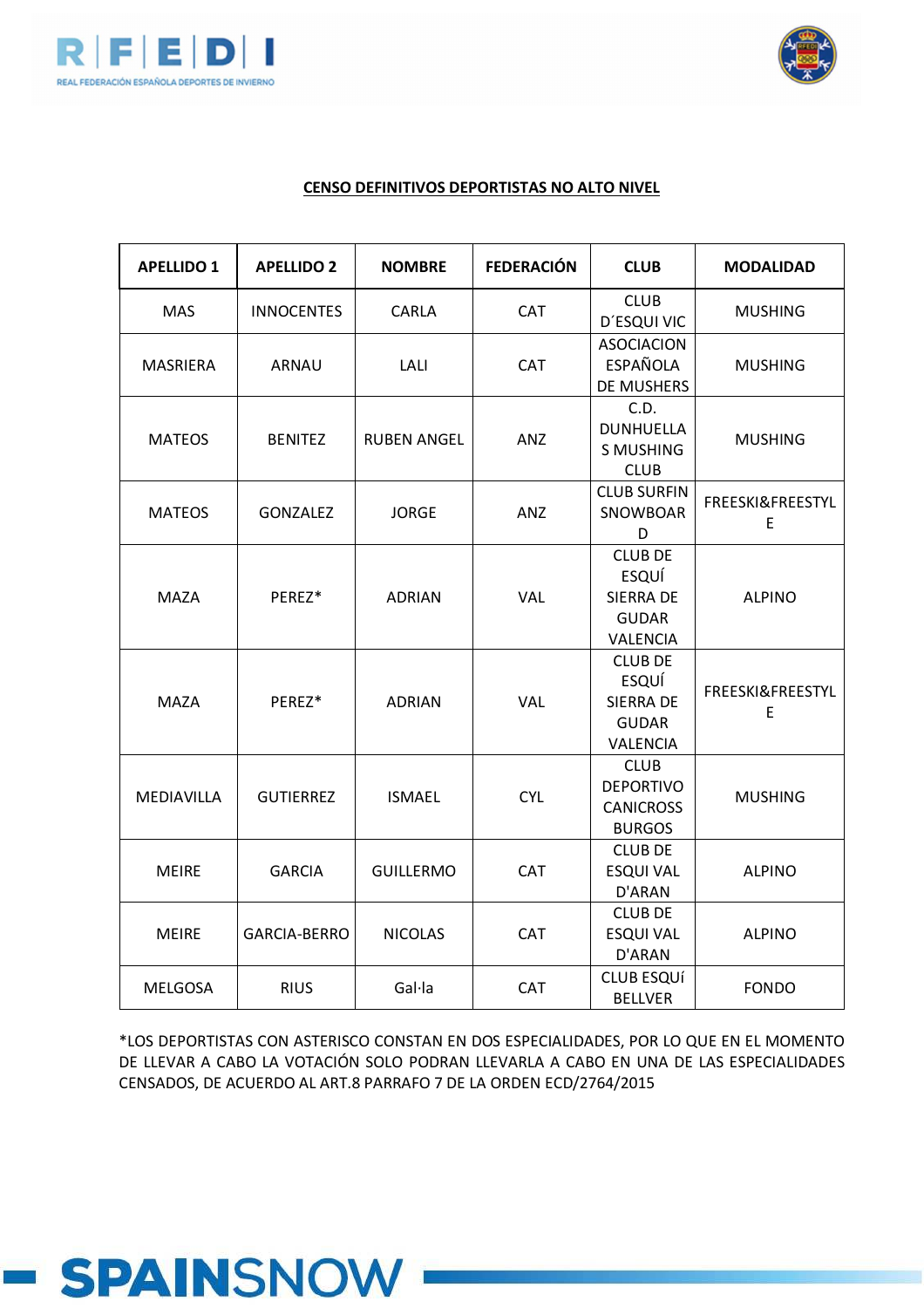



## **CENSO DEFINITIVOS DEPORTISTAS NO ALTO NIVEL**

| <b>APELLIDO 1</b> | <b>APELLIDO 2</b> | <b>NOMBRE</b>                                                             | <b>FEDERACIÓN</b>                                                                                    | <b>CLUB</b>                                                       | <b>MODALIDAD</b>       |
|-------------------|-------------------|---------------------------------------------------------------------------|------------------------------------------------------------------------------------------------------|-------------------------------------------------------------------|------------------------|
| <b>MENDEZ</b>     | <b>BARBOSA</b>    | <b>RAUL</b>                                                               | <b>ARA</b>                                                                                           | <b>CLUB ESQUI JACA</b>                                            | <b>ALPINO</b>          |
| MENDIZABAL        | <b>VALLEJO</b>    | <b>ANE</b>                                                                | <b>NAV</b>                                                                                           | <b>CLUB ESQUI</b><br><b>NAVARRA</b>                               | <b>ALPINO</b>          |
| <b>MENENDEZ</b>   | GONZALEZ          | <b>CRISTINA</b>                                                           | VALGRANDE<br><b>AST</b><br>PICAROTA ESQUI<br><b>CLUB</b>                                             |                                                                   | <b>ALPINO</b>          |
| <b>MERINO</b>     | <b>MARTINEZ</b>   | C.D. GLOBAL<br>ANGEL<br><b>ANZ</b><br><b>RACING</b>                       |                                                                                                      |                                                                   | <b>ALPINO</b>          |
| <b>MESTRES</b>    | <b>PLA</b>        | <b>MARCAL</b>                                                             | <b>CLUB CLUB CLUB</b><br><b>CLUB ESPORTIU</b><br><b>CAT</b><br><b>GRANUEC EQUIP</b><br>DE COMPETICIÓ |                                                                   | ESQUÍ<br><b>ALPINO</b> |
| <b>MIGUEL</b>     | <b>PRIETO</b>     | <b>ISMAEL</b>                                                             | <b>MAD</b>                                                                                           | <b>C.D.E. VETERANOS</b><br><b>ESQUIADORES DE</b><br><b>MADRID</b> | <b>ALPINO</b>          |
| <b>MINTEGUI</b>   | <b>RIVERA</b>     | ANDER                                                                     | <b>ARA</b>                                                                                           | <b>CLUB PIRINEISTA</b><br><b>MAYENCOS</b>                         | <b>ALPINO</b>          |
| <b>MIQUEL</b>     | <b>FERRAN</b>     | <b>RICARD</b>                                                             | <b>CLUB ESQUI</b><br><b>CAT</b><br><b>NORDIC DE L'ARP</b>                                            |                                                                   | <b>FONDO</b>           |
| <b>MIQUEL</b>     | <b>FOLCH</b>      | <b>MARTINA</b>                                                            | CAT                                                                                                  | <b>CLUB ESQUI</b><br><b>NORDIC DE L'ARP</b>                       | <b>FONDO</b>           |
| <b>MIQUEL</b>     | <b>VIGNAU</b>     | <b>CLUB ARANES</b><br><b>ALEX</b><br><b>CAT</b><br><b>ESPORTS D'IUERN</b> |                                                                                                      | <b>ALPINO</b>                                                     |                        |

# - SPAINSNOW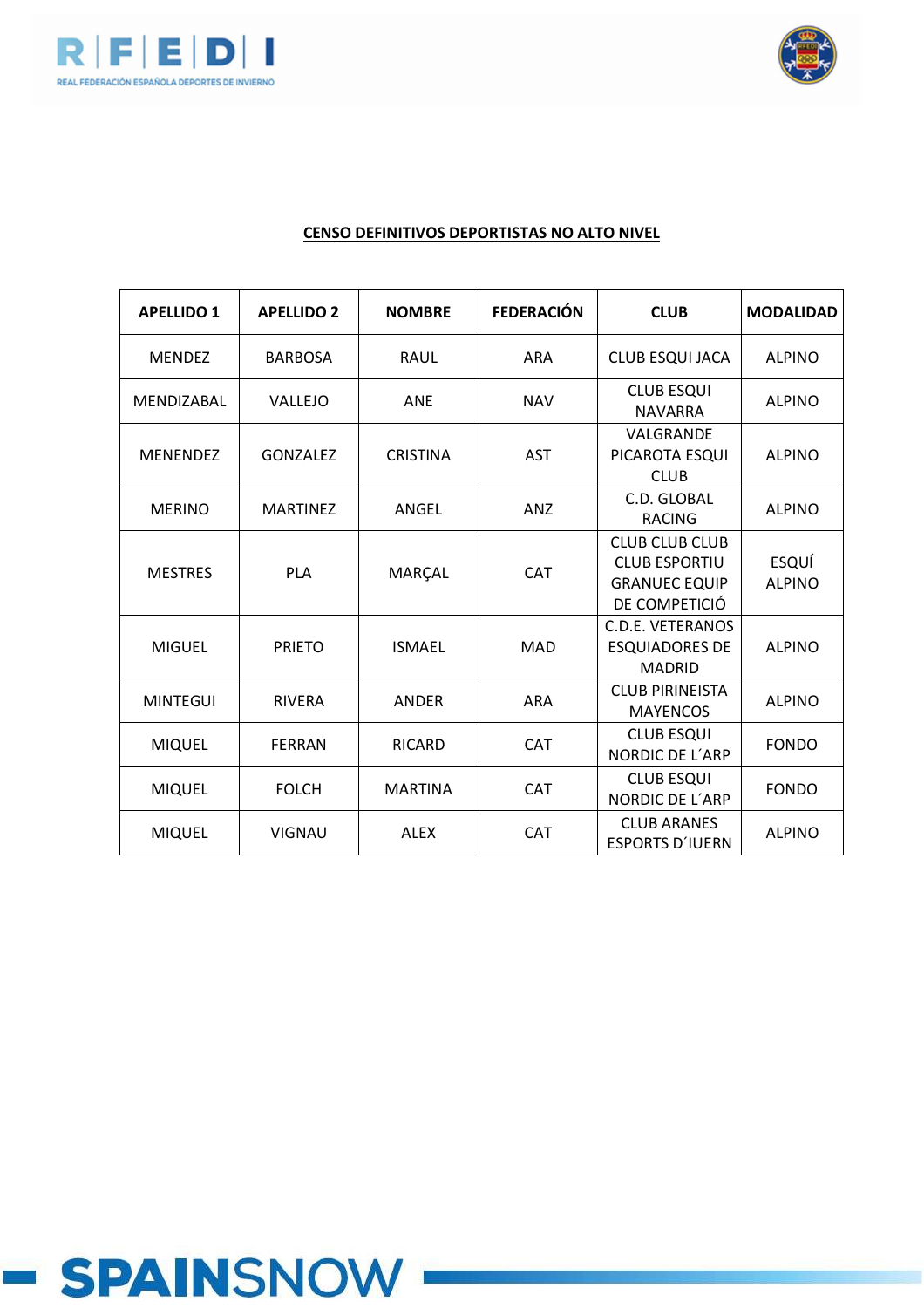



| <b>APELLIDO 1</b> | <b>APELLIDO 2</b> | <b>NOMBRE</b>    | <b>FEDERACIÓN</b>                                               | <b>CLUB</b>                                                                | <b>MODALIDAD</b>             |  |
|-------------------|-------------------|------------------|-----------------------------------------------------------------|----------------------------------------------------------------------------|------------------------------|--|
| <b>MIQUEL</b>     | <b>VIGNAU</b>     | <b>MIREN</b>     | <b>CAT</b>                                                      | <b>CLUB ARANES</b><br><b>ESPORTS D'IUERN</b>                               | <b>ALPINO</b>                |  |
| <b>MIRANDA</b>    | CASTAÑON          | <b>FRANCISCO</b> | <b>AST</b>                                                      | <b>CLUB</b><br><b>UNIVERSITARIO</b><br><b>DEPORTE</b><br><b>BLANCO</b>     | <b>FONDO</b>                 |  |
| <b>MIRAT</b>      | <b>RODRIGUEZ</b>  | <b>GUILLERMO</b> | <b>MAD</b>                                                      | ZIMAS ESQUI<br><b>CLUB</b>                                                 | <b>ALPINO</b>                |  |
| <b>MIRO</b>       | <b>IBAÑEZ</b>     | SARA             | <b>WHITE CAMPS</b><br>ANZ<br><b>SKI CLUB</b>                    |                                                                            | <b>ALPINO</b>                |  |
| <b>MOLINA</b>     | <b>AREVALO</b>    | <b>NIKITA</b>    | ANZ                                                             | <b>CLUB ESQUI</b><br><b>MONACHIL</b><br>SIERRA NEVADA                      | <b>FREESKI&amp;FREESTYLE</b> |  |
| <b>MOLINS</b>     | <b>REDMOND</b>    | <b>DAMIÁN</b>    | <b>CAT</b>                                                      | <b>CLUB</b><br><b>SNOWBOARD &amp;</b><br><b>FREESKI</b><br>CERDANYA        | SNOWBOARD                    |  |
| <b>MOLINS</b>     | <b>REDMOND</b>    | LUCÍA            | <b>CAT</b>                                                      | <b>CLUB</b><br><b>SNOWBOARD &amp;</b><br><b>FREESKI</b><br><b>CERDANYA</b> | SNOWBOARD                    |  |
| <b>MONEDERO</b>   | <b>MARTINEZ</b>   | <b>CRISTINA</b>  | <b>CLUB DEPORTIVO</b><br><b>CYL</b><br>DE ESQUI LA<br>COVATILLA |                                                                            | <b>ALPINO</b>                |  |
| <b>MONEDERO</b>   | <b>MARTINEZ</b>   | LUIS             | <b>CYL</b>                                                      | <b>CLUB DEPORTIVO</b><br>DE ESQUI LA<br>COVATILLA                          | <b>ALPINO</b>                |  |
| <b>MONTANE</b>    | <b>LOPEZ</b>      | <b>MARINA</b>    | <b>ARA</b>                                                      | <b>CLUB ESQUI JACA</b>                                                     | <b>ALPINO</b>                |  |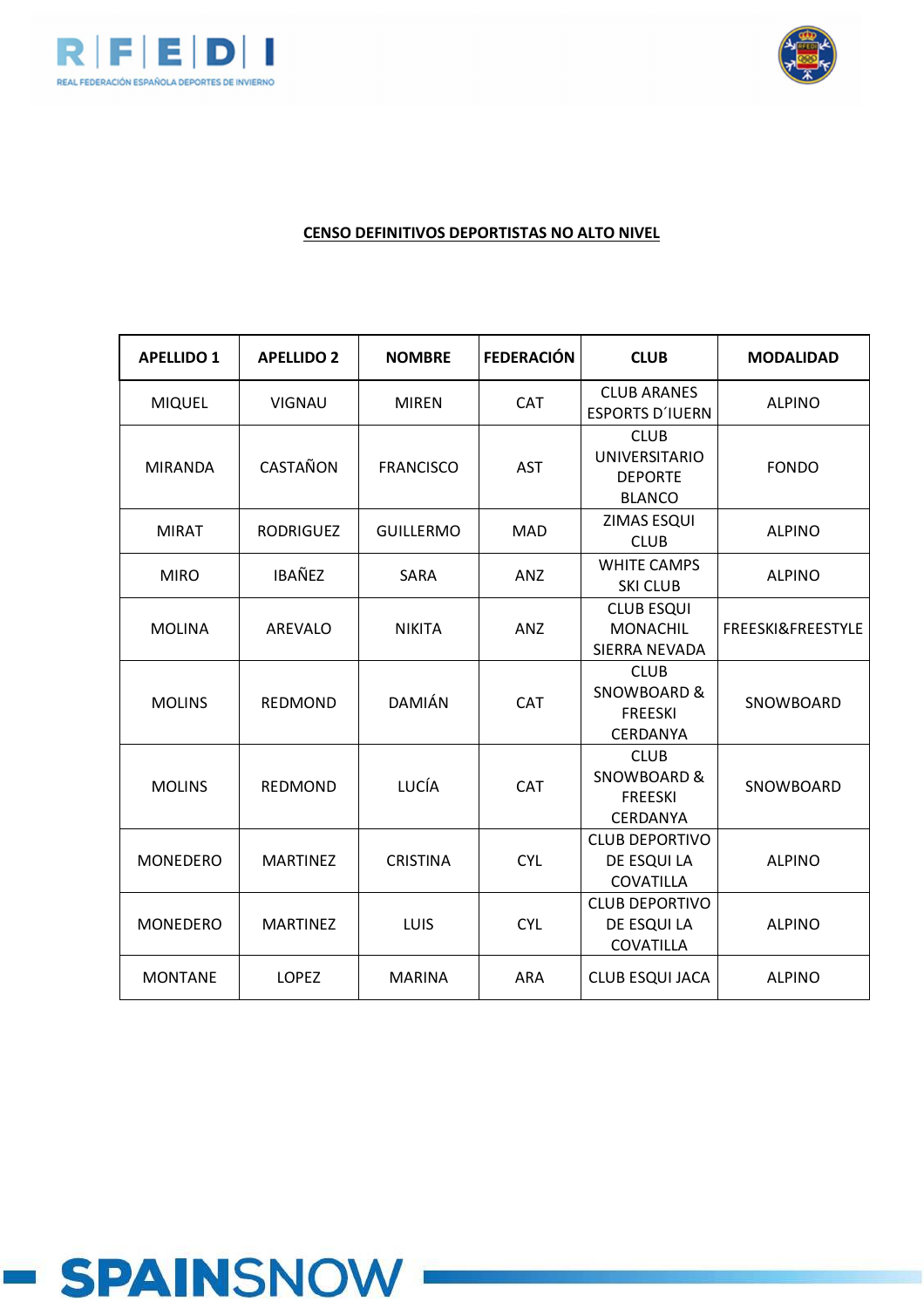



| <b>APELLIDO 1</b> | <b>APELLIDO 2</b> | <b>NOMBRE</b>        | <b>FEDERACIÓN</b> | <b>CLUB</b>                                                            | <b>MODALIDAD</b>  |
|-------------------|-------------------|----------------------|-------------------|------------------------------------------------------------------------|-------------------|
| <b>MONTANER</b>   | <b>MANGAS</b>     | <b>ARES</b>          | <b>CAT</b>        | <b>CLUB ESQUI</b><br><b>NORDIC DE</b><br>L'ARP                         | <b>FONDO</b>      |
| <b>MONTANER</b>   | <b>MANGAS</b>     | <b>CLAUSTRE</b>      | <b>CAT</b>        | <b>CLUB ESQUI</b><br><b>NORDIC DE</b><br>L'ARP                         | <b>FONDO</b>      |
| <b>MONTOYA</b>    | LAGUNA            | <b>JOSE</b>          | <b>MAD</b>        | C.D.E.<br><b>CANICROSS</b><br>CROSSMADRID                              | <b>MUSHING</b>    |
| <b>MONTOYA</b>    | <b>PIRIS</b>      | <b>JORGE</b>         | <b>ANZ</b>        | C.D. ESQUI<br><b>NAZARI</b>                                            | FREESKI&FREESTYLE |
| <b>MONTOYA</b>    | <b>URIARTE</b>    | <b>MAIALEN</b>       | <b>NAV</b>        | <b>SKI FONDO</b><br><b>UHARTE</b>                                      | <b>FONDO</b>      |
| <b>MORA</b>       | <b>DICENTA</b>    | PABLO                | ANZ               | <b>CLUB ESQUI</b><br><b>MONACHIL</b><br><b>SIERRA</b><br><b>NEVADA</b> | <b>ALPINO</b>     |
| <b>MORALES</b>    | CANDELA           | <b>IZAN</b>          | <b>ANZ</b>        | C.D. DE<br><b>SNOWTERS</b>                                             | SNOWBOARD         |
| <b>MORALES</b>    | SANCHEZ           | <b>MARTIN</b><br>ANZ |                   | C.D. SABIKA                                                            | <b>FONDO</b>      |
| <b>MORALES</b>    | <b>TASCON</b>     | <b>MATEO</b>         | <b>CYL</b>        | <b>CLUB DE</b><br><b>ESQUI CONTY</b>                                   | <b>ALPINO</b>     |
| <b>MORENO</b>     | <b>BUENO</b>      | <b>MANEL</b>         | <b>CAT</b>        | <b>CLUB</b><br><b>CANICROSS</b><br><b>GOSESPORT</b><br>CATALUNYA       | <b>MUSHING</b>    |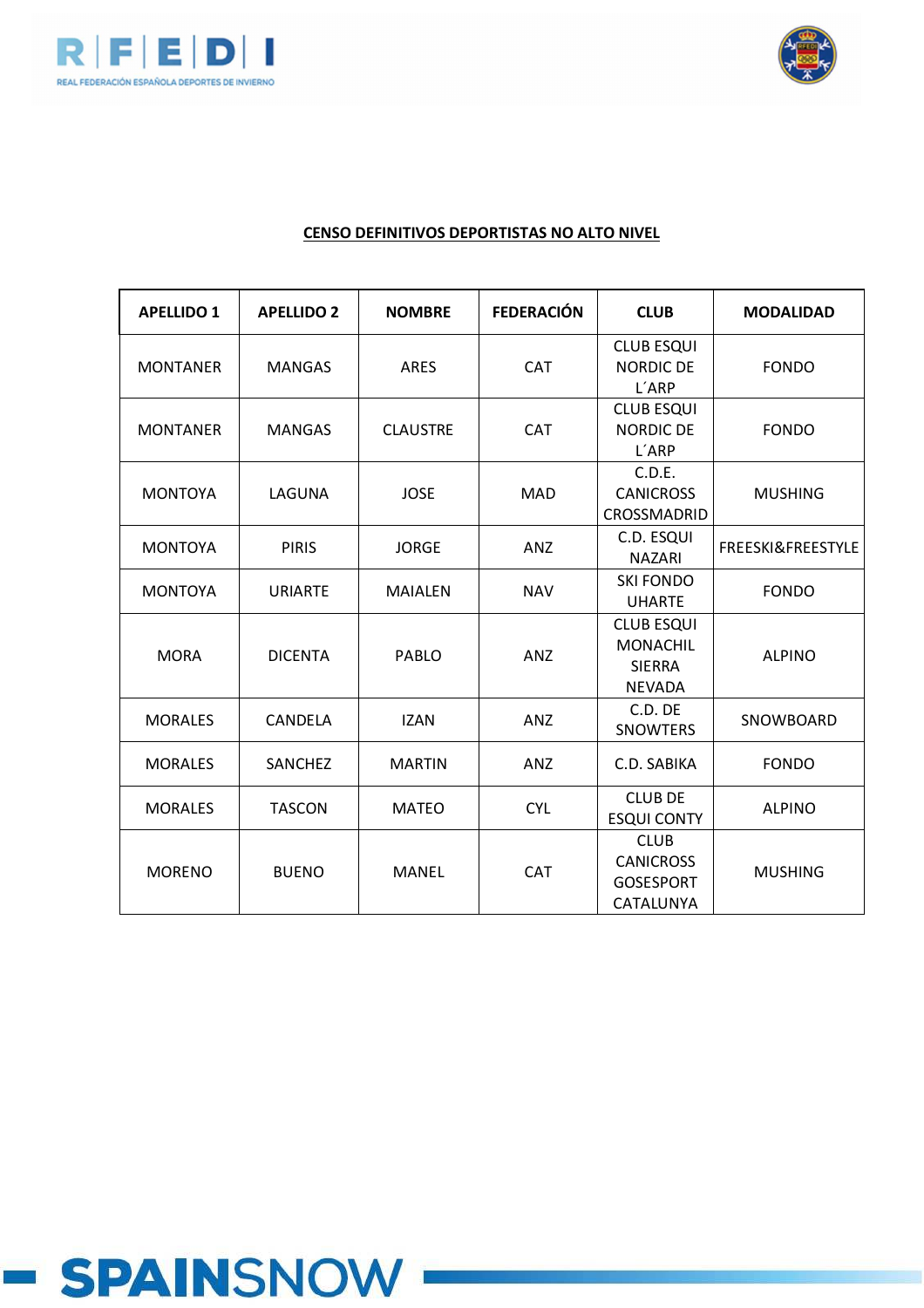



| <b>APELLIDO 1</b> | <b>APELLIDO 2</b>                 | <b>NOMBRE</b>       | <b>FEDERACIÓN</b>                                              | <b>CLUB</b>                                                    | <b>MODALIDAD</b> |
|-------------------|-----------------------------------|---------------------|----------------------------------------------------------------|----------------------------------------------------------------|------------------|
| <b>MORENO</b>     | <b>RAMOS</b>                      | <b>MARTA</b>        | <b>CAT</b>                                                     | <b>CLUB ARANES</b><br><b>ESPORTS</b><br><b>D'IUERN</b>         | <b>FONDO</b>     |
| <b>MORENO</b>     | <b>RAMOS</b>                      | <b>CAT</b><br>PABLO |                                                                | <b>CLUB ARANES</b><br><b>ESPORTS</b><br><b>D'IUERN</b>         | <b>FONDO</b>     |
| <b>MOREU</b>      | <b>GALUP</b>                      | <b>MARIA ANGEL</b>  | <b>CAT</b>                                                     | <b>CLUB ALPI</b><br><b>NURIA MASELLA</b><br>- CERDANYA         | <b>ALPINO</b>    |
| <b>MORON</b>      | <b>GARCIA</b>                     | SANDRA              | <b>MAD</b>                                                     | <b>SECCION</b><br><b>ACCION</b><br><b>DEPORTIVA</b><br>LEALCAN | <b>MUSHING</b>   |
| <b>MOTREL</b>     | <b>FOZ</b>                        | <b>PABLO</b>        | <b>ARA</b>                                                     | <b>PANTICOSA</b><br><b>ESQUI CLUB</b>                          | <b>ALPINO</b>    |
| <b>MULHERN</b>    | <b>LOPEZ OLIVA</b>                | <b>CARLOS</b>       | <b>ARA</b>                                                     | SKI-VA                                                         | <b>ALPINO</b>    |
| MUÑOZ             | <b>BALLARIN</b>                   | <b>GEORGINA</b>     | <b>CAT</b>                                                     | <b>MLEC ESQUI</b><br><b>CLUB</b>                               | <b>ALPINO</b>    |
| <b>MUÑOZ</b>      | <b>GARCIA -</b><br><b>SERRANO</b> | <b>BEATRIZ</b>      | <b>MAD</b>                                                     | <b>CLUB AMISTAD</b>                                            | <b>ALPINO</b>    |
| MUÑOZ             | <b>PALAZON</b>                    | <b>MARIA</b>        | C.D.<br><b>ANZ</b><br><b>DUNHUELLAS</b><br><b>MUSHING CLUB</b> |                                                                | <b>MUSHING</b>   |
| <b>MURIEL</b>     | PABLO<br><b>CAT</b><br>DE DIOS    |                     |                                                                | <b>CLUB ARANES</b><br><b>ESPORTS</b><br><b>D'IUERN</b>         | <b>ALPINO</b>    |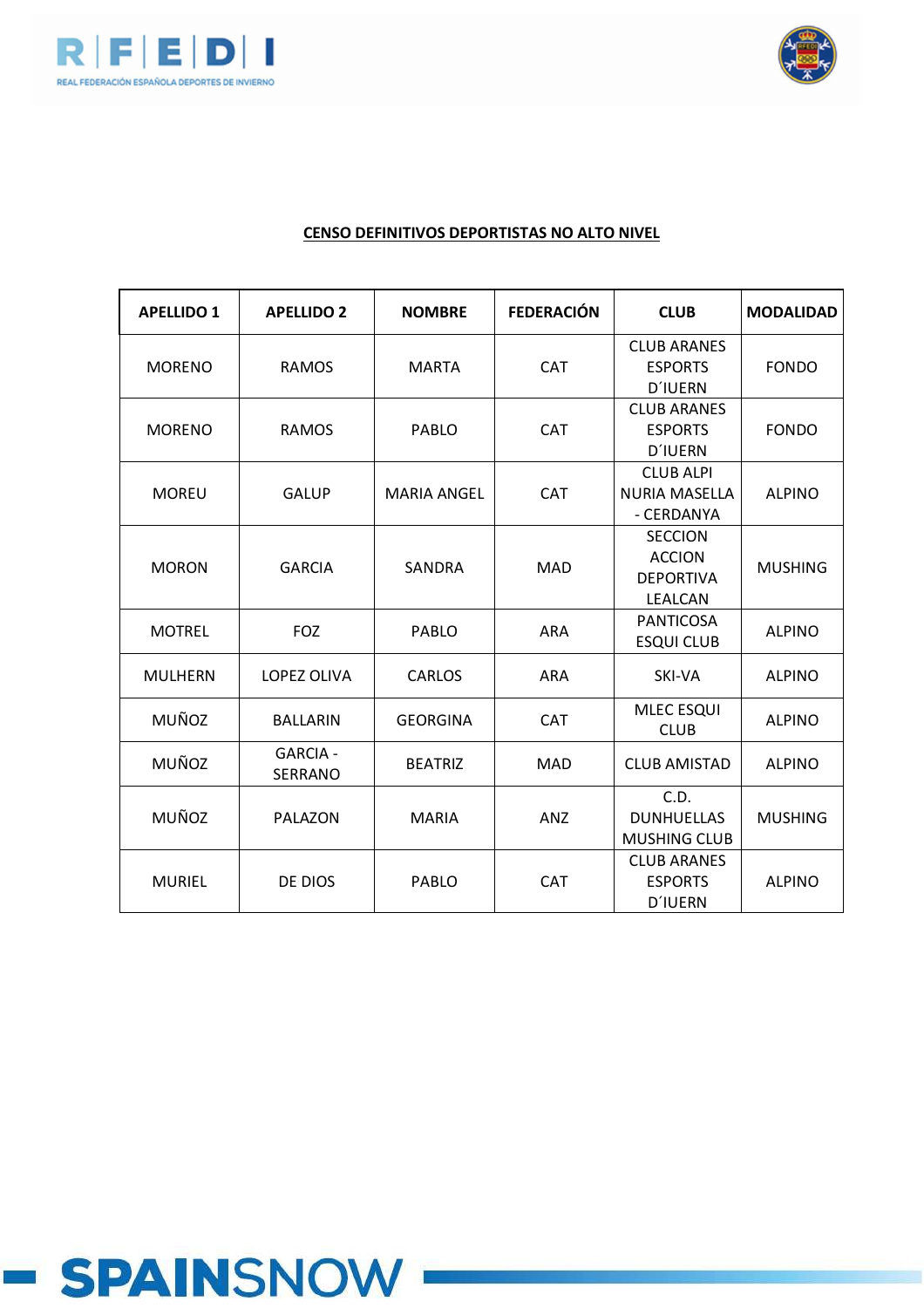



| <b>APELLIDO 1</b> | <b>APELLIDO 2</b> | <b>NOMBRE</b>    | <b>FEDERACIÓN</b> | <b>CLUB</b>                                                         | <b>MODALIDAD</b>      |
|-------------------|-------------------|------------------|-------------------|---------------------------------------------------------------------|-----------------------|
| <b>MURO</b>       | <b>MONSALVE</b>   | <b>SARA</b>      | <b>ARA</b>        | <b>CLUB</b><br>PIRINEISTA<br><b>MAYENCOS</b>                        | <b>ALPINO</b>         |
| <b>MUROS</b>      | <b>GARCIA</b>     | <b>MERCEDES</b>  | <b>ANZ</b>        | C.D.SKI<br><b>CLUB</b><br><b>GRANADA</b>                            | <b>ALPINO</b>         |
| <b>NAVIA</b>      | ZAFRA             | <b>IVAN</b>      | <b>AST</b>        | <b>CLUB</b><br><b>GALGADAS</b>                                      | <b>MUSHING</b>        |
| <b>NESWEDA</b>    | <b>TOBIA</b>      | <b>NICOLAS</b>   | <b>CAT</b>        | LA MOLINA<br><b>CLUB</b><br><b>D'ESPORTS</b>                        | <b>ALPINO</b>         |
| <b>NIETO</b>      | <b>MENENDEZ</b>   | <b>ALEJANDRO</b> | <b>MAD</b>        | <b>ZIMAS</b><br><b>ESQUI CLUB</b>                                   | <b>ALPINO</b>         |
| <b>NIETO</b>      | <b>VICENTE</b>    | <b>JULIA</b>     | <b>ARA</b>        | <b>FORMIGAL</b><br><b>ESQUI CLUB</b>                                | <b>ALPINO</b>         |
| <b>NOGUERAS</b>   | <b>ROCA</b>       | <b>ALEXIA</b>    | <b>ARA</b>        | <b>CLUB ESQUI</b><br><b>VALLE DE</b><br><b>BENASQUE</b>             | FREESKI&FREESTYL<br>E |
| <b>NOVAL</b>      | <b>GONZALEZ</b>   | <b>LUCIA</b>     | <b>CYL</b>        | MAF.COM<br><b>ESQUI CLUB</b>                                        | <b>ALPINO</b>         |
| <b>ODRIOZOLA</b>  | <b>GURRUCHAGA</b> | <b>MIGUEL</b>    | <b>VAS</b>        | <b>CLUB</b><br><b>DEPORTIVO</b><br><b>AMIGOS DE</b><br><b>ASTUN</b> | <b>ALPINO</b>         |
| <b>OIARTZABAL</b> | <b>MENDIBIL</b>   | <b>MAIALEN</b>   | VAS               | <b>OIARMERED</b><br><b>I KIROL</b><br><b>KLUBA</b>                  | FREESKI&FREESTYL<br>E |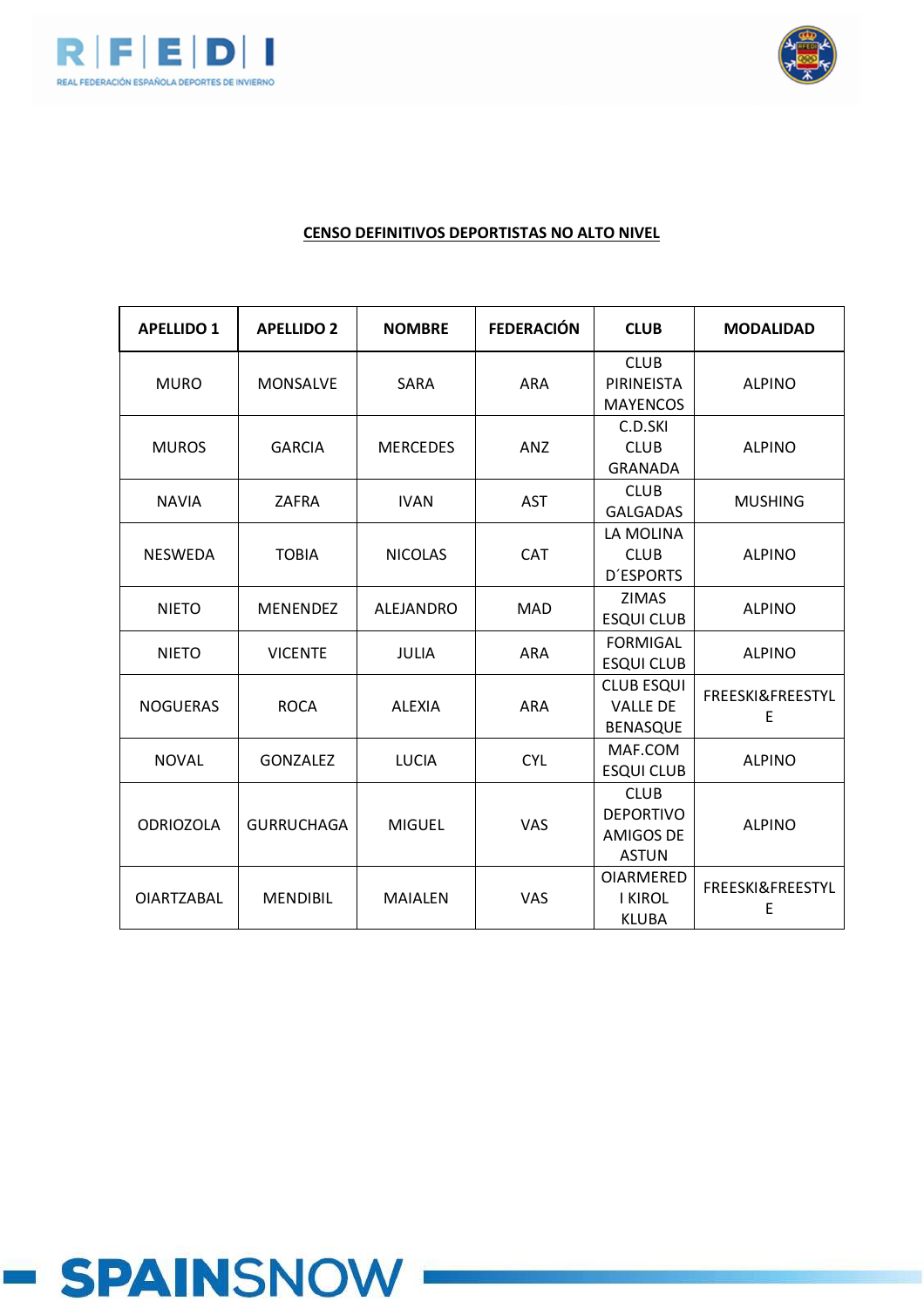



| <b>APELLIDO 1</b> | <b>APELLIDO 2</b> | <b>NOMBRE</b>    | <b>FEDERACIÓN</b> | <b>CLUB</b>                                                                               | <b>MODALIDAD</b>  |
|-------------------|-------------------|------------------|-------------------|-------------------------------------------------------------------------------------------|-------------------|
| <b>OIARTZABAL</b> | <b>MENDIBIL</b>   | PAUL             | VAS               | <b>OIARMENDI</b><br><b>KIROL KLUBA</b>                                                    | FREESKI&FREESTYLE |
| <b>OLIVER</b>     | <b>RIBE</b>       | LAIA             | <b>CAT</b>        | CLUB D'ESQUI<br><b>ALPI CERETA</b>                                                        | <b>ALPINO</b>     |
| <b>OLIVERA</b>    | <b>GARDA</b>      | <b>GASTON</b>    | VAL               | <b>CLUB</b><br><b>DEPORTES</b><br><b>INVIERNO</b><br><b>TOGOMUSHING</b><br><b>NOVELDA</b> | <b>MUSHING</b>    |
| <b>OLMEDO</b>     | <b>TEJEDOR</b>    | <b>FERNANDO</b>  | MAD               | C.D.E.<br><b>VETERANOS</b><br><b>ESQUIADORES</b><br>DE MADRID                             | <b>ALPINO</b>     |
| <b>OLMO</b>       | <b>CARBONELL</b>  | CARMELA          | <b>CAT</b>        | <b>CLUB ARANES</b><br><b>ESPORTS</b><br><b>D'IUERN</b>                                    | ESQUÍ ALPINO      |
| <b>OLOMI</b>      | I SETO            | <b>MARIA</b>     | <b>ARA</b>        | RIBAGORZA<br>SNOWBOARD                                                                    | SNOWBOARD         |
| <b>ORDEN</b>      | LOSADA            | <b>MARCELINO</b> | ANZ               | C.D.<br><b>DUNHUELLAS</b><br><b>MUSHING CLUB</b>                                          | <b>MUSHING</b>    |
| <b>ORDOÑEZ</b>    | <b>RUBIO</b>      | <b>ALEXIA</b>    | CAT               | CLUB D'ESQUI<br>LLIVIA                                                                    | <b>ALPINO</b>     |
| <b>ORTIZ</b>      | <b>CAMPA</b>      | <b>NOELIA</b>    | <b>AST</b>        | <b>CLUB</b><br><b>UNIVERSITARIO</b><br><b>DEPORTE</b><br><b>BLANCO</b>                    | <b>FONDO</b>      |
| ORTIZ             | <b>DURAN</b>      | <b>CARMEN</b>    | <b>MAD</b>        | C.D.E. CLUB<br><b>ESQUI KOMBI</b>                                                         | <b>ALPINO</b>     |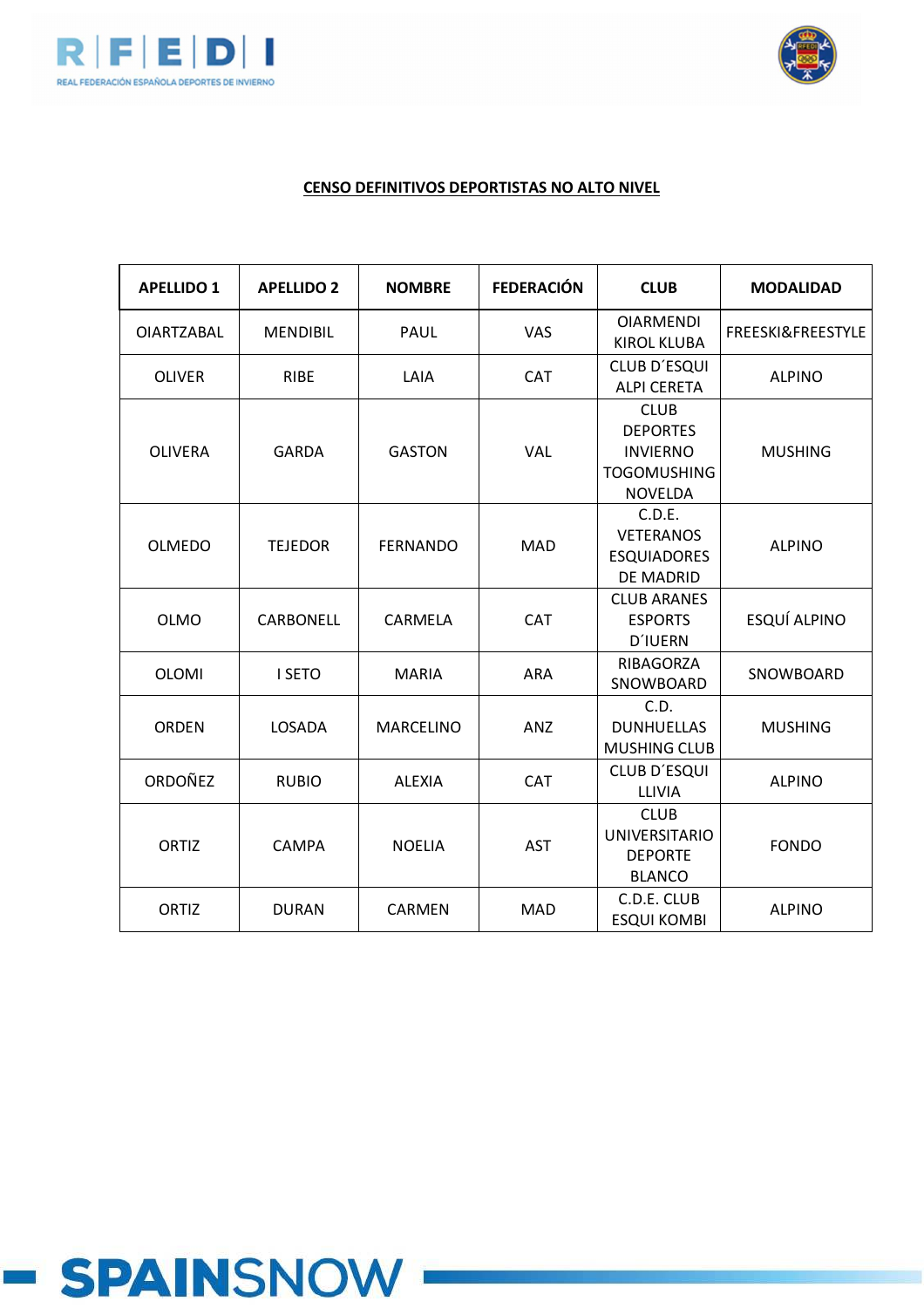



#### **CENSO DEFINITIVOS DEPORTISTAS NO ALTO NIVEL**

| <b>APELLIDO 1</b> | <b>APELLIDO 2</b> | <b>NOMBRE</b>                     | <b>FEDERACIÓN</b> | <b>CLUB</b>                                                                                                       | <b>MODALIDAD</b> |
|-------------------|-------------------|-----------------------------------|-------------------|-------------------------------------------------------------------------------------------------------------------|------------------|
| <b>ORZAEZ</b>     | <b>ALCAZAR</b>    | <b>CELESTINO</b><br><b>MIGUEL</b> | ANZ               | <b>C.D.SKI CLUB</b><br><b>GRANADA</b>                                                                             | <b>ALPINO</b>    |
| <b>OSORIO</b>     | <b>ADELANTADO</b> | <b>CAT</b><br>DANIEL              |                   | LA MOLINA<br><b>CLUB</b><br><b>D'ESPORTS</b>                                                                      | <b>ALPINO</b>    |
| <b>OZCOIDI</b>    | <b>ARRICIBITA</b> | <b>ANA</b>                        | <b>NAV</b>        | <b>CLUB ESQUI</b><br><b>NAVARRA</b>                                                                               | <b>ALPINO</b>    |
| PABLO             | <b>HERNANDEZ</b>  | <b>JORGE</b>                      | ARA               | <b>STADIUM</b><br>CASABLANCA                                                                                      | <b>FONDO</b>     |
| <b>PADRONES</b>   | ZAGUIRRE          | LAURA                             | CAT               | <b>CLUB ESQUI</b><br>LUDIC I TECNIC<br>CERDAÑA<br>MASELLA                                                         | <b>ALPINO</b>    |
| <b>PALACIOS</b>   | LLORENS*          | <b>UNAI</b><br><b>NAV</b>         |                   | <b>CLUB IRRINTZI</b><br><b>SKI</b>                                                                                | <b>BIATLON</b>   |
| <b>PALACIOS</b>   | LLORENS*          | <b>UNAI</b>                       | <b>NAV</b>        | <b>CLUB IRRINTZI</b><br>SKI                                                                                       | <b>FONDO</b>     |
| PALAU             | <b>BLANC</b>      | <b>ALEIX</b>                      | CAT               | LA MOLINA<br><b>CLUB</b><br><b>D'ESPORTS</b>                                                                      | <b>ALPINO</b>    |
| <b>PALMA</b>      | <b>LLIN</b>       | <b>LUCIA</b>                      | ANZ               | <b>WHITE CAMPS</b><br><b>SKI CLUB</b>                                                                             | <b>ALPINO</b>    |
| PANIAGUA          | <b>RUZAFA</b>     | <b>ALEX</b><br>CAT                |                   | <b>CLUB CLUB</b><br><b>CLUB CLUB</b><br><b>ESPORTIU</b><br><b>GRANUEC</b><br><b>EQUIP DE</b><br><b>COMPETICIÓ</b> | <b>ALPINO</b>    |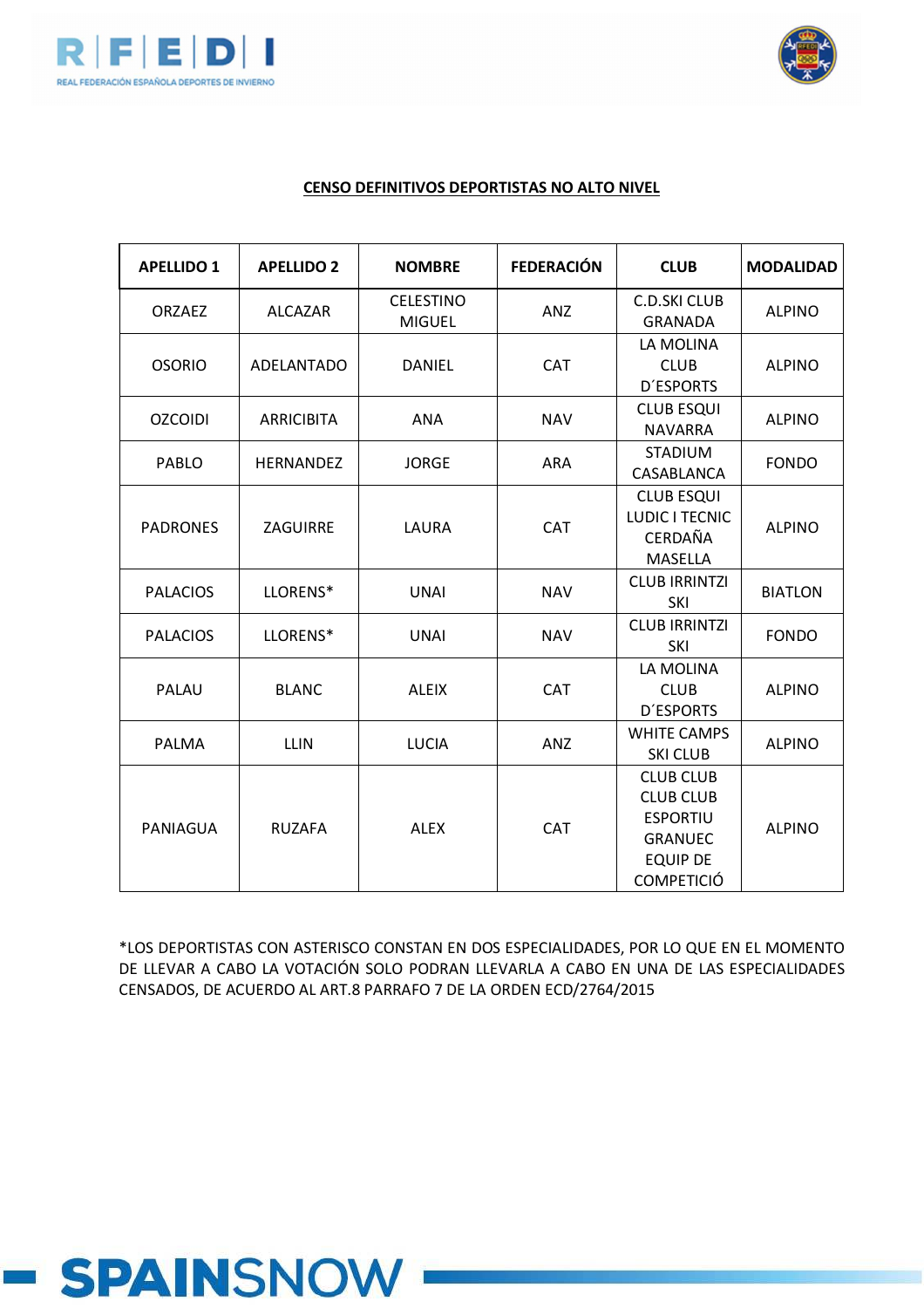



| <b>APELLIDO 1</b> | <b>APELLIDO 2</b> | <b>NOMBRE</b>           | <b>FEDERACIÓN</b> | <b>CLUB</b>                                                   | <b>MODALIDAD</b>       |
|-------------------|-------------------|-------------------------|-------------------|---------------------------------------------------------------|------------------------|
| <b>PARDO</b>      | <b>MANZANEDO</b>  | <b>EMMA</b>             | <b>ANZ</b>        | <b>CLUB ESQUI</b><br><b>MONACHIL</b><br><b>SIERRA NEVADA</b>  | <b>ALPINO</b>          |
| <b>PAREDES</b>    | <b>PAREDES</b>    | <b>ALBERTO</b>          | <b>CYL</b>        | <b>CLUB DEPORTIVO</b><br><b>TEAM HUSSE</b><br><b>MUSHING</b>  | <b>MUSHING</b>         |
| PARELLADA         | <b>MARTIN</b>     | <b>ENRIC</b>            | <b>MAD</b>        | <b>CLUB ESQUI</b><br><b>COLMENAR</b>                          | <b>ALPINO</b>          |
| PARELLADA         | <b>MARTIN</b>     | <b>JAZMIN</b>           | <b>MAD</b>        | <b>CLUB ESQUI</b><br><b>COLMENAR</b>                          | <b>ALPINO</b>          |
| <b>PARES</b>      | <b>GARCIA</b>     | <b>MARTINA</b>          | <b>CAT</b>        | <b>CLUB ALPI NURIA</b><br><b>MASELLA -</b><br><b>CERDANYA</b> | ESQUÍ<br><b>ALPINO</b> |
| <b>PARIS</b>      | <b>LLONCH</b>     | <b>ALEX</b>             | <b>CAT</b>        | AINHOA IBARRA<br><b>SKI CLUB</b>                              | <b>ALPINO</b>          |
| <b>PASCUAL</b>    | <b>ALCANTARA</b>  | <b>XAVIER</b>           | <b>ARA</b>        | RIBAGORZA<br>SNOWBOARD                                        | SNOWBOARD              |
| PAU               | <b>ROMEU</b>      | <b>NURIA</b>            | <b>CAT</b>        | LA MOLINA CLUB<br><b>D'ESPORTS</b>                            | <b>ALPINO</b>          |
| PERELLO           | <b>PINTO</b>      | <b>ORIOL</b>            | <b>CAT</b>        | MLEC ESQUI CLUB                                               | <b>ALPINO</b>          |
| <b>PEREZ</b>      | <b>SUAREZ</b>     | LUIS<br><b>FERNANDO</b> | GAL               | ACADE -<br>ASOCIACIÓN DE<br>CANS<br><b>DEPORTISTAS</b>        | <b>MUSHING</b>         |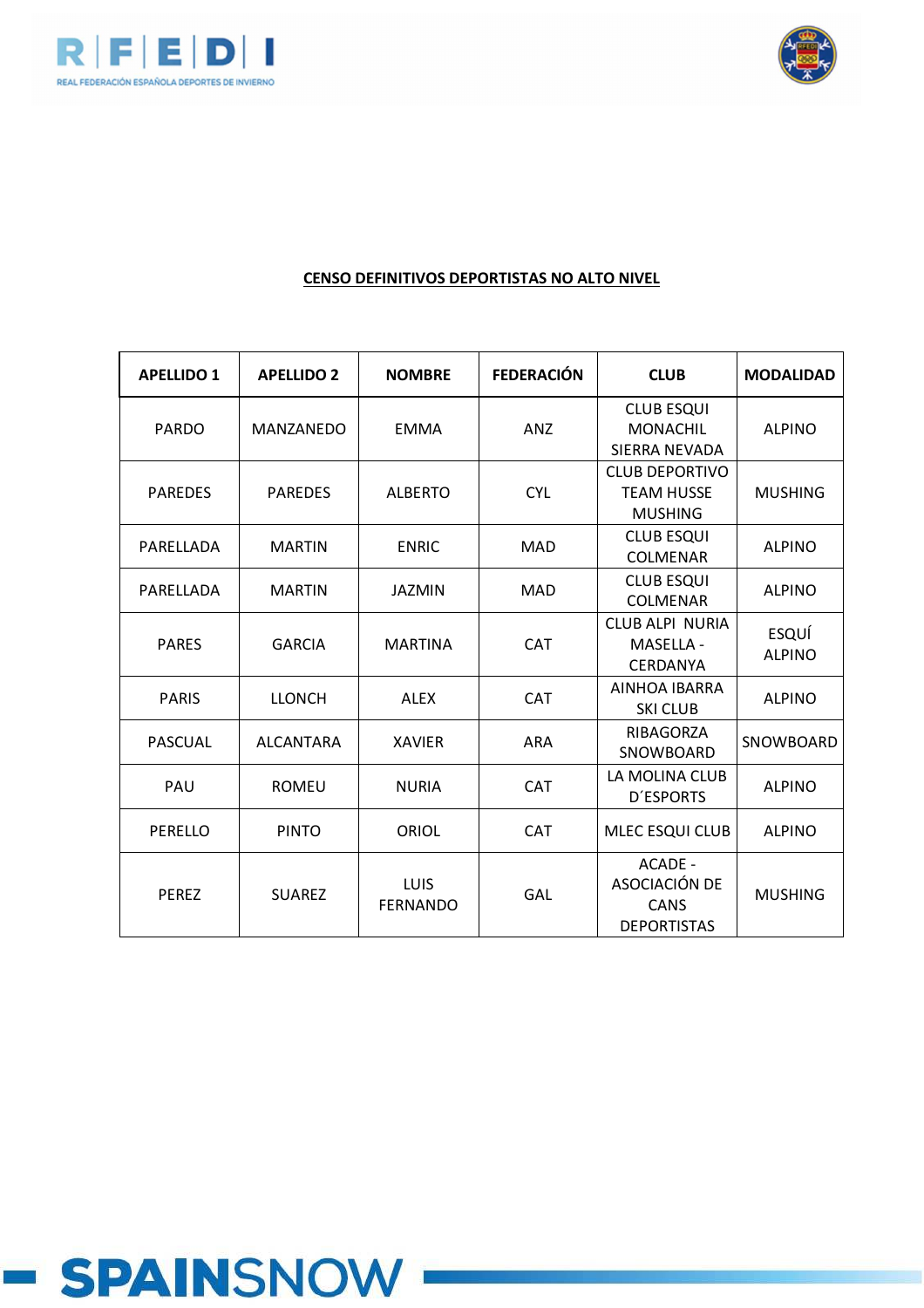



### **CENSO DEFINITIVOS DEPORTISTAS NO ALTO NIVEL**

| <b>APELLIDO 1</b>          | <b>APELLIDO 2</b> | <b>NOMBRE</b>      | <b>FEDERACIÓN</b> | <b>CLUB</b>                                                            | <b>MODALIDAD</b> |
|----------------------------|-------------------|--------------------|-------------------|------------------------------------------------------------------------|------------------|
| <b>PEREZ</b>               | AREVALO           | <b>ALBERT</b>      | <b>CAT</b>        | LA MOLINA<br><b>CLUB</b><br><b>D'ESPORTS</b>                           | <b>ALPINO</b>    |
| <b>PEREZ</b>               | CABRERO*          | <b>FERNANDO</b>    | <b>MAD</b>        | <b>CDE MUNDO</b><br><b>NÓRDICO</b>                                     | <b>BIATLON</b>   |
| <b>PEREZ</b>               | CABRERO*          | <b>FERNANDO</b>    | <b>MAD</b>        | <b>CDE MUNDO</b><br><b>NÓRDICO</b>                                     | <b>FONDO</b>     |
| PEREZ DEL<br><b>MOLINO</b> | <b>MATEO</b>      | <b>GONZALO</b>     | <b>MAD</b>        | ZIMAS ESQUI<br><b>CLUB</b>                                             | <b>ALPINO</b>    |
| <b>PEREZ</b>               | <b>GARCIA</b>     | YERAY              | <b>CYL</b>        | <b>CLUB</b><br><b>DEPORTIVO</b><br><b>LEITARIEGOS</b>                  | <b>ALPINO</b>    |
| <b>PEREZ</b>               | <b>RAYA</b>       | <b>JOSE LUIS</b>   | <b>ANZ</b>        | <b>C.D.SKI CLUB</b><br><b>GRANADA</b>                                  | <b>ALPINO</b>    |
| <b>PEREZ</b>               | <b>REA</b>        | <b>RUFINO</b>      | <b>AST</b>        | <b>CLUB</b><br><b>UNIVERSITARIO</b><br><b>DEPORTE</b><br><b>BLANCO</b> | <b>FONDO</b>     |
| <b>PEREZ</b>               | <b>SAETA</b>      | LEYRE              | <b>ARA</b>        | RIBAGORZA<br>SNOWBOARD                                                 | SNOWBOARD        |
| <b>PEREZ</b>               | <b>SANCHEZ</b>    | <b>JOSE JAVIER</b> | <b>CYL</b>        | <b>CLUB</b><br><b>DEPORTIVO</b><br><b>MUSHING</b><br><b>LEON</b>       | <b>MUSHING</b>   |
| <b>PEREZ</b>               | <b>TABLADO</b>    | <b>MIGUEL</b>      | <b>ARA</b>        | <b>STADIUM</b><br>CASABLANCA                                           | <b>FONDO</b>     |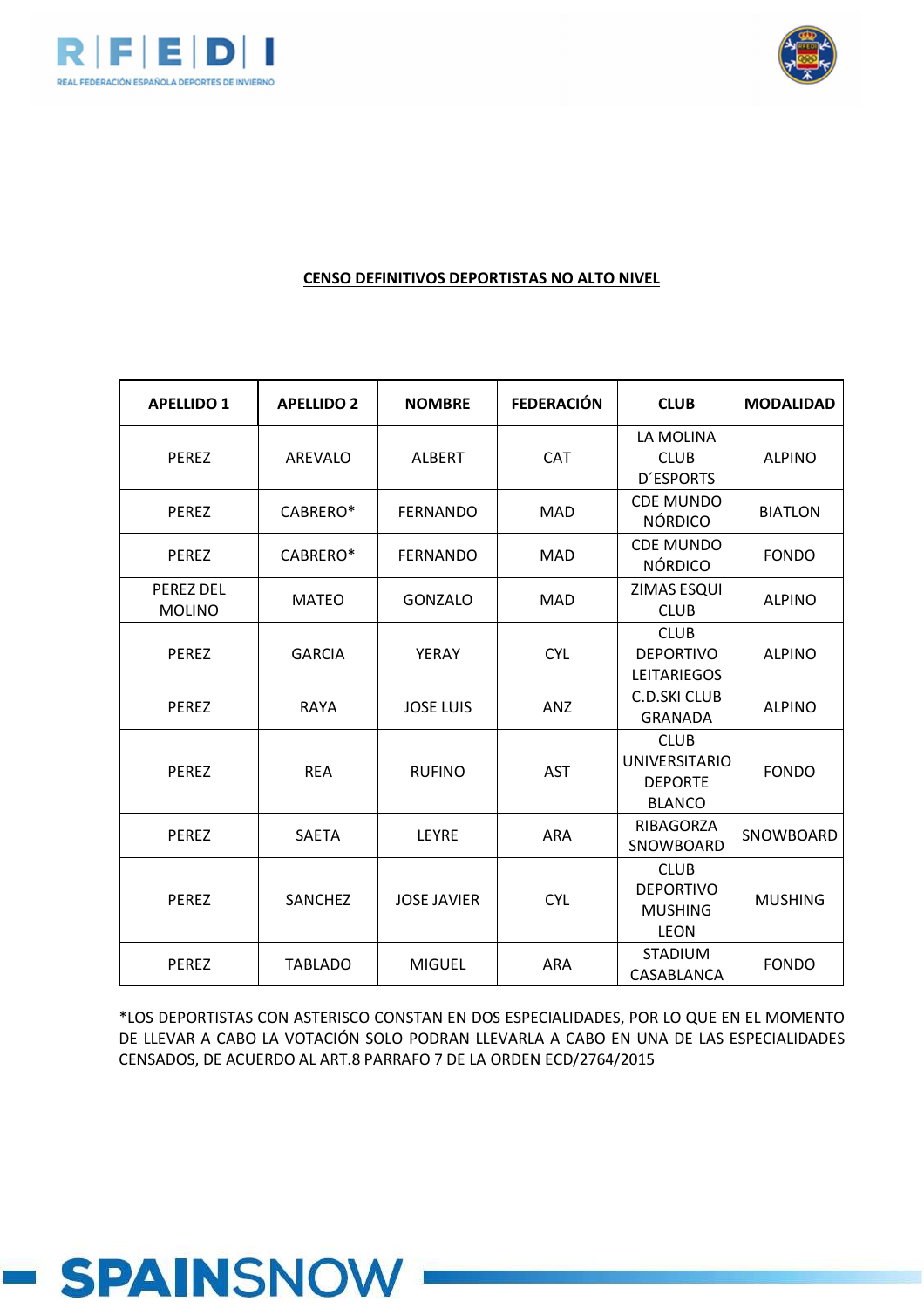



#### **CENSO DEFINITIVOS DEPORTISTAS NO ALTO NIVEL**

| <b>APELLIDO 1</b> | <b>APELLIDO 2</b> | <b>NOMBRE</b>  | <b>FEDERACIÓN</b> | <b>CLUB</b>                   | <b>MODALIDAD</b>  |
|-------------------|-------------------|----------------|-------------------|-------------------------------|-------------------|
|                   |                   |                |                   | <b>ZIMAS</b>                  |                   |
| PEREZ-MARSA       | PEREZAGUA         | CARMEN         | MAD               | <b>ESQUI</b>                  | <b>ALPINO</b>     |
|                   |                   |                |                   | <b>CLUB</b><br>C.D.           |                   |
|                   |                   |                |                   | <b>PIRATAS</b>                |                   |
| <b>PICHARDO</b>   | <b>MARTINEZ</b>   | <b>RICARDO</b> | ANZ               | <b>CLUB DE</b>                | FREESKI&FREESTYLE |
|                   |                   |                |                   | <b>ESQUI</b>                  |                   |
|                   |                   |                |                   | <b>CLUB</b>                   |                   |
|                   |                   |                |                   | <b>D'ESQUI</b>                |                   |
| PIGUILLEM         | <b>SERRA</b>      | <b>ALEX</b>    | CAT               | <b>ALPI</b>                   | <b>ALPINO</b>     |
|                   |                   |                |                   | <b>CERETA</b>                 |                   |
|                   |                   |                |                   | <b>CLUB</b>                   |                   |
| PIÑOL             | <b>VENTEO</b>     | <b>ISMAEL</b>  | <b>CYL</b>        | <b>DEPORTIVO</b>              | <b>MUSHING</b>    |
|                   |                   |                |                   | <b>CANICROSS</b>              |                   |
|                   |                   |                |                   | <b>BURGOS</b>                 |                   |
|                   |                   |                |                   | <b>EQUIPO</b>                 |                   |
| <b>PIQUERAS</b>   | GARCIA*           | <b>ROBERTO</b> | <b>ARA</b>        | MILITAR DE                    | <b>BIATLON</b>    |
|                   |                   |                |                   | <b>ESQUIY</b>                 |                   |
|                   |                   |                |                   | MONTAÑA                       |                   |
|                   |                   |                |                   | <b>EQUIPO</b>                 |                   |
| <b>PIQUERAS</b>   | GARCIA*           | <b>ROBERTO</b> | <b>ARA</b>        | <b>MILITAR DE</b>             | <b>FONDO</b>      |
|                   |                   |                |                   | <b>ESQUIY</b>                 |                   |
|                   |                   |                |                   | MONTAÑA                       |                   |
|                   |                   |                |                   | C.D.E. CLUB                   |                   |
| PIRIZ             | <b>FERNANDEZ</b>  | <b>SERGIO</b>  | <b>MAD</b>        | <b>ESQUI</b>                  | <b>ALPINO</b>     |
|                   |                   |                |                   | <b>KOMBI</b>                  |                   |
|                   |                   |                |                   | LA MOLINA                     |                   |
| <b>PLANA</b>      | <b>MONTSERRAT</b> | <b>MARTA</b>   | CAT               | <b>CLUB</b>                   | <b>ALPINO</b>     |
|                   |                   |                |                   | <b>D'ESPORTS</b>              |                   |
| <b>PLAZAS</b>     | <b>IRIBERRI</b>   | <b>MIKEL</b>   | VAS               | <b>UZTURRE</b><br><b>CLUB</b> | <b>FONDO</b>      |
|                   |                   |                |                   | <b>ALPINO</b>                 |                   |
|                   |                   |                |                   | <b>UZTURRE</b>                |                   |
| <b>PLAZAS</b>     | <b>IRIBERRI</b>   | <b>OLAIA</b>   | VAS               | <b>CLUB</b>                   | <b>FONDO</b>      |
|                   |                   |                |                   | <b>ALPINO</b>                 |                   |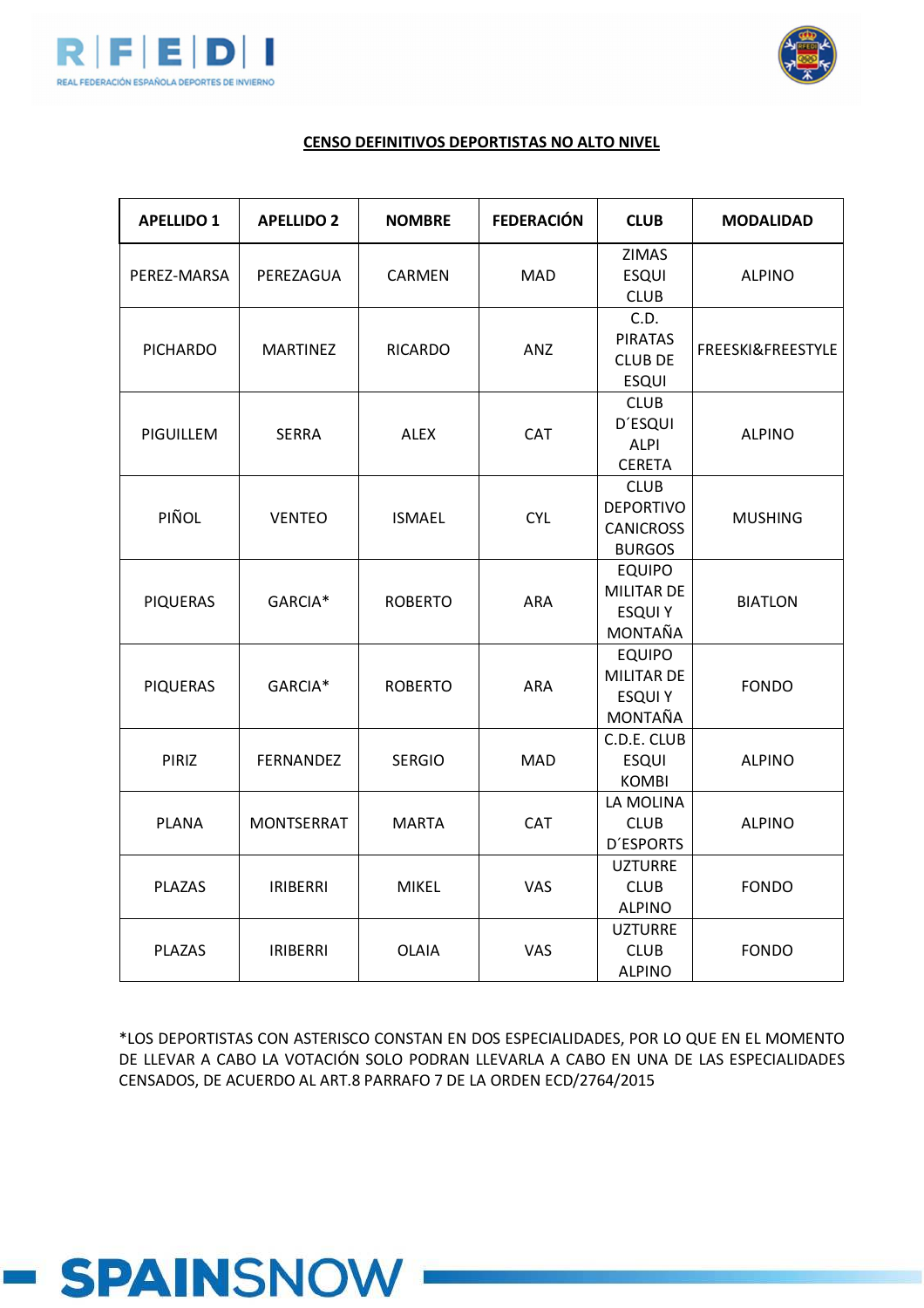



#### **CENSO DEFINITIVOS DEPORTISTAS NO ALTO NIVEL**

| <b>APELLIDO 1</b>       | <b>APELLIDO 2</b>                  | <b>NOMBRE</b>       | <b>FEDERACIÓN</b> | <b>CLUB</b>                                                               | <b>MODALIDAD</b>             |
|-------------------------|------------------------------------|---------------------|-------------------|---------------------------------------------------------------------------|------------------------------|
| <b>PLEGUEZUELOS</b>     | <b>RICO</b>                        | PABLO               | <b>CAT</b>        | <b>CLUB DE ESQUI</b><br><b>VAL D'ARAN</b>                                 | <b>ALPINO</b>                |
| <b>POCIELLO</b>         | <b>MELERO</b>                      | <b>DAVID</b>        | <b>CAT</b>        | <b>CENTRE</b><br>QUITXALLA<br><b>EXCURSIONISTA</b><br><b>DE PUIG-REIG</b> | <b>ALPINO</b>                |
| <b>POLO</b>             | <b>ESCRIÑA</b>                     | <b>VICTORIA</b>     | <b>MAD</b>        | C.D.E. TECNICA<br><b>ALPINA TECALP</b>                                    | <b>ALPINO</b>                |
| PONCE DE<br><b>LEON</b> | <b>RODRIGUEZ</b>                   | ALEJANDRO           | <b>ANZ</b>        | <b>WHITE CAMPS</b><br><b>SKI CLUB</b>                                     | <b>ALPINO</b>                |
| <b>PONS</b>             | <b>MORILLO</b>                     | <b>LUCAS</b>        | <b>CAT</b>        | <b>CLUB ALPI</b><br><b>NURIA</b><br><b>MASELLA -</b><br><b>CERDANYA</b>   | <b>ALPINO</b>                |
| <b>PORRON</b>           | <b>ALVAREZ</b>                     | <b>JAIME</b>        | <b>AST</b>        | <b>ALLER ESQUI</b><br><b>CLUB</b>                                         | ESQUÍ ALPINO                 |
| <b>PORTA</b>            | <b>PRAT</b>                        | <b>JOANA</b>        | <b>CAT</b>        | <b>CLUB D'ESQUI</b><br>PUIGCERDA                                          | <b>FONDO</b>                 |
| PRADILLO                | <b>CENDON</b>                      | <b>MIGUEL ANGEL</b> | <b>ANZ</b>        | <b>WHITE CAMPS</b><br><b>SKI CLUB</b>                                     | <b>ALPINO</b>                |
| PRADILLO                | <b>LOPEZ</b><br>ORTUM*             | RAFAEL              | ANZ               | C.D.SKI CLUB<br><b>GRANADA</b>                                            | <b>ALPINO</b>                |
| <b>PRADILLO</b>         | <b>LOPEZ</b><br>ORTUM <sup>*</sup> | <b>RAFAEL</b>       | ANZ               | <b>C.D.SKI CLUB</b><br><b>GRANADA</b>                                     | <b>FREESKI&amp;FREESTYLE</b> |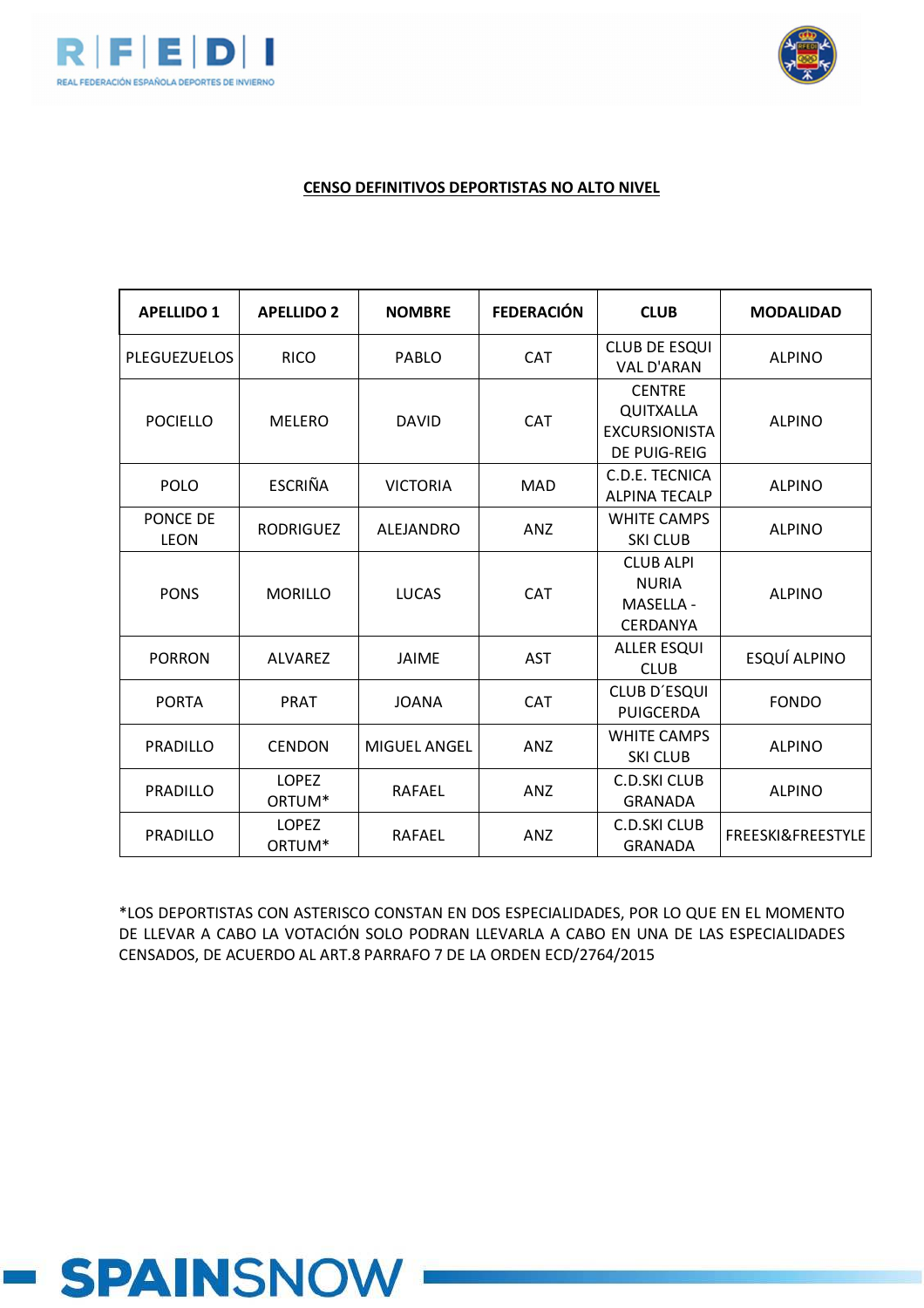



| <b>APELLIDO 1</b> | <b>APELLIDO 2</b> | <b>NOMBRE</b>                    | <b>FEDERACIÓN</b> | <b>CLUB</b>                                                    | <b>MODALIDAD</b>       |
|-------------------|-------------------|----------------------------------|-------------------|----------------------------------------------------------------|------------------------|
| PRADILLO          | LOPEZ-ORTUM       | CANDELA                          | <b>ANZ</b>        | <b>C.D.SKI CLUB</b><br><b>GRANADA</b>                          | <b>ALPINO</b>          |
| <b>PUENTE</b>     | <b>TASIAS</b>     | <b>ALEX</b>                      | <b>CAT</b>        | <b>CLUB ARANES</b><br><b>ESPORTS</b><br><b>D'IUERN</b>         | <b>ALPINO</b>          |
| <b>PUENTE</b>     | <b>YANKOVINC</b>  | <b>VICTOR</b>                    | <b>CAT</b>        | <b>CLUB ARANES</b><br><b>ESPORTS</b><br><b>D'IUERN</b>         | ESQUÍ<br><b>ALPINO</b> |
| <b>PUERTA</b>     | <b>CARDELLES</b>  | <b>GERARDO JOSE</b>              | <b>ANZ</b>        | <b>CLUB ESQUI</b><br><b>MONACHIL</b><br>SIERRA NEVADA          | <b>ALPINO</b>          |
| <b>PUEYO</b>      | <b>REPULLO</b>    | <b>JAUME</b>                     | <b>CAT</b>        | <b>CLUB ESQUI</b><br><b>FONS URGELLET</b><br>I CERDANYA        | <b>FONDO</b>           |
| <b>PUEYO</b>      | <b>REPULLO</b>    | JÚLIA                            | <b>CAT</b>        | <b>CLUB ESQUI</b><br><b>FONS URGELLET</b><br><b>I CERDANYA</b> | <b>FONDO</b>           |
| PUNCERNAU         | <b>ADLER</b>      | <b>GABRIELA</b>                  | <b>CAT</b>        | <b>CLUB ALPI</b><br><b>NURIA</b><br>MASELLA -<br>CERDANYA      | <b>ALPINO</b>          |
| QUERALTO          | <b>SANTIAGO</b>   | <b>HUGO</b>                      | ANZ               | C.D. DE<br><b>SNOWTERS</b>                                     | SNOWBOARD              |
| <b>RAMIREZ</b>    | <b>DIAZ</b>       | <b>CRISTIAN</b>                  | ANZ               | C.D.<br><b>DUNHUELLAS</b><br><b>MUSHING CLUB</b>               | <b>MUSHING</b>         |
| <b>RAUDRANT</b>   |                   | <b>MARIE</b><br><b>CHARLOTTE</b> | ANZ               | <b>C.D.SKI CLUB</b><br><b>GRANADA</b>                          | <b>ALPINO</b>          |
| <b>RAYON</b>      | <b>PENCHE</b>     | <b>CARMEN</b>                    | <b>AST</b>        | <b>SKI CLUB ELIT</b><br><b>MIRIOS</b>                          | <b>ALPINO</b>          |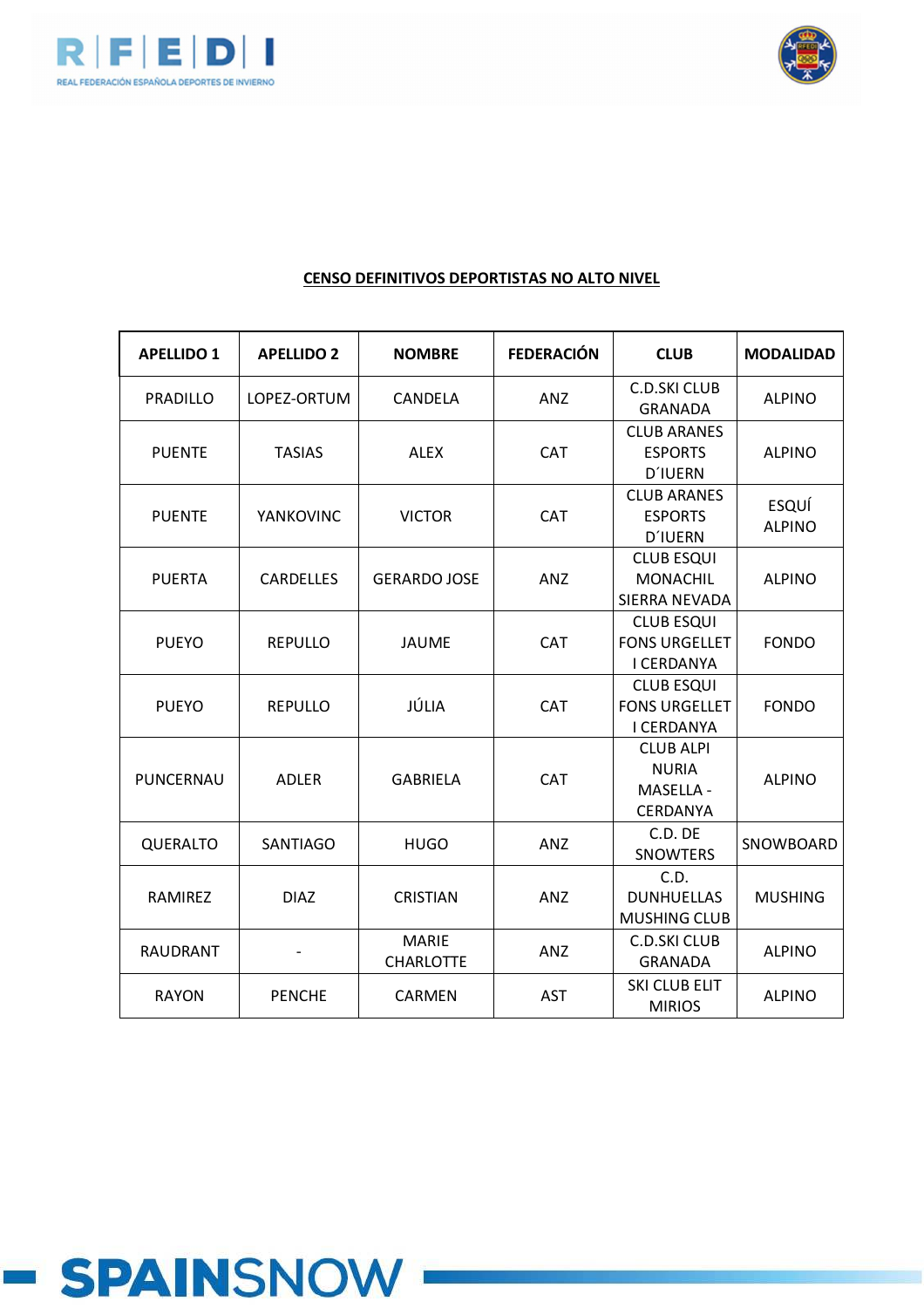



| <b>APELLIDO 1</b> | <b>APELLIDO 2</b> | <b>NOMBRE</b>    | <b>FEDERACIÓN</b> | <b>CLUB</b>                                                  | <b>MODALIDAD</b>              |
|-------------------|-------------------|------------------|-------------------|--------------------------------------------------------------|-------------------------------|
| <b>RAYON</b>      | <b>PENCHE</b>     | <b>JOSE</b>      | <b>AST</b>        | <b>SKI CLUB ELIT</b><br><b>MIRIOS</b>                        | <b>ALPINO</b>                 |
| <b>REBOLLOSO</b>  | <b>BARBA</b>      | <b>ANTONIO</b>   | <b>ARA</b>        | <b>CLUB DEPORTIVO</b><br><b>OSCANICROSS</b>                  | <b>MUSHING</b>                |
| <b>REDIN</b>      | <b>MAULEON</b>    | <b>ARTZAI</b>    | <b>NAV</b>        | <b>CLUB PIRINEOS</b><br><b>DEL RONCAL</b>                    | <b>FONDO</b>                  |
| <b>REDOLAD</b>    | <b>GARCIA</b>     | POL MAKURI       | <b>CAT</b>        | <b>CLUB ESQUI</b><br><b>NORDIC DE L'ARP</b>                  | <b>FONDO</b>                  |
| <b>REGUERA</b>    | <b>ALBORCH</b>    | <b>HUGO</b>      | <b>ANZ</b>        | <b>CLUB ESQUI</b><br><b>MONACHIL SIERRA</b><br><b>NEVADA</b> | <b>ALPINO</b>                 |
| <b>REINA</b>      | CABALLERO         | <b>FRANCISCO</b> | <b>ARA</b>        | <b>MUSHING</b><br><b>MONCAYO</b>                             | <b>MUSHING</b>                |
| <b>RELAT</b>      | <b>VENTURA</b>    | <b>LLUIS</b>     | <b>CAT</b>        | CLUB ALPI NURIA<br><b>MASELLA -</b><br><b>CERDANYA</b>       | <b>ALPINO</b>                 |
| <b>RELAT</b>      | <b>VENTURA</b>    | <b>MARIA</b>     | <b>CAT</b>        | CLUB ALPI NURIA<br><b>MASELLA -</b><br><b>CERDANYA</b>       | <b>ESQUÍ</b><br><b>ALPINO</b> |
| <b>REQUEJO</b>    | <b>GARCIA</b>     | <b>NURIA</b>     | <b>CYL</b>        | <b>CLUB DEPORTIVO</b><br><b>LEITARIEGOS</b>                  | <b>ALPINO</b>                 |
| <b>REQUENO</b>    | <b>VILASAU</b>    | <b>XAVIER</b>    | <b>CAT</b>        | LA MOLINA CLUB<br><b>D'ESPORTS</b>                           | <b>ALPINO</b>                 |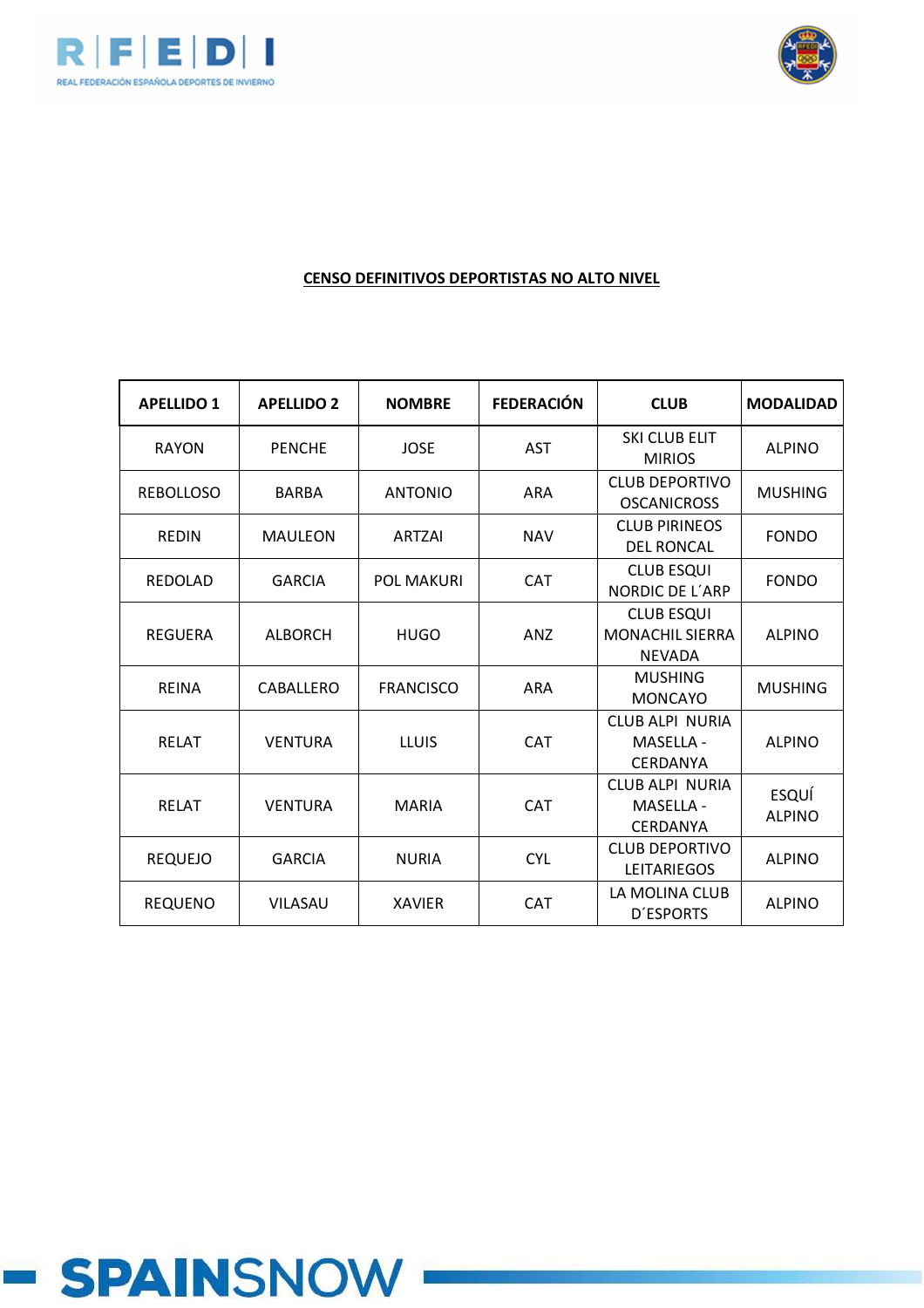



# **CENSO DEFINITIVOS DEPORTISTAS NO ALTO NIVEL**

| <b>APELLIDO 1</b> | <b>APELLIDO 2</b> | <b>NOMBRE</b>   | <b>FEDERACIÓN</b> | <b>CLUB</b>                                                            | <b>MODALIDAD</b>      |
|-------------------|-------------------|-----------------|-------------------|------------------------------------------------------------------------|-----------------------|
| <b>REVERTÉ</b>    | <b>CAMACHO</b>    | <b>ALBERTO</b>  | <b>CYL</b>        | <b>CLUB</b><br><b>DEPORTIVO</b><br><b>TEAM HUSSE</b><br><b>MUSHING</b> | <b>MUSHING</b>        |
| <b>REYMUNDI</b>   | PEREIRA           | <b>MARCEL</b>   | <b>CAT</b>        | <b>ASOCIACION</b><br><b>ESPAÑOLA</b><br>DE MUSHERS                     | <b>MUSHING</b>        |
| <b>RIBÉ</b>       | <b>MOZUN</b>      | <b>LOLA</b>     | <b>CAT</b>        | <b>COPOS SKI</b><br><b>CLUB</b>                                        | <b>ALPINO</b>         |
| RIBERA            | <b>VIOLAN</b>     | <b>BERNAT</b>   | CAT               | <b>CLUB</b><br>SNOWBOAR<br>D & FREESKI<br>CERDANYA                     | SNOWBOARD             |
| <b>RIEROLA</b>    | <b>GARCIA</b>     | <b>MAR</b>      | <b>CAT</b>        | <b>CLUB</b><br>D'ESQUI VIC                                             | <b>MUSHING</b>        |
| <b>RINCON</b>     | <b>BLANCO</b>     | <b>MARCOS</b>   | <b>CYL</b>        | <b>CLUB</b><br><b>DEPORTIVO</b><br>VALLADOLID<br><b>MUSHING</b>        | <b>MUSHING</b>        |
| <b>RIQUELME</b>   | BAENA*            | <b>MATIAS</b>   | <b>ANZ</b>        | <b>CLUB CAJA</b><br><b>RURAL DE</b><br><b>GRANADA</b>                  | <b>ALPINO</b>         |
| RIQUELME          | BAENA*            | <b>MATIAS</b>   | ANZ               | <b>CLUB CAJA</b><br><b>RURAL DE</b><br><b>GRANADA</b>                  | FREESKI&FREESTYL<br>E |
| RIQUELME          | <b>BAENA</b>      | PAULA           | ANZ               | <b>CLUB CAJA</b><br><b>RURAL DE</b><br><b>GRANADA</b>                  | FREESKI&FREESTYL<br>E |
| <b>ROBERT</b>     | <b>RIBES</b>      | <b>FRANCESC</b> | <b>MAD</b>        | <b>ZIMAS ESQUI</b><br><b>CLUB</b>                                      | <b>ALPINO</b>         |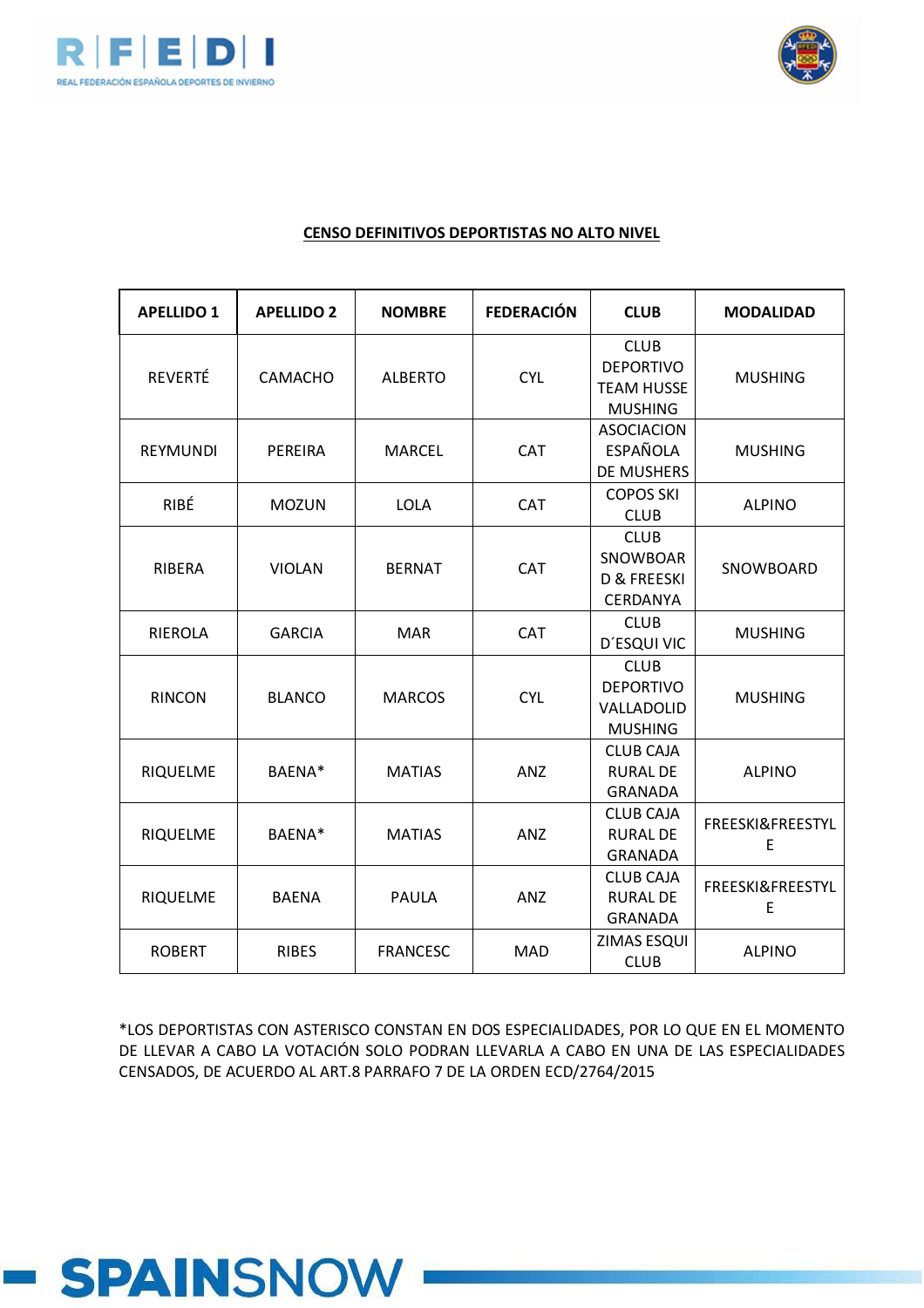



| <b>APELLIDO 1</b> | <b>APELLIDO 2</b> | <b>NOMBRE</b>    | <b>FEDERACIÓN</b> | <b>CLUB</b>                                                      | <b>MODALIDAD</b>  |
|-------------------|-------------------|------------------|-------------------|------------------------------------------------------------------|-------------------|
| <b>ROBLES</b>     | <b>FERNANDEZ</b>  | <b>NOHELIA</b>   | <b>CYL</b>        | <b>CLUB</b><br><b>DEPORTIVO</b><br><b>MUSHING</b><br><b>LEON</b> | <b>MUSHING</b>    |
| <b>ROBLES</b>     | <b>JARAMILLO</b>  | <b>NICOLAS</b>   | <b>MAD</b>        | <b>ALCUDIA SKI</b>                                               | FREESKI&FREESTYLE |
| <b>ROBREDO</b>    | SANCHEZ           | <b>GUILLERMO</b> | MAD               | C.D.E. TECNICA<br><b>ALPINA TECALP</b>                           | <b>ALPINO</b>     |
| <b>ROBRES</b>     | <b>PEIRETO</b>    | <b>HUGO</b>      | <b>ARA</b>        | <b>PANTICOSA</b><br><b>ESQUI CLUB</b>                            | <b>ALPINO</b>     |
| <b>ROBRES</b>     | <b>PEIRETO</b>    | <b>INES</b>      | <b>ARA</b>        | <b>PANTICOSA</b><br><b>ESQUI CLUB</b>                            | <b>ALPINO</b>     |
| <b>ROCA</b>       | ABELLAN           | <b>ALBERT</b>    | CAT               | <b>ASOCIACION</b><br>ESPAÑOLA DE<br><b>MUSHERS</b>               | <b>MUSHING</b>    |
| <b>ROCA</b>       | <b>PIERA</b>      | <b>VICTOR</b>    | <b>CAT</b>        | <b>CLUB ALPI</b><br><b>NURIA</b><br>MASELLA -<br>CERDANYA        | <b>ALPINO</b>     |
| <b>ROCCHETTI</b>  |                   | <b>ROSSELLA</b>  | ANZ               | <b>CLUB</b><br><b>SOCIEDAD</b><br><b>SIERRA</b><br><b>NEVADA</b> | <b>ALPINO</b>     |
| <b>RODA</b>       | <b>BUXEDA</b>     | <b>GUIM</b>      | <b>CAT</b>        | <b>CENTRE</b><br><b>EXCURSIONISTA</b><br>DE TERRASSA             | <b>ALPINO</b>     |
| <b>RODRIGUEZ</b>  | <b>RODRIGUEZ</b>  | <b>MARIO</b>     | ANZ               | C.D. TARSIS<br><b>MUSHING</b><br><b>TEAM</b>                     | <b>MUSHING</b>    |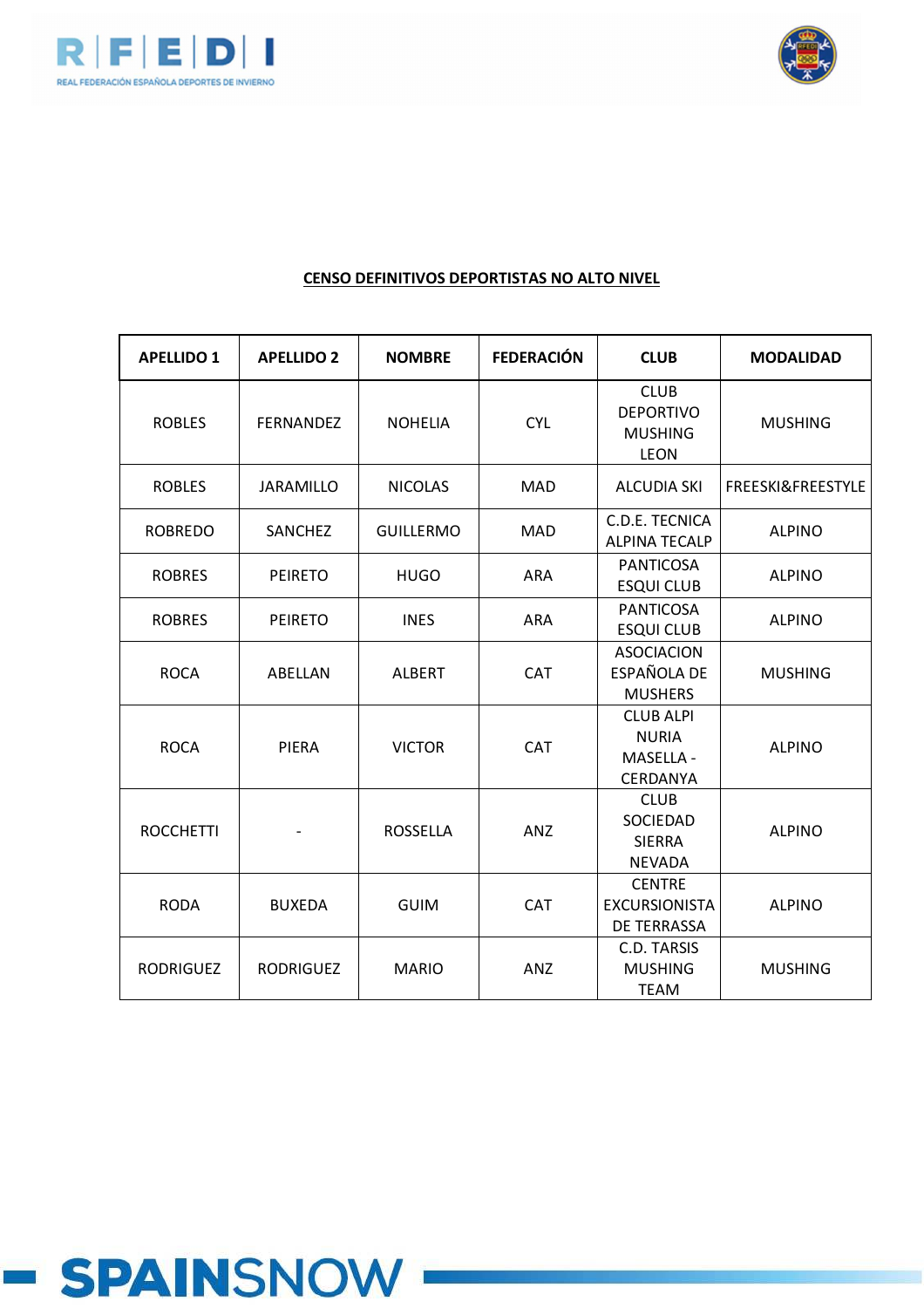



| <b>APELLIDO 1</b> | <b>APELLIDO 2</b> | <b>NOMBRE</b>      | <b>FEDERACIÓN</b> | <b>CLUB</b>                                                                                       | <b>MODALIDAD</b>  |
|-------------------|-------------------|--------------------|-------------------|---------------------------------------------------------------------------------------------------|-------------------|
| <b>RODRIGUEZ</b>  | <b>CEBADA</b>     | <b>ANDREA</b>      | <b>CYL</b>        | <b>CLUB</b><br><b>DEPORTIVO</b><br><b>MUSHING</b><br>MONTAÑA<br><b>ORIENTAL DE</b><br><b>LEON</b> | <b>MUSHING</b>    |
| <b>RODRIGUEZ</b>  | <b>ELOSEGUI</b>   | <b>ANDREA</b>      | <b>CAT</b>        | <b>CLUB DE</b><br><b>ESQUI VAL</b><br>D'ARAN                                                      | <b>ALPINO</b>     |
| <b>RODRIGUEZ</b>  | <b>ELOSEGUI</b>   | <b>ARRIETA</b>     | <b>CAT</b>        | <b>CLUB DE</b><br><b>ESQUI VAL</b><br>D'ARAN                                                      | <b>ALPINO</b>     |
| <b>RODRIGUEZ</b>  | <b>ESTEBAN</b>    | <b>ALBERTO</b>     | MAD               | C.D.E. FREEXKI                                                                                    | FREESKI&FREESTYLE |
| <b>RODRIGUEZ</b>  | <b>FLORES</b>     | <b>INES</b>        | <b>MAD</b>        | C.D.E. MITICO<br><b>CLUB</b>                                                                      | <b>ALPINO</b>     |
| <b>RODRIGUEZ</b>  | <b>FONTANEDA</b>  | <b>ALBERTO</b>     | <b>AST</b>        | <b>CELTASTUR</b><br><b>MUSHING</b><br><b>TEAM</b>                                                 | <b>MUSHING</b>    |
| <b>RODRIGUEZ</b>  | <b>GARCIANDIA</b> | <b>LUKAS</b>       | <b>ARA</b>        | RIBAGORZA<br>SNOWBOARD                                                                            | SNOWBOARD         |
| <b>RODRIGUEZ</b>  | <b>LLAVE</b>      | <b>JUAN ISMAEL</b> | <b>MAD</b>        | C.D.E.<br><b>CANICROSS</b><br>CROSSMADRID                                                         | <b>MUSHING</b>    |
| <b>RODRIGUEZ</b>  | <b>MARTINEZ</b>   | <b>SARA</b>        | <b>CYL</b>        | <b>CLUB</b><br><b>DEPORTIVO</b><br><b>TEAM HUSSE</b><br><b>MUSHING</b>                            | <b>MUSHING</b>    |
| <b>RODRIGUEZ</b>  | <b>RIVERO</b>     | <b>SERGIO</b>      | <b>MAD</b>        | <b>C.D.E MUSSUK</b><br><b>TEAM</b>                                                                | <b>MUSHING</b>    |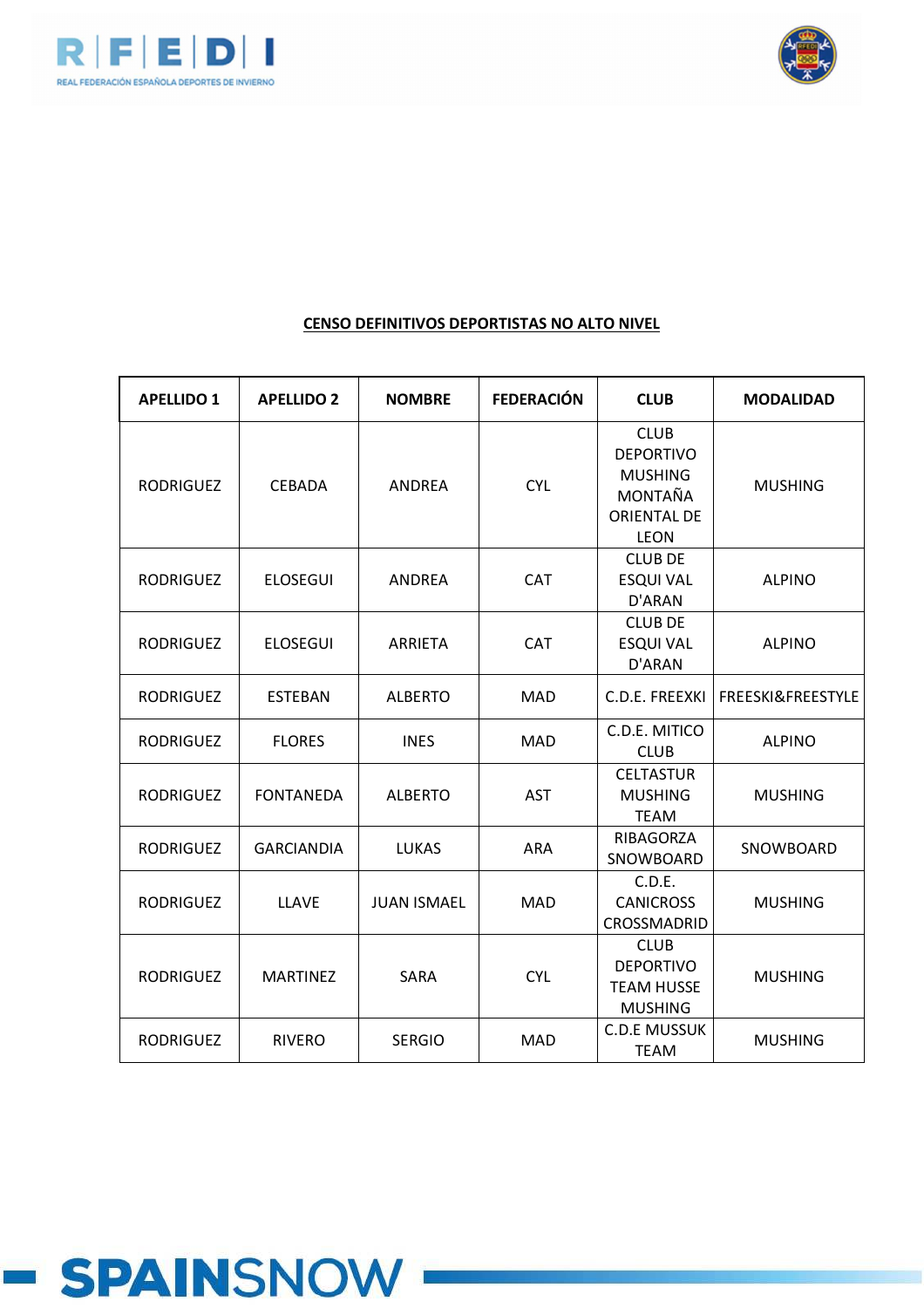



| <b>APELLIDO 1</b> | <b>APELLIDO 2</b> | <b>NOMBRE</b>      | <b>FEDERACIÓN</b> | <b>CLUB</b>                                                                | <b>MODALIDAD</b> |
|-------------------|-------------------|--------------------|-------------------|----------------------------------------------------------------------------|------------------|
| <b>RODRIGUEZ</b>  | <b>WALTON</b>     | <b>CLAUDIA</b>     | ANZ               | <b>WHITE CAMPS</b><br><b>SKI CLUB</b>                                      | <b>ALPINO</b>    |
| <b>ROS</b>        | <b>PASCUAL</b>    | <b>GERARD</b>      | <b>CAT</b>        | LA MOLINA<br><b>CLUB</b><br><b>D'ESPORTS</b>                               | <b>ALPINO</b>    |
| <b>ROSELL</b>     | <b>RUIZ</b>       | PAU                | <b>CAT</b>        | <b>CENTRE</b><br><b>EXCURSIONISTA</b><br><b>DE TERRASSA</b>                | <b>ALPINO</b>    |
| <b>ROSELLO</b>    | <b>COSTA</b>      | <b>MARINA</b>      | <b>CAT</b>        | LA MOLINA<br><b>CLUB</b><br><b>D'ESPORTS</b>                               | <b>ALPINO</b>    |
| <b>ROSET</b>      | <b>LLORT</b>      | <b>JORDI</b>       | <b>CAT</b>        | <b>CLUB ARANES</b><br><b>ESPORTS</b><br><b>D'IUERN</b>                     | ESQUÍ ALPINO     |
| <b>ROURE</b>      | MALAGELADA        | <b>MARC</b>        | CAT               | <b>CLUB</b><br><b>SNOWBOARD &amp;</b><br><b>FREESKI</b><br><b>CERDANYA</b> | SNOWBOARD        |
| <b>ROVIRA</b>     | <b>MORENO</b>     | MARÍA              | CAT               | LA MOLINA<br><b>CLUB</b><br><b>D'ESPORTS</b>                               | <b>ALPINO</b>    |
| <b>RUBERTE</b>    | <b>TORRENS</b>    | <b>XAVIER</b>      | <b>ARA</b>        | A.D. HOSPITAL<br>DE BENASQUE<br>2000                                       | <b>FONDO</b>     |
| <b>RUBIAS</b>     | <b>CARRERAS</b>   | <b>JOSE MANUEL</b> | <b>MAD</b>        | C.D.E. TECNICA<br><b>ALPINA TECALP</b>                                     | <b>ALPINO</b>    |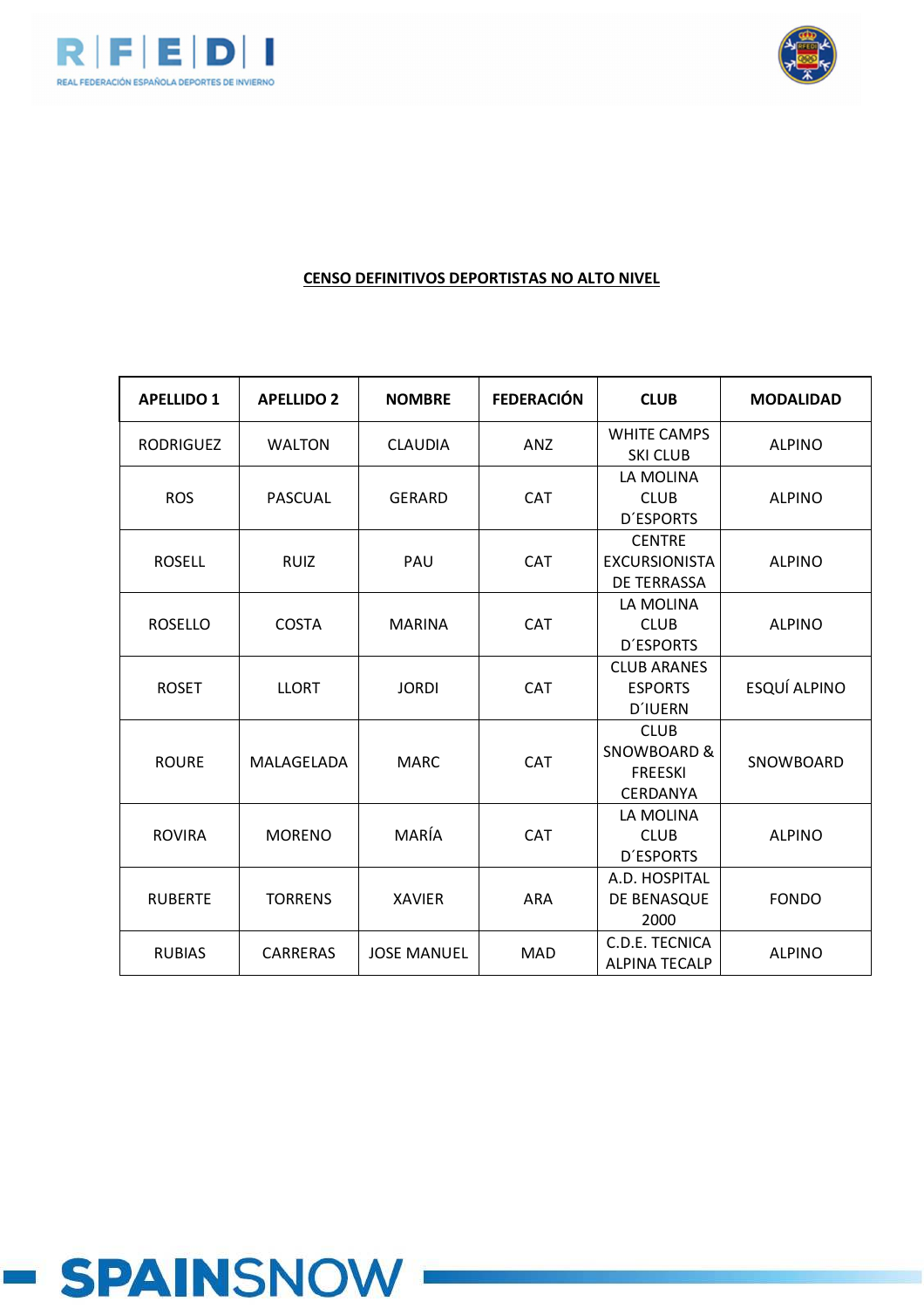



| <b>APELLIDO 1</b> | <b>APELLIDO 2</b> | <b>NOMBRE</b>     | <b>FEDERACIÓN</b> | <b>CLUB</b>                                                          | <b>MODALIDAD</b>  |
|-------------------|-------------------|-------------------|-------------------|----------------------------------------------------------------------|-------------------|
| <b>RUBIO</b>      | <b>ACITORES</b>   | <b>BENITO</b>     | <b>CYL</b>        | <b>CLUB</b><br><b>DEPORTIVO</b><br><b>CANICROSS</b><br><b>BURGOS</b> | <b>MUSHING</b>    |
| <b>RUBIO</b>      | <b>CABRERA</b>    | <b>MARIA JOSE</b> | <b>CAT</b>        | <b>CLUB</b><br><b>CANICROSS</b><br><b>GOSESPORT</b><br>CATALUNYA     | <b>MUSHING</b>    |
| <b>RUBIO</b>      | SAINZ             | <b>ELENA</b>      | <b>CYL</b>        | <b>CLUB</b><br><b>DEPORTIVO</b><br><b>CANICROSS</b><br><b>BURGOS</b> | <b>MUSHING</b>    |
| <b>RUIZ</b>       | <b>ASIN</b>       | <b>DIEGO</b>      | <b>ARA</b>        | <b>CLUB</b><br>MONTAÑA<br><b>GUARDIA</b><br><b>CIVIL</b>             | <b>FONDO</b>      |
| <b>RUIZ</b>       | CARRANZA          | <b>DAVID</b>      | ANZ               | <b>WHITE CAMPS</b><br><b>SKI CLUB</b>                                | SNOWBOARD         |
| <b>RUIZ</b>       | <b>FERNANDEZ</b>  | <b>MARIA</b>      | <b>CAT</b>        | <b>CLUB ARANES</b><br><b>ESPORTS</b><br><b>D'IUERN</b>               | <b>ALPINO</b>     |
| <b>RUIZ</b>       | <b>LOPEZ</b>      | <b>HADA</b>       | ANZ               | C.D. ESQUI<br><b>NAZARI</b>                                          | FREESKI&FREESTYLE |
| <b>RUIZ</b>       | <b>LOPEZ</b>      | ALEJANDRO         | ANZ               | <b>C.D.SKI CLUB</b><br><b>GRANADA</b>                                | FREESKI&FREESTYLE |
| <b>RUIZ</b>       | <b>SOLER</b>      | <b>MIGUEL</b>     | ANZ               | <b>WHITE CAMPS</b><br><b>SKI CLUB</b>                                | <b>ALPINO</b>     |
| <b>RUIZ</b>       | <b>FERNANDEZ</b>  | <b>MARIA</b>      | <b>CAT</b>        | <b>CLUB ARANES</b><br><b>ESPORTS</b><br><b>D'IUERN</b>               | ESQUÍ ALPINO      |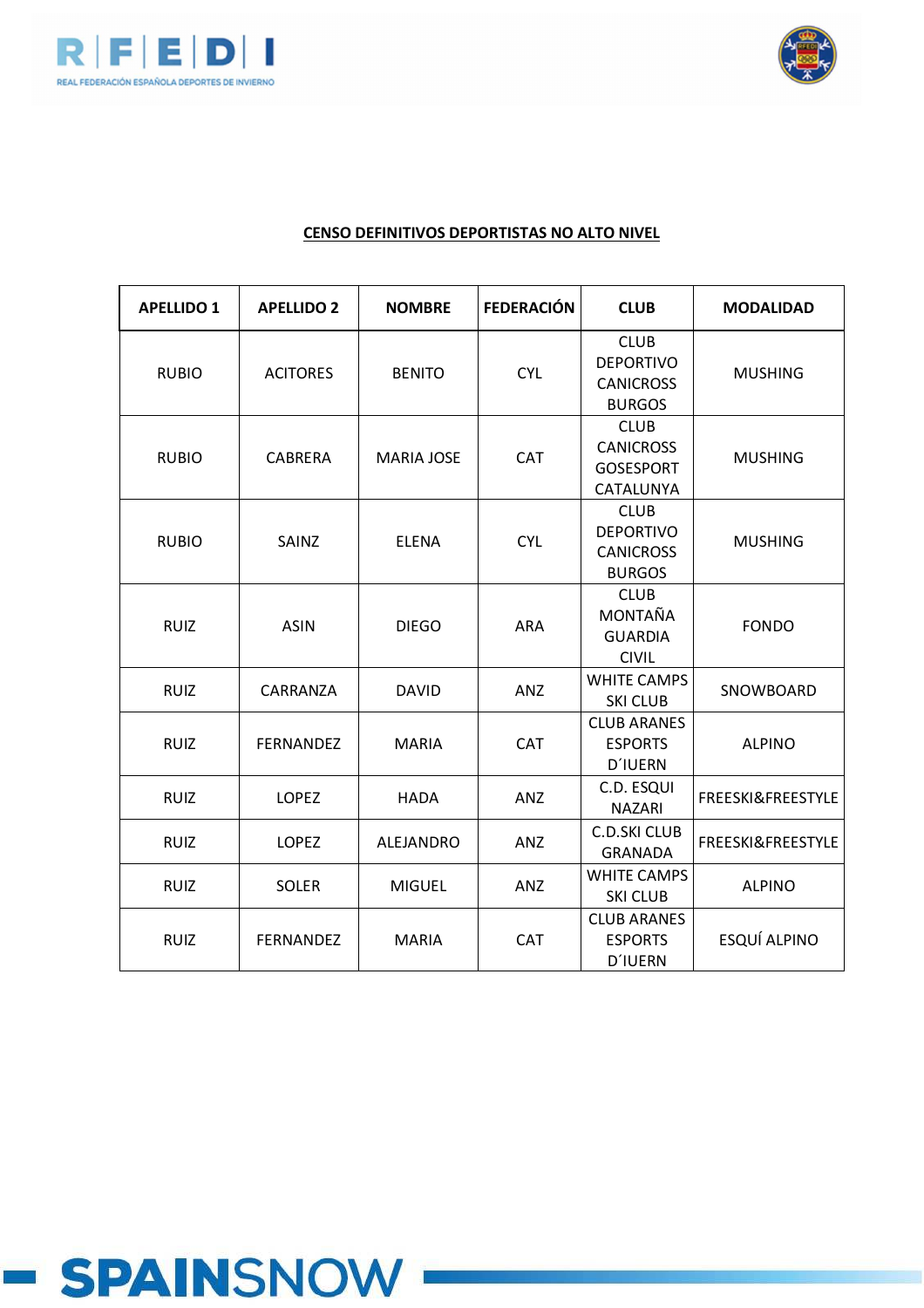



### **CENSO DEFINITIVOS DEPORTISTAS NO ALTO NIVEL**

| <b>APELLIDO 1</b> | <b>APELLIDO 2</b> | <b>NOMBRE</b>     | <b>FEDERACIÓN</b> | <b>CLUB</b>                                   | <b>MODALIDAD</b> |
|-------------------|-------------------|-------------------|-------------------|-----------------------------------------------|------------------|
| <b>RUIZ</b>       | <b>GONZALEZ</b>   | <b>JOSE RAMON</b> | <b>MAD</b>        | C.D.E. CANICROSS<br>CROSSMADRID               | <b>MUSHING</b>   |
| <b>RUIZ</b>       | <b>MARCO</b>      | <b>NOEMI</b>      | <b>AST</b>        | <b>CELTASTUR</b><br><b>MUSHING TEAM</b>       | <b>MUSHING</b>   |
| <b>RUIZ</b>       | <b>MORENO</b>     | <b>CRISTIAN</b>   | ANZ               | <b>C.D. DUNHUELLAS</b><br><b>MUSHING CLUB</b> | <b>MUSHING</b>   |
| <b>RUIZ</b>       | PELEGRINA         | <b>RICARDO</b>    | ANZ               | C.D. GLOBAL<br><b>RACING</b>                  | <b>ALPINO</b>    |
| <b>SABUGO</b>     | <b>BUENO</b>      | <b>DAVID</b>      | <b>CYL</b>        | <b>CLUB DEPORTIVO</b><br><b>LEITARIEGOS</b>   | <b>ALPINO</b>    |
| <b>SABUGO</b>     | <b>BUENO</b>      | <b>IVAN</b>       | <b>CYL</b>        | <b>CLUB DEPORTIVO</b><br><b>LEITARIEGOS</b>   | <b>ALPINO</b>    |
| <b>SAEZ</b>       | <b>ASTOR</b>      | <b>JOAQUIN</b>    | <b>CAT</b>        | <b>CLUB D'ESQUI</b><br><b>BERGUEDA</b>        | <b>MUSHING</b>   |
| SAGREDO           | <b>SAN ROMAN</b>  | <b>IRAIA</b>      | ARA               | <b>CLUB PIRINEISTA</b><br><b>MAYENCOS</b>     | <b>ALPINO</b>    |
| <b>SALARICH</b>   | <b>BAUCELLS</b>   | <b>MIUDACI</b>    | <b>CAT</b>        | LA MOLINA CLUB<br><b>D'ESPORTS</b>            | <b>ALPINO</b>    |

# **- SPAINSNOW**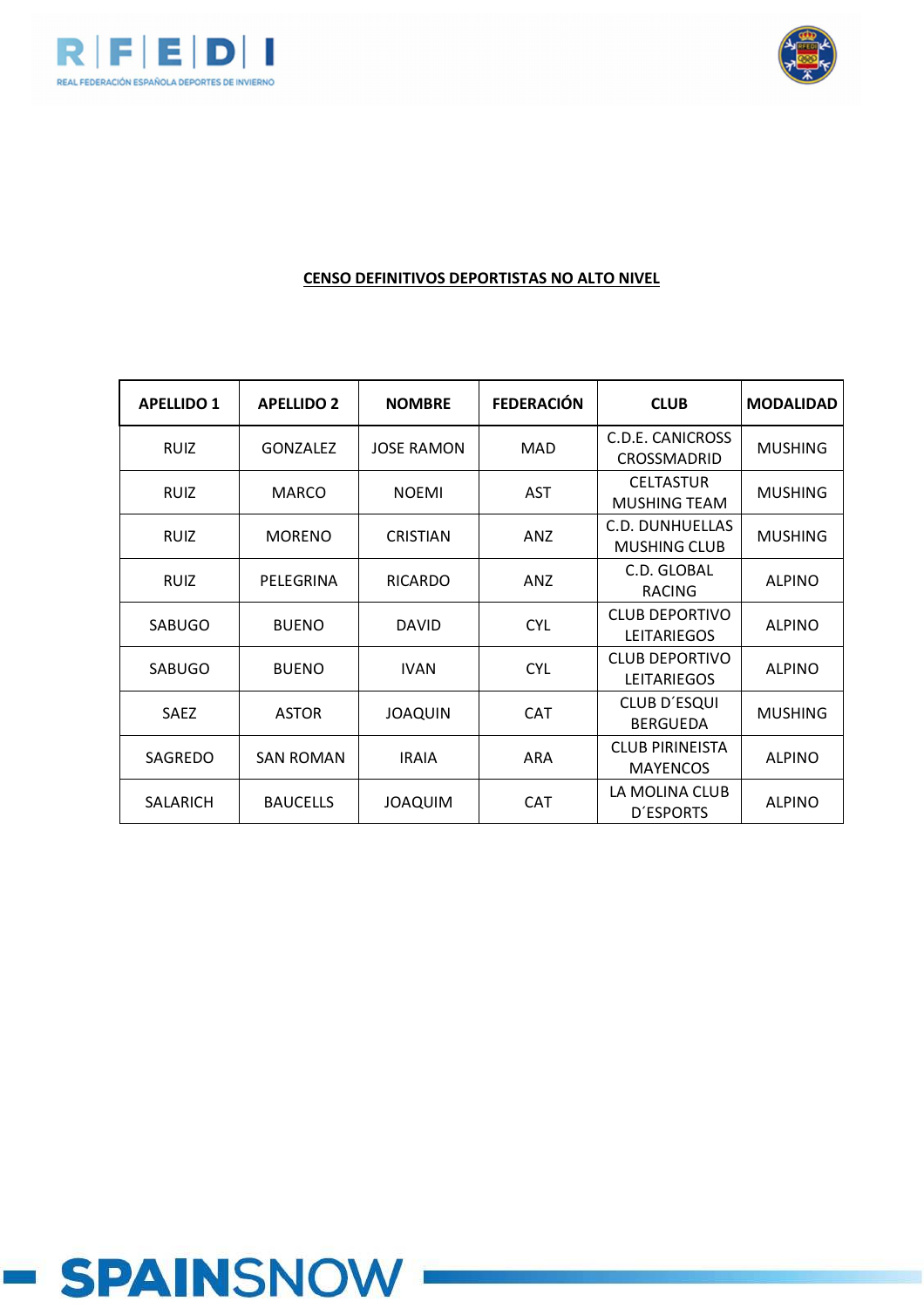



| <b>APELLIDO 1</b> | <b>APELLIDO 2</b> | <b>NOMBRE</b>                  | <b>FEDERACIÓN</b> | <b>CLUB</b>                                                            | <b>MODALIDAD</b>      |
|-------------------|-------------------|--------------------------------|-------------------|------------------------------------------------------------------------|-----------------------|
| SALDAÑA           | <b>PAREDES</b>    | <b>MARCOS</b>                  | <b>AST</b>        | <b>CELTASTUR</b><br><b>MUSHING</b><br><b>TEAM</b>                      | <b>MUSHING</b>        |
| SALDARRIAGA       | QUINTERO          | <b>CARLOS</b><br><b>FABIAN</b> | <b>CYL</b>        | <b>CLUB</b><br><b>DEPORTIVO</b><br><b>TEAM HUSSE</b><br><b>MUSHING</b> | <b>MUSHING</b>        |
| <b>SALINAS</b>    | <b>VELA</b>       | <b>MARIA</b>                   | <b>VAS</b>        | <b>CLUB</b><br><b>DEPORTIVO</b><br><b>CESVA</b>                        | <b>ALPINO</b>         |
| <b>SALLERAS</b>   | <b>COLLS</b>      | <b>NARCIS</b>                  | CAT               | <b>CLUB</b><br>SNOWBOAR<br><b>D &amp; FREESKI</b><br>CERDANYA          | SNOWBOARD             |
| SALSAMENDI        | <b>SILVA</b>      | <b>MANEX</b>                   | <b>NAV</b>        | <b>CLUB</b><br><b>PIRINEOS</b><br><b>DEL RONCAL</b>                    | <b>FONDO</b>          |
| SALVADÓ           | <b>BENSAID</b>    | <b>JORDANA</b>                 | <b>CAT</b>        | <b>CLUB</b><br><b>CANICROSS</b><br><b>LES</b><br><b>FRANQUESES</b>     | <b>MUSHING</b>        |
| SALVADO           | <b>TEJEDOR</b>    | <b>ROBERTO</b>                 | GAL               | ACADE -<br><b>ASOCIACIÓN</b><br>DE CANS<br><b>DEPORTISTA</b><br>S.     | <b>MUSHING</b>        |
| SAMANIEGO         | <b>JURADO</b>     | <b>JACOBO</b>                  | ANZ               | <b>CLUB CAJA</b><br><b>RURAL DE</b><br><b>GRANADA</b>                  | FREESKI&FREESTYL<br>E |
| SAMELIAN          | KERIKOURIAN       | <b>ANTONY</b>                  | <b>ANZ</b>        | C.D.<br>CANICROSS/<br><b>BIKEJORING</b><br>CADIZ                       | <b>MUSHING</b>        |
| <b>SAN JOSE</b>   | <b>ONCINA</b>     | <b>SERGIO</b>                  | <b>MAD</b>        | <b>CLUB</b><br><b>AMISTAD</b>                                          | <b>ALPINO</b>         |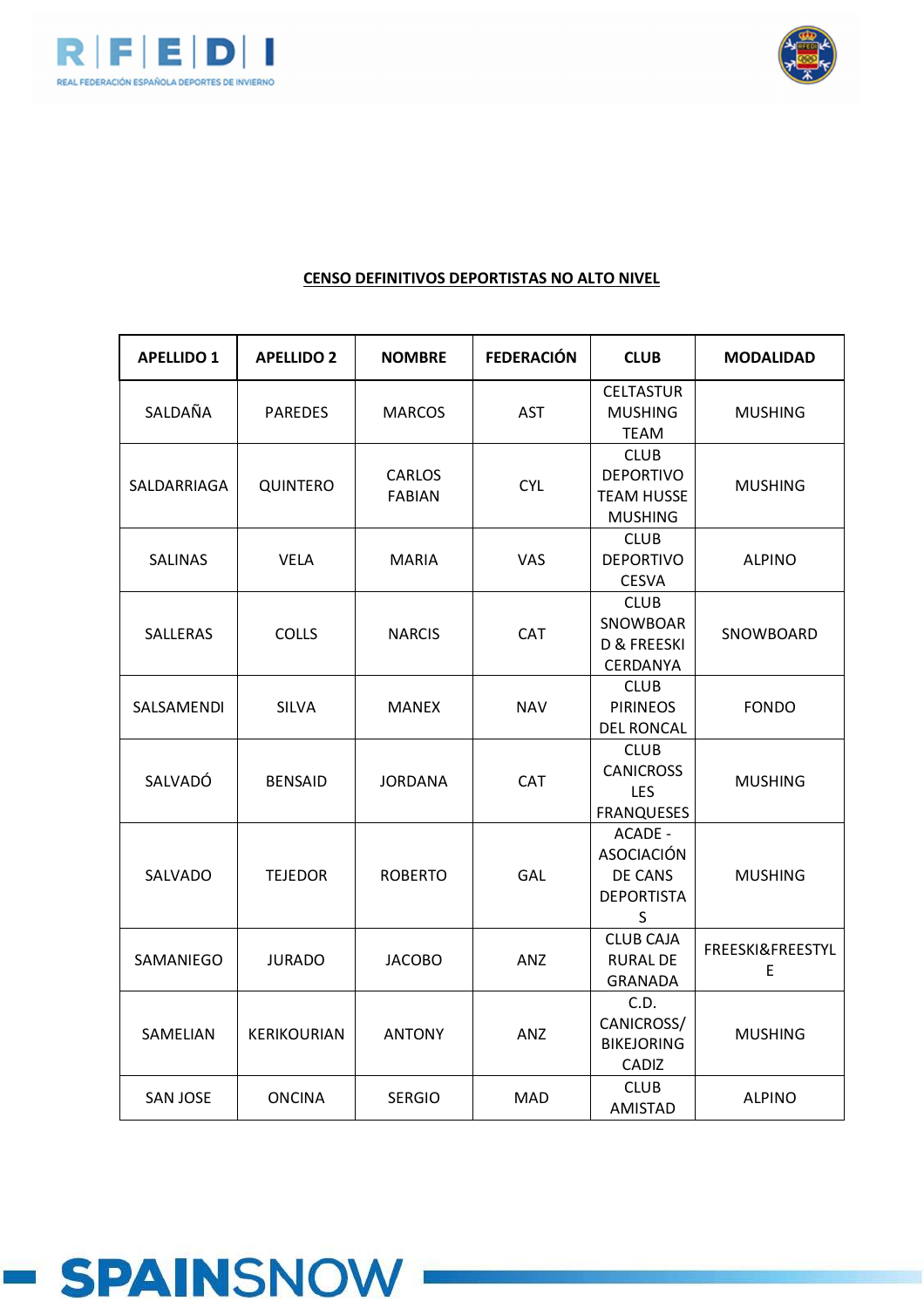



# **CENSO DEFINITIVOS DEPORTISTAS NO ALTO NIVEL**

| <b>APELLIDO 1</b>  | <b>APELLIDO 2</b> | <b>NOMBRE</b>    | <b>FEDERACIÓN</b> | <b>CLUB</b>                                                  | <b>MODALIDAD</b> |
|--------------------|-------------------|------------------|-------------------|--------------------------------------------------------------|------------------|
| <b>SAN SEGUNDO</b> | QUINTANAL         | ALEJANDRA        | <b>CYL</b>        | <b>CLUB DE ESQUI</b><br><b>CONTY</b>                         | <b>ALPINO</b>    |
| SAN SEGUNDO        | QUINTANAL         | <b>MARIA</b>     | <b>CYL</b>        | <b>CLUB DE ESQUI</b><br><b>CONTY</b>                         | <b>ALPINO</b>    |
| SANCHEZ            | <b>TUREL</b>      | <b>ALICIA</b>    | <b>MAD</b>        | CLUB C.D.E.<br><b>MONTAVENTURA</b>                           | <b>ALPINO</b>    |
| <b>SANCHEZ</b>     | <b>BENEDI</b>     | <b>FRANCISCO</b> | MAD               | C.D.E. CANICROSS<br>CROSSMADRID                              | <b>MUSHING</b>   |
| <b>SANCHEZ</b>     | CABAÑAS           | <b>JONAS</b>     | <b>CAT</b>        | <b>COPOS SKI CLUB</b>                                        | <b>ALPINO</b>    |
| <b>SANCHEZ</b>     | CABAÑAS           | <b>MARTIN</b>    | <b>CAT</b>        | <b>COPOS SKI CLUB</b>                                        | <b>ALPINO</b>    |
| <b>SANCHEZ</b>     | <b>GARBAYA</b>    | <b>DIEGO</b>     | <b>CYL</b>        | <b>CLUB DEPORTIVO</b><br>DE ESQUI LA<br>COVATILLA            | <b>ALPINO</b>    |
| <b>SANCHEZ</b>     | <b>GONZALEZ</b>   | SAMUEL           | <b>CAT</b>        | <b>CLUB ARANES</b><br><b>ESPORTS D'IUERN</b>                 | <b>ALPINO</b>    |
| <b>SANCHEZ</b>     | <b>JIMENEZ</b>    | CARLOS           | <b>ANZ</b>        | <b>C.D.SKI CLUB</b><br><b>GRANADA</b>                        | <b>ALPINO</b>    |
| SANCHEZ            | <b>LORENTE</b>    | <b>MARIA</b>     | <b>ANZ</b>        | <b>CLUB ESQUI</b><br><b>MONACHIL SIERRA</b><br><b>NEVADA</b> | <b>ALPINO</b>    |

# - SPAINSNOW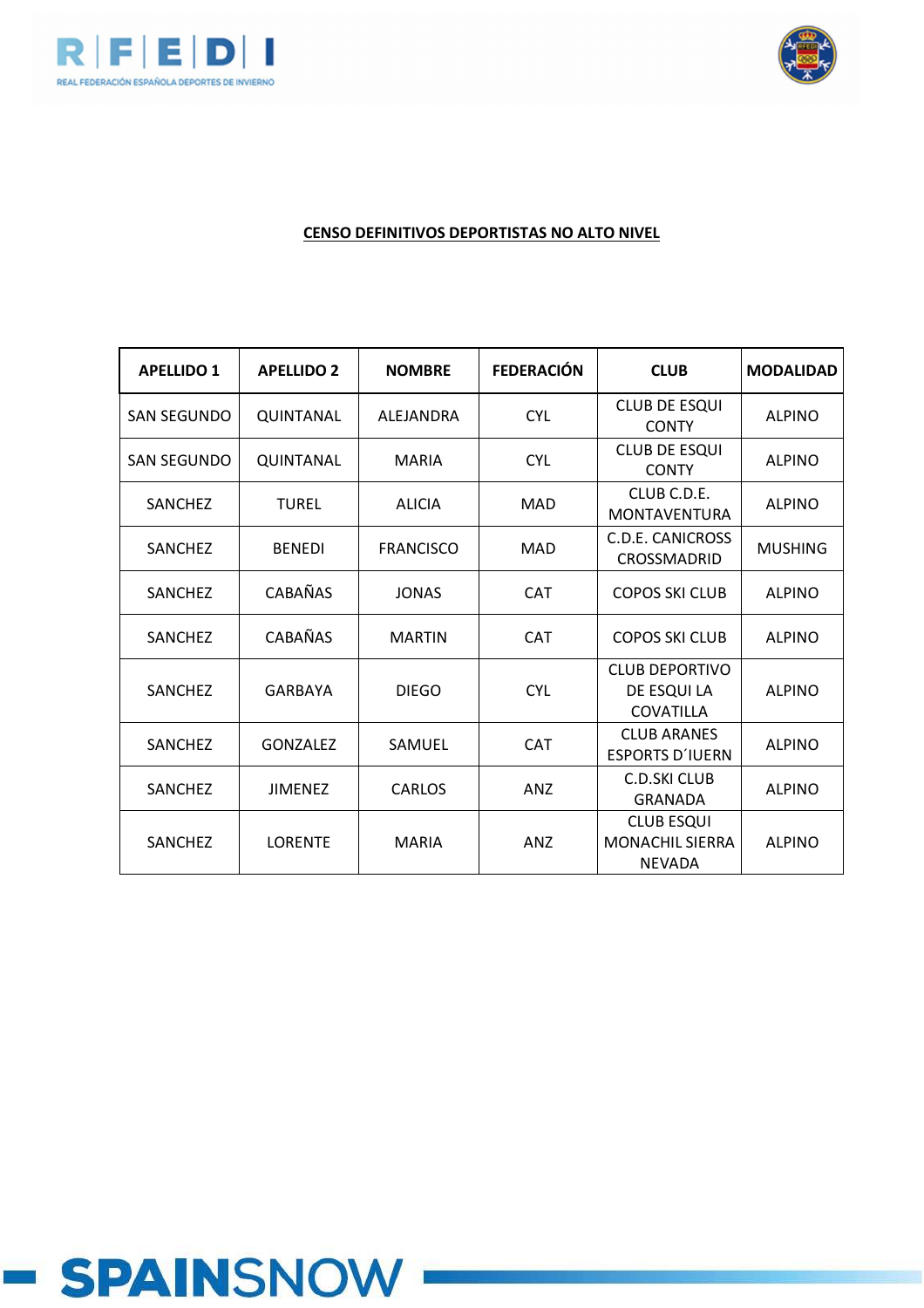



| <b>APELLIDO 1</b>      | <b>APELLIDO 2</b> | <b>NOMBRE</b>                  | <b>FEDERACIÓN</b> | <b>CLUB</b>                                                                               | <b>MODALIDAD</b>  |
|------------------------|-------------------|--------------------------------|-------------------|-------------------------------------------------------------------------------------------|-------------------|
| SANCHEZ                | <b>MARCOS</b>     | <b>JORGE</b>                   | <b>CYL</b>        | MAF.COM<br><b>ESQUI CLUB</b>                                                              | <b>ALPINO</b>     |
| SANCHEZ                | <b>PEREZ</b>      | <b>JAVIER</b>                  | VAL               | <b>CLUB</b><br><b>DEPORTES</b><br><b>INVIERNO</b><br><b>TOGOMUSHING</b><br><b>NOVELDA</b> | <b>MUSHING</b>    |
| SANCHEZ                | <b>RODRIGUEZ</b>  | <b>MARIA</b><br><b>ROSARIO</b> | <b>MAD</b>        | C.D.E.<br><b>CANICROSS</b><br>CROSSMADRID                                                 | <b>MUSHING</b>    |
| SANCHEZ                | <b>SIMON</b>      | <b>GEMMA</b>                   | <b>CYL</b>        | <b>CLUB</b><br><b>DEPORTIVO</b><br>VALLADOLID<br><b>MUSHING</b>                           | <b>MUSHING</b>    |
| SANCHEZ-<br>CARVAJALES | <b>ZUBIA</b>      | <b>NAHIA</b>                   | CAT               | <b>COPOS SKI</b><br><b>CLUB</b>                                                           | <b>ALPINO</b>     |
| SANCHEZ-<br>CARVAJALES | <b>ZUBIA</b>      | LEIRE                          | <b>CAT</b>        | <b>COPOS SKI</b><br><b>CLUB</b>                                                           | <b>ALPINO</b>     |
| SANCIÑENA              | <b>ARRAIZA</b>    | DANIEL                         | <b>ARA</b>        | <b>FORMIGAL</b><br><b>ESQUI CLUB</b>                                                      | FREESKI&FREESTYLE |
| <b>SANMARTIN</b>       | <b>ARBONES</b>    | <b>INES</b>                    | <b>ARA</b>        | <b>CLUB ESQUI</b><br><b>JACA</b>                                                          | <b>ALPINO</b>     |
| SANTIVERI              | SABATÉ            | <b>NIL</b>                     | CAT               | LA MOLINA<br><b>CLUB</b><br><b>D'ESPORTS</b>                                              | <b>ALPINO</b>     |
| SANZ                   | MUÑOZ             | <b>EVA</b>                     | ANZ               | C.D.<br><b>DUNHUELLAS</b><br><b>MUSHING CLUB</b>                                          | <b>MUSHING</b>    |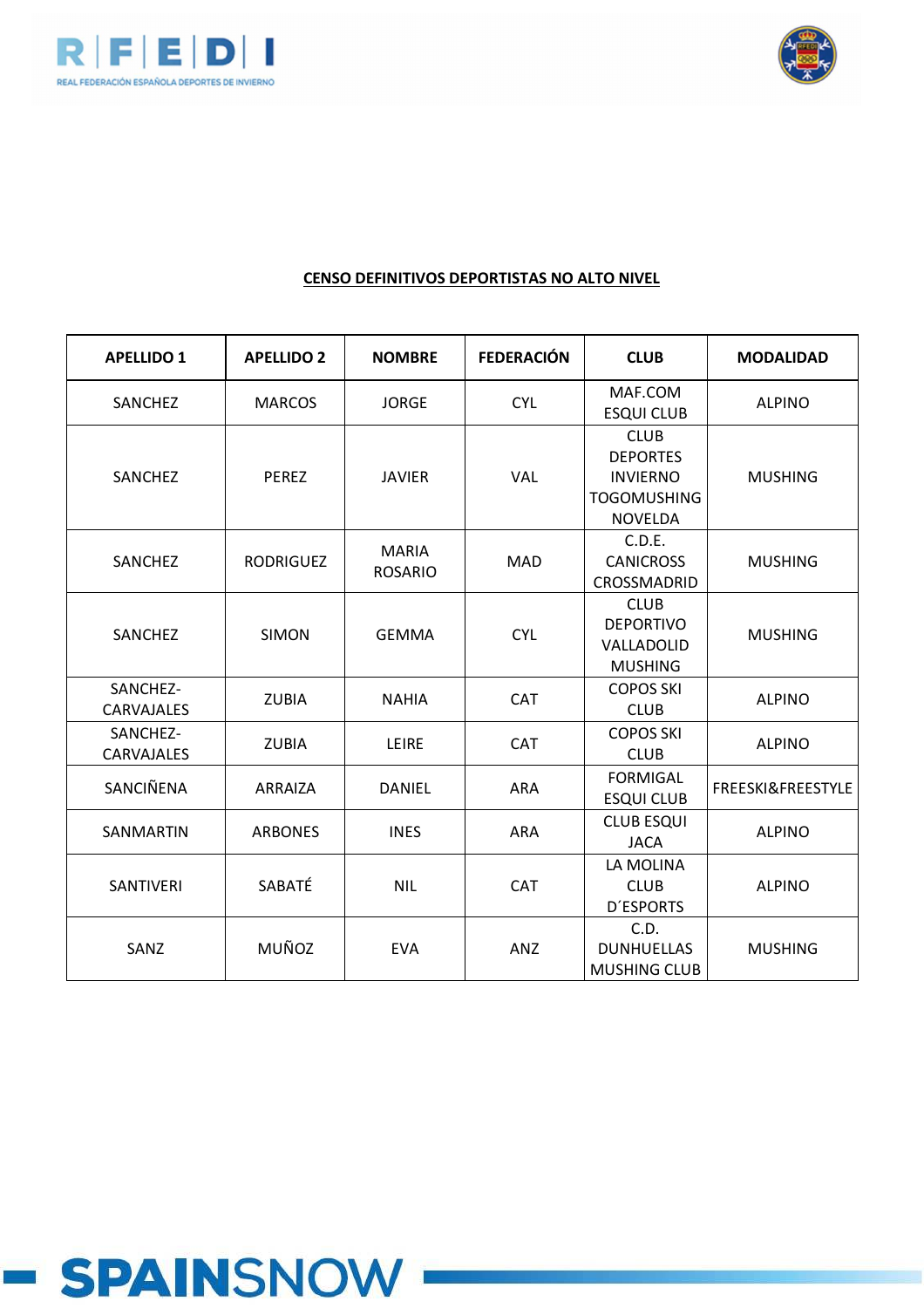



#### **CENSO DEFINITIVOS DEPORTISTAS NO ALTO NIVEL**

| <b>APELLIDO 1</b> | <b>APELLIDO 2</b> | <b>NOMBRE</b>  | <b>FEDERACIÓN</b> | <b>CLUB</b>                                                                                                       | <b>MODALIDAD</b>  |
|-------------------|-------------------|----------------|-------------------|-------------------------------------------------------------------------------------------------------------------|-------------------|
| SANZ              | VALLES            | <b>UNAI</b>    | <b>NAV</b>        | <b>SKI FONDO</b><br><b>UHARTE</b>                                                                                 | <b>FONDO</b>      |
| SANZ              | CALLEJA           | <b>GUZMAN</b>  | <b>ARA</b>        | <b>EQUIPO</b><br><b>MILITAR DE</b><br><b>ESQUI Y</b><br>MONTAÑA                                                   | <b>FONDO</b>      |
| <b>SASTRE</b>     | <b>ALSINA</b>     | CONRAD         | <b>CAT</b>        | <b>CLUB CLUB</b><br><b>CLUB CLUB</b><br><b>ESPORTIU</b><br><b>GRANUEC</b><br><b>EQUIP DE</b><br><b>COMPETICIÓ</b> | <b>ALPINO</b>     |
| SAURA             | <b>ANDION</b>     | <b>HECTOR</b>  | <b>CAT</b>        | <b>SKI CLUB</b><br>CAMPRODON                                                                                      | <b>ALPINO</b>     |
| SAYOL             | <b>LATORRE</b>    | <b>GUILLEM</b> | <b>CAT</b>        | <b>CLUB ALPI</b><br><b>NURIA</b><br>MASELLA -<br><b>CERDANYA</b>                                                  | <b>ALPINO</b>     |
| <b>SCIGLIOTTI</b> | HARFIN*           | <b>ESTEBAN</b> | ANZ               | <b>CD GRANADA</b><br><b>SPORT CLUB</b><br>2013                                                                    | <b>ALPINO</b>     |
| <b>SCIGLIOTTI</b> | HARFIN*           | <b>ESTEBAN</b> | ANZ               | <b>CD GRANADA</b><br><b>SPORT CLUB</b><br>2013                                                                    | FREESKI&FREESTYLE |
| <b>SEGON</b>      | <b>RUBIAL</b>     | <b>JOEL</b>    | CAT               | <b>CLUB CLUB</b><br><b>CLUB CLUB</b><br><b>ESPORTIU</b><br><b>GRANUEC</b><br><b>EQUIP DE</b><br><b>COMPETICIÓ</b> | <b>ALPINO</b>     |
| <b>SELAS</b>      | <b>COLORADO</b>   | <b>ANTONIO</b> | ANZ               | <b>CLUB ESQUI</b><br><b>MONACHIL</b><br><b>SIERRA</b><br><b>NEVADA</b>                                            | <b>ALPINO</b>     |
| SELGA             | <b>COSTA</b>      | <b>OLEGUER</b> | CAT               | <b>CLUB ALPI</b><br><b>NURIA</b><br>MASELLA -<br>CERDANYA                                                         | <b>ALPINO</b>     |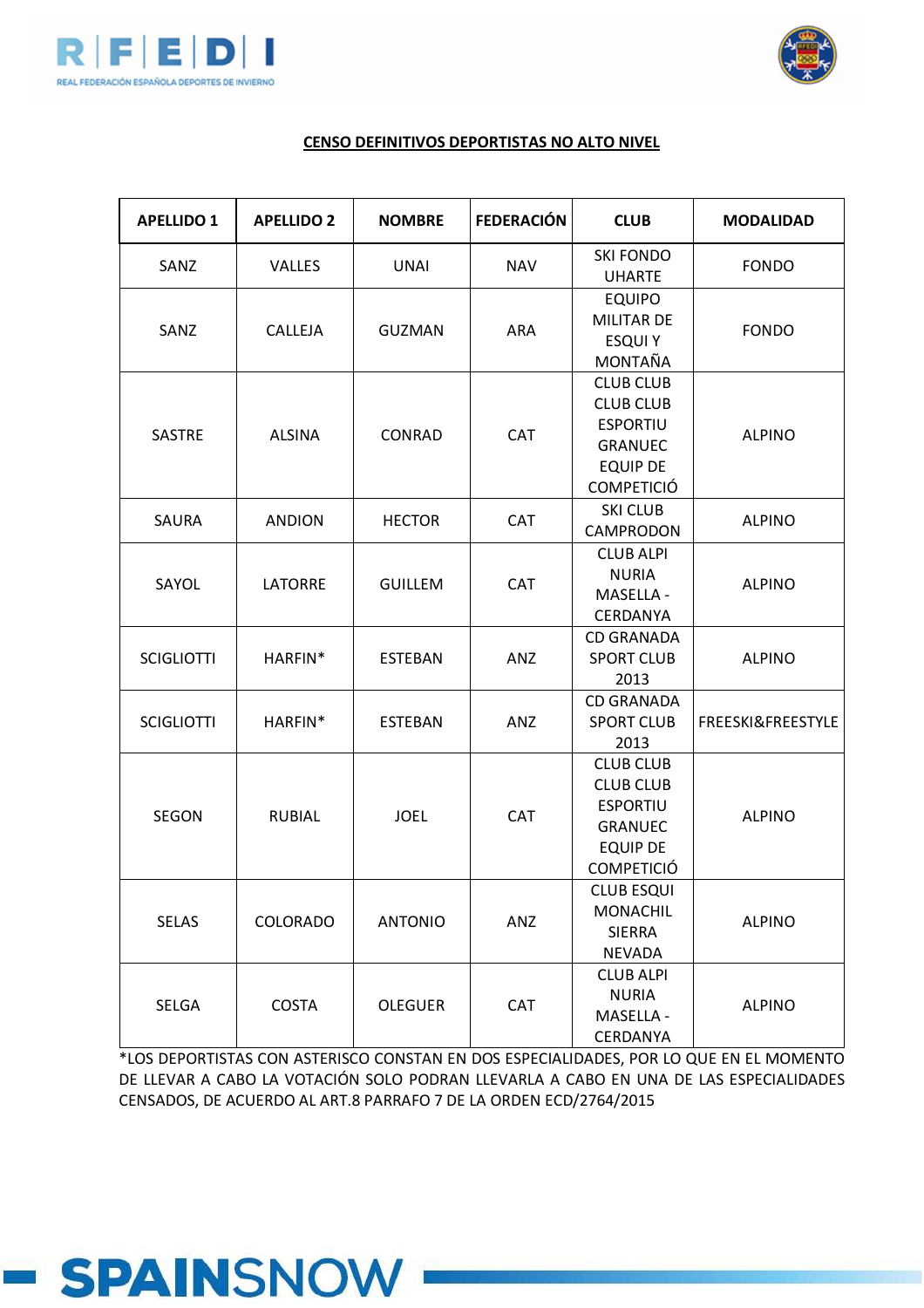



| <b>APELLIDO 1</b> | <b>APELLIDO 2</b> | <b>NOMBRE</b>    | <b>FEDERACIÓN</b> | <b>CLUB</b>                                                                          | <b>MODALIDAD</b>  |
|-------------------|-------------------|------------------|-------------------|--------------------------------------------------------------------------------------|-------------------|
| <b>SELLES</b>     | <b>GASCH</b>      | <b>BERNAT</b>    | <b>CAT</b>        | <b>CLUB ESQUÍ</b><br><b>BELLVER</b>                                                  | <b>FONDO</b>      |
| <b>SELLES</b>     | <b>GASCH</b>      | Martina          | <b>CAT</b>        | <b>CLUB ESQUÍ</b><br><b>BELLVER</b>                                                  | <b>FONDO</b>      |
| <b>SENTIS</b>     | <b>CARRERAS</b>   | <b>CRISTINA</b>  | <b>CAT</b>        | <b>CLUB ALPI</b><br><b>NURIA</b><br>MASELLA -<br>CERDANYA                            | <b>ALPINO</b>     |
| SERAL             | REBLED            | <b>ALFONSO</b>   | ARA               | <b>MUSHING</b><br><b>MONCAYO</b>                                                     | <b>MUSHING</b>    |
| <b>SERRA</b>      | <b>BETRAN</b>     | <b>ADRIANA</b>   | <b>ARA</b>        | <b>CLUB</b><br>PIRINEISTA<br><b>MAYENCOS</b>                                         | <b>FONDO</b>      |
| <b>SERRA</b>      | <b>ENRIQUEZ</b>   | <b>JORDI</b>     | CAT               | <b>CLUB ALPI</b><br><b>NURIA</b><br>MASELLA -<br>CERDANYA                            | <b>ALPINO</b>     |
| SEVILLANO         | <b>BARRIO</b>     | <b>DANIEL</b>    | ANZ               | C.D. BE<br><b>ABLE 360</b>                                                           | <b>ALPINO</b>     |
| <b>SICILIA</b>    | CIMADEVILLA       | <b>GUILLERMO</b> | <b>ARA</b>        | <b>FORMIGAL</b><br><b>ESQUI</b><br><b>CLUB</b>                                       | FREESKI&FREESTYLE |
| <b>SISINNI</b>    | CASQUERO          | <b>NICOLAS</b>   | <b>ARA</b>        | <b>CLUB</b><br>PIRINEISTA<br><b>MAYENCOS</b>                                         | <b>FONDO</b>      |
| SISNIEGA          | PEÑA              | <b>ELSA</b>      | CAT               | <b>CLUB</b><br><b>ESQUI</b><br>LUDIC I<br><b>TECNIC</b><br>CERDAÑA<br><b>MASELLA</b> | <b>ALPINO</b>     |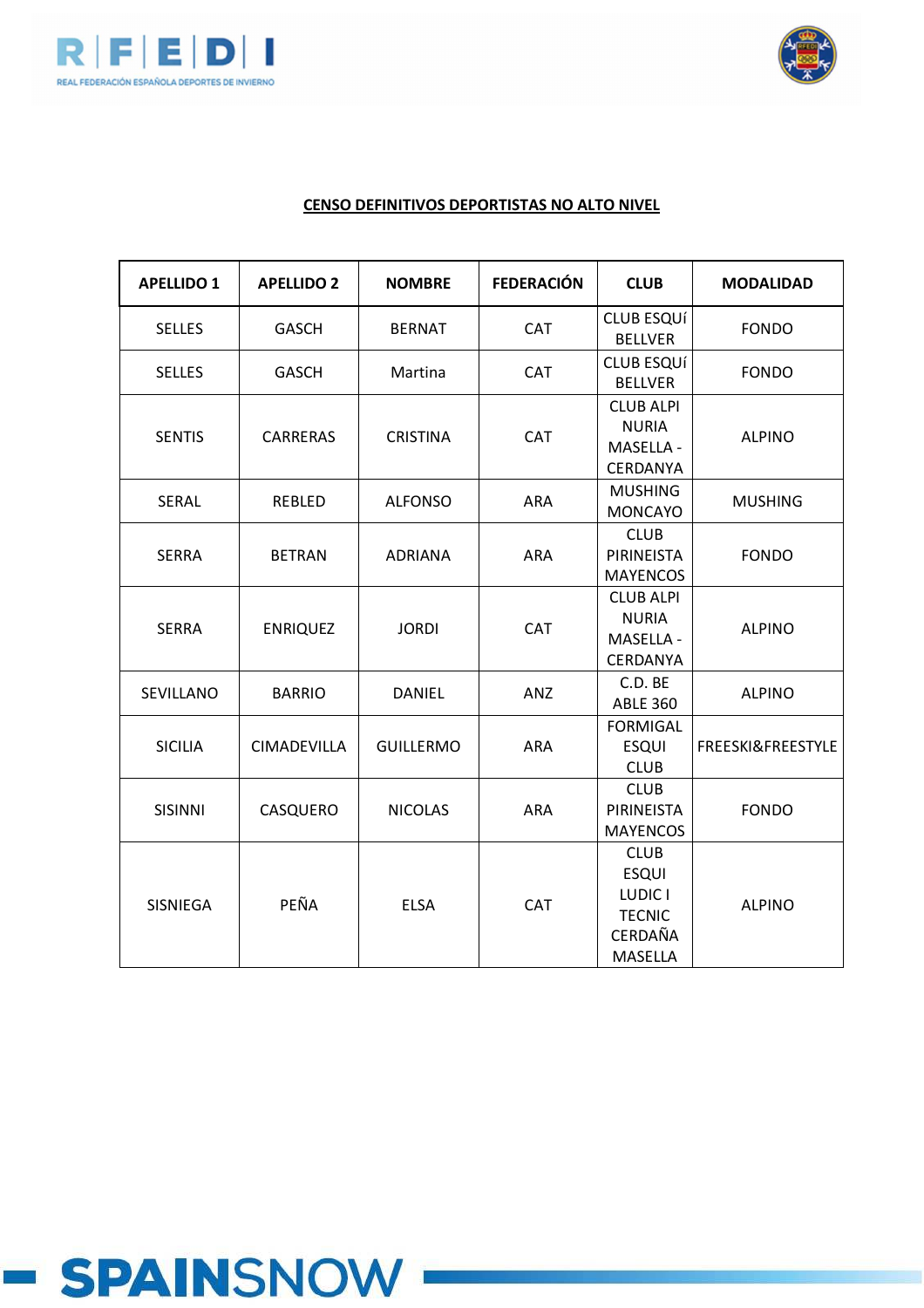



| <b>APELLIDO 1</b> | <b>APELLIDO 2</b>               | <b>NOMBRE</b>    | <b>FEDERACIÓN</b> | <b>CLUB</b>                                                                            | <b>MODALIDAD</b> |
|-------------------|---------------------------------|------------------|-------------------|----------------------------------------------------------------------------------------|------------------|
| <b>SISNIEGA</b>   | PEÑA                            | <b>GONZALO</b>   | <b>CAT</b>        | CLUB ESQUI LUDIC<br><b>I TECNIC CERDAÑA</b><br>MASELLA                                 | <b>ALPINO</b>    |
| <b>SITJAS</b>     | GARRIGA                         | <b>TONI</b>      | CAT               | LA MOLINA CLUB<br><b>D'ESPORTS</b>                                                     | <b>ALPINO</b>    |
| SOLER-DUFFO       | <b>MARTINEZ</b>                 | <b>HUGO</b>      | CAT               | <b>CLUB DE ESQUI</b><br>VAL D'ARAN                                                     | <b>ALPINO</b>    |
| SOLER-DUFFO       | <b>MARTINEZ</b>                 | PIA              | <b>CAT</b>        | <b>CLUB DE ESQUI</b><br><b>VAL D'ARAN</b>                                              | <b>ALPINO</b>    |
| <b>SOLIS</b>      | <b>RUIZ DE</b><br><b>LOPERA</b> | <b>SEBASTIAN</b> | <b>MAD</b>        | C.D.E. TECNICA<br><b>ALPINA TECALP</b>                                                 | <b>ALPINO</b>    |
| <b>STANEK</b>     |                                 | <b>ROLAND</b>    | <b>MAD</b>        | C.D.E. FREEXKI                                                                         | <b>ALPINO</b>    |
| <b>SUAREZ</b>     | <b>BARRANCO</b>                 | ALVARO           | <b>AST</b>        | <b>CELTASTUR</b><br><b>MUSHING TEAM</b>                                                | <b>MUSHING</b>   |
| <b>SUAREZ</b>     | <b>GONZALEZ</b>                 | ABEL             | <b>AST</b>        | <b>CELTASTUR</b><br><b>MUSHING TEAM</b>                                                | <b>MUSHING</b>   |
| <b>SUAREZ</b>     | <b>VIERNA</b>                   | <b>INES</b>      | <b>CYL</b>        | <b>CLUB DE ESQUI</b><br><b>CONTY</b>                                                   | <b>ALPINO</b>    |
| SUAU              | <b>CLARAMUNT</b>                | <b>BERTA</b>     | <b>CAT</b>        | <b>CLUB CLUB CLUB</b><br><b>CLUB ESPORTIU</b><br><b>GRANUEC EQUIP</b><br>DE COMPETICIÓ | <b>ALPINO</b>    |

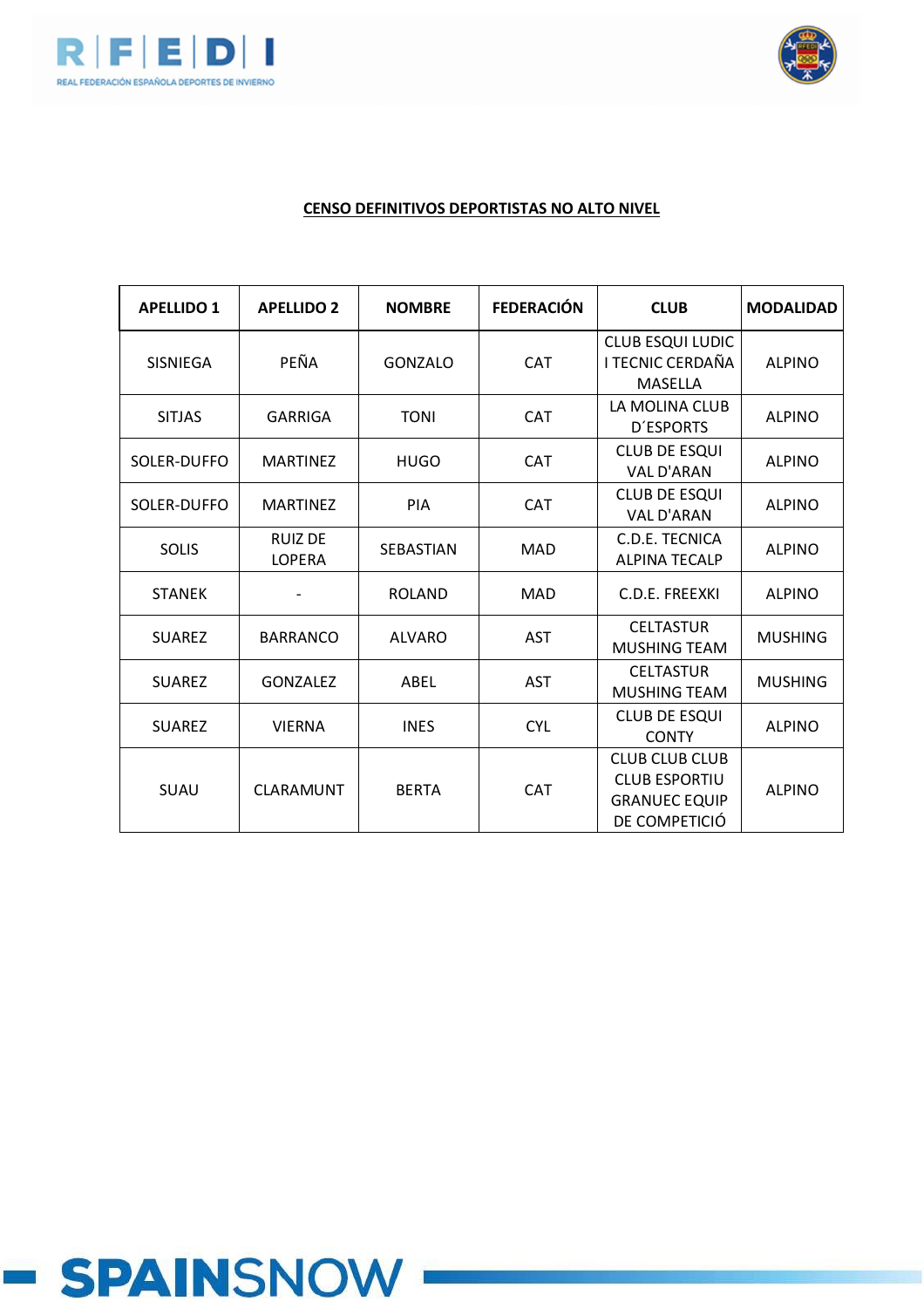



| <b>APELLIDO 1</b> | <b>APELLIDO 2</b> | <b>NOMBRE</b>                     | <b>FEDERACIÓN</b> | <b>CLUB</b>                                                                                                       | <b>MODALIDAD</b>  |
|-------------------|-------------------|-----------------------------------|-------------------|-------------------------------------------------------------------------------------------------------------------|-------------------|
| SUAU              | CLARAMUNT         | <b>BRUNA</b>                      | <b>CAT</b>        | <b>CLUB CLUB</b><br><b>CLUB CLUB</b><br><b>ESPORTIU</b><br><b>GRANUEC</b><br><b>EQUIP DE</b><br><b>COMPETICIÓ</b> | <b>ALPINO</b>     |
| SUAU              | CLARAMUNT         | <b>JANA</b>                       | CAT               | <b>CLUB ARANES</b><br><b>ESPORTS</b><br><b>D'IUERN</b>                                                            | <b>ALPINO</b>     |
| <b>SUBIRANA</b>   | <b>CHAVES</b>     | <b>SERGI</b>                      | CAT               | <b>CLUB</b><br><b>CANICROSS</b><br><b>GOSESPORT</b><br>CATALUNYA                                                  | <b>MUSHING</b>    |
| <b>SULE</b>       | <b>FONT</b>       | <b>GEORGINA</b>                   | <b>CAT</b>        | LA MOLINA<br><b>CLUB</b><br><b>D'ESPORTS</b>                                                                      | <b>ALPINO</b>     |
| <b>SULE</b>       | <b>FONT</b>       | <b>JAN</b>                        | CAT               | LA MOLINA<br><b>CLUB</b><br><b>D'ESPORTS</b>                                                                      | <b>ALPINO</b>     |
| <b>TAGARRO</b>    | <b>ROY</b>        | <b>GEMMA</b>                      | <b>AST</b>        | <b>ALLER ESQUI</b><br><b>CLUB</b>                                                                                 | <b>ALPINO</b>     |
| <b>TAILLEFER</b>  | <b>NIETO</b>      | <b>DAVID</b>                      | ANZ               | C.D. DE<br><b>SNOWTERS</b>                                                                                        | SNOWBOARD         |
| <b>TALANCO</b>    | <b>HEREDA</b>     | <b>FRANCISCO</b><br><b>JAVIER</b> | MAD               | C.D.E.<br><b>CANICROSS</b><br>CROSSMADRID                                                                         | <b>MUSHING</b>    |
| <b>TARRAGO</b>    | <b>SANCHIS</b>    | <b>GEORGINA</b>                   | CAT               | LA MOLINA<br><b>CLUB</b><br><b>D'ESPORTS</b>                                                                      | <b>ALPINO</b>     |
| <b>TASCON</b>     | <b>GOMEZ</b>      | <b>JAVIER</b>                     | <b>MAD</b>        | C.D.E. ESQUI<br><b>NOROESTE</b>                                                                                   | FREESKI&FREESTYLE |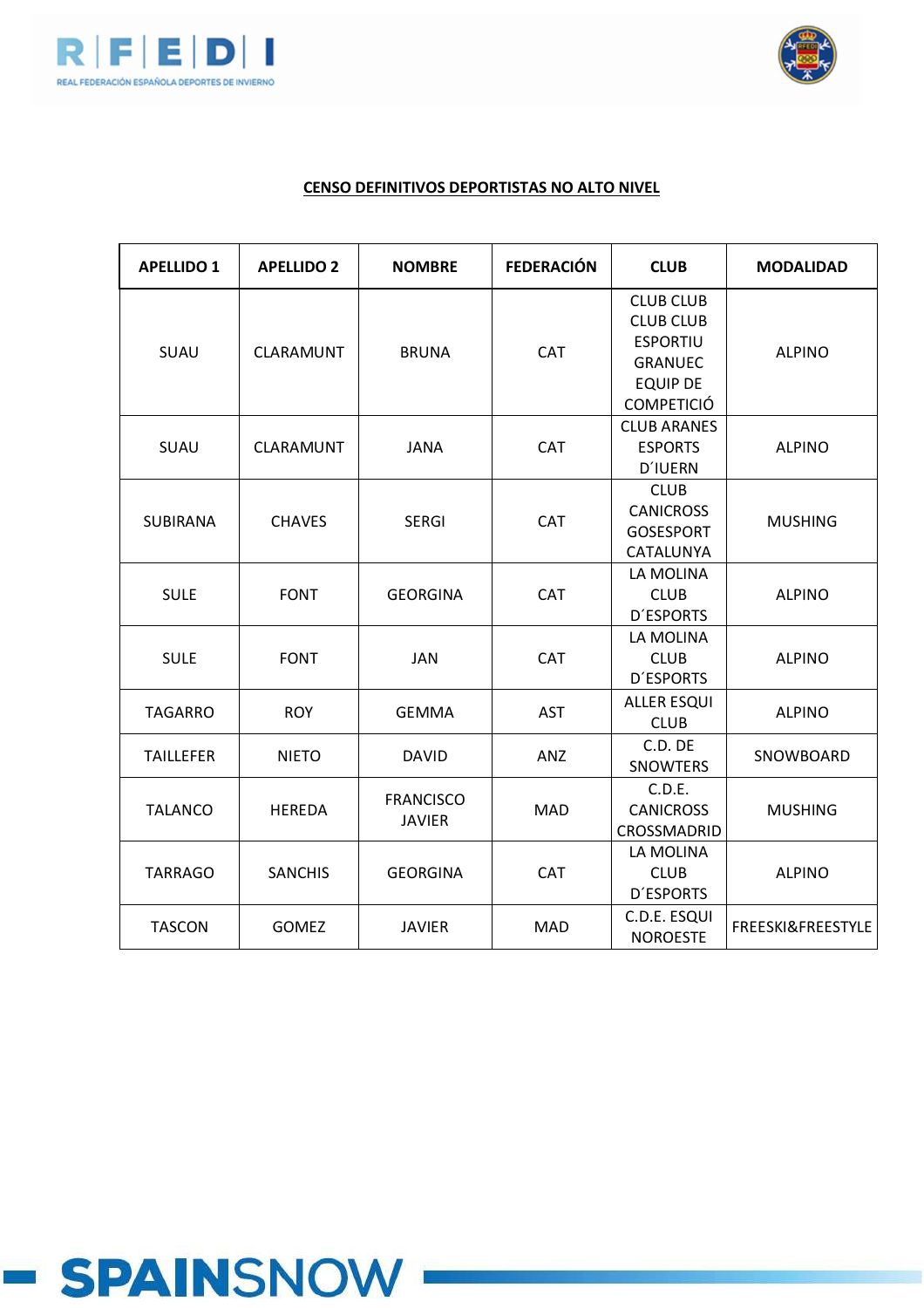



| <b>APELLIDO 1</b> | <b>APELLIDO 2</b> | <b>NOMBRE</b>      | <b>FEDERACIÓN</b> | <b>CLUB</b>                                                                                                       | <b>MODALIDAD</b>      |
|-------------------|-------------------|--------------------|-------------------|-------------------------------------------------------------------------------------------------------------------|-----------------------|
| <b>TERRONES</b>   | <b>BELLO</b>      | <b>ADRIAN</b>      | <b>MAD</b>        | C.D.E.<br><b>FREEXKI</b>                                                                                          | FREESKI&FREESTYL<br>E |
| <b>THACKWRAY</b>  | <b>VALLET</b>     | ALEXANDRA          | CAT               | <b>CLUB ALPI</b><br><b>NURIA</b><br>MASELLA -<br>CERDANYA                                                         | <b>ALPINO</b>         |
| <b>TOBEÑA</b>     | SAURA             | <b>JUAN MANUEL</b> | ANZ               | <b>WHITE</b><br><b>CAMPS SKI</b><br><b>CLUB</b>                                                                   | <b>ALPINO</b>         |
| <b>TOLEDO</b>     | SANTOLARIA        | <b>ANTONI</b>      | <b>CAT</b>        | <b>BARCELONA</b><br><b>SHORT TRACK</b>                                                                            | SNOWBOARD             |
| <b>TORCIDA</b>    | <b>DIEZ</b>       | <b>ANA</b>         | CAB               | <b>CLUB</b><br><b>DEPORTIVO</b><br>ELEMENTAL<br>AVALANCHA                                                         | <b>ALPINO</b>         |
| <b>TORRELLES</b>  | <b>AYMERICH</b>   | JAN                | <b>CAT</b>        | <b>COPOS SKI</b><br><b>CLUB</b>                                                                                   | <b>ALPINO</b>         |
| <b>TORRES</b>     | CARRASCO          | <b>JAVIER</b>      | CAT               | <b>CLUB</b><br>D'ESQUI VIC                                                                                        | <b>MUSHING</b>        |
| <b>TORRES</b>     | CASAS             | <b>ANIOL</b>       | <b>CAT</b>        | <b>CLUB CLUB</b><br><b>CLUB CLUB</b><br><b>ESPORTIU</b><br><b>GRANUEC</b><br><b>EQUIP DE</b><br><b>COMPETICIÓ</b> | <b>ALPINO</b>         |
| <b>TORRES</b>     | LOZADA            | ALEJANDRO          | <b>CYL</b>        | <b>CLUB</b><br><b>DEPORTIVO</b><br><b>CANICROSS</b><br><b>BURGOS</b>                                              | <b>MUSHING</b>        |
| <b>TORRES</b>     | <b>RIESCO</b>     | <b>JAVIER</b>      | <b>MAD</b>        | C.D.E.<br><b>VETERANOS</b><br><b>ESQUIADORE</b><br><b>S DE MADRID</b>                                             | <b>ALPINO</b>         |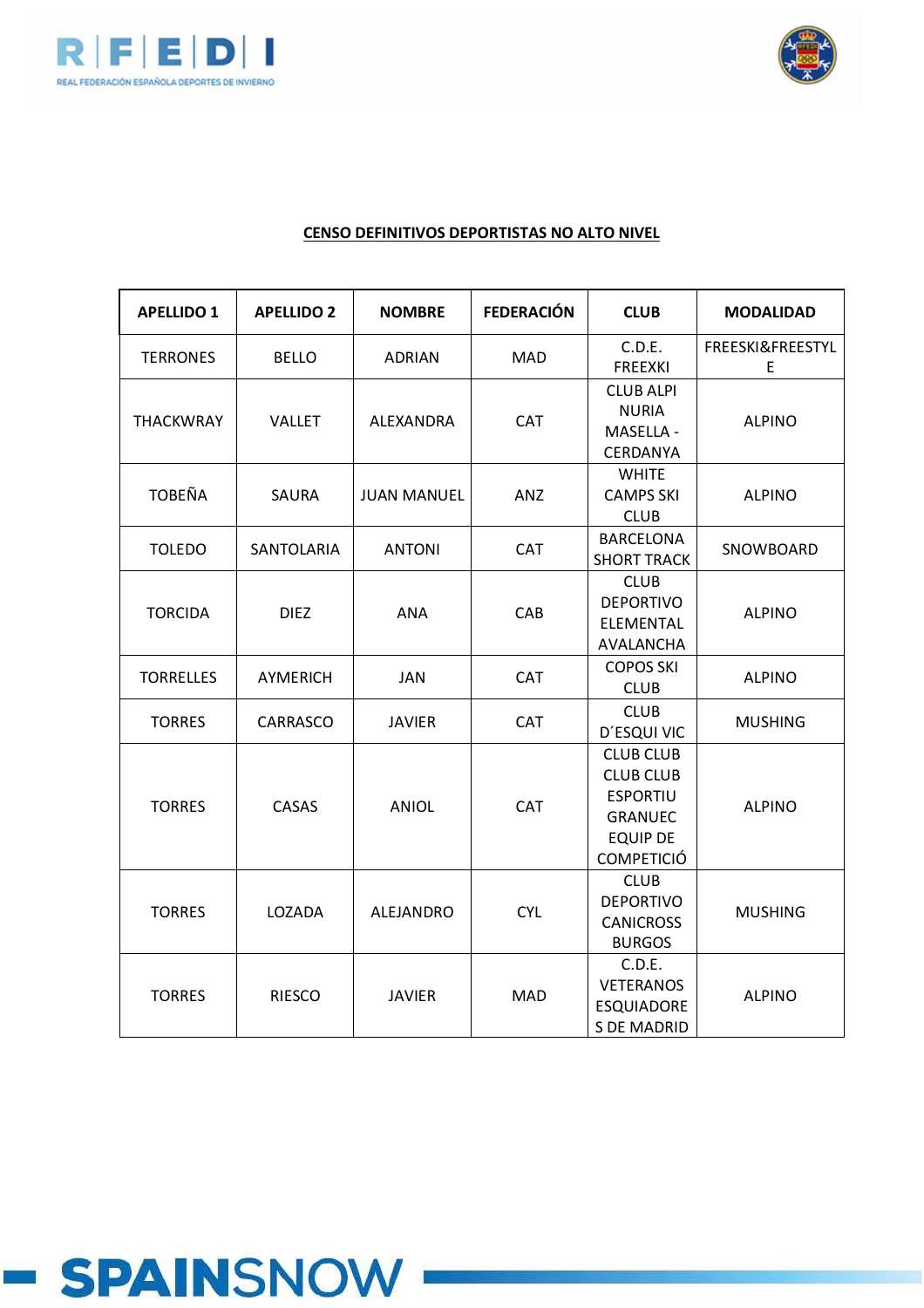



| <b>APELLIDO 1</b>   | <b>APELLIDO 2</b>                 | <b>NOMBRE</b>   | <b>FEDERACIÓN</b> | <b>CLUB</b>                                                                       | <b>MODALIDA</b><br>D |
|---------------------|-----------------------------------|-----------------|-------------------|-----------------------------------------------------------------------------------|----------------------|
| <b>TORTAJADA</b>    | <b>BAUTISTA</b>                   | <b>ADRIAN</b>   | <b>CAT</b>        | LA MOLINA<br><b>CLUB D'ESPORTS</b>                                                | <b>ALPINO</b>        |
| <b>TORTAJADA</b>    | <b>BAUTISTA</b>                   | <b>PAULA</b>    | <b>CAT</b>        | LA MOLINA<br><b>CLUB D'ESPORTS</b>                                                | <b>ALPINO</b>        |
| <b>TRIAS DE BES</b> | <b>QUIÑONES DE</b><br><b>LEON</b> | <b>GONZALO</b>  | <b>CAT</b>        | <b>CLUB CLUB CLUB</b><br><b>ESPORTIU</b><br><b>GRANUEC EQUIP</b><br>DE COMPETICIÓ | <b>ALPINO</b>        |
| <b>TURON</b>        | <b>MALLOR</b>                     | <b>PABLO</b>    | <b>ARA</b>        | <b>STADIUM</b><br>CASABLANCA                                                      | <b>FONDO</b>         |
| <b>URTASUN</b>      | <b>PEREZ</b>                      | <b>JUAN B</b>   | <b>NAV</b>        | <b>CLUB</b><br><b>NAVARMUSHIN</b><br>G                                            | <b>MUSHING</b>       |
| <b>VALDES</b>       | <b>SERRANO</b>                    | <b>ALFREDO</b>  | <b>VAS</b>        | <b>CLUB</b><br><b>DEPORTIVO</b><br><b>AMIGOS DE</b><br><b>ASTUN</b>               | <b>ALPINO</b>        |
| VALERO              | <b>RUIZ</b>                       | <b>MOISES</b>   | <b>CAT</b>        | <b>CLUB</b><br><b>CANICROSS</b><br><b>GOSESPORT</b><br>CATALUNYA                  | <b>MUSHING</b>       |
| VALLCORBA           | <b>BARATA</b>                     | <b>LISA</b>     | <b>CAT</b>        | <b>CLUB DE ESQUI</b><br><b>VAL D'ARAN</b>                                         | <b>ALPINO</b>        |
| <b>VALLE</b>        | PLUJA                             | PAU             | <b>CAT</b>        | <b>CLUB CLUB CLUB</b><br><b>ESPORTIU</b><br><b>GRANUEC EQUIP</b><br>DE COMPETICIÓ | <b>ALPINO</b>        |
| VALLESPI            | DE LA CRUZ                        | <b>FRANCESC</b> | <b>CAT</b>        | <b>CENTRE</b><br><b>EXCURSIONISTA</b><br>DE TERRASSA                              | <b>MUSHING</b>       |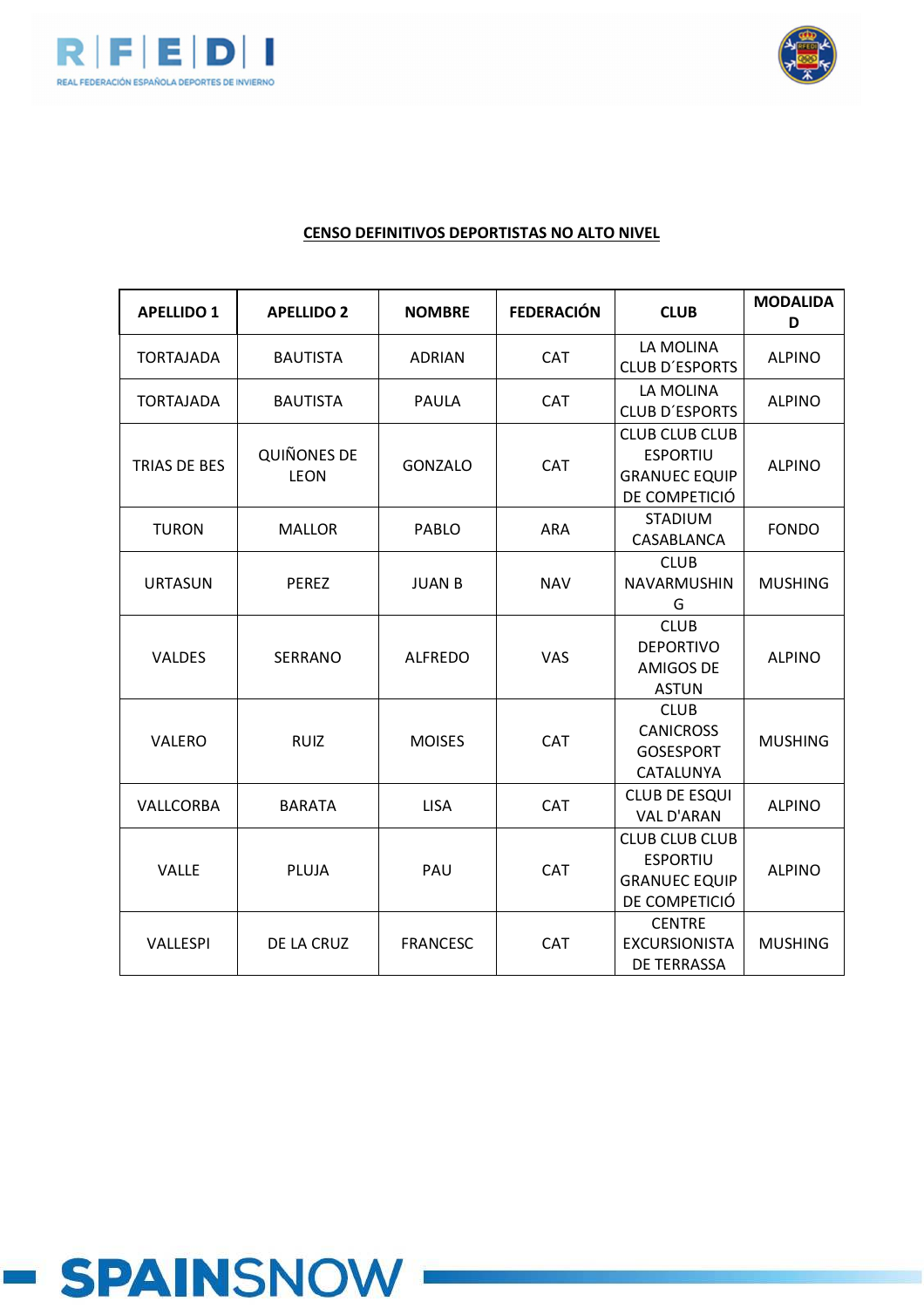



| <b>APELLIDO 1</b> | <b>APELLIDO 2</b> | <b>NOMBRE</b>  | <b>FEDERACIÓN</b> | <b>CLUB</b>                                                      | <b>MODALIDAD</b>                 |
|-------------------|-------------------|----------------|-------------------|------------------------------------------------------------------|----------------------------------|
| VALLS             | <b>HERRERO</b>    | <b>NICOLAS</b> | <b>RIO</b>        | EZCARAY<br><b>SPORT CLUB</b>                                     | <b>ALPINO</b>                    |
| VAQUERO           | <b>MARTINEZ</b>   | <b>HUGO</b>    | <b>MAD</b>        | C.D.E.<br><b>TECNICA</b><br><b>ALPINA</b><br><b>TECALP</b>       | <b>ALPINO</b>                    |
| VAZQUEZ           | <b>MIGUEL</b>     | <b>TAMARA</b>  | <b>ARA</b>        | <b>MUSHING</b><br><b>MONCAYO</b>                                 | <b>MUSHING</b>                   |
| VENDRELL          | <b>TORRES</b>     | <b>MARC</b>    | <b>CAT</b>        | <b>CLUB</b><br><b>ARANES</b><br><b>ESPORTS</b><br><b>D'IUERN</b> | <b>ALPINO</b>                    |
| <b>VENEGAS</b>    | <b>PULIDO</b>     | CARIDAD        | ANZ               | C.D. TARSIS<br><b>MUSHING</b><br><b>TEAM</b>                     | <b>MUSHING</b>                   |
| <b>VERDAGUER</b>  | <b>FORN</b>       | <b>LUCAS</b>   | <b>CAT</b>        | <b>CLUB</b><br><b>D'ESQUI</b><br>LLIVIA                          | <b>FREESKI&amp;FREESTYL</b><br>E |
| <b>VERDAGUER</b>  | <b>FORN</b>       | <b>OLIVER</b>  | <b>CAT</b>        | <b>CLUB</b><br><b>D'ESQUI</b><br>LLIVIA                          | FREESKI&FREESTYL<br>E            |
| <b>VERGARA</b>    | <b>FIGAREDO</b>   | ANGEL          | <b>MAD</b>        | C.D.E.<br><b>TECNICA</b><br><b>ALPINA</b><br><b>TECALP</b>       | <b>ALPINO</b>                    |
| <b>VERGARA</b>    | <b>URQUIJO</b>    | <b>ARTZAIA</b> | <b>VAS</b>        | C.D.I.<br><b>NORTHKAM</b><br>P<br><b>ADVENTURE</b>               | SNOWBOARD                        |
| <b>VIC</b>        | <b>CONESA</b>     | <b>IGNACIO</b> | ANZ               | <b>WHITE</b><br><b>CAMPS SKI</b><br><b>CLUB</b>                  | <b>ALPINO</b>                    |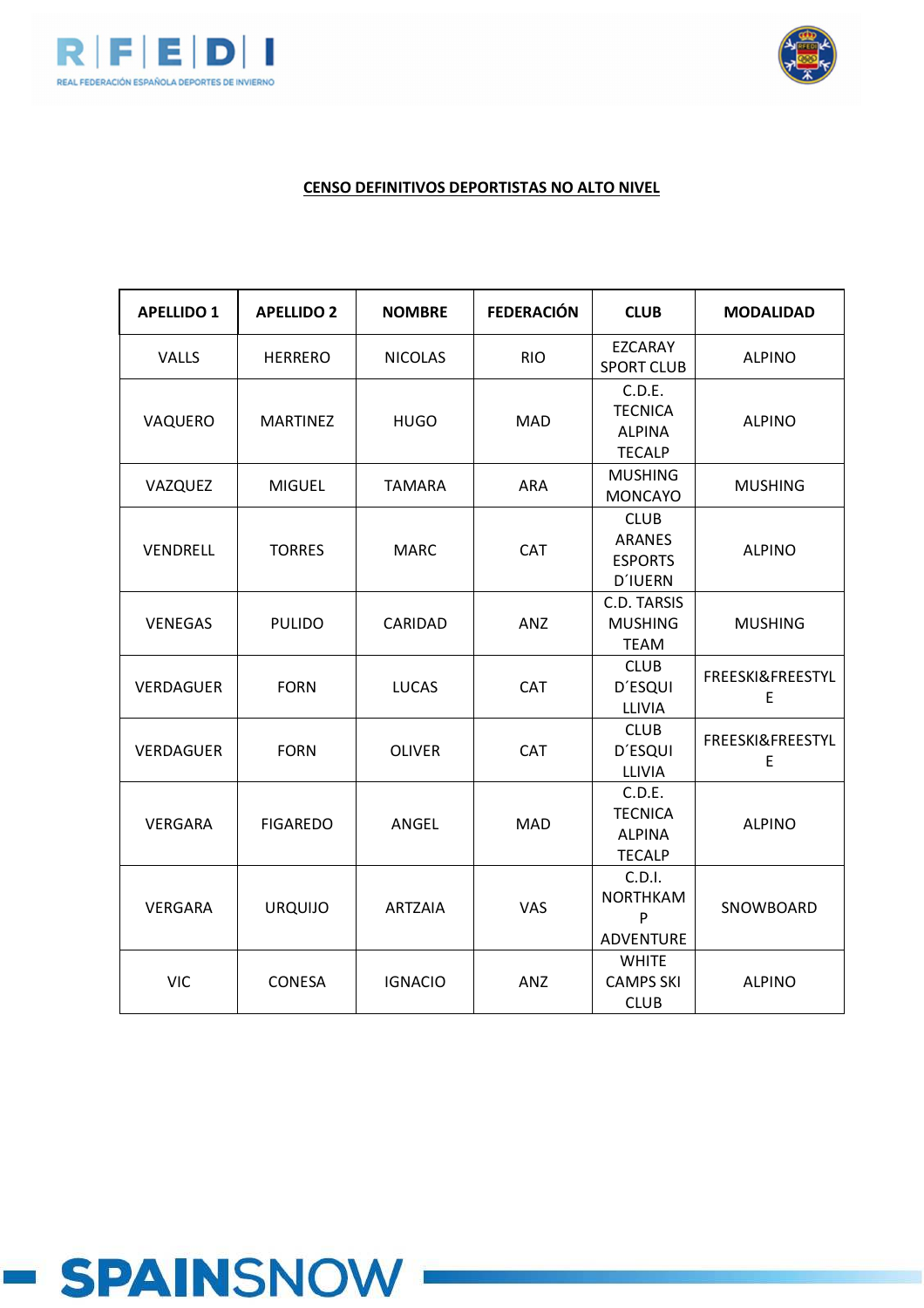



## **CENSO DEFINITIVOS DEPORTISTAS NO ALTO NIVEL**

| <b>APELLIDO 1</b> | <b>APELLIDO 2</b> | <b>NOMBRE</b>        | <b>FEDERACIÓN</b> | <b>CLUB</b>                                                                       | <b>MODALIDAD</b>       |
|-------------------|-------------------|----------------------|-------------------|-----------------------------------------------------------------------------------|------------------------|
| <b>VICINAY</b>    | <b>PINEDO</b>     | <b>MARIA</b>         | <b>ANZ</b>        | <b>WHITE CAMPS SKI</b><br><b>CLUB</b>                                             | ESQUÍ<br><b>ALPINO</b> |
| <b>VIDAL</b>      | <b>BERNAD</b>     | <b>ONA</b>           | <b>CAT</b>        | LA MOLINA CLUB<br><b>D'ESPORTS</b>                                                | <b>ALPINO</b>          |
| <b>VIGUERA</b>    | CARDAMA           | <b>IRIA</b>          | CAT               | AINHOA IBARRA<br><b>SKI CLUB</b>                                                  | <b>ALPINO</b>          |
| <b>VILA</b>       | <b>GUBERT</b>     | <b>FRANK</b>         | <b>CAT</b>        | LA MOLINA CLUB<br><b>D'ESPORTS</b>                                                | ESQUÍ<br><b>ALPINO</b> |
| <b>VILALTA</b>    | <b>PUJOLS</b>     | <b>MARC</b>          | <b>CAT</b>        | <b>CLUB CLUB CLUB</b><br><b>ESPORTIU</b><br><b>GRANUEC EQUIP</b><br>DE COMPETICIÓ | <b>ALPINO</b>          |
| <b>VILAR</b>      | JULIÀ             | <b>ARIANNA</b>       | <b>CAT</b>        | <b>MLEC ESQUI CLUB</b>                                                            | <b>ALPINO</b>          |
| <b>VILARO</b>     | POMAROL           | <b>ROC</b>           | <b>CAT</b>        | <b>CLUB ESQUÍ</b><br><b>BELLVER</b>                                               | <b>FONDO</b>           |
| <b>VILAS</b>      | <b>INDIAS</b>     | <b>ISABEL DESIRE</b> | <b>ARA</b>        | <b>EQUIPO MILITAR</b><br>DE ESQUI Y<br><b>MONTAÑA</b>                             | <b>FONDO</b>           |
| <b>VILLANUEVA</b> | <b>AZPARREN</b>   | <b>MAIDER</b>        | <b>ARA</b>        | <b>CLUB ESQUI JACA</b>                                                            | <b>ALPINO</b>          |
| <b>VILLEN</b>     | <b>JIMENEZ</b>    | <b>NICOLAS</b>       | <b>MAD</b>        | <b>C.D.E. VETERANOS</b><br><b>ESQUIADORES DE</b><br><b>MADRID</b>                 | <b>ALPINO</b>          |

# **- SPAINSNOW**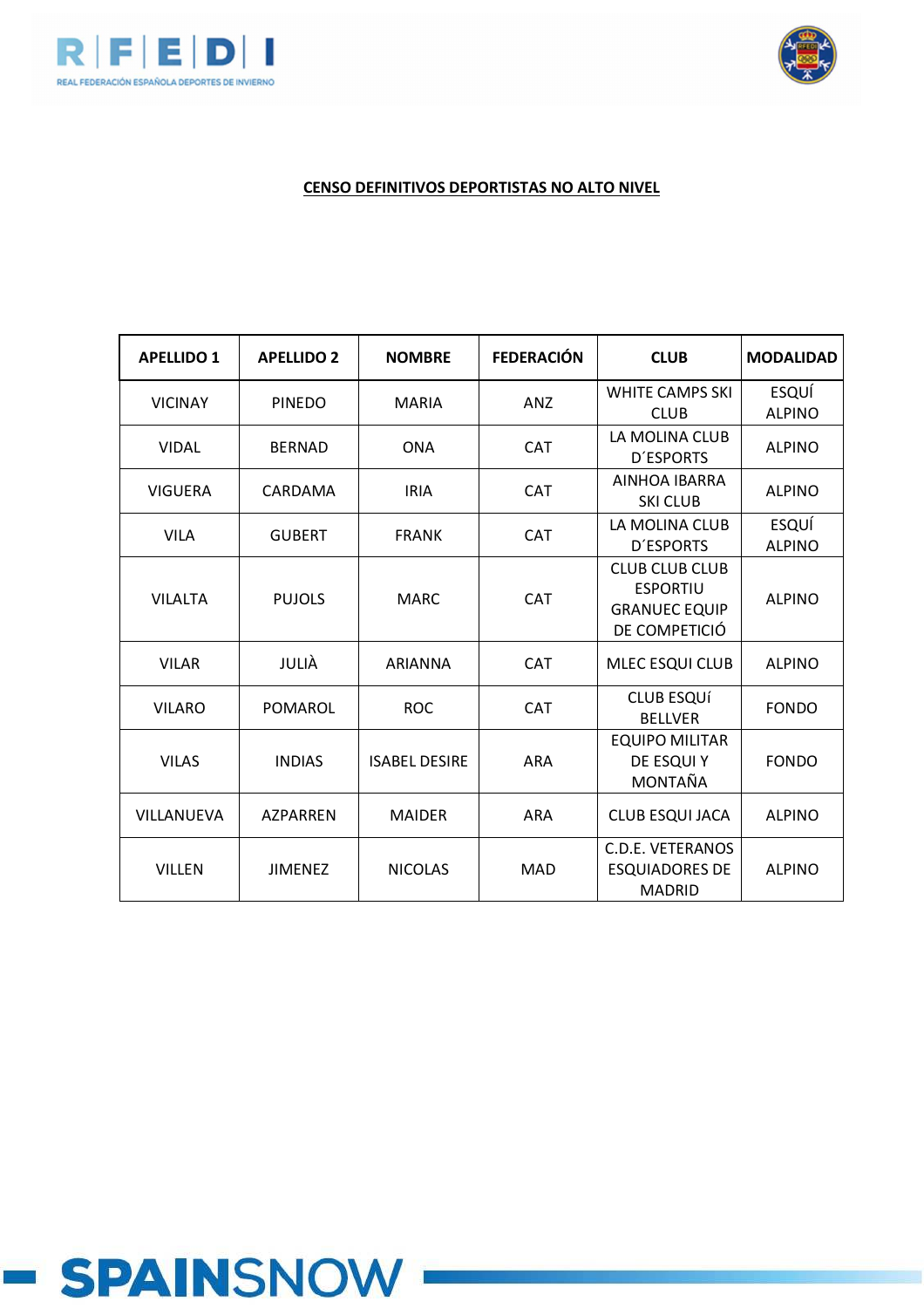



| <b>APELLIDO 1</b>             | <b>APELLIDO 2</b> | <b>NOMBRE</b>  | <b>FEDERACIÓN</b> | <b>CLUB</b>                                                                                                  | <b>MODALIDAD</b>      |
|-------------------------------|-------------------|----------------|-------------------|--------------------------------------------------------------------------------------------------------------|-----------------------|
| <b>VINCITORIO</b>             | <b>NANI</b>       | <b>FAUSTO</b>  | CAT               | <b>MONTANHA</b><br><b>ARAN CLUB</b>                                                                          | FREESKI&FREESTYL<br>E |
| <b>VINUESA</b>                | <b>CRESPO</b>     | <b>GORKA</b>   | CAT               | <b>CLUB CLUB</b><br><b>CLUB</b><br><b>ESPORTIU</b><br><b>GRANUEC</b><br><b>EQUIP DE</b><br><b>COMPETICIÓ</b> | <b>ALPINO</b>         |
| VIOU                          | NUÑEZ             | <b>GONZALO</b> | <b>MAD</b>        | C.D.E. EEE LA<br>PINILLA                                                                                     | <b>ALPINO</b>         |
| <b>VIVAS</b>                  | <b>GARCIA</b>     | ALEJANDRO      | <b>MAD</b>        | C.D.E.<br><b>MITICO</b><br><b>CLUB</b>                                                                       | <b>ALPINO</b>         |
| <b>VIVES</b>                  | SOLÉ              | DOLÇA GISELA   | CAT               | <b>CLUB</b><br><b>CANICROSS</b><br><b>LES</b><br><b>FRANQUESE</b><br>$\sf S$                                 | <b>MUSHING</b>        |
| <b>VIZCAY</b>                 | ZARRANZ           | SARA           | <b>NAV</b>        | <b>CLUB ESQUI</b><br><b>NAVARRA</b>                                                                          | <b>ALPINO</b>         |
| <b>VON</b><br><b>PODOLSKY</b> | <b>MARTINO</b>    | <b>MARINA</b>  | <b>CAT</b>        | <b>ASOCIACION</b><br><b>ESPAÑOLA</b><br>DE<br><b>MUSHERS</b>                                                 | <b>MUSHING</b>        |
| <b>VOS</b>                    | <b>RIPOLL</b>     | <b>JORGE</b>   | CAT               | <b>COPOS SKI</b><br><b>CLUB</b>                                                                              | <b>ALPINO</b>         |
| <b>WILLEMS</b>                | <b>HOUBEN</b>     | <b>TAMARA</b>  | CAT               | <b>ASOCIACION</b><br><b>ESPAÑOLA</b><br><b>DE</b><br><b>MUSHERS</b>                                          | <b>MUSHING</b>        |
| YARZA                         | <b>OLABERRIA</b>  | <b>URKO</b>    | <b>CAT</b>        | <b>MONTANHA</b><br><b>ARAN CLUB</b>                                                                          | FREESKI&FREESTYL<br>E |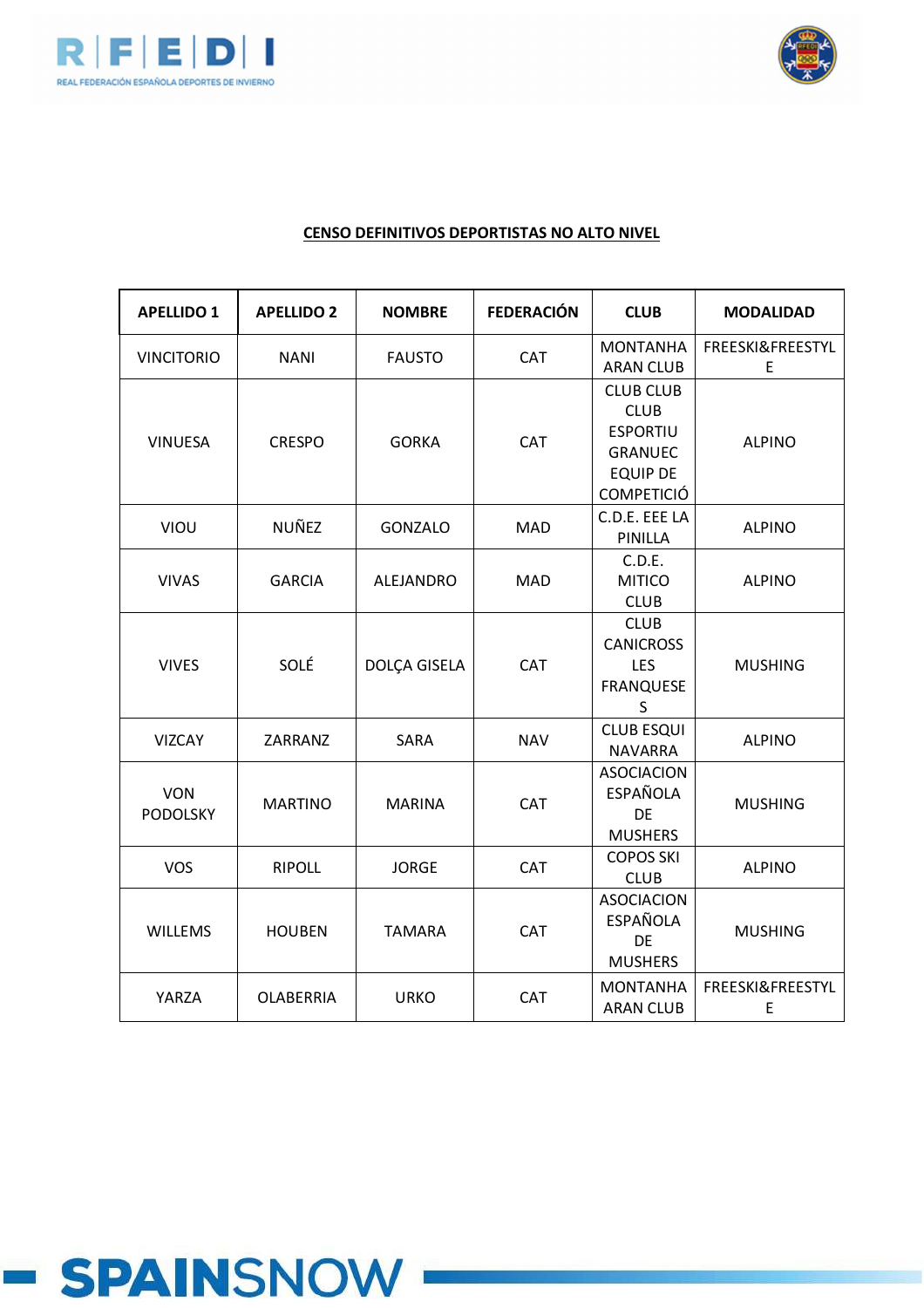



#### **CENSO DEFINITIVOS DEPORTISTAS NO ALTO NIVEL**

| <b>APELLIDO 1</b> | <b>APELLIDO 2</b> | <b>NOMBRE</b>       | <b>FEDERACIÓN</b> | <b>CLUB</b>                                                                      | <b>MODALIDAD</b> |
|-------------------|-------------------|---------------------|-------------------|----------------------------------------------------------------------------------|------------------|
| YBARRA            | <b>PEREZ</b>      | <b>DANIEL</b>       | <b>CYL</b>        | <b>CLUB DE ESQUI</b><br><b>CONTY</b>                                             | <b>ALPINO</b>    |
| ZALGUIZURI        | <b>EDERRA</b>     | <b>EGOI</b>         | <b>NAV</b>        | <b>CLUB PIRINEOS</b><br><b>DEL RONCAL</b>                                        | <b>FONDO</b>     |
| ZARAGOZA          | <b>CHECA</b>      | <b>MIGUEL ANGEL</b> | MAD               | C.D.E. CANICROSS<br>GUADALAJARA                                                  | <b>MUSHING</b>   |
| <b>ZOIDO</b>      | <b>HAWORTH</b>    | <b>GABRIELA</b>     | <b>CAT</b>        | <b>CLUB ARANES</b><br><b>ESPORTS D'IUERN</b>                                     | <b>ALPINO</b>    |
| <b>ZUBIAURRE</b>  | <b>SANTOS</b>     | <b>EDORTA</b>       | <b>CYL</b>        | <b>CLUB DEPORTIVO</b><br><b>MUSHING</b><br>MONTAÑA<br><b>ORIENTAL DE</b><br>LEON | <b>MUSHING</b>   |

*"La publicación del presente censo, por razones de privacidad, ha sido reducida en su contenido de datos personales. La información completa de dichos datos personales del censo, conforme a la Orden Ministerial, estará disponible para cualquier solicitante que acredite interés legítimo en cualquiera de los canales de atención de la RFEDI."*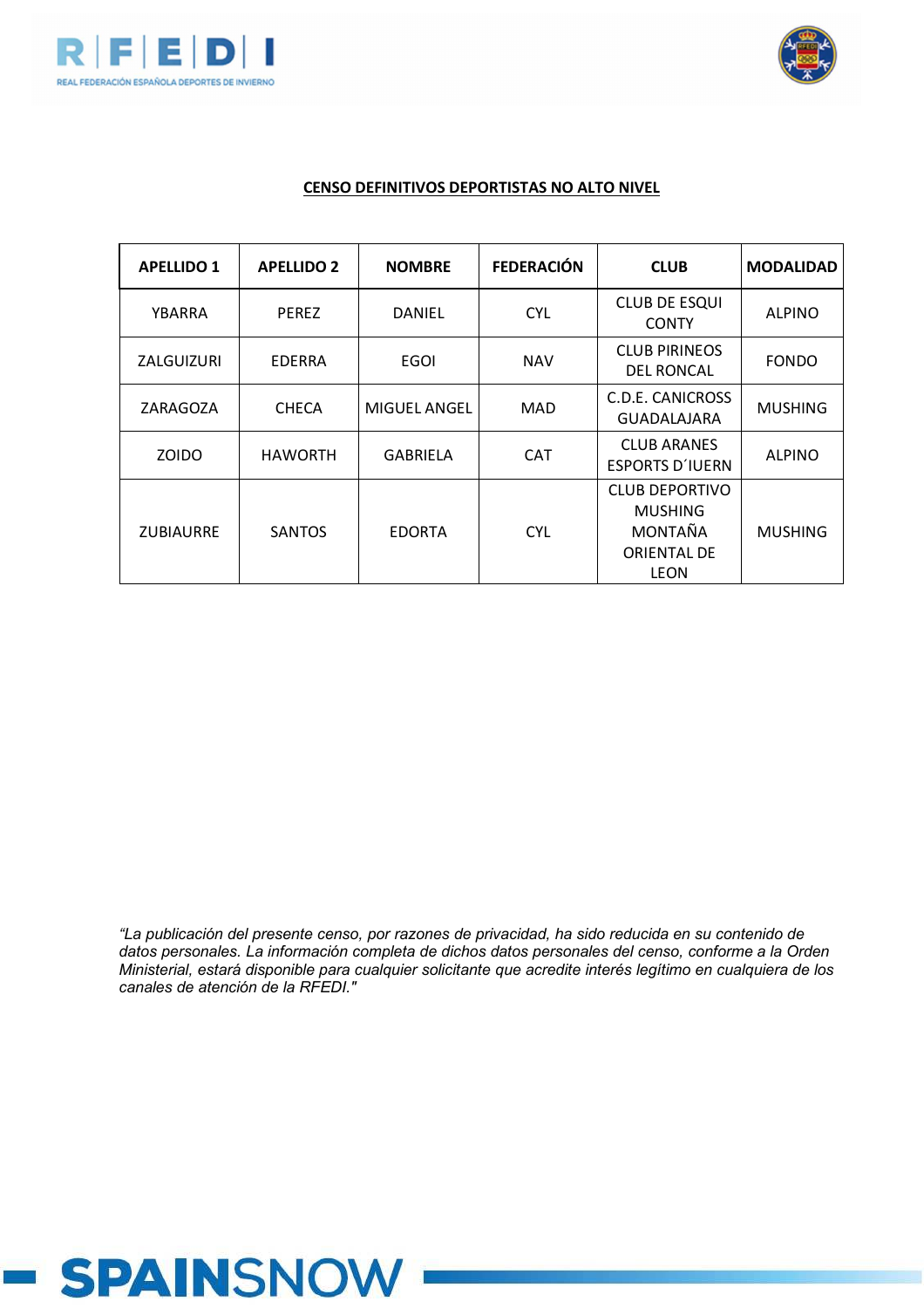



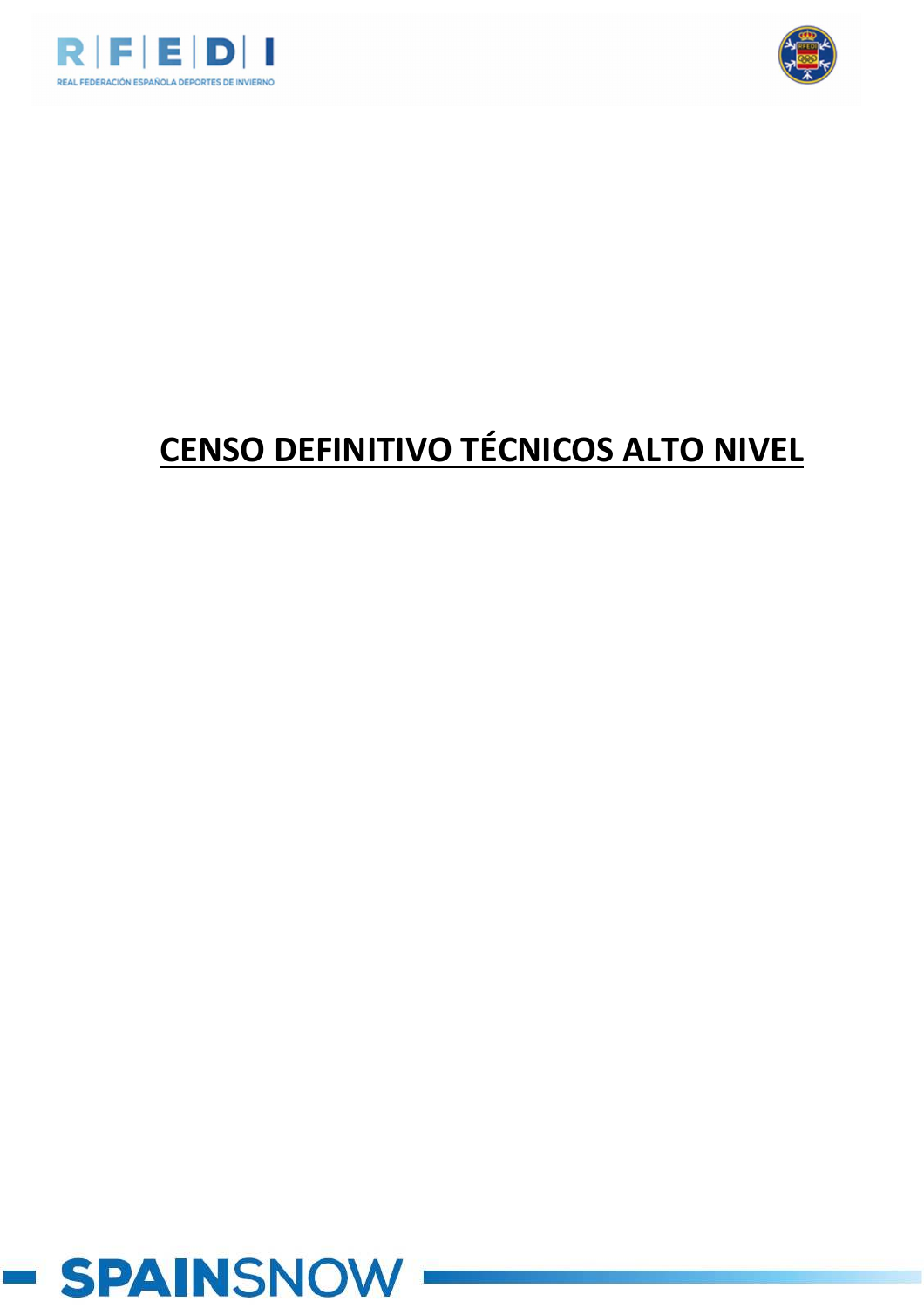



# **CENSO DEFINITIVO TÉCNICOS ALTO NIVEL**

| <b>APELLIDO 1</b> | <b>APELLIDO 2</b>        | <b>NOMBRE</b> | <b>MODALIDAD</b> | <b>CATEGORÍA</b> | <b>CLUB</b>  |
|-------------------|--------------------------|---------------|------------------|------------------|--------------|
|                   |                          |               |                  |                  |              |
| <b>CALERO</b>     | VELASCO                  | ANGEL         | <b>ALPINO</b>    | TD               | <b>RFEDI</b> |
| <b>PEREZ</b>      | <b>BROCAL</b>            | JESUS         | <b>ALPINO</b>    | TD               | <b>RFEDI</b> |
| <b>CADEI</b>      | $\overline{\phantom{0}}$ | SAMUELE       | <b>ALPINO</b>    | TDS              | <b>RFEDI</b> |

*"La publicación del presente censo, por razones de privacidad, ha sido reducida en su contenido de datos personales. La información completa de dichos datos personales del censo, conforme a la Orden Ministerial, estará disponible para cualquier solicitante que acredite interés legítimo en cualquiera de los canales de atención de la RFEDI."*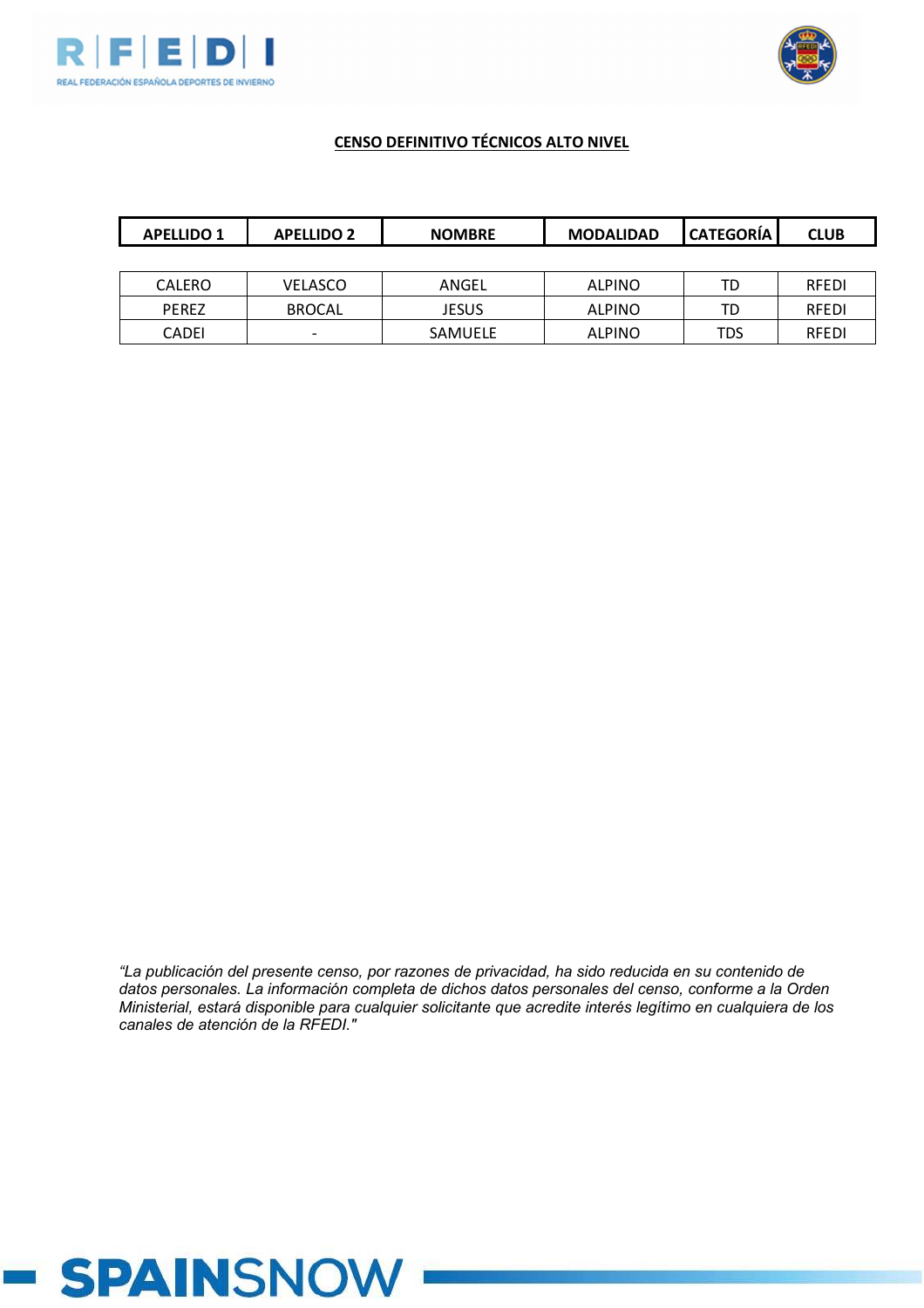



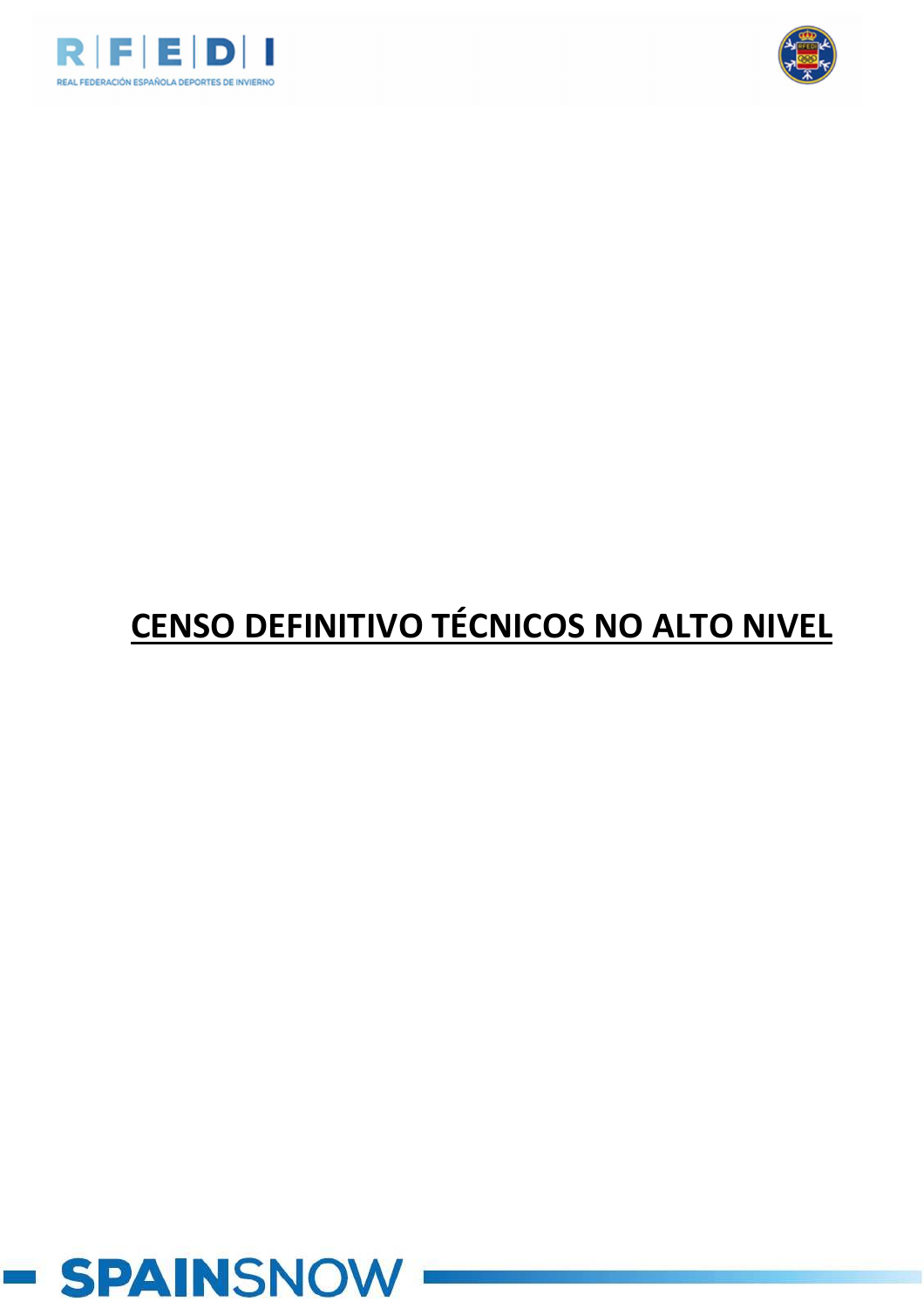



| <b>APELLIDO 1</b> | <b>APELLIDO 2</b> | <b>NOMBRE</b>                  | <b>MODALIDAD</b> | CAT.       | <b>CLUB</b>                                                   |
|-------------------|-------------------|--------------------------------|------------------|------------|---------------------------------------------------------------|
| <b>ABAJO</b>      | <b>YUNCA</b>      | <b>JAVIER</b>                  | <b>ALPINO</b>    | <b>TDS</b> | <b>FORMIGAL ESQUI CLUB</b>                                    |
| <b>ABRIL</b>      | <b>MARTOS</b>     | <b>JAVIER</b>                  | <b>ALPINO</b>    | <b>TDS</b> | S.A.D. RUNNYMEDE COLLEGE                                      |
| <b>AGUIRRE</b>    | <b>VALENTI</b>    | <b>SOFIA</b>                   | <b>ALPINO</b>    | <b>TD</b>  | <b>CLUB ESQUI COLMENAR</b>                                    |
| <b>ALEGRE</b>     | <b>AZNAR</b>      | <b>FRANCISCO</b>               | <b>ALPINO</b>    | <b>TDS</b> | FADI (FEDERACIÓN<br><b>ARAGONESA DEPORTES DE</b><br>INVIERNO) |
| ALVAREZ           | CAO               | <b>ASIER</b>                   | <b>ALPINO</b>    | <b>TDS</b> | CLUB ESQUI MONACHIL SIERRA<br><b>NEVADA</b>                   |
| <b>ALVAREZ</b>    | <b>GONZALEZ</b>   | <b>JOSE ANTONIO</b>            | <b>ALPINO</b>    | <b>TDS</b> | <b>VALGRANDE PICAROTA ESQUI</b><br><b>CLUB</b>                |
| <b>ANDRES</b>     | <b>RUIZ</b>       | <b>CARLOS</b>                  | <b>ALPINO</b>    | <b>TD</b>  | <b>SKANDY VIP SKI CLUB</b>                                    |
| <b>ANDRES</b>     | <b>RUIZ</b>       | <b>FERNANDO</b><br><b>JOSE</b> | <b>ALPINO</b>    | <b>TDS</b> | <b>SKANDY VIP SKI CLUB</b>                                    |
| <b>ANDRES</b>     | <b>RODRIGUEZ</b>  | <b>JOSE ANTONIO</b>            | <b>ALPINO</b>    | <b>TDS</b> | PEÑANEVARES ESQUI CLUB                                        |
| <b>ANTES</b>      | <b>CRESPO</b>     | <b>BORJA</b>                   | <b>ALPINO</b>    | <b>TD</b>  | <b>CLUB ARANES ESPORTS D'IUERN</b>                            |
| <b>ANTONO</b>     | <b>MENENDEZ</b>   | <b>GILBERTO</b>                | <b>ALPINO</b>    | TD         | <b>CLUB DEPORTIVO CUETU</b><br><b>D'ARBAS</b>                 |
| <b>APARICIO</b>   | <b>BRANDAU</b>    | <b>ENRIQUE</b>                 | <b>ALPINO</b>    | <b>TDS</b> | C.D. BE ABLE 360                                              |
| ARANEGA           | <b>MASID</b>      | <b>JULIO MANUEL</b>            | <b>FONDO</b>     | <b>TDS</b> | FNDI (FEDERACIÓN NAVARRA<br>DEPORTES DE INVIERNO)             |
| <b>ARCHE</b>      | <b>GARCIA</b>     | <b>JAIME</b>                   | <b>ALPINO</b>    | <b>TD</b>  | CLUB DE ESQUI GRUPO SIDENOR                                   |
| <b>ARMESTO</b>    | <b>NAVARRO</b>    | <b>MARCOS</b>                  | <b>ALPINO</b>    | <b>TDS</b> | PANTICOSA ESQUI CLUB                                          |
| <b>ARMESTO</b>    | <b>NAVARRO</b>    | <b>ANTONIO</b>                 | <b>ALPINO</b>    | <b>TDS</b> | PANTICOSA ESQUI CLUB                                          |
| <b>ASO</b>        | <b>BALLARIN</b>   | <b>FELIPE</b>                  | <b>ALPINO</b>    | <b>TDS</b> | PANTICOSA ESQUI CLUB                                          |
| <b>ASTORGANO</b>  | <b>FEO</b>        | <b>MANUEL</b>                  | <b>ALPINO</b>    | <b>TD</b>  | MAF.COM ESQUI CLUB                                            |
| <b>ASTORGANO</b>  | <b>FEO</b>        | <b>MARIA JOSE</b>              | <b>ALPINO</b>    | <b>TDS</b> | MAF.COM ESQUI CLUB                                            |
| BARAYAZARRA       | <b>IRAZOLA</b>    | <b>DALDA</b>                   | <b>ALPINO</b>    | <b>TD</b>  | <b>CLUB HIELO VIZCAYA</b>                                     |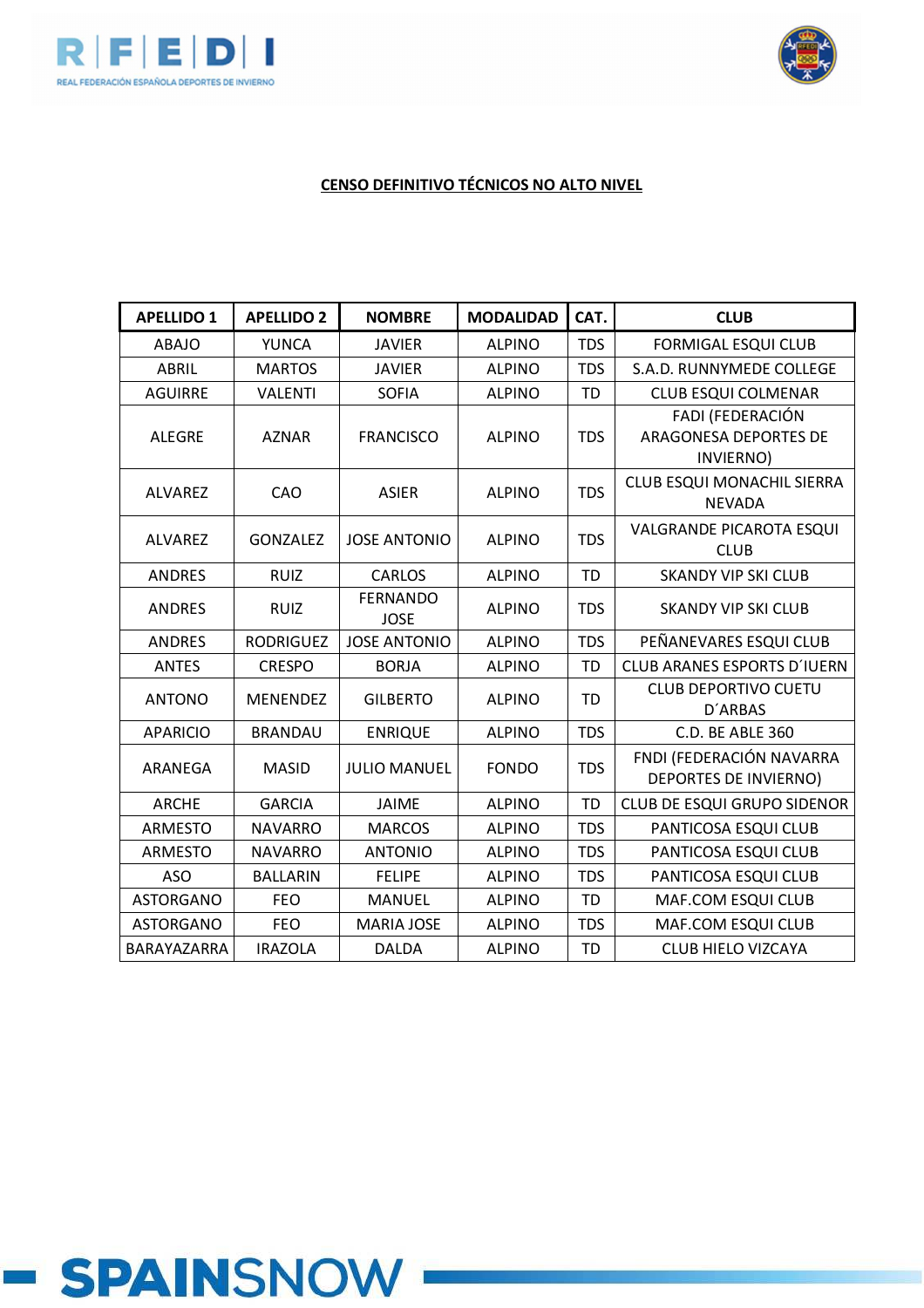



| <b>APELLIDO 1</b> | <b>APELLIDO 2</b>           | <b>NOMBRE</b>      | <b>MODALIDAD</b> | CAT.       | <b>CLUB</b>                                            |
|-------------------|-----------------------------|--------------------|------------------|------------|--------------------------------------------------------|
| <b>BARRABES</b>   | <b>CAVERO</b>               | <b>JESUS</b>       | <b>ALPINO</b>    | <b>TD</b>  | SKI-VA                                                 |
| <b>BARRETO</b>    | LORENZO                     | <b>MIGUEL</b>      | <b>ALPINO</b>    | <b>TDS</b> | <b>CLUB CABEZA DE</b><br>MANZANEDA                     |
| <b>BELIO</b>      | CALVO                       | <b>MONICA</b>      | <b>ALPINO</b>    | <b>TDS</b> | PANTICOSA ESQUI CLUB                                   |
| <b>BELLVER</b>    | <b>OLARTE</b>               | <b>HUGO JAVIER</b> | <b>ALPINO</b>    | <b>TD</b>  | C.D.E. MITICO CLUB                                     |
| <b>BELVIS</b>     | DE MIGUEL                   | <b>NÉSTOR</b>      | <b>ALPINO</b>    | <b>TDS</b> | <b>CLUB DE ESQUÍ TERUEL</b><br><b>MUDEJAR</b>          |
| <b>BENITO</b>     | <b>MARTIN</b>               | <b>ADOLFO</b>      | <b>ALPINO</b>    | <b>TDS</b> | <b>CLUB DEPORTIVO CESVA</b>                            |
| <b>BERGES</b>     | <b>DEL ESTAL</b>            | <b>CARLOS</b>      | <b>ALPINO</b>    | <b>TDS</b> | <b>C.D.SKI CLUB GRANADA</b>                            |
| <b>BERNAT</b>     | <b>RUIZ</b>                 | <b>FERRAN</b>      | <b>ALPINO</b>    | <b>TD</b>  | MLEC ESQUI CLUB                                        |
| <b>BERTRAN</b>    | <b>GISPERT</b>              | <b>ADRIA</b>       | <b>ALPINO</b>    | <b>TD</b>  | LA MOLINA CLUB D'ESPORTS                               |
| <b>BLANCO</b>     | FERNANDEZ-<br><b>COPPEL</b> | <b>JUAN RAMON</b>  | <b>ALPINO</b>    | <b>TDS</b> | FMDI (FEDERACIÓN<br>MADRILEÑA DEPORTES DE<br>INVIERNO) |
| <b>BLANCO</b>     | <b>HERNANDEZ</b>            | <b>PAULA</b>       | <b>ALPINO</b>    | <b>TD</b>  | <b>CLUB ESQUI SKE</b>                                  |
| <b>BLANCO</b>     | <b>RODRIGUEZ</b>            | <b>RAUL</b>        | <b>ALPINO</b>    | <b>TDS</b> | <b>CLUB ESQUI SKE</b>                                  |
| <b>BLAS</b>       | <b>DIAZ</b>                 | <b>ALBA</b>        | <b>ALPINO</b>    | <b>TD</b>  | <b>CLUB ESQUI MONACHIL</b><br>SIERRA NEVADA            |
| <b>BORJA</b>      | <b>XARGAY</b>               | <b>XAVIER</b>      | <b>ALPINO</b>    | <b>TDS</b> | AINHOA IBARRA SKI CLUB                                 |
| <b>BORETTI</b>    | B                           | <b>FERDERICO</b>   | <b>ALPINO</b>    | <b>TD</b>  | ASSOCIACIÓ ESPORTIVA<br><b>PALLARS</b>                 |
| <b>BUENO</b>      | DE LA ROSA                  | LORENA             | <b>ALPINO</b>    | <b>TD</b>  | PEÑANEVARES ESQUI CLUB                                 |
| CABAL             | VILLANUEVA                  | <b>ANA</b>         | <b>ALPINO</b>    | <b>TD</b>  | <b>PAJARES SKI CLUB</b>                                |
| CALVO             | <b>BARRIOS</b>              | <b>PATRICIA</b>    | <b>ALPINO</b>    | <b>TD</b>  | <b>C.D.E. ESQUI NOROESTE</b>                           |
| CALZADA           | <b>MÓSTOLES</b>             | <b>JESUS</b>       | <b>ALPINO</b>    | <b>TD</b>  | FADI (FEDERACIÓN<br>ARAGONESA DEPORTES DE<br>INVIERNO) |
| CARDENAS          | PAIZ                        | <b>RAUL</b>        | <b>ALPINO</b>    | <b>TD</b>  | <b>CLUB CAJA RURAL DE</b><br><b>GRANADA</b>            |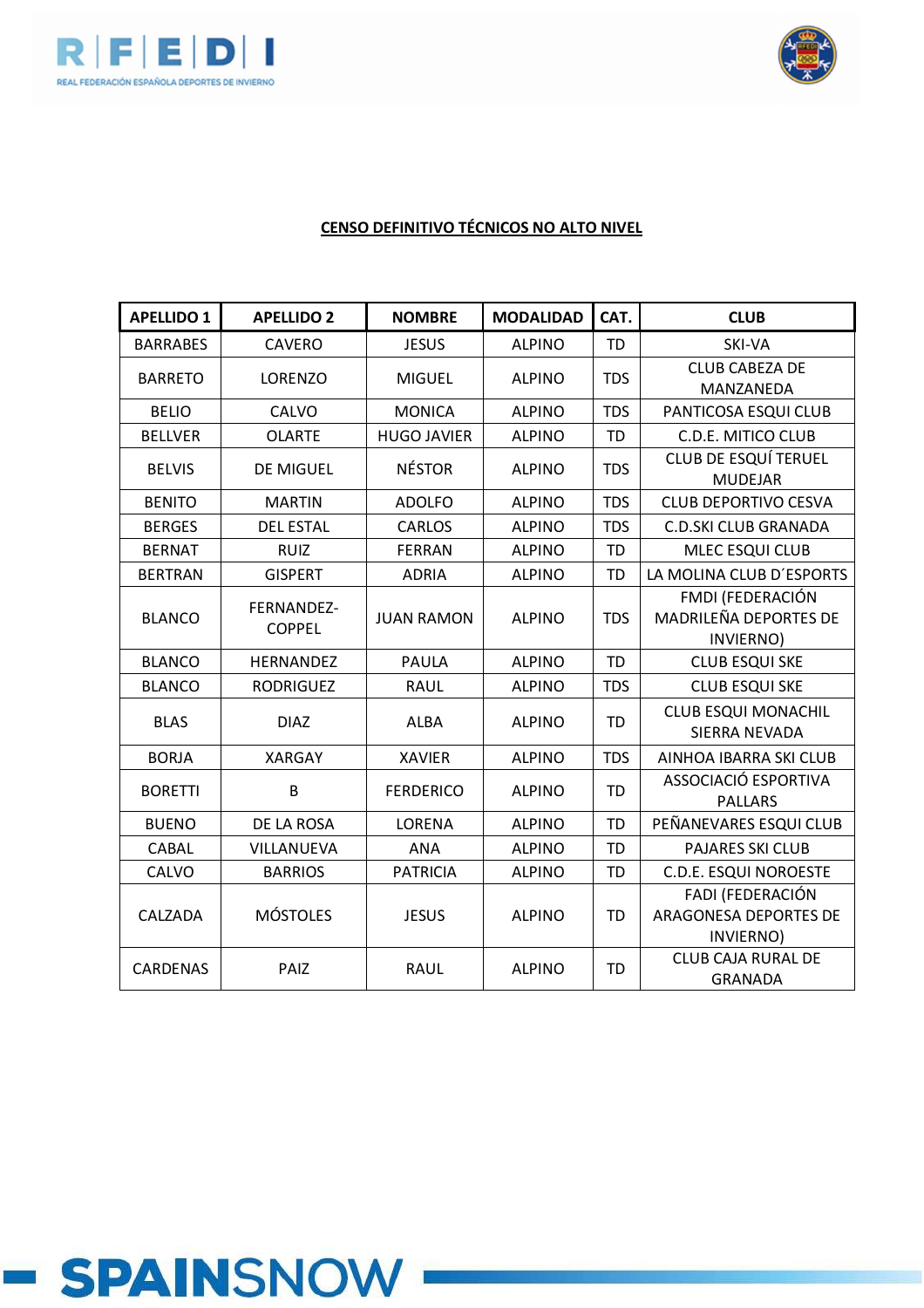



| <b>APELLIDO 1</b>  | <b>APELLIDO 2</b> | <b>NOMBRE</b>                  | <b>MODALIDAD</b> | CAT.       | <b>CLUB</b>                                                |
|--------------------|-------------------|--------------------------------|------------------|------------|------------------------------------------------------------|
| CARDEÑA            | <b>MAYORAL</b>    | <b>MARCEL</b>                  | <b>ALPINO</b>    | <b>TDS</b> | CLUB D'ESQUI LLIVIA                                        |
| CARMONA            | <b>GONZALEZ</b>   | <b>JAIME</b>                   | <b>ALPINO</b>    | <b>TDS</b> | FADI (FEDERACIÓN ARAGONESA<br><b>DEPORTES DE INVIERNO)</b> |
| <b>CASTRO</b>      | <b>BARRALES</b>   | <b>MANUEL</b>                  | <b>ALPINO</b>    | <b>TDS</b> | CLUB ESQUI MONACHIL SIERRA<br><b>NEVADA</b>                |
| <b>CASTRO</b>      | <b>MORALES</b>    | <b>MANUEL</b>                  | <b>ALPINO</b>    | <b>TDS</b> | CLUB ESQUI MONACHIL SIERRA<br><b>NEVADA</b>                |
| <b>CASTRO</b>      | <b>MORALES</b>    | <b>JAIME</b>                   | <b>ALPINO</b>    | <b>TDS</b> | CLUB ESQUI MONACHIL SIERRA<br><b>NEVADA</b>                |
| <b>CASTRO</b>      | <b>REINOSO</b>    | <b>JULIO</b><br><b>ANTONIO</b> | <b>ALPINO</b>    | <b>TDS</b> | WHITE CAMPS SKI CLUB                                       |
| COBO               | <b>JIMENEZ</b>    | <b>ALFONSO</b>                 | <b>ALPINO</b>    | <b>TD</b>  | C.D. BE ABLE 360                                           |
| CONDE              | PIPÓ              | <b>JAVIER</b>                  | <b>ALPINO</b>    | <b>TDS</b> | <b>CD SNOWTRACKS</b>                                       |
| <b>CONESA</b>      | <b>NAVARRO</b>    | <b>JAVIER</b>                  | <b>ALPINO</b>    | <b>TD</b>  | CLUB DEPORTIVO DE ESQUI LA<br><b>COVATILLA</b>             |
| <b>CONTY</b>       | <b>FLOREZ</b>     | <b>SERGIO</b>                  | <b>ALPINO</b>    | <b>TD</b>  | <b>CLUB DE ESQUI CONTY</b>                                 |
| <b>CONTY</b>       | SANCHEZ           | <b>ENRIQUE</b>                 | <b>ALPINO</b>    | <b>TDS</b> | <b>CLUB DE ESQUI CONTY</b>                                 |
| COTO               | <b>VILLA</b>      | <b>ALEJANDRO</b>               | <b>ALPINO</b>    | TD         | MAF.COM ESQUI CLUB                                         |
| <b>CRABIFFOSSE</b> | <b>TARTIERE</b>   | CARMEN                         | <b>ALPINO</b>    | <b>TD</b>  | CLUB ALPINO PEÑAUBIÑA                                      |
| <b>CROVETTO</b>    | <b>GOMEZ</b>      | <b>GUILLERMO</b>               | <b>ALPINO</b>    | <b>TDS</b> | FANDI (FEDERACIÓN ANDALUZA<br><b>DEPORTES DE INVIERNO)</b> |
| <b>CRUZ</b>        | <b>RAMON</b>      | <b>DANIEL</b>                  | <b>ALPINO</b>    | <b>TDS</b> | ESCUELA ESQUI CANDANCHU                                    |
| <b>CUESTA</b>      | <b>SANTIAGO</b>   | <b>JOSE IGNACIO</b>            | <b>ALPINO</b>    | <b>TD</b>  | C.D.E. CLUB ESQUI KOMBI                                    |
| <b>CUNYAT</b>      | <b>AUBERNI</b>    | ADRIÀ                          | <b>ALPINO</b>    | <b>TD</b>  | ASSOCIACIÓ ESPORTIVA PALLARS                               |
| DE                 | <b>VINCENTI</b>   | <b>FRANCESCO</b>               | <b>ALPINO</b>    | <b>TD</b>  | ASSOCIACIÓ ESPORTIVA PALLARS                               |
| <b>DE GRACIA</b>   | <b>GARCIA</b>     | <b>PAULA</b>                   | <b>ALPINO</b>    | <b>TD</b>  | CLUB C.D.E. MONTAVENTURA                                   |
| DE LA TORRE        | <b>CORREDOR</b>   | <b>JUAN JOSE</b>               | <b>ALPINO</b>    | <b>TD</b>  | C.D.E. TECNICA ALPINA TECALP                               |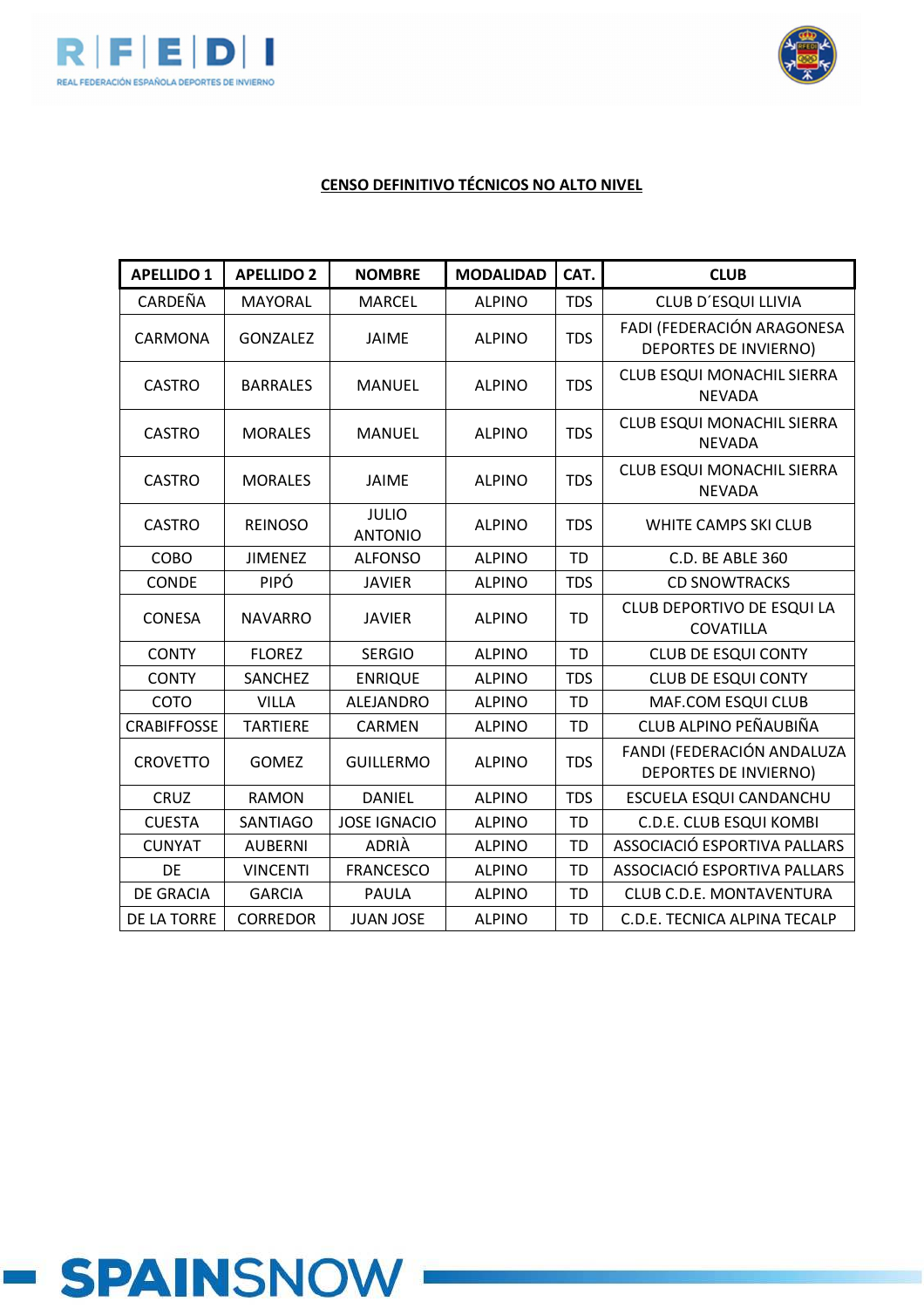



| <b>APELLIDO 1</b>              | <b>APELLIDO 2</b> | <b>NOMBRE</b>       | <b>MODALIDAD</b> | CAT.             | <b>CLUB</b>                                                   |
|--------------------------------|-------------------|---------------------|------------------|------------------|---------------------------------------------------------------|
| DE LA TORRE                    | SEVILLANO         | LAURA               | <b>ALPINO</b>    | <b>TD</b>        | <b>CLUB AMISTAD</b>                                           |
| <b>DELGADO</b>                 | <b>GOMEZ</b>      | ROCIO CARLA         | <b>ALPINO</b>    | <b>TD</b>        | FANDI (FEDERACIÓN<br>ANDALUZA DEPORTES DE<br>INVIERNO)        |
| <b>DIAZ</b>                    | <b>ALVAREZ</b>    | <b>CLAUDIA</b>      | <b>ALPINO</b>    | <b>TD</b>        | FADI (FEDERACIÓN<br><b>ARAGONESA DEPORTES</b><br>DE INVIERNO) |
| <b>DIAZ</b>                    | <b>DIAZ</b>       | <b>RUBEN</b>        | <b>ALPINO</b>    | <b>TD</b>        | <b>CLUB COPO SKI</b>                                          |
| <b>DIEZ</b>                    | <b>MARTINEZ</b>   | <b>IRAIMA</b>       | <b>ALPINO</b>    | TD               | ZIMAS ESQUI CLUB                                              |
| <b>DIEZ</b>                    | <b>MARTINEZ</b>   | <b>NATALIA</b>      | <b>ALPINO</b>    | <b>TD</b>        | ZIMAS ESQUI CLUB                                              |
| <b>DIEZ</b>                    | <b>RESINO</b>     | <b>MANUEL</b>       | <b>ALPINO</b>    | TD               | C.D.E. MITICO CLUB                                            |
| <b>EGEA</b>                    | <b>ESCRIBA</b>    | <b>ENRIQUE</b>      | <b>ALPINO</b>    | <b>TD</b>        | CD NEVADA SPORT CLUB                                          |
| <b>EGUIBAR</b>                 | <b>ESNAOLA</b>    | <b>JOSE JAVIER</b>  | <b>ALPINO</b>    | <b>TDS</b>       | PROMO SPORT DONOSTI<br><b>SKI CLUB</b>                        |
| <b>FENOY</b>                   | <b>MENDEZ</b>     | <b>EDGAR</b>        | <b>ALPINO</b>    | <b>TD</b>        | <b>CENTRE EXCURSIONISTA</b><br>DE TERRASSA                    |
| <b>FERNANDEZ</b>               | GOMEZ             | PABLO               | <b>ALPINO</b>    | <b>TD</b>        | <b>CD SNOWTRACKS</b>                                          |
| <b>FERNANDEZ</b>               | <b>MENENDEZ</b>   | <b>CARLOS</b>       | <b>ALPINO</b>    | TM,<br><b>TD</b> | FDIPA (FEDERACIÓN<br>PRINCIPADO ASTURIAS<br>DE INVIERNO)      |
| <b>FERNANDEZ</b>               | <b>RONCAL</b>     | <b>DANIEL</b>       | SNOWBOARD        | <b>TDS</b>       | <b>CLUB DALTON</b>                                            |
| <b>FERNANDEZ</b>               | <b>VALENTI</b>    | ALMUDENA            | <b>ALPINO</b>    | <b>TD</b>        | CLUB ESQUI COLMENAR                                           |
| FERNÁNDEZ DEL<br><b>PINEDO</b> | <b>ELVIRA</b>     | <b>GUILLERMO</b>    | <b>ALPINO</b>    | <b>TD</b>        | C.D.E. MITICO CLUB                                            |
| <b>FERRARA</b>                 |                   | <b>MATEO</b>        | <b>ALPINO</b>    | <b>TDS</b>       | <b>RFEDI</b>                                                  |
| <b>GALLEGO</b>                 | FERNANDEZ         | <b>GUILLERMO</b>    | <b>ALPINO</b>    | <b>TDS</b>       | <b>RFEDI</b>                                                  |
| <b>GARCIA</b>                  | <b>ALVAREZ</b>    | <b>ASTOR</b>        | SNOWBOARD        | <b>TD</b>        | <b>RFEDI</b>                                                  |
| <b>GARCIA</b>                  | <b>DIEZ</b>       | <b>MARCOS</b>       | <b>ALPINO</b>    | <b>TDS</b>       | <b>CLUB ESQUI CALGOSA</b>                                     |
| <b>GARCIA</b>                  | <b>LOPEZ</b>      | <b>JOSE ANTONIO</b> | <b>ALPINO</b>    | <b>TD</b>        | C.D. BE ABLE 360                                              |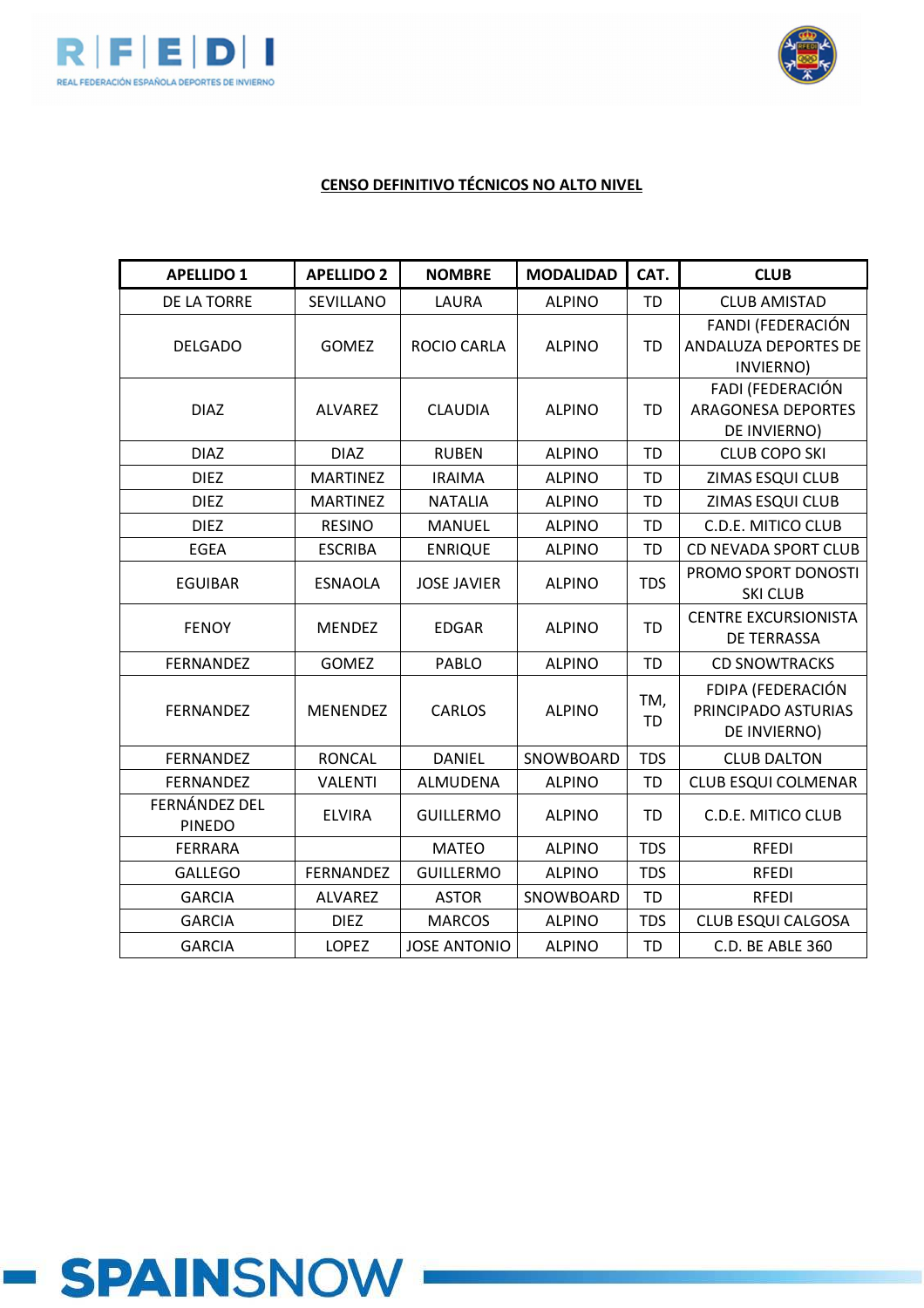



| <b>APELLIDO 1</b> | <b>APELLIDO 2</b> | <b>NOMBRE</b>     | <b>MODALIDAD</b> | CAT.       | <b>CLUB</b>                                         |
|-------------------|-------------------|-------------------|------------------|------------|-----------------------------------------------------|
| <b>GARCIA</b>     | <b>OLIVER</b>     | <b>MARIUCA</b>    | <b>ALPINO</b>    | <b>TDS</b> | ASOCIACION ESPAÑOLA PARA LA<br>ENSEÑANZA DEL ESQUI  |
| <b>GASIENICA</b>  | <b>KOTELNICKI</b> | <b>ROMAN</b>      | <b>ALPINO</b>    | <b>TDS</b> | <b>CLUB ESQUI JACA</b>                              |
| <b>GOMEZ</b>      | <b>CIA</b>        | <b>KATIXA</b>     | <b>ALPINO</b>    | <b>TDS</b> | SKI-VA                                              |
| <b>GONGORA</b>    | <b>PEREZ</b>      | <b>ANTONIO</b>    | <b>ALPINO</b>    | <b>TDS</b> | <b>RFEDI</b>                                        |
| <b>GONZALEZ</b>   | <b>MARQUINEZ</b>  | <b>IGNACIO</b>    | <b>ALPINO</b>    | <b>TD</b>  | <b>ALLER ESQUI CLUB</b>                             |
| GONZALO           | <b>DUEÑAS</b>     | <b>JOSÉ MARÍA</b> | <b>ALPINO</b>    | <b>TDS</b> | <b>CLUB AMISTAD</b>                                 |
| <b>GÜERRI</b>     | SALAVERRIA        | <b>USOA</b>       | <b>ALPINO</b>    | <b>TDS</b> | <b>ESQUI CLUB CERLER ANETO</b>                      |
| <b>GUINART</b>    | <b>MAURI</b>      | <b>ORIOL</b>      | <b>ALPINO</b>    | <b>TDS</b> | <b>CLUB ARANES ESPORTS D'IUERN</b>                  |
| <b>GUTIERREZ</b>  | <b>RODRIGUEZ</b>  | <b>SERGIO</b>     | <b>ALPINO</b>    | <b>TD</b>  | <b>PAJARES SKI CLUB</b>                             |
| <b>GUTIERREZ</b>  | SANCHEZ           | <b>JAVIER</b>     | <b>ALPINO</b>    | <b>TDS</b> | FANDI (FEDERACIÓN ANDALUZA<br>DEPORTES DE INVIERNO) |
| <b>IBARRA</b>     | ASTELARRA         | <b>AINHOA</b>     | <b>ALPINO</b>    | <b>TDS</b> | FCEH (FEDERACIÓ CATALANA<br>D'ESPORTS D'IVERN)      |
| <b>IRIONDO</b>    | <b>TEJERINA</b>   | <b>DAVID</b>      | <b>ALPINO</b>    | <b>TD</b>  | MAF.COM ESQUI CLUB                                  |
| <b>JACOME</b>     | <b>LOPEZ</b>      | <b>RAFAEL</b>     | <b>ALPINO</b>    | <b>TDS</b> | C.D.E. SKIDS                                        |
| <b>JIMENEZ</b>    | <b>DURAN</b>      | <b>OSCAR</b>      | <b>ALPINO</b>    | <b>TD</b>  | CLUB D'ESQUI ALPI CERETA                            |
| <b>JIMENEZ</b>    | <b>PUGA</b>       | <b>ENRIQUE</b>    | <b>ALPINO</b>    | <b>TDS</b> | <b>RFEDI</b>                                        |
| <b>JIMENEZ</b>    | SALMURRI          | <b>MARTA</b>      | <b>ALPINO</b>    | <b>TD</b>  | <b>CLUB ESPORTIU GRANUEC equip</b><br>de competició |
| <b>JORDAN</b>     | <b>FERNANDEZ</b>  | <b>PEDRO</b>      | <b>ALPINO</b>    | <b>TD</b>  | CLUB ESQUI MONACHIL SIERRA<br><b>NEVADA</b>         |
| <b>JOSEPH</b>     | <b>MOLINA</b>     | <b>JUAN RICOT</b> | SNOWBOARD        | <b>TD</b>  | <b>C.D. DE SNOWTERS</b>                             |
| <b>JULVEZ</b>     | <b>PEREZ</b>      | <b>HECTOR</b>     | <b>ALPINO</b>    | TD         | CLUB ESQUI VALLE DE BENASQUE                        |
| LACASTA           | <b>NICUESA</b>    | <b>JAVIER</b>     | <b>ALPINO</b>    | TD         | <b>CLUB DEPORTIVO CESVA</b>                         |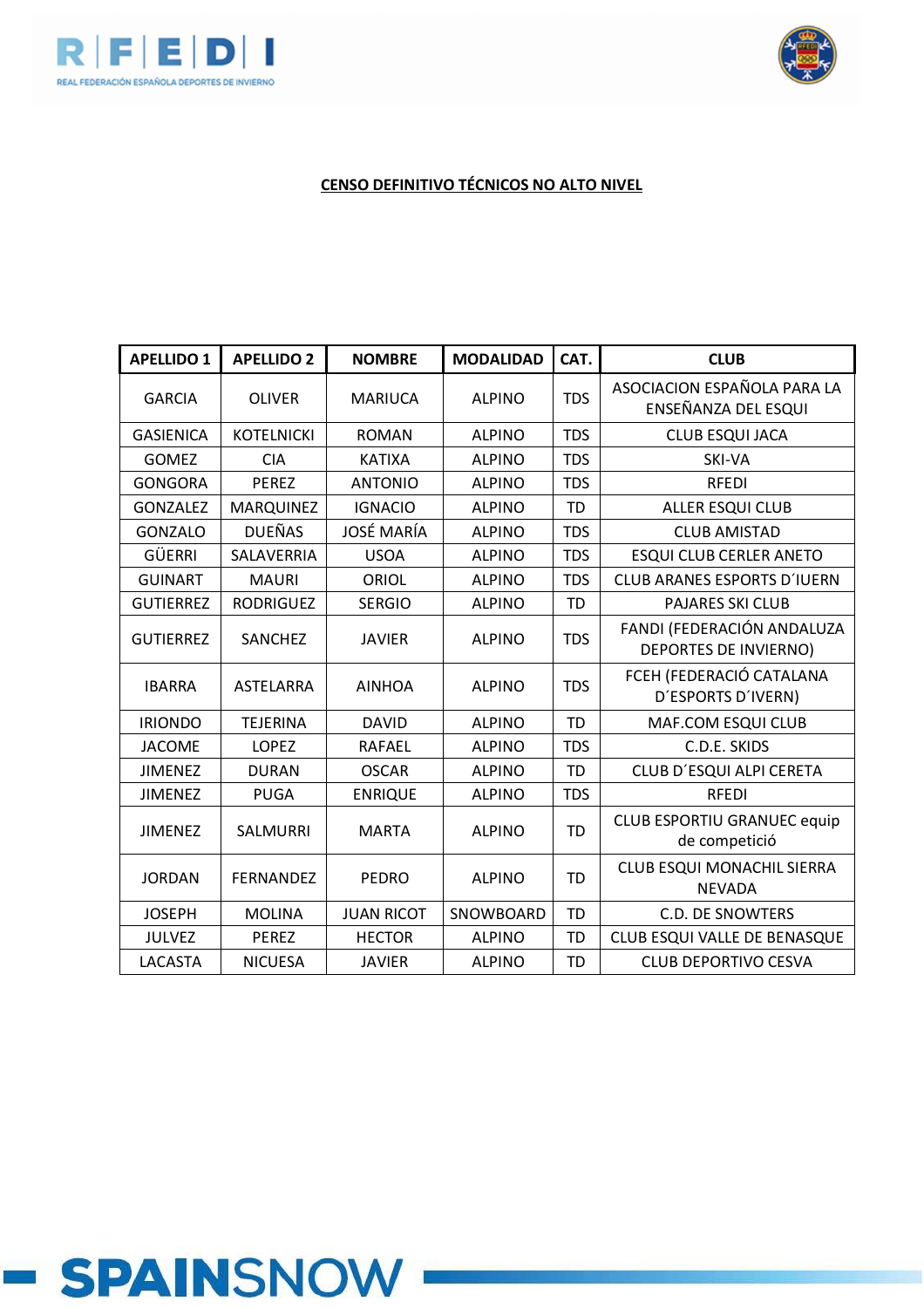



| <b>APELLIDO 1</b>             | <b>APELLIDO 2</b> | <b>NOMBRE</b>                     | <b>MODALIDAD</b> | CAT.       | <b>CLUB</b>                                                   |
|-------------------------------|-------------------|-----------------------------------|------------------|------------|---------------------------------------------------------------|
| <b>LEON</b>                   | <b>MOLINA</b>     | <b>FRANCISCO</b>                  | <b>ALPINO</b>    | <b>TD</b>  | <b>CLUB CAJA RURAL DE</b><br><b>GRANADA</b>                   |
| <b>LEONARDO</b>               | <b>ARRIVI</b>     | <b>MARIANA</b>                    | <b>ALPINO</b>    | <b>TD</b>  | <b>CLUB DEPORTIVO DBASE</b><br><b>SKI CLUB</b>                |
| <b>LILLY</b>                  | <b>CASTILLO</b>   | <b>FEDERICO</b>                   | <b>ALPINO</b>    | TD         | C.D.E. MITICO CLUB                                            |
| LLANEZA                       | <b>RODRIGO</b>    | <b>HONORIO</b>                    | <b>ALPINO</b>    | <b>TDS</b> | <b>CLUB DEPORTIVO</b><br><b>LEITARIEGOS</b>                   |
| <b>LOPEZ</b>                  | ANGLADA           | CAMILO                            | <b>ALPINO</b>    | <b>TDS</b> | <b>CLUB CABEZA DE</b><br>MANZANEDA                            |
| <b>LOPEZ</b>                  | <b>PEREZ</b>      | <b>ALVARO</b>                     | SNOWBOARD        | TD         | CLUB CAJA RURAL DE<br><b>GRANADA</b>                          |
| LÓPEZ                         | DE LA CHICA       | Joaquín Silverio                  | SNOWBOARD        | <b>TD</b>  | <b>CLUB SNOWBOARD &amp;</b><br><b>FREESKI CERDANYA</b>        |
| LOPEZ                         | FERNANDEZ         | <b>SERGIO</b>                     | <b>ALPINO</b>    | <b>TDS</b> | <b>CLUB ESQUI MONACHIL</b><br>SIERRA NEVADA                   |
| LÓPEZ DE LA TORRE             | CARRETERO         | MARÍA                             | <b>ALPINO</b>    | <b>TD</b>  | <b>CLUB CAJA RURAL DE</b><br><b>GRANADA</b>                   |
| LOZANO                        | <b>MARTINEZ</b>   | <b>GONZALO</b>                    | <b>ALPINO</b>    | <b>TDS</b> | C.D. SKI CLUB MULHACEN                                        |
| <b>MADRIGAL</b>               | <b>BURGALETA</b>  | <b>FRANCISCO</b><br><b>JAVIER</b> | <b>ALPINO</b>    | <b>TDS</b> | <b>VALGRANDE PICAROTA</b><br><b>ESQUI CLUB</b>                |
| MAMPEL                        | <b>LORENTE</b>    | <b>MIGUEL</b>                     | <b>ALPINO</b>    | TD         | FADI (FEDERACIÓN<br><b>ARAGONESA DEPORTES</b><br>DE INVIERNO) |
| MANZANARES                    | <b>SAN JUAN</b>   | <b>CECILIA</b>                    | <b>ALPINO</b>    | <b>TDS</b> | <b>CLUB ESQUI CALGOSA</b>                                     |
| MARBAN                        | <b>VEGA</b>       | <b>MARLEN</b>                     | <b>ALPINO</b>    | <b>TD</b>  | <b>CLUB COPO SKI</b>                                          |
| <b>MARTIN</b>                 | <b>LLAMAS</b>     | ALEJANDRO                         | SNOWBOARD        | <b>TD</b>  | <b>RFEDI</b>                                                  |
| MARTÍNEZ                      | GONZALEZ          | <b>IVAN</b>                       | SNOWBOARD        | <b>TDS</b> | WHITE CAMPS SKI CLUB                                          |
| MARTÍNEZ DE<br><b>GUEREÑU</b> | VILLANUEVA        | <b>MARIA DE ORO</b>               | <b>ALPINO</b>    | <b>TD</b>  | FADI (FEDERACIÓN<br><b>ARAGONESA DEPORTES</b><br>DE INVIERNO) |
| MASDEU                        | <b>I BORT</b>     | <b>CRISTIAN</b>                   | <b>ALPINO</b>    | <b>TDS</b> | LA MOLINA CLUB<br><b>D'ESPORTS</b>                            |
| <b>MATA</b>                   | <b>RODRIGUEZ</b>  | <b>FERNANDO</b>                   | <b>ALPINO</b>    | <b>TD</b>  | <b>CLUB DEPORTIVO CESVA</b>                                   |
| <b>MATEU</b>                  | <b>SALARICH</b>   | <b>MIQUEL</b>                     | <b>ALPINO</b>    | <b>TDS</b> | LA MOLINA CLUB<br><b>D'ESPORTS</b>                            |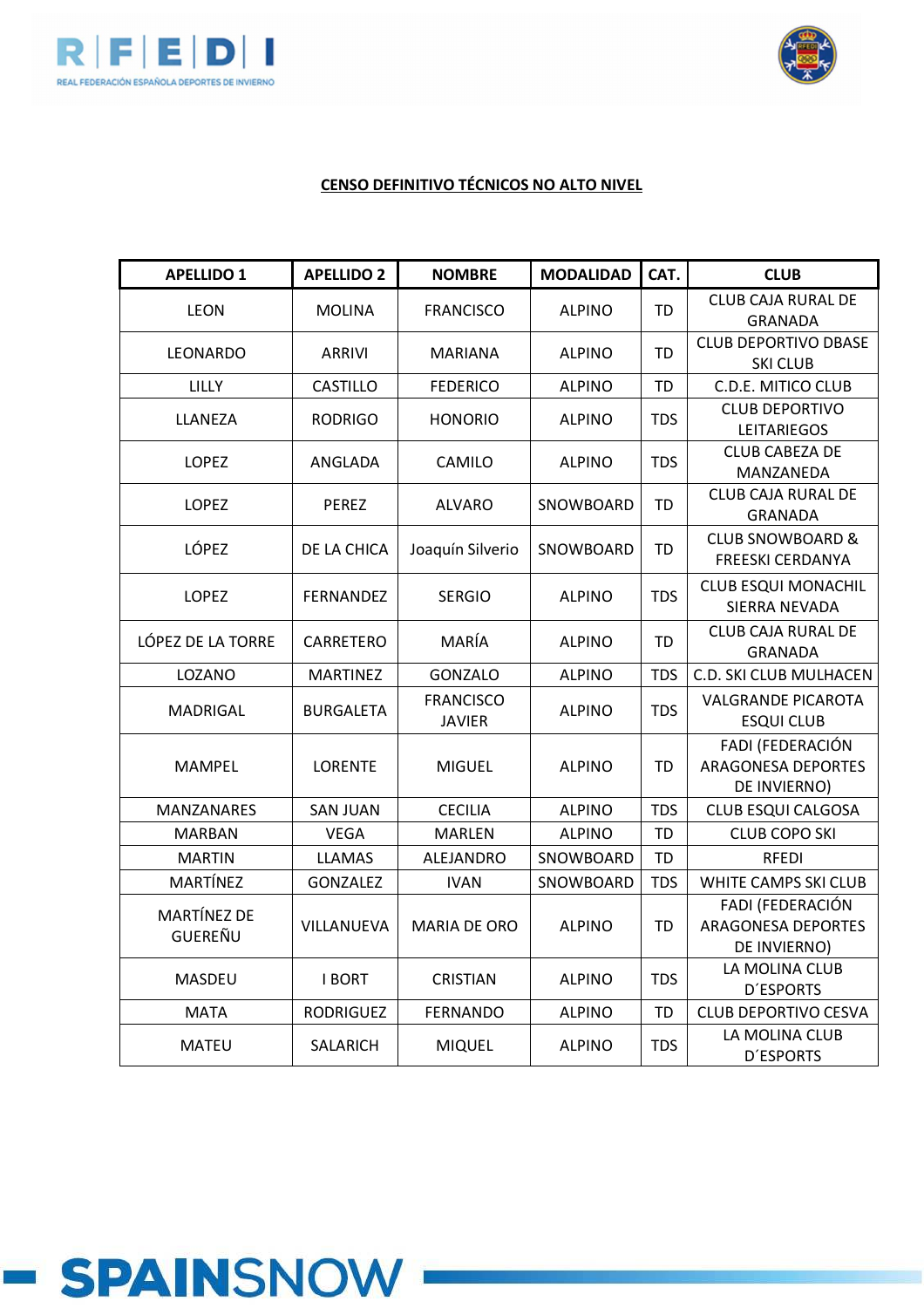



| <b>APELLIDO 1</b> | <b>APELLIDO 2</b>             | <b>NOMBRE</b>                    | <b>MODALIDAD</b> | CAT.       | <b>CLUB</b>                                                   |
|-------------------|-------------------------------|----------------------------------|------------------|------------|---------------------------------------------------------------|
| <b>MELLADO</b>    | <b>FERNANDEZ</b>              | <b>ANTONIO</b><br><b>IGNACIO</b> | <b>ALPINO</b>    | <b>TDS</b> | WHITE CAMPS SKI CLUB                                          |
| <b>MENDEZ</b>     | CALLEJA                       | <b>EMMA</b>                      | <b>ALPINO</b>    | <b>TD</b>  | PEÑANEVARES ESQUI CLUB                                        |
| <b>MENDEZ</b>     | <b>PEREZ</b>                  | <b>SERGIO</b>                    | <b>ALPINO</b>    | <b>TD</b>  | MAF.COM ESQUI CLUB                                            |
| <b>MENENDEZ</b>   | <b>ROJO</b>                   | <b>PALOMA</b>                    | <b>ALPINO</b>    | <b>TD</b>  | MAF.COM ESQUI CLUB                                            |
| <b>MESA</b>       | <b>DEL</b><br><b>CASTILLO</b> | <b>MARCO</b>                     | <b>ALPINO</b>    | <b>TD</b>  | <b>CLUB ESQUI VALLE DE</b><br><b>BENASQUE</b>                 |
| <b>MIER</b>       | <b>FANJUL</b>                 | <b>MARCOS</b>                    | <b>ALPINO</b>    | <b>TD</b>  | <b>PAJARES SKI CLUB</b>                                       |
| <b>MIER</b>       | <b>FANJUL</b>                 | <b>JUAN</b>                      | <b>ALPINO</b>    | <b>TD</b>  | <b>PAJARES SKI CLUB</b>                                       |
| <b>MOMO</b>       |                               | <b>CORRADO</b>                   | <b>ALPINO</b>    | <b>TDS</b> | <b>RFEDI</b>                                                  |
| <b>MONTEOLIVA</b> | <b>HERRERA</b>                | <b>CARLOS ALBERTO</b>            | <b>ALPINO</b>    | <b>TDS</b> | WHITE CAMPS SKI CLUB                                          |
| <b>MORALES</b>    | <b>ROSAS</b>                  | <b>JOSE ANTONIO</b>              | <b>ALPINO</b>    | <b>TD</b>  | CD NEVADA SPORT CLUB                                          |
| <b>MORAN</b>      | <b>RODRIGUEZ</b>              | <b>JAVIER ANTONIO</b>            | <b>ALPINO</b>    | <b>TD</b>  | <b>CLUB DEPORTIVO DBASE SKI</b><br><b>CLUB</b>                |
| <b>MORENO</b>     | <b>COLL</b>                   | ANDREU                           | <b>ALPINO</b>    | <b>TD</b>  | CLUB D'ESQUI SOLSONA                                          |
| <b>MORENO</b>     | <b>LOPEZ</b>                  | <b>EMILIA</b>                    | <b>ALPINO</b>    | <b>TD</b>  | <b>CD NEVADA SPORT CLUB</b>                                   |
| <b>MORLANS</b>    | <b>AGUILAR</b>                | <b>LEYRE</b>                     | <b>ALPINO</b>    | <b>TDS</b> | FADI (FEDERACIÓN<br><b>ARAGONESA DEPORTES DE</b><br>INVIERNO) |
| <b>MUNUERA</b>    | <b>ESCLARIN</b>               | <b>DIEGO</b>                     | <b>ALPINO</b>    | <b>TDS</b> | ASOCIACION ESPAÑOLA PARA<br>LA ENSEÑANZA DEL ESQUI            |
| MUÑIZ             | <b>GUERRERO</b>               | CARLOS                           | <b>ALPINO</b>    | <b>TDS</b> | C.D.E. MITICO CLUB                                            |
| MUÑOZ             | QUESADA                       | <b>AITOR</b>                     | SNOWBOARD        | <b>TD</b>  | <b>CLUB SNOWBOARD &amp; FREESKI</b><br>CERDANYA               |
| <b>OVIEDO</b>     | <b>LIMOUSIN</b>               | <b>CARLOTA</b>                   | <b>ALPINO</b>    | <b>TDS</b> | CANDANCHU ESQUI CLUB                                          |
| PALOMINO          | <b>PARRA</b>                  | <b>JAVIER</b>                    | <b>ALPINO</b>    | <b>TDS</b> | <b>C.D.E. ESQUI NOROESTE</b>                                  |
| PARELLADA         | <b>FRIAS</b>                  | <b>ENRIQUE</b>                   | <b>ALPINO</b>    | <b>TDS</b> | <b>CLUB ESQUI COLMENAR</b>                                    |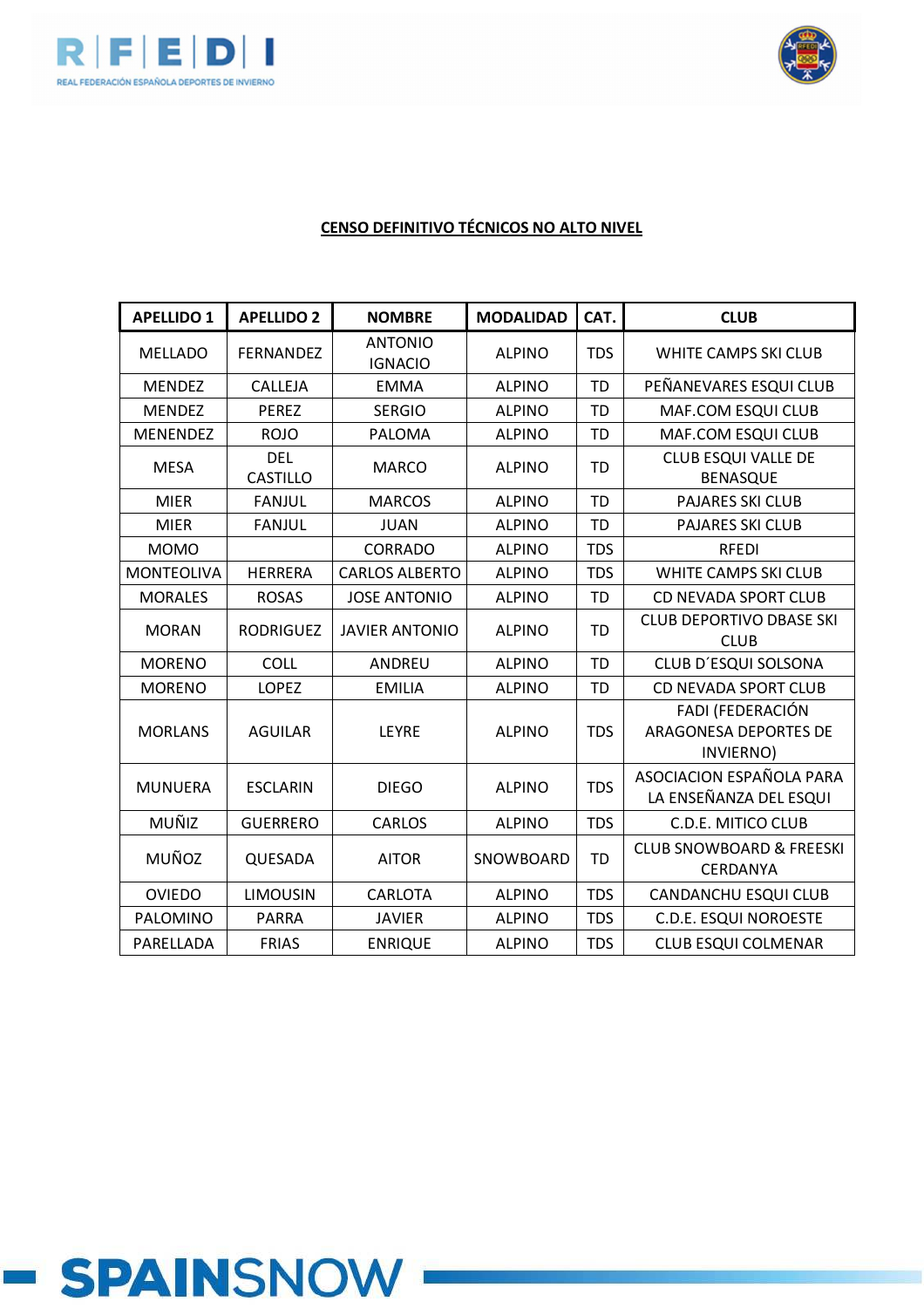



| <b>APELLIDO 1</b> | <b>APELLIDO 2</b> | <b>NOMBRE</b>                    | <b>MODALIDAD</b> | CAT.       | <b>CLUB</b>                                            |
|-------------------|-------------------|----------------------------------|------------------|------------|--------------------------------------------------------|
| <b>PELLIN</b>     |                   | <b>STEFANO</b>                   | <b>ALPINO</b>    | <b>TDS</b> | <b>RFEDI</b>                                           |
| <b>PENALVA</b>    | <b>GONZALEZ</b>   | <b>FRANCISCO</b>                 | <b>ALPINO</b>    | <b>TD</b>  | <b>C.D. GLOBAL RACING</b>                              |
| <b>PEUS</b>       | <b>ESPAÑA</b>     | <b>JOSE MARIA</b>                | <b>ALPINO</b>    | <b>TDS</b> | <b>RFEDI</b>                                           |
| PIMENTEL          | <b>PUENTE</b>     | <b>JOSE LUIS</b>                 | <b>ALPINO</b>    | <b>TD</b>  | <b>C.D. GLOBAL RACING</b>                              |
| PLAZA             | <b>REQUENA</b>    | <b>JAVIER</b>                    | <b>ALPINO</b>    | <b>TDS</b> | C.D. ESQUI NAZARI                                      |
| <b>PLAZAS</b>     | <b>TADEO</b>      | <b>MIGUEL ANGEL</b>              | <b>FONDO</b>     | <b>TD</b>  | UZTURRE CLUB ALPINO                                    |
| <b>POWELL</b>     | <b>RODRIGUEZ</b>  | <b>MANUEL</b><br><b>SANTIAGO</b> | <b>ALPINO</b>    | <b>TD</b>  | S.A.D. RUNNYMEDE COLLEGE                               |
| <b>PRESOL</b>     | <b>DEL BARRIO</b> | <b>ALVARO</b>                    | <b>ALPINO</b>    | <b>TD</b>  | <b>CLUB AMISTAD</b>                                    |
| <b>PRIETO</b>     | <b>RUBIO</b>      | <b>JOSE JAVIER</b>               | <b>ALPINO</b>    | <b>TDS</b> | <b>RFEDI</b>                                           |
| <b>PUEYO</b>      | ALQUEZAR          | LANDER                           | <b>ALPINO</b>    | <b>TDS</b> | PANTICOSA ESQUI CLUB                                   |
| <b>PUIG</b>       | <b>PALLAS</b>     | <b>TONI</b>                      | <b>ALPINO</b>    | <b>TD</b>  | LA MOLINA CLUB D'ESPORTS                               |
| <b>PUNTEL</b>     |                   | <b>FRANCO</b>                    | <b>FONDO</b>     | <b>TDS</b> | <b>RFEDI</b>                                           |
| <b>QUINTANA</b>   | <b>GONZALEZ</b>   | <b>NOELIA</b>                    | <b>ALPINO</b>    | <b>TDS</b> | PEÑANEVARES ESQUI CLUB                                 |
| <b>RABAT</b>      | <b>RIBA</b>       | <b>EDUARD</b>                    | <b>ALPINO</b>    | <b>TD</b>  | FCEH (FEDERACIÓ CATALANA<br>D'ESPORTS D'IVERN)         |
| <b>RAFEL</b>      | <b>OLIVO</b>      | <b>ARES</b>                      | <b>ALPINO</b>    | <b>TD</b>  | CLUB DE ESQUI VAL D'ARAN                               |
| <b>RAMOS</b>      |                   | <b>JUAN CARLOS</b>               | <b>ALPINO</b>    | <b>TD</b>  | <b>MONTANHA ARAN CLUB</b>                              |
| <b>REDONDO</b>    | <b>ASENSIO</b>    | <b>HODEI</b>                     | SNOWBOARD        | <b>TD</b>  | FCEH (FEDERACIÓ CATALANA<br>D'ESPORTS D'IVERN)         |
| <b>REVILLA</b>    | <b>MARTINEZ</b>   | <b>ALICIA</b>                    | <b>ALPINO</b>    | <b>TD</b>  | FADI (FEDERACIÓN<br>ARAGONESA DEPORTES DE<br>INVIERNO) |
| <b>REVILLA</b>    | <b>MARTINEZ</b>   | <b>MANUEL</b>                    | <b>ALPINO</b>    | <b>TDS</b> | <b>RFEDI</b>                                           |
| <b>RIENDA</b>     | <b>CONTRERAS</b>  | RAQUEL                           | <b>ALPINO</b>    | <b>TDS</b> | <b>CD SNOWTRACKS</b>                                   |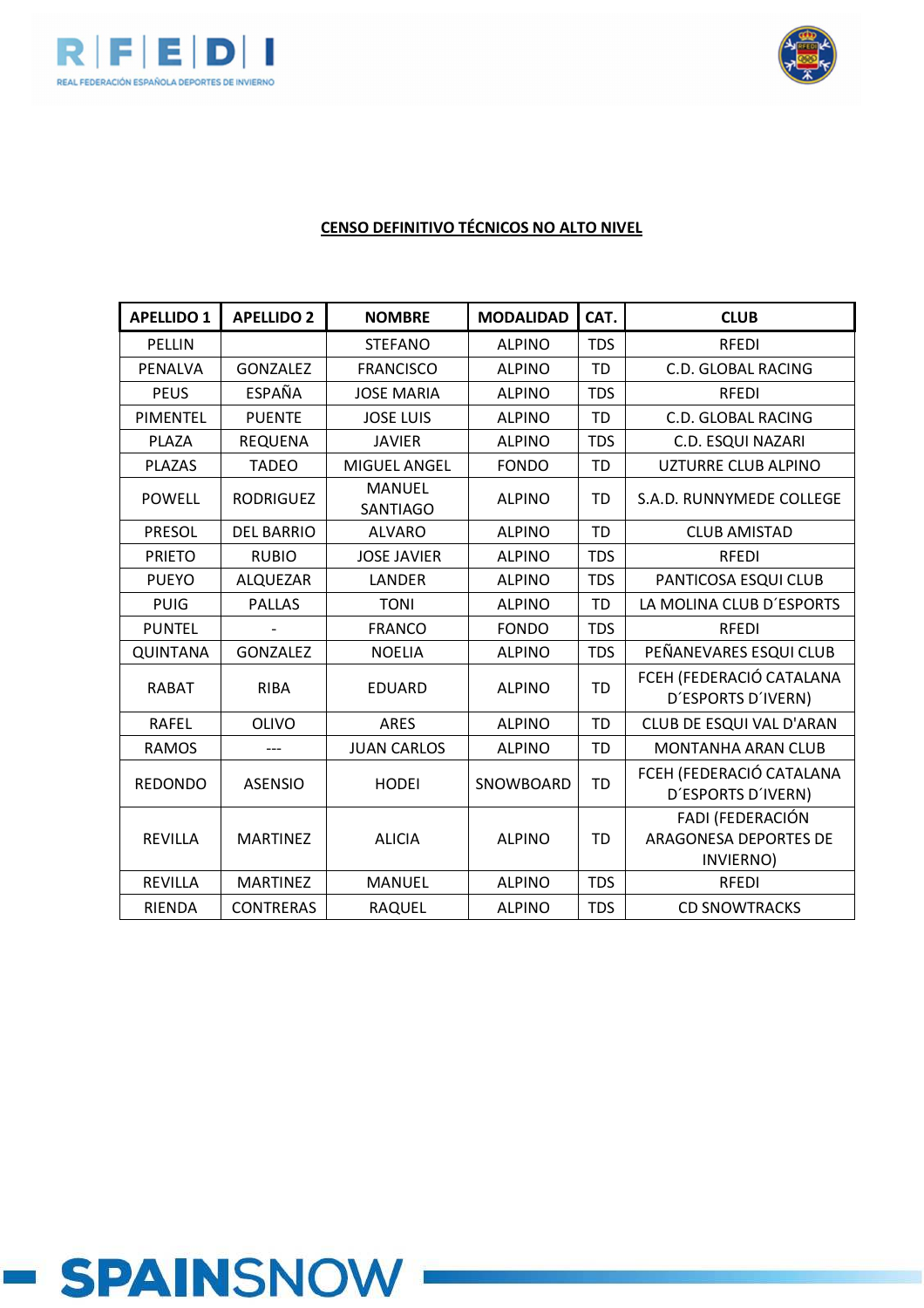



### **CENSO DEFINITIVO TÉCNICOS NO ALTO NIVEL**

| <b>APELLIDO 1</b> | <b>APELLIDO 2</b> | <b>NOMBRE</b>                   | <b>MODALIDAD</b> | CAT.       | <b>CLUB</b>                                         |
|-------------------|-------------------|---------------------------------|------------------|------------|-----------------------------------------------------|
| <b>ROBREDO</b>    | PIÑERA            | <b>CRISTINA</b>                 | <b>ALPINO</b>    | <b>TD</b>  | C.D.E. TECNICA ALPINA TECALP                        |
| <b>ROCAMORA</b>   | <b>BADIA</b>      | POL                             | <b>ALPINO</b>    | <b>TDS</b> | CLUB D'ESQUI LLIVIA                                 |
| <b>RODRIGUEZ</b>  | <b>AGUILA</b>     | <b>NATALIA</b>                  | SNOWBOARD        | <b>TD</b>  | <b>CLUB CAJA RURAL DE GRANADA</b>                   |
| <b>RODRIGUEZ</b>  | <b>CASTRO</b>     | ALEJANDRO                       | <b>ALPINO</b>    | <b>TD</b>  | PEÑANEVARES ESQUI CLUB                              |
| <b>RODRIGUEZ</b>  | <b>JURADO</b>     | <b>CARLOS</b><br><b>ROBERTO</b> | <b>ALPINO</b>    | <b>TDS</b> | C.D. ESQUI NAZARI                                   |
| <b>RODRIGUEZ</b>  | <b>PEREZ</b>      | <b>ERNESTO</b>                  | <b>ALPINO</b>    | <b>TDS</b> | CLUB DE ESQUI VAL D'ARAN                            |
| <b>RODRIGUEZ</b>  | <b>URTIZBEREA</b> | <b>ARTURO</b>                   | SNOWBOARD        | <b>TDS</b> | RIBAGORZA SNOWBOARD                                 |
| <b>ROLDAN</b>     | <b>OSES</b>       | <b>EDUARDO</b>                  | <b>ALPINO</b>    | <b>TDS</b> | ASOCIACION ESPAÑOLA PARA LA<br>ENSEÑANZA DEL ESQUI  |
| <b>ROMARATE</b>   | <b>ALBERDI</b>    | PABLO                           | <b>ALPINO</b>    | <b>TDS</b> | <b>CLUB DEPORTIVO CESVA</b>                         |
| <b>ROMERO</b>     | <b>VARGAS</b>     | <b>MARTIN</b>                   | <b>ALPINO</b>    | <b>TD</b>  | C.D. ESQUI NAZARI                                   |
| <b>ROVIRA</b>     | CAUS              | <b>ALBERT</b>                   | <b>ALPINO</b>    | <b>TDS</b> | CLUB D'ESQUI LLIVIA                                 |
| <b>RUIZ</b>       | <b>MARTIN</b>     | <b>JOSE JORGE</b>               | <b>ALPINO</b>    | <b>TDS</b> | <b>CD SNOWTRACKS</b>                                |
| <b>RUIZ</b>       | <b>ORTIZ</b>      | <b>ISIDORO</b>                  | <b>ALPINO</b>    | <b>TDS</b> |                                                     |
| <b>RUIZ</b>       | <b>PEREZ</b>      | <b>ROBERTO</b>                  | <b>ALPINO</b>    | <b>TD</b>  | <b>CLUB DEPORTIVO ELEMENTAL</b><br><b>AVALANCHA</b> |
| <b>RUIZ</b>       | VARGAS            | <b>EDUARDO</b>                  | <b>ALPINO</b>    | <b>TD</b>  | C.D. ESQUI NAZARI                                   |
| <b>RULLAN</b>     | <b>ESTARELLES</b> | <b>MANUEL</b>                   | <b>FONDO</b>     | <b>TD</b>  | FCEH (FEDERACIÓ CATALANA<br>D'ESPORTS D'IVERN)      |
| <b>SAHUN</b>      | <b>SALUDES</b>    | <b>SUSANA</b>                   | <b>ALPINO</b>    | <b>TDS</b> | <b>ESQUI CLUB CERLER ANETO</b>                      |
| <b>SAHUN</b>      | <b>SALUDES</b>    | <b>VICTOR</b>                   | <b>ALPINO</b>    | <b>TDS</b> | <b>ESQUI CLUB CERLER ANETO</b>                      |
| SALA              | <b>PEREZ</b>      | JULI                            | <b>ALPINO</b>    | <b>TD</b>  | <b>RFEDI</b>                                        |
| <b>SALARICH</b>   | baucells          | <b>XAVIER</b>                   | <b>ALPINO</b>    | <b>TD</b>  | LA MOLINA CLUB D'ESPORTS                            |

# **- SPAINSNOW**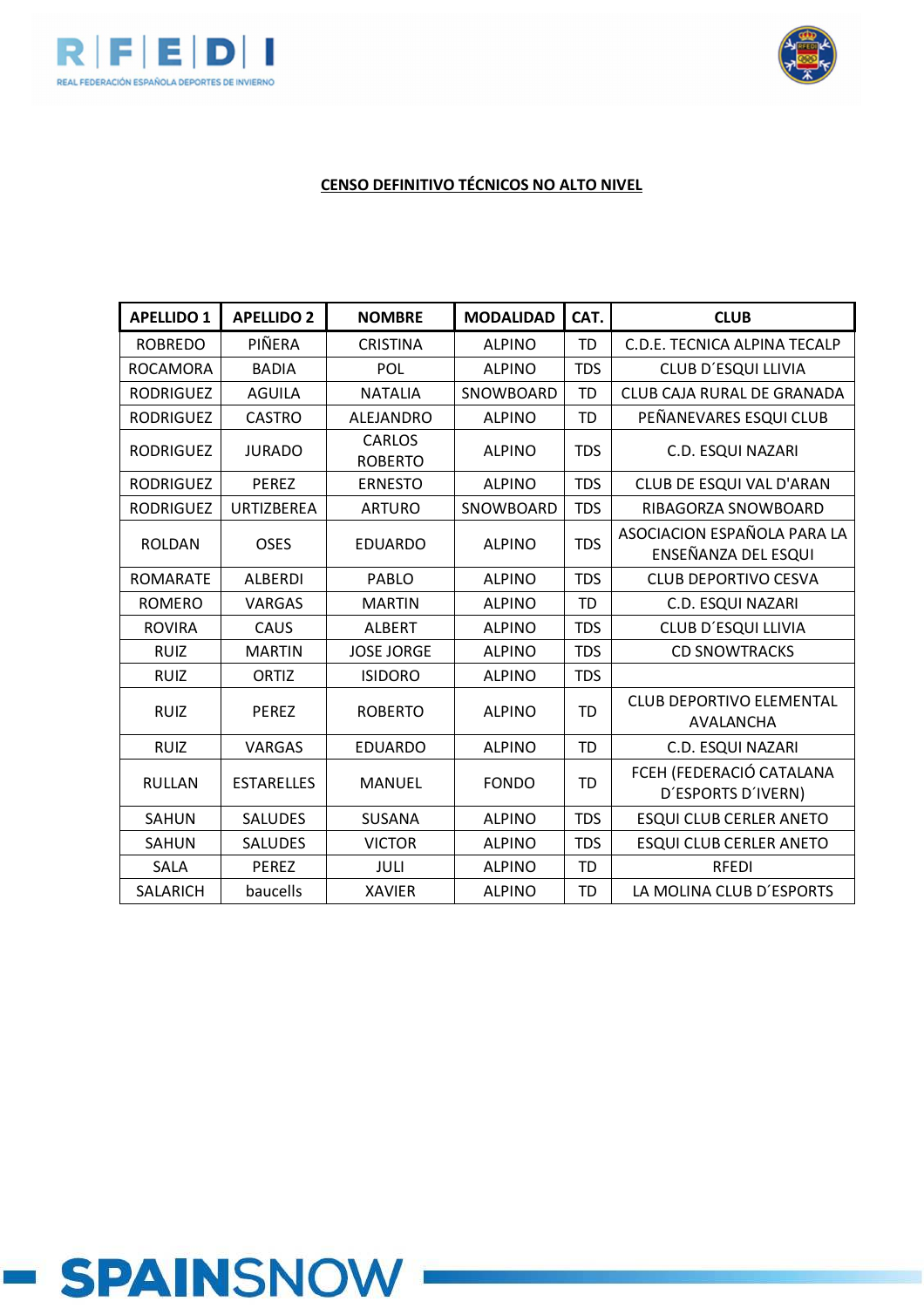



### **CENSO DEFINITIVO TÉCNICOS NO ALTO NIVEL**

| <b>APELLIDO 1</b> | <b>APELLIDO 2</b> | <b>NOMBRE</b>     | <b>MODALIDAD</b> | CAT.       | <b>CLUB</b>                                                |
|-------------------|-------------------|-------------------|------------------|------------|------------------------------------------------------------|
| SAN<br>SEGUNDO    | QUINTANAL         | CAROLINA          | <b>ALPINO</b>    | <b>TD</b>  | <b>CLUB DE ESQUI CONTY</b>                                 |
| SANCHEZ           | <b>CRESPO</b>     | <b>MANUEL</b>     | <b>ALPINO</b>    | <b>TD</b>  |                                                            |
| SANTAMARIA        | <b>SEGURA</b>     | <b>ELOY</b>       | <b>ALPINO</b>    | <b>TD</b>  | <b>SKANDY VIP SKI CLUB</b>                                 |
| SANTANDREU        | <b>DEL CARPIO</b> | <b>CARLOS</b>     | <b>ALPINO</b>    | <b>TDS</b> | FANDI (FEDERACIÓN ANDALUZA<br><b>DEPORTES DE INVIERNO)</b> |
| <b>SANTOS</b>     | CAUS              | <b>ALVARO</b>     | <b>ALPINO</b>    | <b>TD</b>  | ASSOCIACIÓ EXCURSIONISTA<br><b>MONTANHA ARAN</b>           |
| <b>SERRANO</b>    | <b>ORTIZ</b>      | <b>CARLOS</b>     | <b>ALPINO</b>    | <b>TD</b>  | C.D.E. CLUB ESQUI KOMBI                                    |
| <b>SIERRA</b>     | <b>MADORRAN</b>   | <b>FRANCISCO</b>  | <b>ALPINO</b>    | <b>TDS</b> | CLUB D'ESQUI ALPI CERETA                                   |
| SOBRADO           | <b>ECHEVARRIA</b> | <b>RICARDO</b>    | <b>ALPINO</b>    | <b>TD</b>  | <b>EURO-SKI CLUB DEPORTES DE</b><br><b>INVIERNO</b>        |
| <b>TESTILLANO</b> | <b>GASCON</b>     | <b>TOMAS</b>      | <b>ALPINO</b>    | <b>TD</b>  | C.D.E. MITICO CLUB                                         |
| <b>TORNER</b>     | <b>DEULOFEU</b>   | <b>CARLES</b>     | SNOWBOARD        | <b>TD</b>  | FCEH (FEDERACIÓ CATALANA<br>D'ESPORTS D'IVERN)             |
| <b>TORRAS</b>     | <b>PALAU</b>      | PAU               | <b>ALPINO</b>    | <b>TD</b>  | CLUB D'ESQUI ALPI CERETA                                   |
| <b>UGALDE</b>     | <b>MORENO</b>     | <b>GORKA</b>      | <b>ALPINO</b>    | <b>TD</b>  | <b>FORMIGAL ESQUI CLUB</b>                                 |
| <b>URIETA</b>     | GONZÁLEZ          | LORENZO           | <b>ALPINO</b>    | <b>TD</b>  | FADI (FEDERACIÓN ARAGONESA<br>DEPORTES DE INVIERNO)        |
| <b>VALDES</b>     | <b>BLANCO</b>     | ARMANDO           | <b>ALPINO</b>    | <b>TDS</b> | <b>CLUB ESQUI TORRES</b>                                   |
| VALERO            | LEGUINA           | <b>ANGEL LUIS</b> | <b>ALPINO</b>    | <b>TD</b>  | <b>CLUB ALPINO TAJAHIERRO</b>                              |
| VALLES            | <b>NUÑEZ</b>      | LUCÍA             | <b>ALPINO</b>    | <b>TD</b>  | <b>C.D.E. ESQUI NOROESTE</b>                               |
| <b>VEIGAS</b>     | <b>BELLO</b>      | <b>ENRIQUE</b>    | <b>ALPINO</b>    | <b>TD</b>  | <b>CLUB AMISTAD</b>                                        |
| <b>VICENTE</b>    | <b>RODRIGUEZ</b>  | <b>PAOLA</b>      | <b>ALPINO</b>    | <b>TD</b>  | CD NEVADA SPORT CLUB                                       |
| <b>VIDAL</b>      | <b>SERRA</b>      | <b>CRISTINA</b>   | <b>ALPINO</b>    | <b>TD</b>  | LA MOLINA CLUB D'ESPORTS                                   |
| <b>VIEJO</b>      | <b>VELARDE</b>    | DANIEL            | <b>ALPINO</b>    | <b>TD</b>  | <b>ALLER ESQUI CLUB</b>                                    |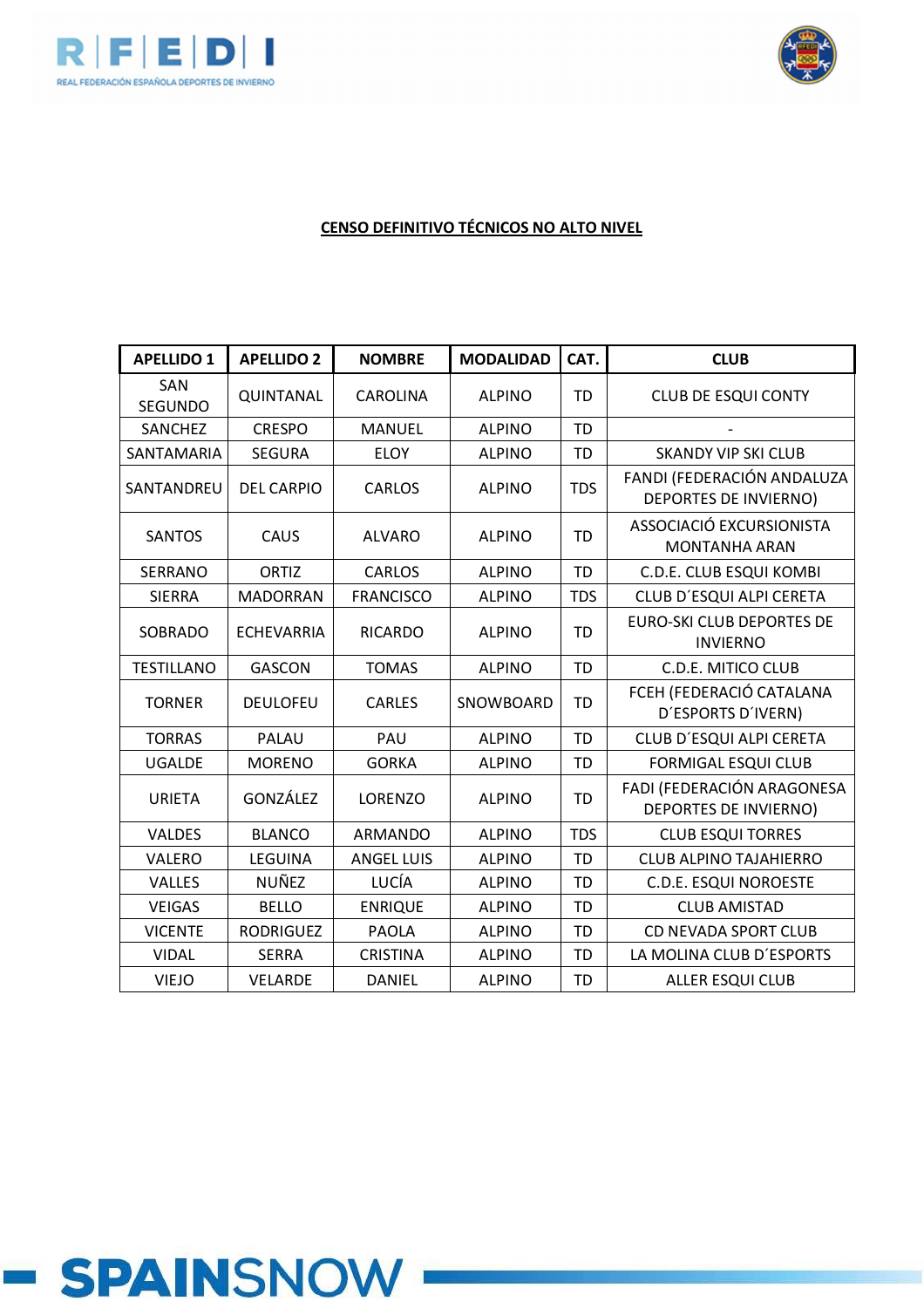



### **CENSO DEFINITIVO TÉCNICOS NO ALTO NIVEL**

| <b>APELLIDO 1</b> | <b>APELLIDO 2</b> | <b>NOMBRE</b>            | <b>MODALIDAD</b> | CAT.       | <b>CLUB</b>                                            |
|-------------------|-------------------|--------------------------|------------------|------------|--------------------------------------------------------|
| <b>VIGO</b>       | DEL               | <b>BERTA</b>             | <b>FONDO</b>     | TD         | A.D. HOSPITAL DE BENASQUE<br>2000                      |
| <b>WILHELMI</b>   | CANO              | CARLOS<br><b>GUSTAVO</b> | <b>ALPINO</b>    | <b>TDS</b> | <b>CLUB CAJA RURAL DE</b><br>GRANADA                   |
| ZAPARA            | <b>MERA</b>       | ARMANDO                  | <b>ALPINO</b>    | TD         | C.D.SKI CLUB GRANADA                                   |
| <b>ZIACH</b>      |                   | <b>DARIUSZ</b>           | <b>ALPINO</b>    | <b>TDS</b> | FADI (FEDERACIÓN<br>ARAGONESA DEPORTES DE<br>INVIERNO) |
| <b>ZIMMERMANN</b> | <b>ARNOSI</b>     | <b>MICHAEL</b>           | <b>ALPINO</b>    | TD         | <b>RODY SKI CLUB</b>                                   |
| <b>ZUDAIRE</b>    | ZABALZA           | <b>PATRICIA</b>          | SNOWBOARD        | <b>TDS</b> | <b>CLUB DALTON</b>                                     |

*"La publicación del presente censo, por razones de privacidad, ha sido reducida en su contenido de datos personales. La información completa de dichos datos personales del censo, conforme a la Orden Ministerial, estará disponible para cualquier solicitante que acredite interés legítimo en cualquiera de los canales de atención de la RFEDI."*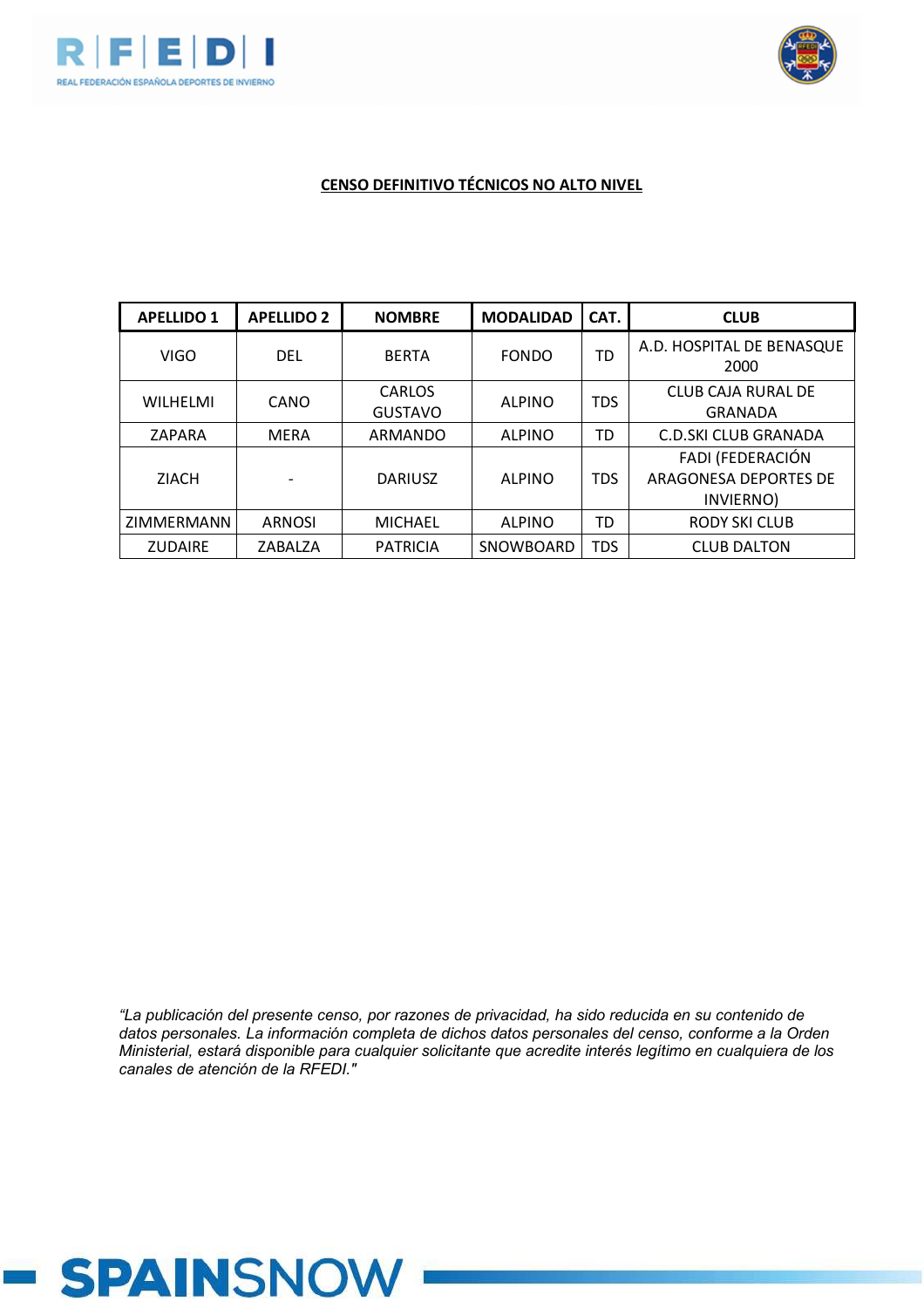



## **CENSO DEFINITIVO DE JUECES Y**

### **DELEGADOS TÉCNICOS**

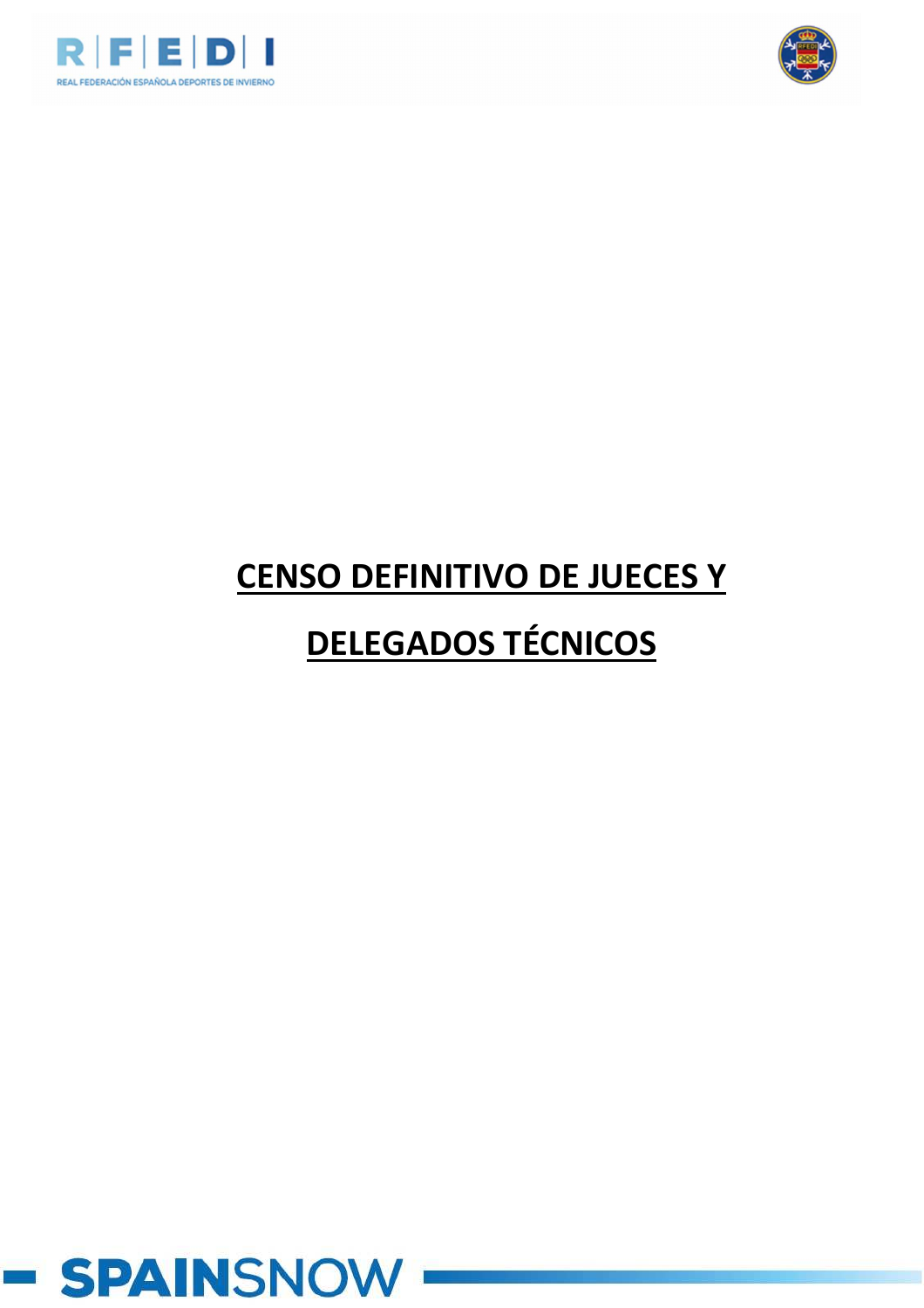



### CENSO DEFINITIVO DE JUECES Y DELEGADOS TÉCNICOS

| <b>APELLIDO 1</b>  | <b>APELLIDO 2</b> | <b>NOMBRE</b>     | <b>ESPECIALIDAD</b> |
|--------------------|-------------------|-------------------|---------------------|
| <b>ALEU</b>        | <b>CARREIRO</b>   | <b>JORDI</b>      | <b>ALPINO</b>       |
| <b>ARMENGOL</b>    | <b>MORALES</b>    | <b>FRANCESC</b>   | <b>ALPINO</b>       |
| <b>BLASCO</b>      | <b>BAYOT</b>      | <b>CARLES</b>     | <b>ALPINO</b>       |
| <b>CARBONELL</b>   | <b>PALOU</b>      | <b>JORDI</b>      | <b>ALPINO</b>       |
| CASASNOVAS         | <b>ROCHA</b>      | <b>ANDREA</b>     | <b>ALPINO</b>       |
| <b>CASTELL</b>     | I CASANOVAS       | <b>JAUME</b>      | <b>ALPINO</b>       |
| <b>CRUZ</b>        | <b>DALMAU</b>     | ÓSCAR             | <b>ALPINO</b>       |
| <b>DEL CASTILO</b> | <b>MONJE</b>      | <b>RUFO</b>       | <b>ALPINO</b>       |
| <b>DÍAZ</b>        | <b>CARRETERO</b>  | <b>ENRIQUE</b>    | <b>ALPINO</b>       |
| <b>DIEZ</b>        | DE VELASCO        | <b>SERGIO</b>     | <b>ALPINO</b>       |
| <b>FERNÁNDEZ</b>   | <b>ARIMANY</b>    | ANTONIO JESÚS     | <b>ALPINO</b>       |
| GONZÁLEZ           | GIL               | <b>EVELIO</b>     | <b>ALPINO</b>       |
| <b>HERAS</b>       | <b>LLORENTE</b>   | <b>GUILLERMO</b>  | <b>ALPINO</b>       |
| <b>HERNÁN</b>      | <b>RUPÉREZ</b>    | <b>OLMO</b>       | <b>ALPINO</b>       |
| <b>LLUENT</b>      | <b>VALLET</b>     | <b>JUDITH</b>     | <b>ALPINO</b>       |
| LÓPEZ              | <b>MARTÍN</b>     | <b>IGNACIO</b>    | <b>ALPINO</b>       |
| LU                 | <b>CHANG</b>      | <b>CHIH JAN</b>   | <b>ALPINO</b>       |
| <b>PINTADO</b>     | <b>RIESCO</b>     | <b>MARTA</b>      | <b>ALPINO</b>       |
| <b>RANDO</b>       | <b>HERRERO</b>    | <b>MIGUEL</b>     | <b>ALPINO</b>       |
| <b>RODRIGUEZ</b>   | DE MIER           | <b>DIEGO</b>      | <b>ALPINO</b>       |
| <b>ROIG</b>        | <b>VIVAS</b>      | <b>LLUIS</b>      | <b>ALPINO</b>       |
| <b>RUIZ</b>        | <b>CALAVERA</b>   | <b>LUIS PABLO</b> | <b>ALPINO</b>       |
| SALMERÓN           | <b>HERNÁNDEZ</b>  | <b>GUILLERMO</b>  | <b>ALPINO</b>       |
| <b>SELMA</b>       | <b>MARTÍN</b>     | <b>JULI</b>       | <b>ALPINO</b>       |
| <b>SUAREZ</b>      | <b>GONZALEZ</b>   | <b>IGNACIO</b>    | <b>ALPINO</b>       |
| <b>TORCIDA</b>     | <b>BEDIA</b>      | <b>JORGE</b>      | <b>ALPINO</b>       |
| <b>URTUBI</b>      | <b>SAEZ</b>       | <b>JOSE RAMON</b> | <b>ALPINO</b>       |
| <b>BARRES</b>      | <b>COSTA</b>      | <b>JORDI</b>      | FONDO/BIATHLON      |
| <b>BLANCO</b>      | <b>AIERDI</b>     | <b>LOURDES</b>    | FONDO/BIATHLON      |
| <b>FERRADAS</b>    | <b>GOMEZ</b>      | <b>MANUEL</b>     | FONDO/BIATHLON      |
| LABANDA            | <b>JIMENEZ</b>    | <b>JESUS</b>      | FONDO/BIATHLON      |
| <b>LOPEZ</b>       | <b>ERRO</b>       | <b>KOLDO</b>      | FONDO/BIATHLON      |
| <b>ONIS</b>        | <b>PERAL</b>      | <b>IGNACIO</b>    | FONDO/BIATHLON      |